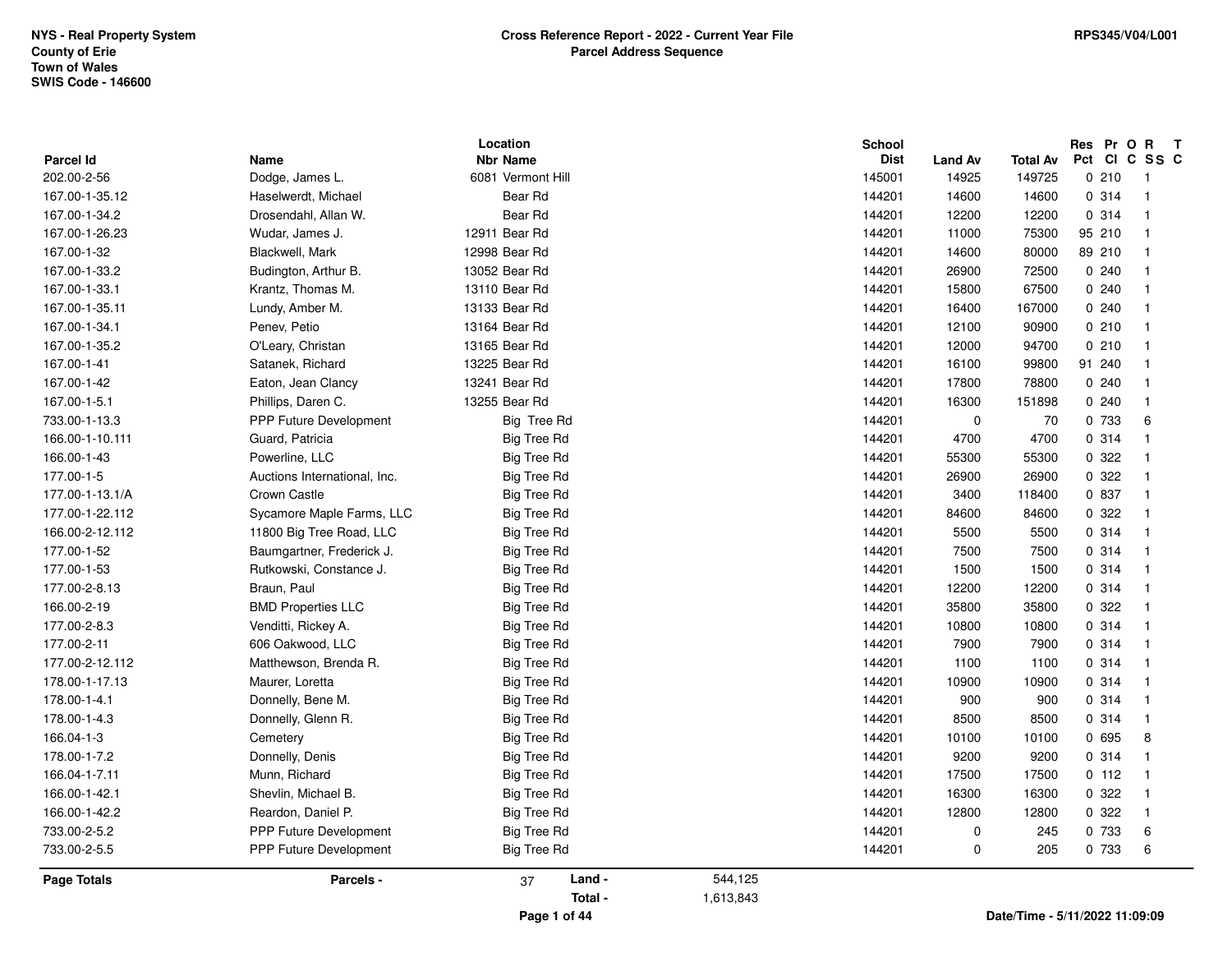|                    |                              | Location                |                      | School      |                |                 | Res Pr O R T  |                         |
|--------------------|------------------------------|-------------------------|----------------------|-------------|----------------|-----------------|---------------|-------------------------|
| <b>Parcel Id</b>   | Name                         | <b>Nbr Name</b>         |                      | <b>Dist</b> | <b>Land Av</b> | <b>Total Av</b> | Pct CI C SS C |                         |
| 179.00-1-6.2       | Lucernoni, Brian             | <b>Big Tree Rd</b>      |                      | 144201      | 2250           | 2250            | 0.314         | $\mathbf{1}$            |
| 178.00-1-24        | Martin, Richard              | <b>Big Tree Rd</b>      |                      | 144201      | 700            | 700             | 0.314         | $\overline{1}$          |
| 166.04-2-16.1      | Kelver, Terry A.             | <b>Big Tree Rd</b>      |                      | 144201      | 800            | 800             | 0 300         | $\overline{1}$          |
| 177.00-1-19./A     | Generate NY Community Sola   | <b>Big Tree Rd</b>      |                      | 144201      | $\mathbf 0$    | 326000          | 0 878         | $\mathbf{1}$            |
| 178.00-1-20.11/A   | PPP Future Development       | <b>Big Tree Rd</b>      |                      | 144201      | $\mathbf 0$    | 37              | 0 733         | 6                       |
| 178.00-1-26.21/A   | PPP Future Development       | Big Tree Rd             |                      | 144201      | 0              | 224             | 0 733         | 6                       |
| 166.04-3-12.12     | Moe, Gregory L.              | <b>Big Tree Rd</b>      |                      | 144201      | 100            | 100             | 0.314         | $\overline{1}$          |
| 178.00-1-50.111    | Krempholtz, Mark P.          | <b>Big Tree Rd</b>      |                      | 144201      | 16100          | 16100           | 0.322         | $\overline{1}$          |
| 167.00-1-40        | Donnelly, Leesa-Rena         | <b>Big Tree Rd</b>      |                      | 144201      | 2000           | 2000            | 0.314         | $\overline{1}$          |
| 177.00-1-1.12      | Erckert, Christopher         | 11009 Big Tree Rd       |                      | 144201      | 7300           | 51200           | 0210          |                         |
| 177.00-1-3         | Krajewski, David A.          | 11039 Big Tree Rd       |                      | 144201      | 13400          | 111800          | 0210          |                         |
| 166.00-1-29        | Sly, Merle & Margaret        | 11042 Big Tree Rd       |                      | 144201      | 8300           | 64500           | 0210          | $\overline{\mathbf{1}}$ |
| 177.00-1-4.1       | George, Randy P.             | 11069 Big Tree Rd       |                      | 144201      | 14300          | 90000           | 0210          | $\mathbf{1}$            |
| 166.00-1-38.112    | Mackowiak, Aaron D.          | 11086 Big Tree Rd       |                      | 144201      | 19100          | 149300          | 92 210        |                         |
| 177.00-1-6         | Leidich, William H.          | 11101 Big Tree Rd       |                      | 144201      | 7500           | 65000           | 0210          |                         |
| 177.00-1-7.1       | The Russ Scherrer            | 11115 Big Tree Rd       |                      | 144201      | 14000          | 70000           | 0210          |                         |
| 166.00-1-28        | Tugend, William J.           | 11120 Big Tree Rd       |                      | 144201      | 6900           | 62900           | 0210          | $\overline{1}$          |
| 177.00-1-8         | Auctions International, Inc. | 11141 Big Tree Rd       |                      | 144201      | 6600           | 136894          | 0210          | $\overline{1}$          |
| 166.00-1-40.3      | Promised Land Inc            | 11166 Big Tree Rd       |                      | 144201      | 29300          | 155300          | 0480          | -1                      |
| 177.00-1-9         | Auctions, International I.   | 11167 Big Tree Rd       |                      | 144201      | 88100          | 656406          | 0449          |                         |
| 166.00-1-26        | JP Lombardo Holdings, LLC    | 11184 Big Tree Rd       |                      | 144201      | 17800          | 290800          | 0 456         |                         |
| 166.00-1-24        | Bartz, Randall T.            | 11194 Big Tree Rd       |                      | 144201      | 7700           | 68600           | 0210          | $\overline{1}$          |
| 166.00-1-23        | Ertl, David & Maureen        | 11234 Big Tree Rd       |                      | 144201      | 10100          | 72000           | 96 210        | $\mathbf{1}$            |
| 177.00-1-10        | Scherrer, Russ               | 11235 Big Tree Rd       |                      | 144201      | 8100           | 88000           | 0220          | $\mathbf{1}$            |
| 166.00-1-22        | Suchocki, James              | 11240 Big Tree Rd       |                      | 144201      | 7400           | 66100           | 0210          |                         |
| 166.00-1-21        | Whitehead, Daniel O.         | 11244 Big Tree Rd       |                      | 144201      | 38800          | 114100          | 0.240         |                         |
| 166.00-1-20        | Yung, Steven                 | 11250 Big Tree Rd       |                      | 144201      | 6900           | 67000           | 0210          | $\overline{1}$          |
| 177.00-1-11        | Dobrick, Alan C.             | 11251 Big Tree Rd       |                      | 144201      | 5300           | 75500           | 0210          | $\mathbf{1}$            |
| 177.00-1-12        | Suba, Darlene                | 11261 Big Tree Rd       |                      | 144201      | 5300           | 67300           | 0210          | $\mathbf{1}$            |
| 166.00-1-19        | Wurts, Harry R.              | 11270 Big Tree Rd       |                      | 144201      | 35900          | 100100          | 50 431        | $\mathbf{1}$            |
| 177.00-1-13.1      | Penfold, Timothy             | 11283 Big Tree Rd       |                      | 144201      | 113000         | 155000          | 0710          |                         |
| 166.00-1-18        | Wnek, Timothy J.             | 11320 Big Tree Rd       |                      | 144201      | 5000           | 72700           | 0210          | $\overline{1}$          |
| 166.00-1-17.12     | Malczos, Michael             | 11324 Big Tree Rd       |                      | 144201      | 5100           | 60000           | 0210          | $\overline{1}$          |
| 166.00-1-17.11     | Willson, Thomas M.           | 11330 Big Tree Rd       |                      | 144201      | 68800          | 134900          | 47 240        | $\overline{1}$          |
| 177.00-1-15        | Fuller, Gerald               | 11333 Big Tree Rd       |                      | 144201      | 7700           | 63900           | 0210          | $\overline{1}$          |
| 166.00-1-16        | Almeter-Metz, Jennifer       | 11344 Big Tree Rd       |                      | 144201      | 5000           | 66400           | 0210          | $\overline{1}$          |
| 177.00-1-16.1      | Putney, Eleanor K.           | 11345 Big Tree Rd       |                      | 144201      | 7500           | 60800           | 0210          | $\overline{1}$          |
| <b>Page Totals</b> | Parcels -                    | Land -<br>37<br>Total - | 592,150<br>3,584,711 |             |                |                 |               |                         |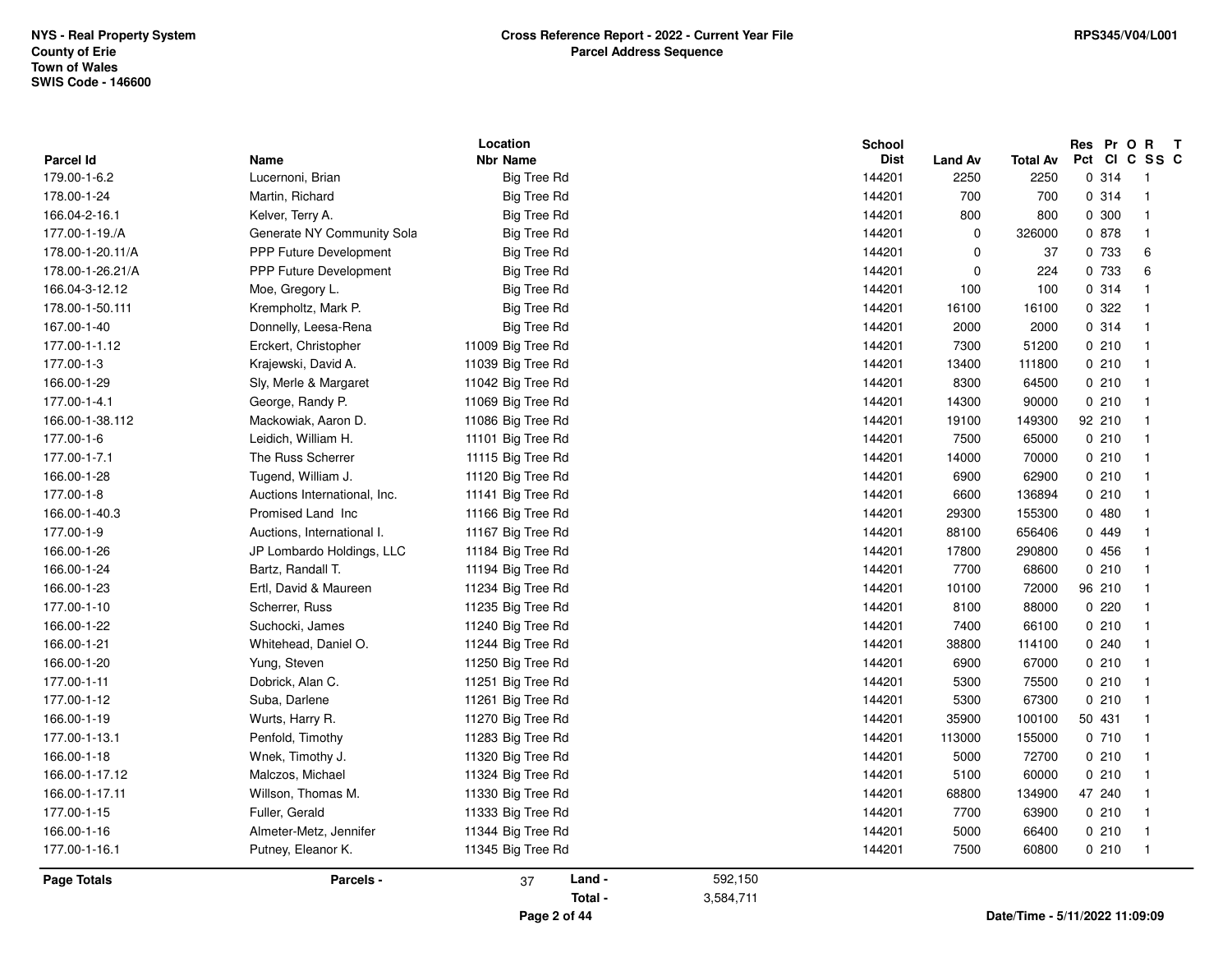| <b>Parcel Id</b><br>166.00-1-17.2<br>166.00-1-15<br>177.00-1-17.1<br>177.00-1-18<br>166.00-1-14<br>166.00-1-10.13<br>166.00-1-13<br>166.00-1-12.1<br>166.00-1-10.12<br>177.00-1-19<br>166.00-1-11<br>166.00-1-10.112<br>177.00-1-20<br>177.00-1-21.1<br>166.00-1-9.21<br>177.00-1-21.2<br>177.00-1-22.111<br>166.03-1-1<br>177.00-1-23<br>166.03-1-2.111<br>166.03-2-3<br>166.03-2-2 | Name<br>Powley, Corry R.<br>Florkowski, Kathleen<br>Kawczynski, Charles P.<br>Clarke, Christine D.<br>Flett, Barbara A.<br>James, John D. Jr. | <b>Nbr Name</b><br>11358 Big Tree Rd<br>11370 Big Tree Rd<br>11371 Big Tree Rd<br>11385 Big Tree Rd |         | <b>Dist</b><br>144201<br>144201 | <b>Land Av</b><br>5600<br>5300 | <b>Total Av</b><br>69700 | Pct CI C SS C<br>0 2 3 0 | $\overline{1}$          |
|--------------------------------------------------------------------------------------------------------------------------------------------------------------------------------------------------------------------------------------------------------------------------------------------------------------------------------------------------------------------------------------|-----------------------------------------------------------------------------------------------------------------------------------------------|-----------------------------------------------------------------------------------------------------|---------|---------------------------------|--------------------------------|--------------------------|--------------------------|-------------------------|
|                                                                                                                                                                                                                                                                                                                                                                                      |                                                                                                                                               |                                                                                                     |         |                                 |                                |                          |                          |                         |
|                                                                                                                                                                                                                                                                                                                                                                                      |                                                                                                                                               |                                                                                                     |         |                                 |                                |                          | 0210                     | $\overline{1}$          |
|                                                                                                                                                                                                                                                                                                                                                                                      |                                                                                                                                               |                                                                                                     |         | 144201                          |                                | 91400                    | 0210                     |                         |
|                                                                                                                                                                                                                                                                                                                                                                                      |                                                                                                                                               |                                                                                                     |         |                                 | 9000                           | 72700                    |                          | $\overline{1}$          |
|                                                                                                                                                                                                                                                                                                                                                                                      |                                                                                                                                               |                                                                                                     |         | 144201                          | 8100                           | 92600                    | 0220                     | $\overline{1}$          |
|                                                                                                                                                                                                                                                                                                                                                                                      |                                                                                                                                               | 11386 Big Tree Rd                                                                                   |         | 144201                          | 5300                           | 59800                    | 0210                     | -1                      |
|                                                                                                                                                                                                                                                                                                                                                                                      |                                                                                                                                               | 11392 Big Tree Rd                                                                                   |         | 144201                          | 9200                           | 101300                   | 0210                     | $\overline{\mathbf{1}}$ |
|                                                                                                                                                                                                                                                                                                                                                                                      | Silva, Everaldo J.                                                                                                                            | 11396 Big Tree Rd                                                                                   |         | 144201                          | 7100                           | 63200                    | 0210                     | $\overline{1}$          |
|                                                                                                                                                                                                                                                                                                                                                                                      | Guard, Ronald E. Sr                                                                                                                           | 11400 Big Tree Rd                                                                                   |         | 144201                          | 12500                          | 71900                    | 0210                     | $\overline{1}$          |
|                                                                                                                                                                                                                                                                                                                                                                                      | Drushler, Alfred H.                                                                                                                           | 11420 Big Tree Rd                                                                                   |         | 144201                          | 8300                           | 73800                    | 0 2 3 0                  | $\overline{\mathbf{1}}$ |
|                                                                                                                                                                                                                                                                                                                                                                                      | Keem, Larry R.                                                                                                                                | 11421 Big Tree Rd                                                                                   |         | 144201                          | 41900                          | 123900                   | 0, 113                   | -1                      |
|                                                                                                                                                                                                                                                                                                                                                                                      | Yates, Linda L.                                                                                                                               | 11426 Big Tree Rd                                                                                   |         | 144201                          | 10200                          | 85800                    | 96 210                   |                         |
|                                                                                                                                                                                                                                                                                                                                                                                      | Croce, Ryan M.                                                                                                                                | 11438 Big Tree Rd                                                                                   |         | 144201                          | 13800                          | 96300                    | 93 210                   | $\overline{\mathbf{1}}$ |
|                                                                                                                                                                                                                                                                                                                                                                                      | Neu, Carol                                                                                                                                    | 11467 Big Tree Rd                                                                                   |         | 144201                          | 38600                          | 73800                    | 0.280                    | $\overline{1}$          |
|                                                                                                                                                                                                                                                                                                                                                                                      | Donohue, Michael P. Sr.                                                                                                                       | 11503 Big Tree Rd                                                                                   |         | 144201                          | 12700                          | 59900                    | 87 210                   | $\overline{1}$          |
|                                                                                                                                                                                                                                                                                                                                                                                      | Atkins, Robert J.                                                                                                                             | 11524 Big Tree Rd                                                                                   |         | 144201                          | 15800                          | 88100                    | 0210                     | -1                      |
|                                                                                                                                                                                                                                                                                                                                                                                      | 11525 East Main, LLC                                                                                                                          | 11525 Big Tree Rd                                                                                   |         | 144201                          | 29300                          | 155300                   | 0 449                    |                         |
|                                                                                                                                                                                                                                                                                                                                                                                      | Sycamore Maple Farms, LLC                                                                                                                     | 11537 Big Tree Rd                                                                                   |         | 144201                          | 8100                           | 97000                    | 82 240                   | $\overline{1}$          |
|                                                                                                                                                                                                                                                                                                                                                                                      | Rogers, Jeffrey A.                                                                                                                            | 11540 Big Tree Rd                                                                                   |         | 144201                          | 4200                           | 50600                    | 0210                     | $\overline{1}$          |
|                                                                                                                                                                                                                                                                                                                                                                                      | Sycamore Maple Farms, LLC                                                                                                                     | 11547 Big Tree Rd                                                                                   |         | 144201                          | 5500                           | 62800                    | 0210                     | $\overline{\mathbf{1}}$ |
|                                                                                                                                                                                                                                                                                                                                                                                      | Bibbidi-Bobbidi-Boo LLC                                                                                                                       | 11554 Big Tree Rd                                                                                   |         | 144201                          | 5400                           | 90200                    | 50 421                   | $\mathbf{1}$            |
|                                                                                                                                                                                                                                                                                                                                                                                      | Hawley Development LLC                                                                                                                        | 11566 Big Tree Rd                                                                                   |         | 144201                          | 12100                          | 224400                   | 0486                     | -1                      |
|                                                                                                                                                                                                                                                                                                                                                                                      | Lathan, Bradley C.                                                                                                                            | 11612 Big Tree Rd                                                                                   |         | 144201                          | 8800                           | 62610                    | 0210                     | $\overline{\mathbf{1}}$ |
| 166.03-2-1                                                                                                                                                                                                                                                                                                                                                                           | Jorgensen Holdings, LLC                                                                                                                       | 11650 Big Tree Rd                                                                                   |         | 144201                          | 18500                          | 123300                   | 0620                     | - 1                     |
| 166.00-2-17.11                                                                                                                                                                                                                                                                                                                                                                       | 11692 Big Tree Road, LLC                                                                                                                      | 11692 Big Tree Rd                                                                                   |         | 144201                          | 31100                          | 273500                   | 0710                     | $\overline{1}$          |
| 166.00-2-16                                                                                                                                                                                                                                                                                                                                                                          | Lelyn Property Development                                                                                                                    | 11724 Big Tree Rd                                                                                   |         | 144201                          | 150000                         | 500100                   | 0.241                    | $\mathbf{1}$            |
| 177.00-2-3.1                                                                                                                                                                                                                                                                                                                                                                         | Kuchenbeisser, Patricia                                                                                                                       | 11725 Big Tree Rd                                                                                   |         | 144201                          | 46400                          | 94600                    | 61 210                   | $\overline{\mathbf{1}}$ |
| 177.00-2-4                                                                                                                                                                                                                                                                                                                                                                           | <b>HEM 2 Property LLC</b>                                                                                                                     | 11753 Big Tree Rd                                                                                   |         | 144201                          | 57500                          | 167000                   | 0 449                    |                         |
| 166.00-2-15                                                                                                                                                                                                                                                                                                                                                                          | LPD Lodging LLC                                                                                                                               | 11766 Big Tree Rd                                                                                   |         | 144201                          | 7500                           | 40500                    | 0210                     | $\overline{1}$          |
| 166.00-2-14                                                                                                                                                                                                                                                                                                                                                                          | 11800 Big Tree Road, LLC                                                                                                                      | 11800 Big Tree Rd                                                                                   |         | 144201                          | 47600                          | 171600                   | 0447                     | -1                      |
| 177.00-2-5                                                                                                                                                                                                                                                                                                                                                                           | Venditti, Rickey A.                                                                                                                           | 11827 Big Tree Rd                                                                                   |         | 144201                          | 11500                          | 72900                    | 0210                     | $\overline{1}$          |
| 177.00-2-6                                                                                                                                                                                                                                                                                                                                                                           | Whiteford, Andrew                                                                                                                             | 11847 Big Tree Rd                                                                                   |         | 144201                          | 9300                           | 54800                    | 0210                     | -1                      |
| 166.00-2-13.1                                                                                                                                                                                                                                                                                                                                                                        | Gawura, Gregory                                                                                                                               | 11852 Big Tree Rd                                                                                   |         | 144201                          | 12200                          | 90400                    | 0210                     |                         |
| 166.00-2-20                                                                                                                                                                                                                                                                                                                                                                          | Donnelly, Glenn R.                                                                                                                            | 11864 Big Tree Rd                                                                                   |         | 144201                          | 14500                          | 146800                   | 0210                     | $\overline{1}$          |
| 177.00-2-7                                                                                                                                                                                                                                                                                                                                                                           | Roemer, Gregory                                                                                                                               | 11867 Big Tree Rd                                                                                   |         | 144201                          | 8900                           | 66000                    | 0210                     | $\overline{1}$          |
| 166.00-2-12.121                                                                                                                                                                                                                                                                                                                                                                      | Donnelly, Gerald J.                                                                                                                           | 11878 Big Tree Rd                                                                                   |         | 144201                          | 12000                          | 144500                   | 0.280                    | $\overline{1}$          |
| 166.00-2-11                                                                                                                                                                                                                                                                                                                                                                          | Conti, Joseph R.                                                                                                                              | 11906 Big Tree Rd                                                                                   |         | 144201                          | 7500                           | 71300                    | 0210                     | -1                      |
| 177.00-2-8.14                                                                                                                                                                                                                                                                                                                                                                        | Urmson, Ronald E.                                                                                                                             | 11919 Big Tree Rd                                                                                   |         | 144201                          | 12200                          | 105400                   | 0210                     | $\overline{1}$          |
| <b>Page Totals</b>                                                                                                                                                                                                                                                                                                                                                                   | Parcels -                                                                                                                                     | Land -<br>37                                                                                        | 723,500 |                                 |                                |                          |                          |                         |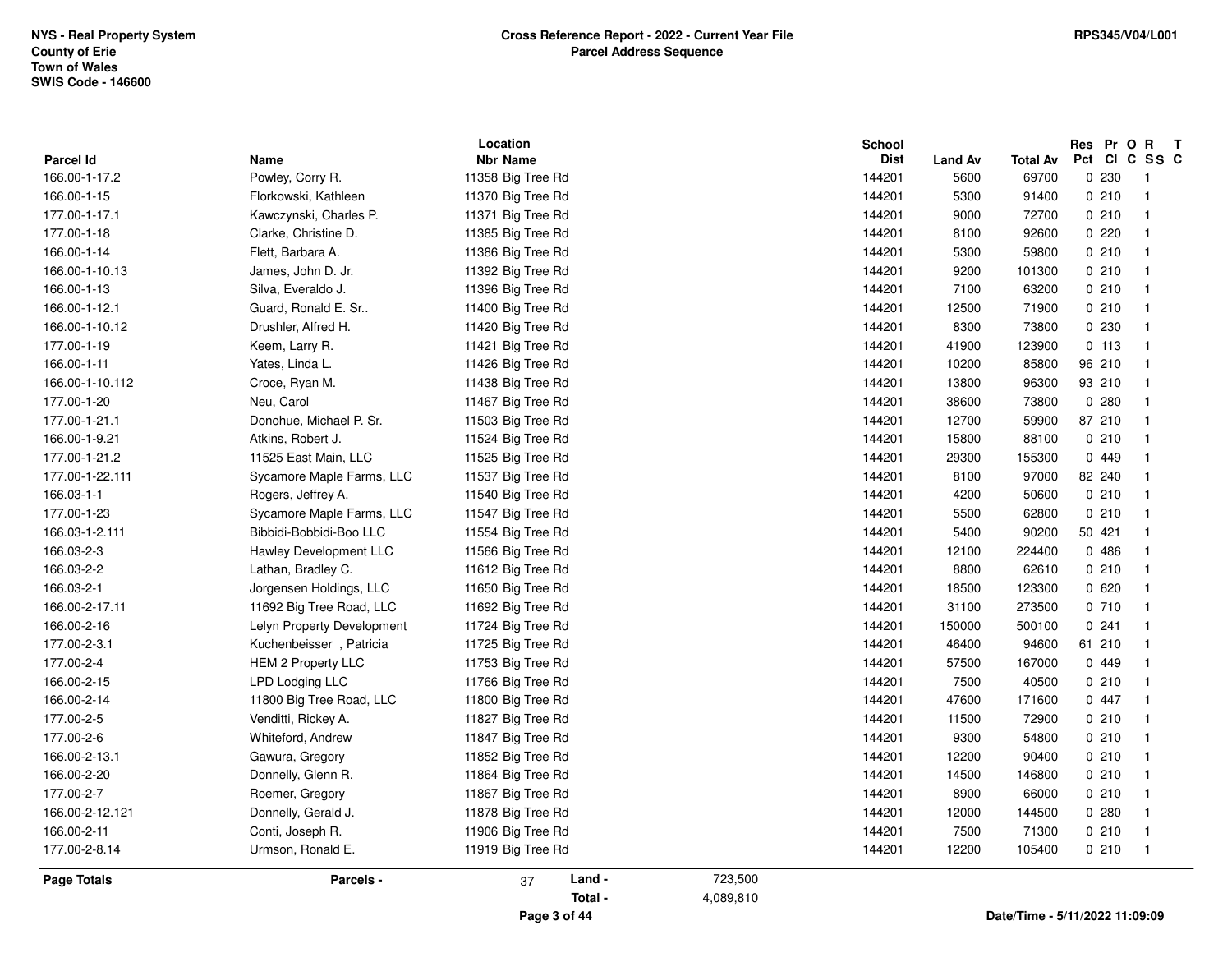|                                   |                              | Location                             |         | School<br><b>Dist</b> |                        |                    |        | Res Pr O R T<br>Pct CI C SS C |  |
|-----------------------------------|------------------------------|--------------------------------------|---------|-----------------------|------------------------|--------------------|--------|-------------------------------|--|
| <b>Parcel Id</b><br>166.00-2-10.2 | Name<br>Wilson, Adam M.      | <b>Nbr Name</b><br>11936 Big Tree Rd |         | 144201                | <b>Land Av</b><br>7900 | Total Av<br>141600 | 0210   | $\mathbf{1}$                  |  |
| 177.00-2-8.17                     | Klinck, Gerald E.            | 11943 Big Tree Rd                    |         | 144201                | 7800                   | 81600              | 0210   | $\overline{1}$                |  |
| 166.00-2-10.1                     | Lambert, Nathan Alan         | 11958 Big Tree Rd                    |         | 144201                | 18900                  | 102100             | 0240   | $\mathbf{1}$                  |  |
| 177.00-2-9                        | Trautman, Daniel F.          | 11969 Big Tree Rd                    |         | 144201                | 9600                   | 77600              | 0210   | $\overline{1}$                |  |
|                                   |                              |                                      |         |                       |                        |                    | 0210   | $\overline{1}$                |  |
| 177.00-2-10                       | Lawrence, Martin A.          | 11989 Big Tree Rd                    |         | 144201                | 8600                   | 56300              |        |                               |  |
| 166.00-2-9                        | Smithson, John K.            | 11990 Big Tree Rd                    |         | 144201                | 8600                   | 67100              | 98 210 |                               |  |
| 166.00-2-8                        | Brunner, Thomas J.           | 12000 Big Tree Rd                    |         | 144201                | 8600                   | 75200              | 98 210 | $\overline{1}$                |  |
| 166.00-2-7.2                      | Schaefer, Thomas J.          | 12022 Big Tree Rd                    |         | 144201                | 8500                   | 88100              | 99 210 | $\overline{1}$                |  |
| 177.00-2-12.3                     | Merlo, Aria M.               | 12027 Big Tree Rd                    |         | 144201                | 12300                  | 142300             | 0210   | $\overline{1}$                |  |
| 166.00-2-7.1                      | Hasselberg, Scott Eugene     | 12050 Big Tree Rd                    |         | 144201                | 29600                  | 127400             | 0240   |                               |  |
| 166.04-1-1.11                     | Anastasas, Aris S.           | 12082 Big Tree Rd                    |         | 144201                | 4600                   | 52000              | 0210   |                               |  |
| 166.04-1-1.12                     | Neveaux, David G.            | 12088 Big Tree Rd                    |         | 144201                | 9800                   | 106000             | 0210   | $\overline{1}$                |  |
| 177.00-2-13                       | Matthewson, Brenda           | 12095 Big Tree Rd                    |         | 144201                | 4700                   | 47300              | 0220   | $\overline{1}$                |  |
| 166.04-1-2                        | Stoeckert, Debra             | 12124 Big Tree Rd                    |         | 144201                | 4700                   | 44500              | 0210   | $\overline{1}$                |  |
| 166.04-1-4                        | <b>Church Methodist</b>      | 12150 Big Tree Rd                    |         | 144201                | 7700                   | 49600              | 0620   | 8                             |  |
| 166.04-1-6                        | <b>Wales Center Communty</b> | 12150 Big Tree Rd                    |         | 144201                | 10900                  | 10900              | 0 330  | 8                             |  |
| 177.00-2-12.12                    | Blair, Timothy H.            | 12155 Big Tree Rd                    |         | 144201                | 9700                   | 45800              | 0210   | $\overline{1}$                |  |
| 166.04-1-5                        | Wales Center Community, Ba   | 12206 Big Tree Rd                    |         | 144201                | 1600                   | 24000              | 0600   | 8                             |  |
| 178.00-1-44                       | Smith, Garry L.              | 12243 Big Tree Rd                    |         | 144201                | 17000                  | 64200              | 0421   | $\mathbf{1}$                  |  |
| 166.04-3-13.1                     | Smith, Garry L.              | 12273 Big Tree Rd                    |         | 144201                | 15900                  | 25400              | 0 484  | $\mathbf{1}$                  |  |
| 166.04-3-12.11                    | Moe, Gregory L.              | 12279 Big Tree Rd                    |         | 144201                | 6500                   | 64400              | 0210   |                               |  |
| 166.04-2-18                       | Curry, Wilson H.             | 12282 Big Tree Rd                    |         | 144201                | 1900                   | 31300              | 0484   |                               |  |
| 166.04-3-11.1                     | Falk, Patricia               | 12285 Big Tree Rd                    |         | 144201                | 1700                   | 55400              | 0210   | $\overline{1}$                |  |
| 166.04-2-19.2                     | Wales Center Enterprises LLC | 12288 Big Tree Rd                    |         | 144201                | 2600                   | 30000              | 0220   | $\mathbf{1}$                  |  |
| 166.04-2-20                       | Wales Center Enterprises LLC | 12294 Big Tree Rd                    |         | 144201                | 3200                   | 21200              | 0482   | $\overline{1}$                |  |
| 166.04-3-10                       | <b>Big Tree Homes LLC</b>    | 12297 Big Tree Rd                    |         | 144201                | 68200                  | 301300             | 0416   |                               |  |
| 166.04-2-21.11                    | Wales Center Volunteer       | 12300 Big Tree Rd                    |         | 144201                | 7500                   | 222800             | 0662   | 8                             |  |
| 166.04-3-9                        | Smith, Garry L.              | 12311 Big Tree Rd                    |         | 144201                | 3200                   | 50300              | 0220   | $\overline{1}$                |  |
| 166.04-2-23                       | 12318 Big Tree Road, LLC     | 12318 Big Tree Rd                    |         | 144201                | 17200                  | 82500              | 0710   | $\overline{1}$                |  |
| 166.04-3-8                        | Ratka, John P.               | 12321 Big Tree Rd                    |         | 144201                | 7100                   | 87800              | 0230   | $\overline{1}$                |  |
| 166.04-3-7                        | Town Of Wales                | 12333 Big Tree Rd                    |         | 144201                | 42000                  | 71700              | 0.591  | 8                             |  |
| 166.04-2-24                       | Marshall, Robert M.          | 12336 Big Tree Rd                    |         | 144201                | 4500                   | 31300              | 0210   | $\overline{1}$                |  |
| 166.04-2-25                       | Garvey, Benjamin T.          | 12342 Big Tree Rd                    |         | 144201                | 6100                   | 43600              | 0210   | $\overline{1}$                |  |
| 166.04-3-6                        | Town Of Wales                | 12345 Big Tree Rd                    |         | 144201                | 8000                   | 420100             | 0650   | 8                             |  |
| 166.04-2-26                       | Bond, James D. Jr.           | 12352 Big Tree Rd                    |         | 144201                | 5000                   | 61800              | 0210   | $\mathbf{1}$                  |  |
| 166.04-3-5                        | Town Of Wales                | 12355 Big Tree Rd                    |         | 144201                | 5100                   | 6600               | 0653   | 8                             |  |
| 166.04-2-27                       | Hanson, Bruce A.             | 12358 Big Tree Rd                    |         | 144201                | 5500                   | 51800              | 96 210 | $\overline{1}$                |  |
| <b>Page Totals</b>                | Parcels -                    | Land -<br>37                         | 402,300 |                       |                        |                    |        |                               |  |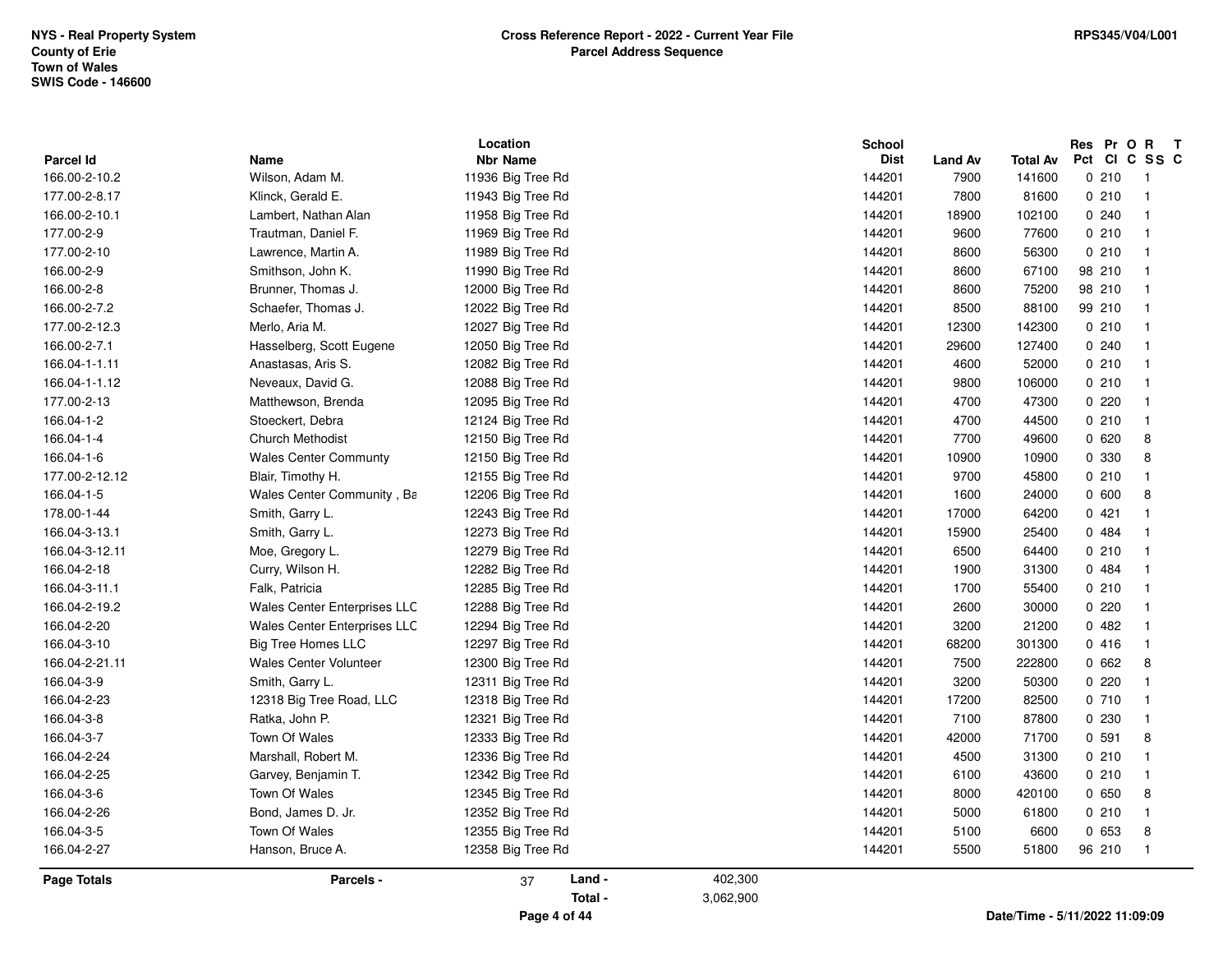|                    |                                | Location          |           | <b>School</b> |                |                 | Res Pr O R T |                         |  |
|--------------------|--------------------------------|-------------------|-----------|---------------|----------------|-----------------|--------------|-------------------------|--|
| <b>Parcel Id</b>   | Name                           | <b>Nbr Name</b>   |           | <b>Dist</b>   | <b>Land Av</b> | <b>Total Av</b> |              | Pct CI C SS C           |  |
| 166.04-3-4         | Gilbert, Robert G.             | 12361 Big Tree Rd |           | 144201        | 4200           | 65000           | 0 2 3 0      | $\overline{1}$          |  |
| 166.04-3-3         | Kunick, Terrall                | 12367 Big Tree Rd |           | 144201        | 8600           | 56600           | 0210         | $\mathbf{1}$            |  |
| 166.04-2-28        | Roberts, Charles               | 12370 Big Tree Rd |           | 144201        | 5000           | 56200           | 0210         | $\mathbf{1}$            |  |
| 166.04-3-2.2       | Czyrny, Roseann                | 12377 Big Tree Rd |           | 144201        | 7900           | 68880           | 0210         | $\mathbf{1}$            |  |
| 166.04-3-2.1       | Body Glyphix, Inc.             | 12377 Big Tree Rd |           | 144201        | 9000           | 25300           | 0 544        | $\overline{\mathbf{1}}$ |  |
| 166.04-2-29        | Altair, Mary                   | 12380 Big Tree Rd |           | 144201        | 7500           | 40100           | 0220         | $\overline{1}$          |  |
| 166.04-3-1         | Becker, Ronald K.              | 12385 Big Tree Rd |           | 144201        | 12500          | 53100           | 91 210       | $\mathbf{1}$            |  |
| 166.04-2-31        | Lindell, Randolph              | 12406 Big Tree Rd |           | 144201        | 8200           | 57700           | 0210         | $\mathbf{1}$            |  |
| 178.00-1-45.12     | Creighton, James J.            | 12469 Big Tree Rd |           | 144201        | 11800          | 71000           | 0210         | $\mathbf{1}$            |  |
| 178.00-1-4.2       | Gallo, Eve M.                  | 12612 Big Tree Rd |           | 144201        | 8300           | 62000           | 0210         | $\overline{\mathbf{1}}$ |  |
| 178.00-1-2         | Reichert, John K.              | 12651 Big Tree Rd |           | 144201        | 8200           | 63100           | 0210         | $\overline{\mathbf{1}}$ |  |
| 178.00-1-4.4       | Donnelly, Dana                 | 12658 Big Tree Rd |           | 144201        | 9000           | 108200          | 0210         | $\mathbf{1}$            |  |
| 178.00-1-5.1       | Donnelly, Bene                 | 12674 Big Tree Rd |           | 144201        | 11000          | 68000           | 0210         | $\mathbf{1}$            |  |
| 178.00-1-6         | Donnelly, Denis                | 12706 Big Tree Rd |           | 144201        | 8200           | 60200           | 0210         | $\overline{1}$          |  |
| 178.00-1-17.12     | Kazwell Camp LLC               | 12713 Big Tree Rd |           | 144201        | 163400         | 194800          | 0,580        | $\overline{1}$          |  |
| 179.00-1-17.12/A   | SBA Towers X, LLC              | 12713 Big Tree Rd |           | 144201        | $\mathbf 0$    | 57800           | 0 837        | $\overline{1}$          |  |
| 178.00-1-17.12/A   | SBA Towers X, LLC              | 12713 Big Tree Rd |           | 144201        | $\pmb{0}$      | 57800           | 0 837        | $\mathbf{1}$            |  |
| 178.00-1-9.12      | Gawronski, Jeffrey             | 12732 Big Tree Rd |           | 144201        | 9600           | 109600          | 0210         | $\mathbf{1}$            |  |
| 178.00-1-10        | Spahn, Charles                 | 12776 Big Tree Rd |           | 144201        | 7700           | 59500           | 0210         | $\mathbf{1}$            |  |
| 178.00-1-11        | Dehr, Lester F. Jr.            | 12788 Big Tree Rd |           | 144201        | 7700           | 62400           | 0210         | $\overline{1}$          |  |
| 178.00-1-12.1      | Pettitt, George                | 12810 Big Tree Rd |           | 144201        | 7300           | 67900           | 0210         | $\overline{1}$          |  |
| 178.00-1-16.1      | <b>Big Tree Camp LLC</b>       | 12829 Big Tree Rd |           | 144201        | 20900          | 98500           | 0422         | $\mathbf{1}$            |  |
| 178.00-1-16.2      | Kazwell Camp LLC               | 12829 Big Tree Rd |           | 144201        | 9800           | 9800            | 0.314        | $\mathbf{1}$            |  |
| 178.00-1-48        | Fineline Collision LLC         | 12860 Big Tree Rd |           | 144201        | 19700          | 106200          | 0 433        | $\mathbf{1}$            |  |
| 178.00-1-18.11     | Rizzo, Timothy S.              | 12861 Big Tree Rd |           | 144201        | 15100          | 70900           | 0.240        | $\overline{1}$          |  |
| 178.00-1-14        | Yeager, Paul D.                | 12878 Big Tree Rd |           | 144201        | 7500           | 7500            | 0 314        | $\overline{1}$          |  |
| 178.00-1-13        | <b>Everett Enterprises Llc</b> | 12928 Big Tree Rd |           | 144201        | 19700          | 340000          | 0 710        | $\mathbf{1}$            |  |
| 178.00-1-20.2      | Simon, Michael S.              | 12975 Big Tree Rd |           | 144201        | 8200           | 104700          | 0210         | $\mathbf{1}$            |  |
| 178.00-1-20.3      | Martin, Christopher D.         | 13011 Big Tree Rd |           | 144201        | 9100           | 58300           | 0210         | $\mathbf{1}$            |  |
| 167.00-1-53.1      | <b>THILL 13014, LLC</b>        | 13014 Big Tree Rd |           | 144201        | 28743          | 474500          | 0442         | $\overline{\mathbf{1}}$ |  |
| 178.00-1-20.11     | Mahar, Rosa                    | 13049 Big Tree Rd |           | 144201        | 43500          | 119400          | 64 210       | $\overline{1}$          |  |
| 167.00-1-52        | TH Properties, LLC             | 13050 Big Tree Rd |           | 144201        | 53000          | 167500          | 0.240        | $\mathbf{1}$            |  |
| 167.00-1-6.11      | Keicher, Brian Donald          | 13104 Big Tree Rd |           | 144201        | 14500          | 53700           | 0210         | $\mathbf{1}$            |  |
| 167.00-1-38        | Bourgeois, Charles             | 13130 Big Tree Rd |           | 144201        | 12000          | 84000           | 95 210       | $\mathbf{1}$            |  |
| 167.00-1-39.1      | Cornell, James                 | 13166 Big Tree Rd |           | 144201        | 43700          | 210000          | 59 240       | $\overline{1}$          |  |
| 178.00-1-22        | Lawrence, Holly L.             | 13167 Big Tree Rd |           | 144201        | 18700          | 68008           | 0210         | $\mathbf{1}$            |  |
| 167.00-1-36        | Raichel, Walter D. Jr.         | 13188 Big Tree Rd |           | 144201        | 8300           | 50100           | 98 210       | $\mathbf{1}$            |  |
|                    |                                |                   |           |               |                |                 |              |                         |  |
| <b>Page Totals</b> | Parcels -                      | Land -<br>36      | 647,543   |               |                |                 |              |                         |  |
|                    |                                | Total -           | 3,430,488 |               |                |                 |              |                         |  |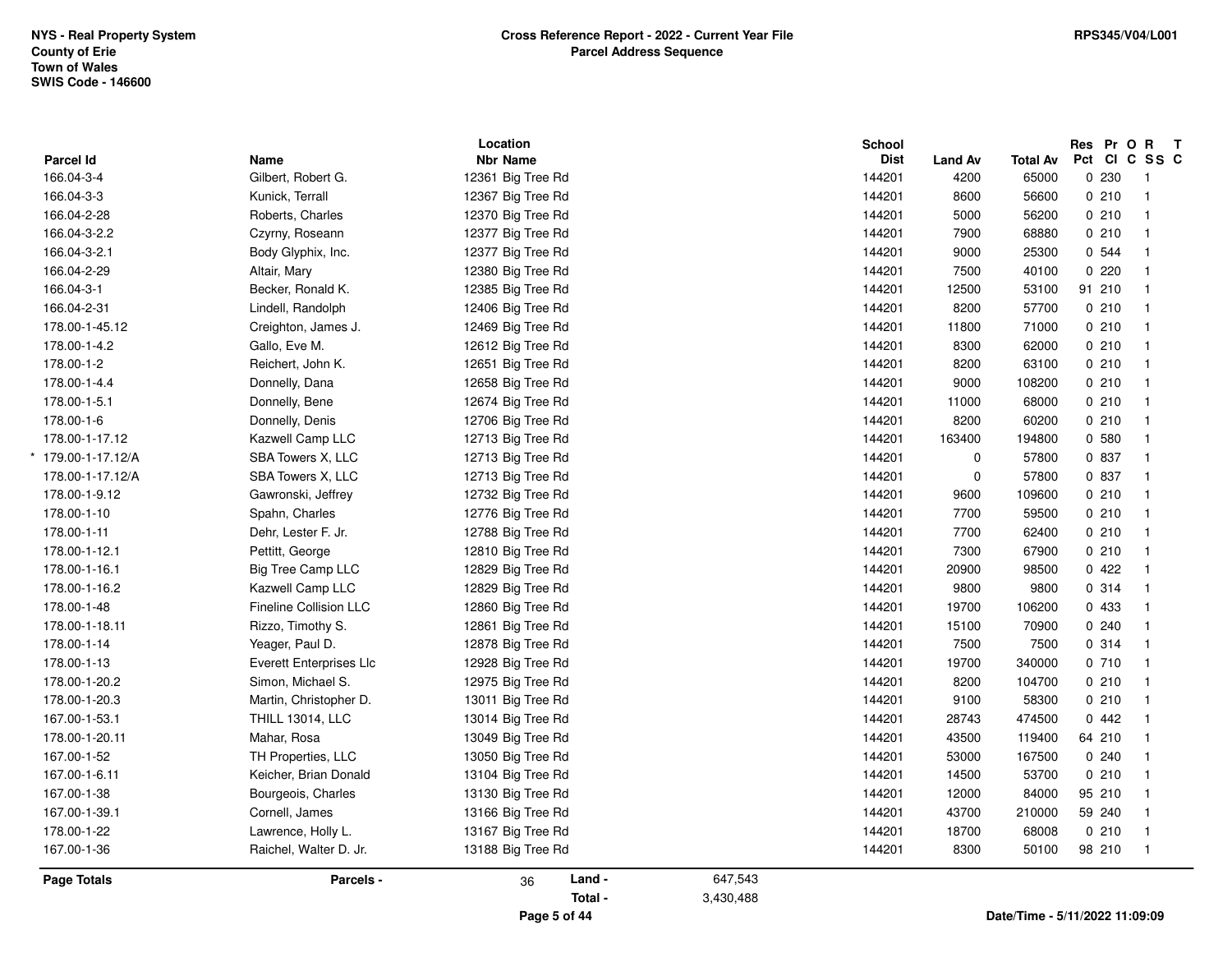|                    |                               | Location               |           | <b>School</b> |                |                 | Res Pr O R    | $\mathbf{T}$   |
|--------------------|-------------------------------|------------------------|-----------|---------------|----------------|-----------------|---------------|----------------|
| <b>Parcel Id</b>   | Name                          | <b>Nbr Name</b>        |           | <b>Dist</b>   | <b>Land Av</b> | <b>Total Av</b> | Pct CI C SS C |                |
| 178.00-1-23        | Schmidt, Daivd B.             | 13195 Big Tree Rd      |           | 144201        | 19100          | 108000          | 0.240         | -1             |
| 167.00-1-37.2      | Curtis, Alexandra M.          | 13220 Big Tree Rd      |           | 144201        | 9800           | 88200           | 0210          | $\mathbf{1}$   |
| 167.00-1-4.1       | Spink, Megan                  | 13234 Big Tree Rd      |           | 144201        | 35000          | 167700          | 0.240         | -1             |
| 178.00-1-25        | Borom/zamrock, Carol          | 13237 Big Tree Rd      |           | 144201        | 11600          | 56800           | 0210          | -1             |
| 167.00-1-4.2       | Scott, Veronica               | 13240 Big Tree Rd      |           | 144201        | 7600           | 63300           | 0210          |                |
| 167.00-1-2.11      | Martin, Richard               | 13274 Big Tree Rd      |           | 144201        | 45200          | 158500          | 0 112         | $\mathbf{1}$   |
| 167.00-1-1         | Simon-Walsh, Malorie J.       | 13291 Big Tree Rd      |           | 144201        | 5000           | 30000           | 0210          | $\mathbf{1}$   |
| 167.00-1-2.12      | Swyers, Carrie A.             | 13333 Big Tree Rd      |           | 144201        | 20300          | 114800          | 0.240         | -1             |
| 178.00-1-26.1      | Clark, Nicholas J.            | 13371 Big Tree Rd      |           | 144201        | 13500          | 66300           | 0210          |                |
| 168.00-1-3         | Held, Thomas J. Jr.           | 13408 Big Tree Rd      |           | 144201        | 8000           | 81600           | 0210          |                |
| 178.00-1-65        | Bauer, Charles E.             | 13433 Big Tree Rd      |           | 144201        | 42450          | 166450          | 50 240        |                |
| 168.00-1-5         | Meyers, James                 | 13474 Big Tree Rd      |           | 144201        | 6900           | 63800           | 0210          |                |
| 178.00-1-50.12     | Krempholtz, Mark              | 13499 Big Tree Rd      |           | 144201        | 12000          | 96200           | 0210          | -1             |
| 168.00-1-6.111     | Eaton, Jeffrey A.             | 13512 Big Tree Rd      |           | 144201        | 55100          | 133600          | 0240          |                |
| 168.00-1-6.2       | Blum, Mary                    | 13550 Big Tree Rd      |           | 144201        | 9400           | 66800           | 0210          |                |
| 168.00-1-7.2       | Rowland, Dale P.              | 13570 Big Tree Rd      |           | 144201        | 8600           | 65300           | 0210          | $\overline{1}$ |
| 179.00-1-4         | Kinmartin, Maureen            | 13725 Big Tree Rd      |           | 144201        | 8800           | 65200           | 0210          | $\mathbf{1}$   |
| 168.00-1-7.1       | Koutsandroas, Vasilios        | 13748 Big Tree Rd      |           | 144201        | 99200          | 181800          | 0120          | -1             |
| 179.00-1-5         | Keem, Richard S.              | 13777 Big Tree Rd      |           | 144201        | 65500          | 141800          | 0 112         |                |
| 168.00-1-8         | Cartonia, Frank               | 13874 Big Tree Rd      |           | 144201        | 18100          | 65200           | 83 240        |                |
| 168.00-1-9         | Lucernoni, Brian A.           | 13938 Big Tree Rd      |           | 144201        | 47400          | 146400          | 0.240         |                |
| 179.00-1-6.1       | Bauer, James W.               | 13983 Big Tree Rd      |           | 144201        | 50300          | 115100          | 0.240         |                |
| 733.00-1-19.4      | PPP Future Development        | <b>Big Tree Rd</b>     |           | 144201        | $\mathbf 0$    | 145             | 0 733         | 6              |
| 178.00-1-43        | Baumgarten, Ronald            | Big Tree Rd            |           | 144201        | 2900           | 2900            | 0 330         | -1             |
| 733.00-2-5         | <b>PPP Future Development</b> | Big Tree Rd            |           | 144201        | $\mathbf 0$    | 226             | 0 733         | 6              |
| 733.00-1-13.2      | PPP Future Development        | Big Tree Rd            |           | 144201        | $\mathbf 0$    | 87              | 0 733         | 6              |
| 178.00-1-19.2      | Simon, Michael S.             | <b>Big Tree Rd</b>     |           | 144201        | 10400          | 10400           | 0.314         | $\overline{1}$ |
| 733.00-1-13.1      | PPP Future Development        | <b>Big Tree Rd</b>     |           | 144201        | $\mathbf 0$    | 102             | 0 733         | 6              |
| 201.16-2-14        | <b>Dist-National Fuel Gas</b> | 230116 Building & Land |           | 145001        | 800            | 5900            | 0 873         | 6              |
| 189.00-1-34.11     | Tenneco Gas                   | 450005 Building & Land |           | 144201        | 39500          | 831800          | 0 885         | 6              |
| 216.00-1-30        | Marshall, Jay F.              | Carpenter Rd           |           | 145001        | 16000          | 18900           | 0.260         | -1             |
| 216.00-2-9         | Winkle, Theodore D.           | Carpenter Rd           |           | 145001        | 9600           | 9600            | 0.105         | -1             |
| 216.00-2-20        | Mank, Linda M.                | Carpenter Rd           |           | 145001        | 16470          | 16470           | 0 322         | 1              |
| 216.00-1-32.111    | Howard, Timothy               | Carpenter Rd           |           | 145001        | 31900          | 31900           | 0 322         |                |
| 216.00-1-3.22      | Girard, Mary Lou              | 11074 Carpenter Rd     |           | 145001        | 15800          | 80000           | 0.240         |                |
| 216.00-1-28        | Paulucci, Eugene S.           | 11184 Carpenter Rd     |           | 145001        | 8600           | 85900           | 0210          | $\mathbf 1$    |
| 216.00-1-29.1      | Petyk, Jeff J.                | 11456 Carpenter Rd     |           | 145001        | 20600          | 48500           | 50 240        | $\mathbf 1$    |
| <b>Page Totals</b> | Parcels -                     | Land -<br>37           | 771,420   |               |                |                 |               |                |
|                    |                               | Total -                | 3,385,680 |               |                |                 |               |                |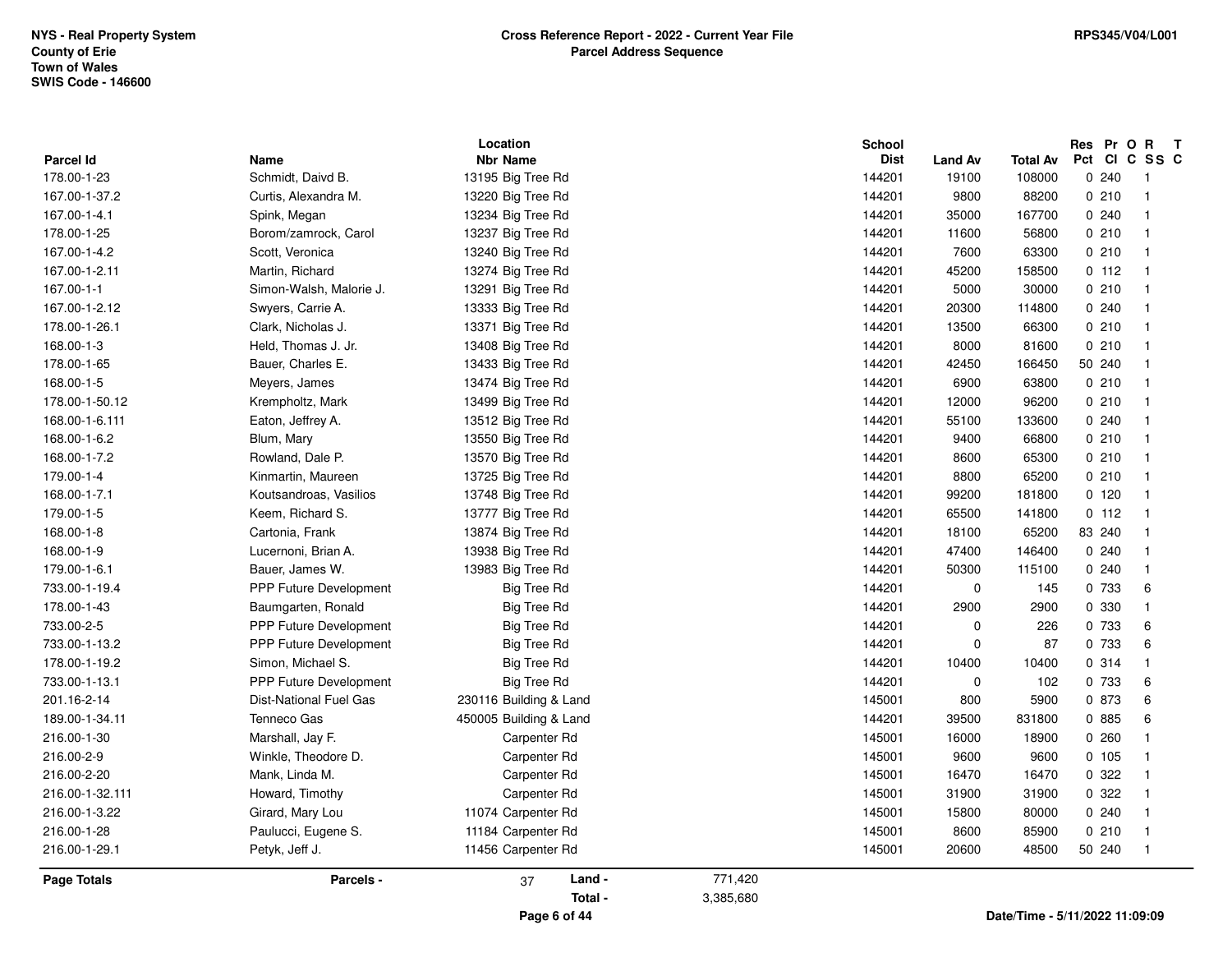| 190.00-3-6.11<br>190.00-4-9<br>190.00-4-14.112<br>190.00-4-4.21<br>191.00-3-6.2<br>191.00-3-22<br>190.00-3-1.1<br>189.00-1-19.21<br>190.00-3-2.17<br>189.00-1-10.11 | Marzec, Robert P/<br>Kopp, Paul<br>Lexo, Jeffrey A.<br>Maccalupo, Carl J.<br>Centerline Properties LLC<br>Hess, Gerald A.<br>Ruminski, Tessa Marie<br>Metzger, Richard H.<br>The Robert & Jill Family Trust<br>Bares, Charlie<br>Dziulko, Michael D. Jr. | 12008 Carpenter Rd<br>Center Line Rd<br>Center Line Rd<br>Center Line Rd<br>Center Line Rd<br>Center Line Rd<br>Center Line Rd<br>Center Line Rd<br>Center Line Rd<br>Center Line Rd<br>Center Line Rd | 144201<br>144201<br>144201<br>144201<br>562201<br>144201<br>144201<br>144201<br>144201<br>144201 | 10600<br>2100<br>8100<br>47588<br>1025<br>725<br>49500<br>22400<br>38800<br>42900 | 10600<br>2100<br>8100<br>47588<br>1025<br>725<br>49500<br>22400<br>38800<br>51540 | 0, 120<br>0.314<br>0.314<br>0.322<br>0.314<br>0.314<br>0120<br>0.322<br>0.322<br>0.312 | $\overline{1}$<br>$\overline{1}$<br>$\overline{1}$<br>$\overline{1}$<br>$\overline{\mathbf{1}}$<br>$\overline{\mathbf{1}}$<br>$\overline{1}$<br>$\overline{1}$<br>$\overline{1}$<br>$\overline{1}$ |
|---------------------------------------------------------------------------------------------------------------------------------------------------------------------|----------------------------------------------------------------------------------------------------------------------------------------------------------------------------------------------------------------------------------------------------------|--------------------------------------------------------------------------------------------------------------------------------------------------------------------------------------------------------|--------------------------------------------------------------------------------------------------|-----------------------------------------------------------------------------------|-----------------------------------------------------------------------------------|----------------------------------------------------------------------------------------|----------------------------------------------------------------------------------------------------------------------------------------------------------------------------------------------------|
|                                                                                                                                                                     |                                                                                                                                                                                                                                                          |                                                                                                                                                                                                        |                                                                                                  |                                                                                   |                                                                                   |                                                                                        |                                                                                                                                                                                                    |
|                                                                                                                                                                     |                                                                                                                                                                                                                                                          |                                                                                                                                                                                                        |                                                                                                  |                                                                                   |                                                                                   |                                                                                        |                                                                                                                                                                                                    |
|                                                                                                                                                                     |                                                                                                                                                                                                                                                          |                                                                                                                                                                                                        |                                                                                                  |                                                                                   |                                                                                   |                                                                                        |                                                                                                                                                                                                    |
|                                                                                                                                                                     |                                                                                                                                                                                                                                                          |                                                                                                                                                                                                        |                                                                                                  |                                                                                   |                                                                                   |                                                                                        |                                                                                                                                                                                                    |
|                                                                                                                                                                     |                                                                                                                                                                                                                                                          |                                                                                                                                                                                                        |                                                                                                  |                                                                                   |                                                                                   |                                                                                        |                                                                                                                                                                                                    |
|                                                                                                                                                                     |                                                                                                                                                                                                                                                          |                                                                                                                                                                                                        |                                                                                                  |                                                                                   |                                                                                   |                                                                                        |                                                                                                                                                                                                    |
|                                                                                                                                                                     |                                                                                                                                                                                                                                                          |                                                                                                                                                                                                        |                                                                                                  |                                                                                   |                                                                                   |                                                                                        |                                                                                                                                                                                                    |
|                                                                                                                                                                     |                                                                                                                                                                                                                                                          |                                                                                                                                                                                                        |                                                                                                  |                                                                                   |                                                                                   |                                                                                        |                                                                                                                                                                                                    |
|                                                                                                                                                                     |                                                                                                                                                                                                                                                          |                                                                                                                                                                                                        |                                                                                                  |                                                                                   |                                                                                   |                                                                                        |                                                                                                                                                                                                    |
| 216.00-2-10                                                                                                                                                         |                                                                                                                                                                                                                                                          |                                                                                                                                                                                                        | 145001                                                                                           | 9800                                                                              | 70400                                                                             | 0210                                                                                   | $\overline{1}$                                                                                                                                                                                     |
| 216.00-2-8                                                                                                                                                          | Miller, David C.                                                                                                                                                                                                                                         | 11944 Carpenter Rd                                                                                                                                                                                     | 145001                                                                                           | 9800                                                                              | 40500                                                                             | 94 210                                                                                 | $\overline{1}$                                                                                                                                                                                     |
| 216.00-2-6                                                                                                                                                          | Berkman, Lesle                                                                                                                                                                                                                                           | 11900 Carpenter Rd                                                                                                                                                                                     | 145001                                                                                           | 8000                                                                              | 60200                                                                             | 0210                                                                                   | $\overline{1}$                                                                                                                                                                                     |
| 216.00-2-5                                                                                                                                                          | O'hara, Darren                                                                                                                                                                                                                                           | 11882 Carpenter Rd                                                                                                                                                                                     | 145001                                                                                           | 7500                                                                              | 22200                                                                             | 0260                                                                                   | $\overline{\mathbf{1}}$                                                                                                                                                                            |
| 216.00-2-14.2                                                                                                                                                       | Roberts, Leon                                                                                                                                                                                                                                            | 11881 Carpenter Rd                                                                                                                                                                                     | 145001                                                                                           | 20300                                                                             | 22200                                                                             | 0.312                                                                                  | $\overline{1}$                                                                                                                                                                                     |
| 216.00-2-4                                                                                                                                                          | Dotzler, Harold N.                                                                                                                                                                                                                                       | 11872 Carpenter Rd                                                                                                                                                                                     | 145001                                                                                           | 8600                                                                              | 52200                                                                             | 0210                                                                                   | $\overline{1}$                                                                                                                                                                                     |
| 216.00-1-36.12                                                                                                                                                      | Persons, Donald J.                                                                                                                                                                                                                                       | 11845 Carpenter Rd                                                                                                                                                                                     | 145001                                                                                           | 11500                                                                             | 86200                                                                             | 0210                                                                                   | $\overline{\mathbf{1}}$                                                                                                                                                                            |
| 216.00-1-36.11                                                                                                                                                      | Barry, Kyle F.                                                                                                                                                                                                                                           | 11825 Carpenter Rd                                                                                                                                                                                     | 145001                                                                                           | 24900                                                                             | 133000                                                                            | 0.240                                                                                  | -1                                                                                                                                                                                                 |
| 216.00-2-1                                                                                                                                                          | Wild, Robert W. Jr.                                                                                                                                                                                                                                      | 11822 Carpenter Rd                                                                                                                                                                                     | 145001                                                                                           | 15800                                                                             | 76400                                                                             | 0.240                                                                                  | $\overline{\mathbf{1}}$                                                                                                                                                                            |
| 216.00-1-3.12                                                                                                                                                       | Thiesen, John R.                                                                                                                                                                                                                                         | 11124 Carpenter Rd                                                                                                                                                                                     | 145001                                                                                           | 15800                                                                             | 95400                                                                             | 0.240                                                                                  | $\overline{1}$                                                                                                                                                                                     |
| 216.00-1-4                                                                                                                                                          | Johnston, Patricia J.                                                                                                                                                                                                                                    | 11110 Carpenter Rd                                                                                                                                                                                     | 145001                                                                                           | 17200                                                                             | 72000                                                                             | 0.240                                                                                  | $\overline{1}$                                                                                                                                                                                     |
| 216.00-1-14                                                                                                                                                         | Clough, Oren T.                                                                                                                                                                                                                                          | 11075 Carpenter Rd                                                                                                                                                                                     | 145001                                                                                           | 8300                                                                              | 113200                                                                            | 0210                                                                                   | $\overline{1}$                                                                                                                                                                                     |
| 216.00-2-19                                                                                                                                                         | Mank, Gregory A.                                                                                                                                                                                                                                         | Carpenter Rd                                                                                                                                                                                           | 145001                                                                                           | 19200                                                                             | 19200                                                                             | 0 322                                                                                  | $\overline{\mathbf{1}}$                                                                                                                                                                            |
| 216.00-2-11                                                                                                                                                         | Winkle, Theodore D.                                                                                                                                                                                                                                      | Carpenter Rd                                                                                                                                                                                           | 145001                                                                                           | 8100                                                                              | 8100                                                                              | 0.314                                                                                  | $\mathbf{1}$                                                                                                                                                                                       |
| 216.00-2-7                                                                                                                                                          | Kreuter, Carol J.                                                                                                                                                                                                                                        | Carpenter Rd                                                                                                                                                                                           | 145001                                                                                           | 8600                                                                              | 8600                                                                              | 0.314                                                                                  | $\overline{1}$                                                                                                                                                                                     |
| 216.00-1-60                                                                                                                                                         | Stephania, Szymula                                                                                                                                                                                                                                       | Carpenter Rd                                                                                                                                                                                           | 145001                                                                                           | 500                                                                               | 500                                                                               | 0.311                                                                                  | $\overline{1}$                                                                                                                                                                                     |
| 216.00-1-34                                                                                                                                                         | Weigand, Dennis P.                                                                                                                                                                                                                                       | Carpenter Rd                                                                                                                                                                                           | 145001                                                                                           | 11700                                                                             | 11700                                                                             | 0.314                                                                                  | $\overline{\mathbf{1}}$                                                                                                                                                                            |
| 216.00-1-32.2                                                                                                                                                       | Newell, John J.                                                                                                                                                                                                                                          | Carpenter Rd                                                                                                                                                                                           | 145001                                                                                           | 1600                                                                              | 1600                                                                              | 0.314                                                                                  | $\overline{1}$                                                                                                                                                                                     |
| 216.00-2-3                                                                                                                                                          | Kibler, Leon                                                                                                                                                                                                                                             | 11860 Carpenter Rd                                                                                                                                                                                     | 145001                                                                                           | 15800                                                                             | 75100                                                                             | 0.240                                                                                  | $\overline{1}$                                                                                                                                                                                     |
| 216.00-2-2                                                                                                                                                          | Hochadel, Jody C.                                                                                                                                                                                                                                        | 11844 Carpenter Rd                                                                                                                                                                                     | 145001                                                                                           | 24800                                                                             | 56300                                                                             | 0.240                                                                                  | $\overline{1}$                                                                                                                                                                                     |
| 216.00-1-35                                                                                                                                                         | The Cooper Family Trust                                                                                                                                                                                                                                  | 11817 Carpenter Rd                                                                                                                                                                                     | 145001                                                                                           | 7500                                                                              | 67200                                                                             | 0210                                                                                   | $\overline{\mathbf{1}}$                                                                                                                                                                            |
| 216.00-1-29.2                                                                                                                                                       | Pieszala, Jeremy                                                                                                                                                                                                                                         | 11766 Carpenter Rd                                                                                                                                                                                     | 145001                                                                                           | 12000                                                                             | 98300                                                                             | 0.210                                                                                  | $\overline{1}$                                                                                                                                                                                     |
| 216.00-1-32.112                                                                                                                                                     | Newell, John J.                                                                                                                                                                                                                                          | 11749 Carpenter Rd                                                                                                                                                                                     | 145001                                                                                           | 19800                                                                             | 89800                                                                             | 0.240                                                                                  | $\overline{1}$                                                                                                                                                                                     |
| 216.00-1-33                                                                                                                                                         | Nolle, Eric R.<br>Kay, Karen                                                                                                                                                                                                                             | 11719 Carpenter Rd                                                                                                                                                                                     | 145001                                                                                           | 10000<br>12200                                                                    | 96800<br>66300                                                                    | 93 210                                                                                 | $\overline{1}$                                                                                                                                                                                     |
| <b>Parcel Id</b><br>216.00-1-31                                                                                                                                     | Name                                                                                                                                                                                                                                                     | <b>Nbr Name</b><br>11669 Carpenter Rd                                                                                                                                                                  | <b>Dist</b><br>145001                                                                            | <b>Land Av</b>                                                                    | Total Av                                                                          | Pct<br><b>CI</b><br>0210                                                               | C SS C<br>$\overline{\mathbf{1}}$                                                                                                                                                                  |
|                                                                                                                                                                     |                                                                                                                                                                                                                                                          | Location                                                                                                                                                                                               | <b>School</b>                                                                                    |                                                                                   |                                                                                   | Res Pr O                                                                               | $\mathbf{R}$<br>$\mathbf{T}$                                                                                                                                                                       |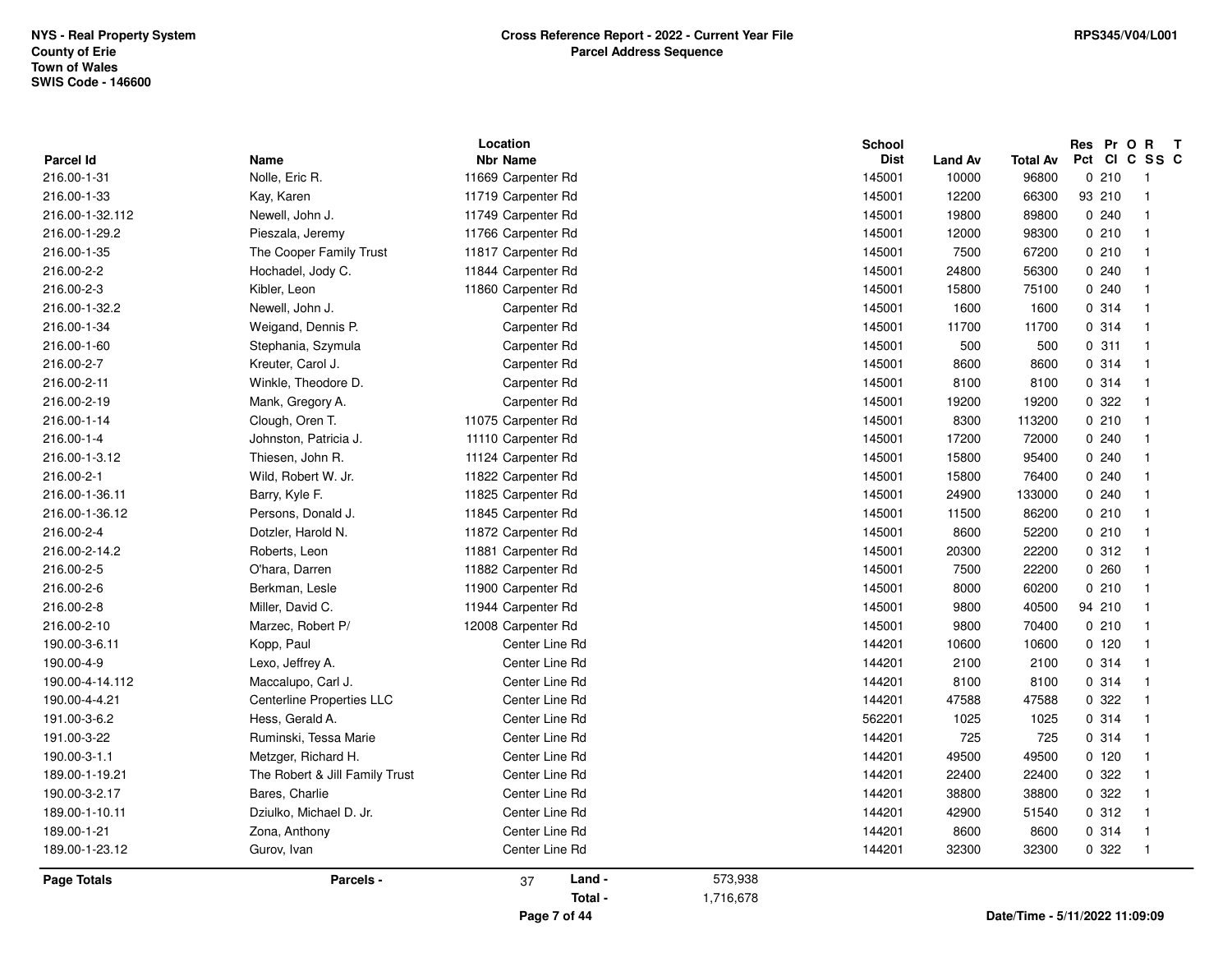| <b>Parcel Id</b> | Name                           | Location<br><b>Nbr Name</b> |         | <b>School</b><br><b>Dist</b> | <b>Land Av</b> | <b>Total Av</b> | Res Pr O R<br>$\mathbf{T}$<br>Pct CI C SS C |
|------------------|--------------------------------|-----------------------------|---------|------------------------------|----------------|-----------------|---------------------------------------------|
| 189.00-1-23.2    | Tarnawskyj, Peter M.           | Center Line Rd              |         | 144201                       | 20600          | 54053           | 0.312<br>$\overline{1}$                     |
| 191.00-3-5.211   | Hess, Gerald A.                | Center Line Rd              |         | 144201                       | 4400           | 4400            | 0.314<br>$\overline{1}$                     |
| 189.00-3-22.12   | Evans, Robert M.               | Center Line Rd              |         | 144201                       | 22375          | 22375           | 0.322<br>$\overline{1}$                     |
| 190.00-5-2.111   | Huckle, Brian W.               | Center Line Rd              |         | 144201                       | 9975           | 9975            | 0.314<br>$\overline{1}$                     |
| 190.00-5-2.112   | Laidman, Gary                  | Center Line Rd              |         | 144201                       | 10888          | 10888           | 0.314<br>$\overline{1}$                     |
| 189.00-2-11      | Markle, Lewis E. III.          | Center Line Rd              |         | 144201                       | 12000          | 12000           | 0.314<br>$\overline{1}$                     |
| 191.00-3-16      | Miller, Jody                   | Center Line Rd              |         | 144201                       | 12000          | 12000           | 0.314<br>$\overline{1}$                     |
| 190.00-3-3.112   | Nolder, Nicholas               | Center Line Rd              |         | 144201                       | 12000          | 12000           | 0.314<br>$\overline{1}$                     |
| 190.00-1-13./A   | <b>PPP Future Development</b>  | Center Line Rd              |         | 144201                       | $\Omega$       | 30              | 0 733<br>6                                  |
| 190.00-1-5.1/A   | <b>PPP Future Development</b>  | Center Line Rd              |         | 144201                       | $\Omega$       | 57              | 6<br>0 733                                  |
| 190.00-1-5.1/B   | PPP Future Development         | Center Line Rd              |         | 144201                       | $\Omega$       | 29              | 0 733<br>6                                  |
| 189.00-3-3.2     | Schueler, James M.             | Center Line Rd              |         | 144201                       | 10000          | 10000           | 0.314<br>$\mathbf 1$                        |
| 189.00-3-4.1/A   | Pefley Oil & Gas Inc           | Center Line Rd              |         | 144201                       | $\Omega$       | $\mathbf 0$     | 0 733<br>$\overline{1}$                     |
| 191.00-3-1./A    | PPP Future Development         | Center Line Rd              |         | 144201                       | $\Omega$       | 66              | 0 733<br>6                                  |
| 189.00-3-4.1/B   | Pefley Oil & Gas Inc           | Center Line Rd              |         | 144201                       | $\Omega$       | 0               | 0 733<br>$\overline{1}$                     |
| 191.00-3-1./B    | <b>PPP Future Development</b>  | Center Line Rd              |         | 144201                       | $\Omega$       | 17              | 0 733<br>6                                  |
| 189.00-3-5./B    | Pefley Oil & Gas Inc           | Center Line Rd              |         | 144201                       | $\Omega$       | $\mathbf 0$     | 0 733<br>$\overline{\mathbf{1}}$            |
| 189.00-1-23.111  | The Robert & Jill Family Trust | Center Line Rd              |         | 144201                       | 30500          | 30500           | 0.322<br>$\overline{1}$                     |
| 189.00-3-6./B    | Pefley Oil & Gas Inc           | Center Line Rd              |         | 144201                       | $\mathbf 0$    | $\mathbf 0$     | 0 733<br>$\overline{1}$                     |
| 189.00-3-8       | Schachtner, Elisabeth          | Center Line Rd              |         | 144201                       | 47100          | 47100           | 0.105<br>$\overline{1}$                     |
| 189.00-3-26.1    | Kibler, Nelson P.              | Center Line Rd              |         | 144201                       | 28400          | 28400           | 0.322<br>$\overline{1}$                     |
| 189.00-3-40      | Scotland, Kathleen             | Center Line Rd              |         | 144201                       | 9800           | 9800            | 0.314<br>$\overline{1}$                     |
| 189.00-3-41      | Pastor, Jane                   | Center Line Rd              |         | 144201                       | 9800           | 9800            | 0.314<br>$\overline{1}$                     |
| 190.00-1-9       | Hudson, Tad                    | Center Line Rd              |         | 144201                       | 7400           | 7400            | 0.314<br>$\overline{1}$                     |
| 190.00-4-12.22   | DiNardo, Daniel                | Center Line Rd              |         | 144201                       | 5994           | 5994            | 0.314<br>$\overline{1}$                     |
| 190.00-2-11.111  | Kopp, Terrence A.              | Center Line Rd              |         | 144201                       | 41500          | 41500           | 0.322<br>$\overline{1}$                     |
| 190.00-2-14.1    | Hudson, Loren                  | Center Line Rd              |         | 144201                       | 31300          | 31300           | 0, 120<br>$\overline{1}$                    |
| 189.00-1-19.111  | The Robert & Jill Family Trust | Center Line Rd              |         | 144201                       | 1125           | 1125            | 0.311<br>$\overline{1}$                     |
| 189.00-1-19.112  | The Robert & Jill Family Trust | Center Line Rd              |         | 144201                       | 26000          | 26000           | 0.310<br>$\overline{1}$                     |
| 189.00-3-22.2    | King, Brian                    | Center Line Rd              |         | 144201                       | 21375          | 21375           | 0.322<br>$\overline{1}$                     |
| 190.00-3-2.111   | Mckellar, Daniel S.            | Center Line Rd              |         | 144201                       | 12200          | 19100           | 0.312<br>$\overline{1}$                     |
| 190.00-3-2.112   | Nolder, Nicholas               | Center Line Rd              |         | 144201                       | 9700           | 9700            | 0.314<br>$\overline{1}$                     |
| 190.00-3-2.13    | Pache, Todd L.                 | Center Line Rd              |         | 144201                       | 5600           | 5600            | 0 323<br>$\overline{1}$                     |
| 189.00-3-1       | Schueeler, Zachary M.          | 11009 Center Line Rd        |         | 144201                       | 9300           | 9300            | 0.314<br>$\overline{1}$                     |
| 189.00-3-2       | Schueler, James M.             | 11035 Center Line Rd        |         | 144201                       | 9500           | 39400           | 0210<br>$\overline{1}$                      |
| 189.00-3-3.1     | Bielecki, Richard              | 11099 Center Line Rd        |         | 144201                       | 9500           | 59400           | 0210<br>$\overline{1}$                      |
| 189.00-3-4.1     | Shevlin, Michael B.            | 11121 Center Line Rd        |         | 144201                       | 73900          | 234300          | 0240<br>$\overline{1}$                      |
| Page Totals      | Parcels -                      | Land -<br>37                | 504,232 |                              |                |                 |                                             |
|                  |                                | Total -                     | 784,984 |                              |                |                 |                                             |
|                  |                                | Page 8 of 44                |         |                              |                |                 | Date/Time - 5/11/2022 11:09:09              |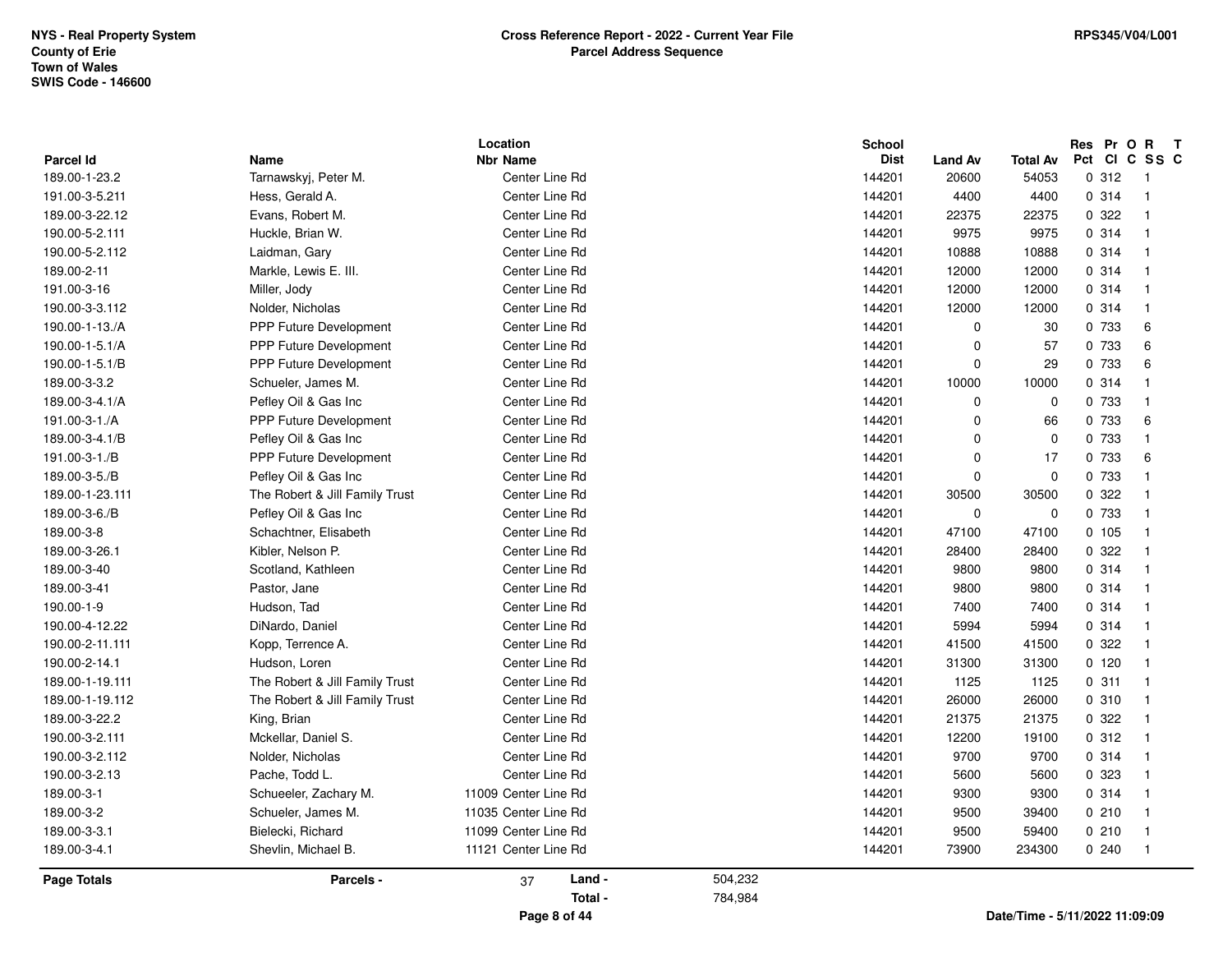|                             |                                | Location             |           | <b>School</b> |                |                 | Res Pr O R    | $\mathbf{T}$            |
|-----------------------------|--------------------------------|----------------------|-----------|---------------|----------------|-----------------|---------------|-------------------------|
| Parcel Id<br>189.00-3-4.212 | Name                           | <b>Nbr Name</b>      |           | <b>Dist</b>   | <b>Land Av</b> | <b>Total Av</b> | Pct CI C SS C |                         |
|                             | Shevlin, Matthew J.            | 11165 Center Line Rd |           | 144201        | 15600<br>400   | 171500          | 0210          | $\overline{1}$          |
| 189.00-3-4.211              | Shevlin, B. Michael            | 11165 Center Line Rd |           | 144201        |                | 400             | 0.314         | $\overline{1}$          |
| 189.00-2-7                  | Markle, Lewis E. III.          | 11180 Center Line Rd |           | 144201        | 16600          | 99700           | 0.240         | $\overline{1}$          |
| 189.00-3-5                  | Lane, Peter C & Linda          | 11231 Center Line Rd |           | 144201        | 35500          | 155040          | 50 240        | $\overline{\mathbf{1}}$ |
| 189.00-3-37                 | Perrin, Thomas                 | 11247 Center Line Rd |           | 144201        | 6600           | 68900           | 0210          | $\overline{1}$          |
| 189.00-3-6                  | Perrin, Thomas D.              | 11289 Center Line Rd |           | 144201        | 61400          | 92300           | 0 112         | $\overline{1}$          |
| 189.00-3-6./A               | Perrin, Thomas D.              | 11289 Center Line Rd |           | 144201        | 7500           | 51800           | 0210          | $\overline{1}$          |
| 189.00-1-24                 | Sernoffsky, Douglas            | 11306 Center Line Rd |           | 144201        | 9900           | 41600           | 95 210        | $\overline{1}$          |
| 189.00-3-7.2                | Ziegler, Lynn M.               | 11367 Center Line Rd |           | 144201        | 27300          | 97900           | 0.240         | $\overline{1}$          |
| 189.00-3-7.1                | McCollum, Bradley S.           | 11423 Center Line Rd |           | 144201        | 38900          | 81500           | 0210          | $\overline{1}$          |
| 189.00-1-23.11              | The Robert & Jill Family Trust | 11430 Center Line Rd |           | 144201        | 32700          | 67500           | 0210          | $\overline{1}$          |
| 189.00-1-23.112             | Reisdorf, Trevor A.            | 11430 Center Line Rd |           | 144201        | 10000          | 44800           | 0210          | $\overline{1}$          |
| 189.00-1-22                 | Guard, Derek                   | 11482 Center Line Rd |           | 144201        | 8200           | 83100           | 0210          | $\overline{1}$          |
| 189.00-1-20                 | O Connor, Francis E.           | 11504 Center Line Rd |           | 144201        | 8600           | 54600           | 0210          | $\overline{1}$          |
| 189.00-1-19.12              | Guard, Richard L.              | 11556 Center Line Rd |           | 144201        | 9800           | 64100           | 0.240         | $\overline{1}$          |
| 189.00-1-18                 | Pawlowski, Megan E.            | 11570 Center Line Rd |           | 144201        | 4000           | 31500           | 0210          | $\blacksquare$          |
| 189.00-1-17                 | Campanella, Peter J.           | 11580 Center Line Rd |           | 144201        | 3500           | 44900           | 0210          | $\overline{1}$          |
| 189.00-3-9.1                | Tarnawskyj, Peter M.           | 11609 Center Line Rd |           | 144201        | 24200          | 109560          | 0.240         | $\overline{1}$          |
| 189.00-1-15                 | Guard, Richard L.              | 11880 Center Line Rd |           | 144201        | 8400           | 61100           | 0210          | $\overline{1}$          |
| 189.00-1-14.1               | Long, John P.                  | 11898 Center Line Rd |           | 144201        | 9200           | 78800           | 0210          | $\overline{1}$          |
| 189.00-3-22.11              | Shaffer, John M. Jr.           | 11899 Center Line Rd |           | 144201        | 21300          | 83200           | 62 240        | $\overline{1}$          |
| 189.00-1-13.2               | Blake-Siener, Kathryn A.       | 11932 Center Line Rd |           | 144201        | 9200           | 71300           | 0210          | $\overline{1}$          |
| 189.00-3-23                 | Ingraham, David P.             | 11933 Center Line Rd |           | 144201        | 4800           | 53300           | 0210          | $\overline{1}$          |
| 189.00-3-24                 | Schraufstetter, Gail           | 11943 Center Line Rd |           | 144201        | 23600          | 85500           | 0.240         | $\overline{1}$          |
| 189.00-1-12                 | Powers, Daniel R.              | 11956 Center Line Rd |           | 144201        | 13500          | 89600           | 93 210        | $\overline{1}$          |
| 189.00-3-25                 | Lisitsky, Henry                | 11969 Center Line Rd |           | 144201        | 23600          | 85300           | 0.240         | $\overline{1}$          |
| 189.00-1-10.12              | Ingraham, Kyle D.              | 11996 Center Line Rd |           | 144201        | 10100          | 75088           | 85 210        | $\overline{1}$          |
| 189.00-3-26.2               | Griffis, Jacob P.              | 12007 Center Line Rd |           | 144201        | 15600          | 93300           | 0210          | $\overline{1}$          |
| 189.00-3-27                 | Petrinec, Scott T.             | 12027 Center Line Rd |           | 144201        | 14400          | 83900           | 0210          | $\overline{1}$          |
| 189.00-1-9                  | Hoxsie, Rae M.                 | 12028 Center Line Rd |           | 144201        | 17900          | 113100          | 0.240         | $\overline{\mathbf{1}}$ |
| 189.00-3-38.112             | VanSteenburg, Janice           | 12029 Center Line Rd |           | 144201        | 22100          | 43218           | 0.240         | $\overline{\mathbf{1}}$ |
| 189.00-1-8                  | Kingston, Donna                | 12048 Center Line Rd |           | 144201        | 9700           | 63000           | 0210          | $\overline{\mathbf{1}}$ |
| 189.00-1-7.4                | Podlasinski, Edward            | 12080 Center Line Rd |           | 144201        | 22000          | 119200          | 0.240         | $\overline{1}$          |
| 189.00-1-7.1                | Gwozdz, David P.               | 12110 Center Line Rd |           | 144201        | 17100          | 150500          | 0.240         | $\overline{1}$          |
| 189.00-3-38.12              | Dennis T & Patricia L McCaule  | 12117 Center Line Rd |           | 144201        | 9800           | 101100          | 0210          | $\overline{1}$          |
| 189.00-1-7.2                | Kosakowski, Daniel             | 12128 Center Line Rd |           | 144201        | 9800           | 41200           | 69 210        | $\overline{1}$          |
| 189.00-1-36.2               | Kingston, Richard J.           | 12174 Center Line Rd |           | 144201        | 15900          | 85500           | 0210          | $\overline{1}$          |
| Page Totals                 | Parcels -                      | Land -<br>36         | 566,000   |               |                |                 |               |                         |
|                             |                                | Total -              | 2,870,406 |               |                |                 |               |                         |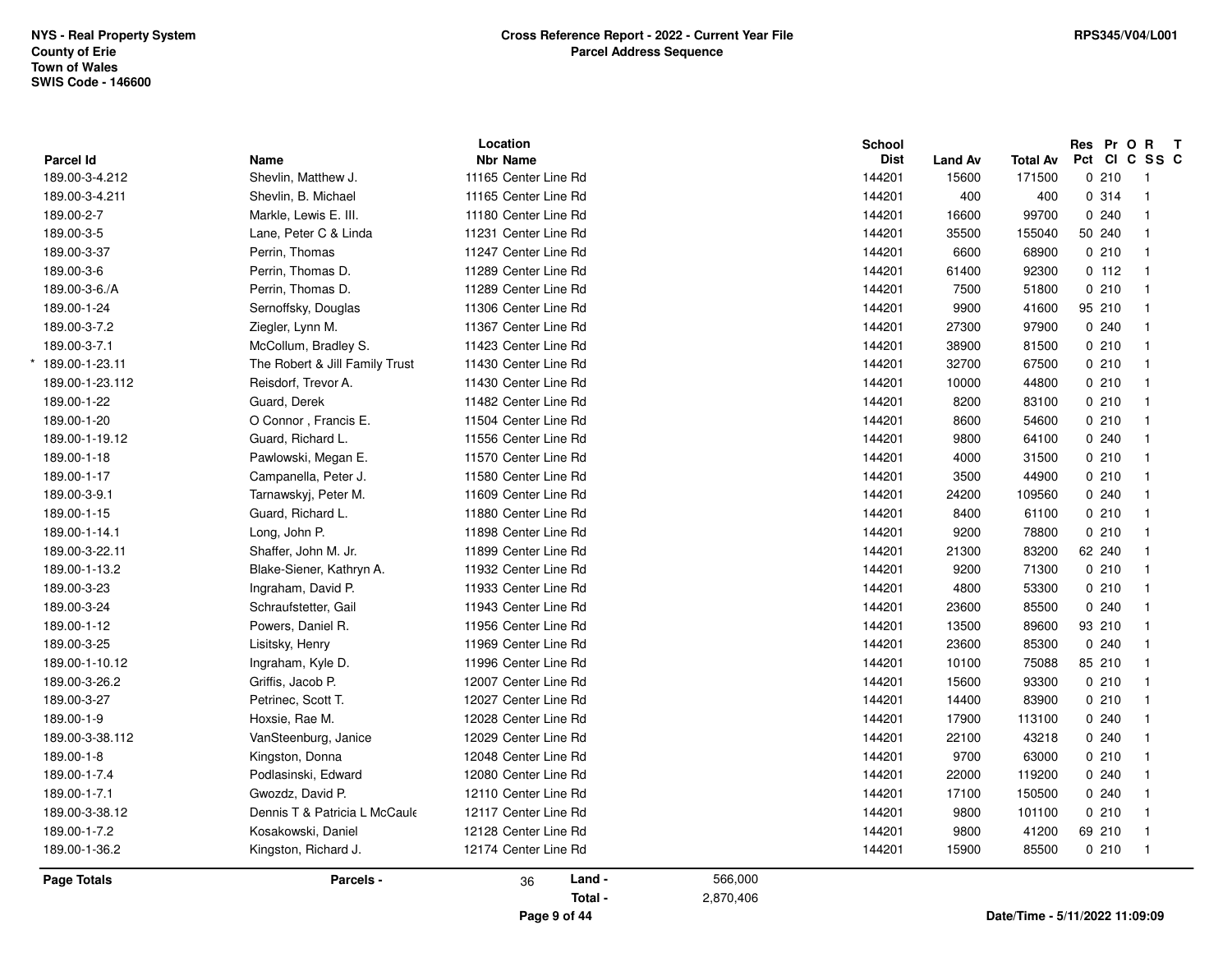|                    |                        | Location             |           | <b>School</b> |                |                 | Res Pr O R                     | $\mathbf{T}$            |
|--------------------|------------------------|----------------------|-----------|---------------|----------------|-----------------|--------------------------------|-------------------------|
| Parcel Id          | Name                   | <b>Nbr Name</b>      |           | <b>Dist</b>   | <b>Land Av</b> | <b>Total Av</b> | Pct                            | CICSSC                  |
| 189.00-1-6         | Mergenhagen, Bradley   | 12194 Center Line Rd |           | 144201        | 5000           | 48800           | 0210                           | $\overline{1}$          |
| 190.00-4-2         | Webber, Douglas M.     | 12249 Center Line Rd |           | 144201        | 13300          | 76100           | 92 210                         | $\overline{1}$          |
| 190.00-1-13.1      | Hudson, Diane M.       | 12258 Center Line Rd |           | 144201        | 41288          | 107788          | 0, 120                         | $\overline{1}$          |
| 190.00-4-3         | Gaston, Mark C.        | 12285 Center Line Rd |           | 144201        | 13500          | 66800           | 0210                           | $\overline{1}$          |
| 190.00-1-14        | Hudson, Merlyn         | 12318 Center Line Rd |           | 144201        | 7700           | 63800           | 0210                           | $\overline{1}$          |
| 190.00-4-4.1       | Johnson, Steven C.     | 12319 Center Line Rd |           | 144201        | 12000          | 77900           | 0.210                          | $\overline{1}$          |
| 190.00-1-12.3      | Fodero, Nicholas V.    | 12334 Center Line Rd |           | 144201        | 25100          | 202000          | 0.240                          | $\overline{1}$          |
| 190.00-4-5         | Crosson, Richard       | 12397 Center Line Rd |           | 144201        | 9700           | 55500           | 0210                           | $\overline{1}$          |
| 190.00-4-33        | Broska, Barbara J.     | 12403 Center Line Rd |           | 144201        | 9900           | 89200           | 97 210                         | -1                      |
| 190.00-1-12.11     | Taggart, Thomas D.     | 12412 Center Line Rd |           | 144201        | 43600          | 115600          | 0, 120                         | $\overline{1}$          |
| 190.00-4-6.11      | Radolinski, Adam       | 12449 Center Line Rd |           | 144201        | 19900          | 401800          | 0.240                          | $\overline{1}$          |
| 190.00-4-6.2       | Schwab, William        | 12457 Center Line Rd |           | 144201        | 8300           | 73300           | 0210                           | $\overline{\mathbf{1}}$ |
| 190.00-1-12.21     | Szabo, Melissa         | 12516 Center Line Rd |           | 144201        | 16700          | 79400           | 0.240                          | $\overline{\mathbf{1}}$ |
| 190.00-4-7         | Hoffmann, Hannah       | 12545 Center Line Rd |           | 144201        | 20600          | 56200           | 76 240                         | $\overline{\mathbf{1}}$ |
| 190.00-4-8         | Hoffman, Craig         | 12575 Center Line Rd |           | 144201        | 15800          | 71300           | 0.240                          | $\overline{1}$          |
| 190.00-1-11        | McEwen, John H. Jr.    | 12606 Center Line Rd |           | 144201        | 7700           | 44400           | 0210                           | $\overline{1}$          |
| 190.00-4-10.1      | Dumas, James W.        | 12613 Center Line Rd |           | 144201        | 16200          | 73000           | 0.240                          | $\overline{\mathbf{1}}$ |
| 190.00-1-5.121     | Dumas, Roslyn L.       | 12638 Center Line Rd |           | 144201        | 6625           | 65525           | 0210                           | $\overline{1}$          |
| 190.00-4-11        | DiNardo, Daniel        | 12657 Center Line Rd |           | 144201        | 6800           | 62500           | 0210                           | $\overline{1}$          |
| 190.00-1-8.1       | Kielar, Matthew R.     | 12678 Center Line Rd |           | 144201        | 7800           | 79600           | 0210                           | $\overline{1}$          |
| 190.00-4-12.11     | Grenier, Lee A. Jr.    | 12699 Center Line Rd |           | 144201        | 24400          | 85600           | 0.240                          | $\overline{1}$          |
| 190.00-1-7         | Holmes, Nancy          | 12720 Center Line Rd |           | 144201        | 7400           | 39800           | 0210                           | $\overline{\mathbf{1}}$ |
| 190.00-4-13        | Starostik, Petr        | 12725 Center Line Rd |           | 144201        | 24400          | 123925          | 0240                           | $\overline{1}$          |
| 190.00-4-14.111    | Wheeler, Paul E.       | 12741 Center Line Rd |           | 144201        | 6500           | 78200           | 0210                           | $\overline{1}$          |
| 190.00-1-5.11      | Hudson, Loren          | 12748 Center Line Rd |           | 144201        | 54075          | 82438           | 0 112                          | $\overline{1}$          |
| 190.00-1-5./A      | Hudson, Loren G.       | 12748 Center Line Rd |           | 144201        | 7500           | 49500           | 0220                           | $\overline{\mathbf{1}}$ |
| 190.00-2-16.12     | Chudy, Kevin R.        | 12872 Center Line Rd |           | 144201        | 9000           | 76900           | 0220                           | $\overline{1}$          |
| 190.00-3-1.2       | Glaser, Raymond W. Jr. | 12893 Center Line Rd |           | 144201        | 9800           | 67900           | 0210                           | $\overline{1}$          |
| 190.00-3-2.2       | Pache, Todd L.         | 12971 Center Line Rd |           | 144201        | 12000          | 98700           | 0.240                          | $\overline{\mathbf{1}}$ |
| 190.00-2-13        | Hudson, Joyce          | 12982 Center Line Rd |           | 144201        | 8000           | 48800           | 0210                           | -1                      |
| 190.00-3-18        | Schlabach, Nathan J.   | 12997 Center Line Rd |           | 144201        | 17400          | 123000          | 0210                           | $\overline{\mathbf{1}}$ |
| 190.00-2-12        | Kopp, Terrence A.      | 13048 Center Line Rd |           | 144201        | 7800           | 70400           | 0210                           | $\overline{1}$          |
| 190.00-2-11.112    | Fischer, Leigh M.      | 13086 Center Line Rd |           | 144201        | 21600          | 87200           | 0.240                          | $\overline{1}$          |
| 190.00-3-3.111     | Nolder, Nicholas       | 13105 Center Line Rd |           | 144201        | 33700          | 202800          | 0.240                          | -1                      |
| 190.00-2-11.121    | Flasza, Kenneth W.     | 13120 Center Line Rd |           | 144201        | 21700          | 143900          | 0210                           | $\overline{\mathbf{1}}$ |
| 190.00-2-10        | Standish, Larry R.     | 13170 Center Line Rd |           | 144201        | 10900          | 89400           | 0210                           | $\overline{1}$          |
| 190.00-3-4.1       | McDonough, Davis L.    | 13191 Center Line Rd |           | 144201        | 37900          | 62700           | 0260                           | $\overline{1}$          |
| <b>Page Totals</b> | Parcels -              | Land -<br>37         | 621,588   |               |                |                 |                                |                         |
|                    |                        | Total -              | 3,441,676 |               |                |                 |                                |                         |
|                    |                        | Page 10 of 44        |           |               |                |                 | Date/Time - 5/11/2022 11:09:09 |                         |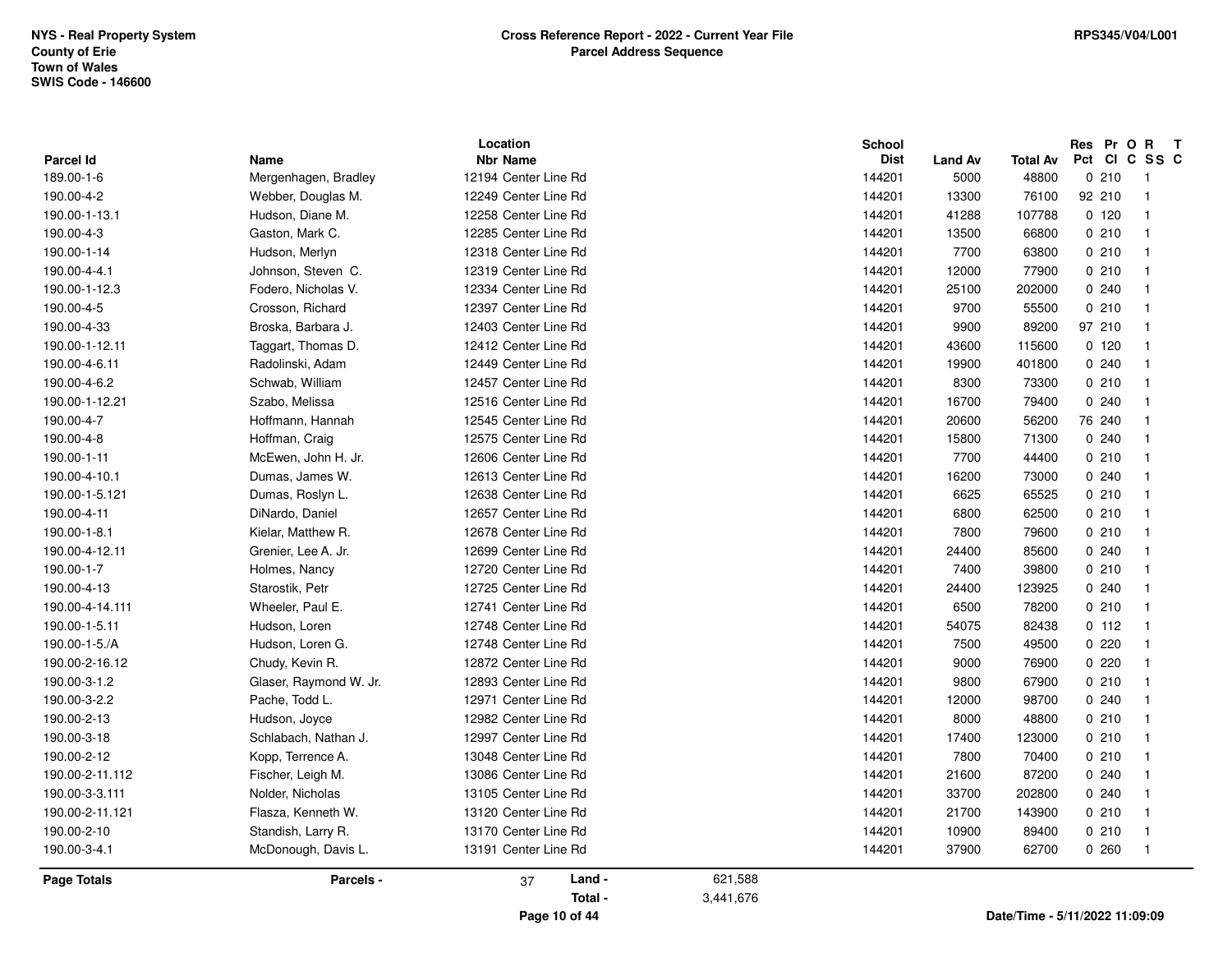|                    |                                | Location             |         | <b>School</b> |                |                 | Res Pr O | $\mathbf{R}$<br>$\mathbf{T}$ |
|--------------------|--------------------------------|----------------------|---------|---------------|----------------|-----------------|----------|------------------------------|
| Parcel Id          | Name                           | <b>Nbr Name</b>      |         | <b>Dist</b>   | <b>Land Av</b> | <b>Total Av</b> | Pct      | CICSSC                       |
| 190.00-2-8.2       | Murray, Scott J.               | 13196 Center Line Rd |         | 144201        | 19600          | 113000          | 0.240    | - 1                          |
| 190.00-3-5         | Tyler, Ann Martino M.          | 13203 Center Line Rd |         | 144201        | 6400           | 39700           | 0210     | $\overline{1}$               |
| 190.00-2-9         | Pierce, Shaun Everett          | 13254 Center Line Rd |         | 144201        | 7700           | 64300           | 99 210   | $\overline{1}$               |
| 190.00-5-1         | Benny, John P.                 | 13255 Center Line Rd |         | 144201        | 11800          | 74000           | 0210     | $\overline{1}$               |
| 190.00-5-13        | Laidman, Jennifer              | 13283 Center Line Rd |         | 144201        | 15600          | 200700          | 0210     | $\overline{1}$               |
| 190.00-5-4         | Stetz, Richard P.              | 13359 Center Line Rd |         | 144201        | 7400           | 72600           | 0210     | $\overline{1}$               |
| 190.00-5-5.1       | Pirson, Thomas                 | 13367 Center Line Rd |         | 144201        | 10800          | 31200           | 0210     | $\overline{1}$               |
| 191.00-3-1         | Simons, Jeffrey J.             | 13513 Center Line Rd |         | 144201        | 74200          | 157900          | 0.112    | $\overline{1}$               |
| 191.00-3-3         | Barrett, Mary                  | 13616 Center Line Rd |         | 144201        | 14500          | 34600           | 0.260    | $\overline{1}$               |
| 191.00-3-2.1       | Marcheson, Brian M.            | 13625 Center Line Rd |         | 144201        | 8200           | 35600           | 0210     | $\overline{\mathbf{1}}$      |
| 191.00-3-24.1      | Mullane, John W.               | 13776 Center Line Rd |         | 144201        | 18400          | 120100          | 0.240    | $\overline{\mathbf{1}}$      |
| 191.00-3-21        | Hess, Gerald A.                | 13820 Center Line Rd |         | 144201        | 15375          | 54675           | 0.240    | $\overline{1}$               |
| 191.00-3-8.12      | Temple, Kenneth D.             | 13845 Center Line Rd |         | 144201        | 12100          | 121700          | 0210     | $\overline{1}$               |
| 191.00-3-8.4       | Main, Eric R.                  | 13865 Center Line Rd |         | 144201        | 12000          | 159600          | 0.220    | $\overline{1}$               |
| 191.00-3-8.3       | Aldrich, Todd                  | 13877 Center Line Rd |         | 144201        | 12000          | 111100          | 0210     | $\overline{1}$               |
| 191.00-3-7         | Bulas, Judith                  | 13883 Center Line Rd |         | 144201        | 7200           | 13000           | 0260     | $\overline{\mathbf{1}}$      |
| 191.00-3-6.1       | Ruminski, Tessa Marie          | 13890 Center Line Rd |         | 562201        | 15975          | 74875           | 0.240    | $\overline{1}$               |
| 191.00-2-5         | Nixon, Peter                   | 13960 Center Line Rd |         | 562201        | 39700          | 99800           | 0.240    | $\overline{1}$               |
| 191.00-2-4.12      | Mest, Joseph E.                | 13989 Center Line Rd |         | 562201        | 21700          | 81700           | 0.240    | $\overline{1}$               |
| 191.00-2-4.111     | Alaimo, Carol Gianadda         | 13995 Center Line Rd |         | 562201        | 9400           | 108100          | 98 210   | -1                           |
| 190.00-2-8.112     | Matuch, Deborah K.             | 13288 Centerline Rd  |         | 144201        | 21100          | 123100          | 0240     | $\mathbf{1}$                 |
| 204.00-1-9.2/A     | <b>PPP Future Development</b>  | Chester Rd           |         | 145001        | $\mathbf 0$    | 0               | 0 733    | 6                            |
| 204.00-1-9.2/B     | <b>PPP Future Development</b>  | Chester Rd           |         | 145001        | $\mathbf 0$    | 58              | 0 733    | 6                            |
| 204.00-1-9.2       | Pitkin, Paul                   | Chester Rd           |         | 145001        | 55900          | 63600           | 0 112    | $\overline{1}$               |
| 204.00-1-9.121     | Groh, William                  | 13928 Chester Rd     |         | 145001        | 7500           | 40700           | 0210     | $\overline{\mathbf{1}}$      |
| 204.00-1-9.111     | Barone, Douglas P.             | 13948 Chester Rd     |         | 145001        | 7300           | 52200           | 0210     | $\mathbf{1}$                 |
| 216.00-1-43.1/A    | Sprint Spectrum Lp             | Darien Rd            |         | 145001        | 1100           | 116300          | 0 831    | $\overline{1}$               |
| 216.00-1-43.2      | Charles, Adam                  | 11110 Darien Rd      |         | 145001        | 9800           | 98600           | 0.240    | $\overline{1}$               |
| 201.20-1-19        | The, Gow School                | 11022 Darling Rd     |         | 142401        | 4000           | 75400           | 0210     | 8                            |
| 201.20-1-20        | Nawojski, Greg                 | 11030 Darling Rd     |         | 145001        | 7600           | 72600           | 0210     | $\overline{\mathbf{1}}$      |
| 201.20-1-18        | Hamilton, Roger                | 11045 Darling Rd     |         | 145001        | 7900           | 61800           | 0210     | $\overline{\mathbf{1}}$      |
| 201.20-1-17        | Martin, Ricky T.               | 11053 Darling Rd     |         | 145001        | 4000           | 56500           | 0210     | $\overline{1}$               |
| 201.20-1-23        | Holtz, Larry W.                | 11054 Darling Rd     |         | 145001        | 5100           | 63100           | 0.210    | $\overline{1}$               |
| 201.20-1-16        | Jones, Arthur S. Jr.           | 11067 Darling Rd     |         | 145001        | 3800           | 51800           | 0210     | $\overline{1}$               |
| 201.20-1-15        | Neitch, Andrea                 | 11077 Darling Rd     |         | 145001        | 7100           | 58600           | 0210     | $\overline{1}$               |
| 201.16-2-26        | Deperno, Robert A. Sr.         | 11128 Depot Rd       |         | 145001        | 6500           | 47500           | 0210     | $\overline{1}$               |
| 201.20-2-2         | Janice Black Irrevocable Trust | 11133 Depot Rd       |         | 145001        | 3200           | 47400           | 0210     | $\overline{1}$               |
| <b>Page Totals</b> | Parcels -                      | Land -<br>37         | 491,950 |               |                |                 |          |                              |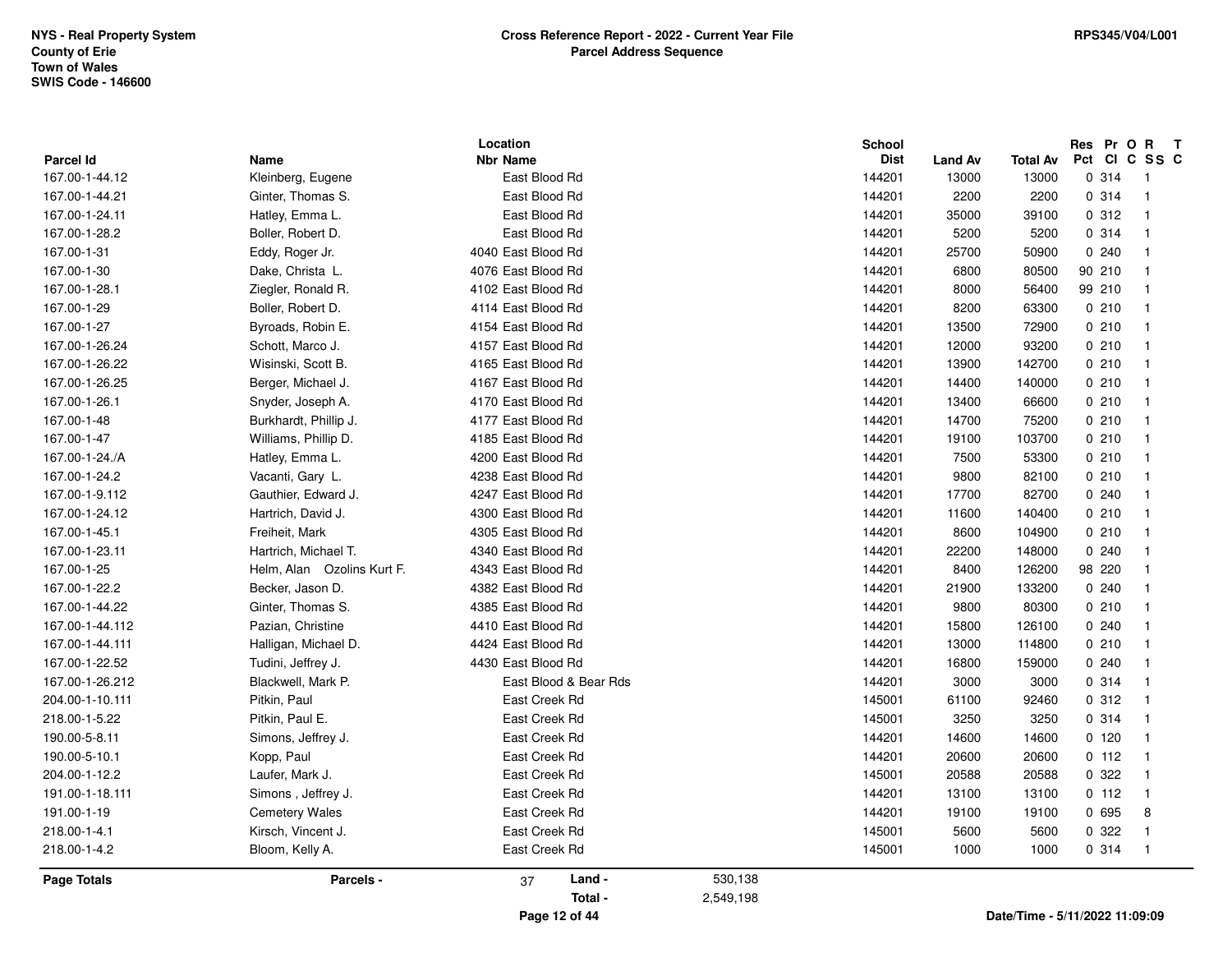|                    |                               | Location           |           | <b>School</b> |                |                 | Res Pr O R<br>$\mathbf{T}$     |
|--------------------|-------------------------------|--------------------|-----------|---------------|----------------|-----------------|--------------------------------|
| Parcel Id          | Name                          | <b>Nbr Name</b>    |           | <b>Dist</b>   | <b>Land Av</b> | <b>Total Av</b> | Pct<br>CI C SS C               |
| 218.00-1-12        | Jay Timberlands Llc           | East Creek Rd      |           | 145001        | 7000           | 7000            | 0 322<br>$\overline{1}$        |
| 218.00-1-18.1      | Pitkin, Paul E.               | East Creek Rd      |           | 145001        | 30300          | 51000           | 0 112<br>$\overline{1}$        |
| 218.00-1-19.112    | Farrant, Thomas M.            | East Creek Rd      |           | 145001        | 6900           | 6900            | 0.314<br>$\overline{1}$        |
| 204.00-1-14.1/A    | PPP Future Development        | East Creek Rd      |           | 144201        | $\Omega$       | 25              | 0 733<br>6                     |
| 190.00-5-12.1/A    | <b>PPP Future Development</b> | East Creek Rd      |           | 144201        | $\Omega$       | 364             | 0 733<br>6                     |
| 204.00-1-10.11/A   | PPP Future Development        | East Creek Rd      |           | 145001        | $\Omega$       | 65              | $\,6\,$<br>0 733               |
| 204.00-1-14.1/B    | PPP Future Development        | East Creek Rd      |           | 144201        | $\Omega$       | 40              | 0 733<br>6                     |
| 218.00-1-18.1/A    | <b>PPP Future Development</b> | East Creek Rd      |           | 145001        | $\Omega$       | 29              | 6<br>0 733                     |
| 204.00-1-14.1/C    | <b>PPP Future Development</b> | East Creek Rd      |           | 144201        | $\Omega$       | 41              | $\,6\,$<br>0 733               |
| 204.00-1-11.1/A    | <b>PPP Future Development</b> | East Creek Rd      |           | 145001        | $\Omega$       | 198             | 0 733<br>6                     |
| 204.00-1-11.1/B    | <b>PPP Future Development</b> | East Creek Rd      |           | 145001        | $\Omega$       | 45              | 0 733<br>$\,6\,$               |
| 204.00-1-10.11/B   | <b>PPP Future Development</b> | East Creek Rd      |           | 145001        | $\Omega$       | 26              | 0 733<br>6                     |
| 204.00-1-12./A     | PPP Future Development        | East Creek Rd      |           | 145001        | $\Omega$       | 69              | $\,6\,$<br>0 733               |
| 204.00-1-10.11/C   | <b>PPP Future Development</b> | East Creek Rd      |           | 145001        | $\Omega$       | 29              | 0 733<br>6                     |
| 191.00-5-10.1/A    | <b>PPP Future Development</b> | East Creek Rd      |           | 144201        | 0              | 76              | $\,6\,$<br>0 733               |
| 190.00-5-12.1/B    | PPP Future Development        | East Creek Rd      |           | 144201        | $\mathbf 0$    | 364             | 0 733<br>6                     |
| 190.00-2-6         | Ismert, Clara B.              | East Creek Rd      |           | 144201        | 300            | 300             | 0.311<br>$\overline{1}$        |
| 190.00-2-8.12      | Simons, Jeffrey J.            | East Creek Rd      |           | 144201        | 10200          | 10200           | 0 112<br>$\overline{1}$        |
| 204.00-1-10.2      | Pitkin, Paul E.               | East Creek Rd      |           | 145001        | 29600          | 29600           | 0, 120<br>$\overline{1}$       |
| 204.00-1-11.2      | Pitkin, Paul E.               | East Creek Rd      |           | 145001        | 19500          | 19500           | 0.322<br>$\overline{1}$        |
| 204.00-1-13        | Eddy, Nancy L.                | East Creek Rd      |           | 144201        | 16100          | 16100           | 0120<br>$\overline{1}$         |
| 178.00-2-45        | Degrace, Patrick              | 5222 East Creek Rd |           | 144201        | 9700           | 55300           | 96 210<br>$\overline{1}$       |
| 178.00-2-46        | Lipuma, Sam F.                | 5242 East Creek Rd |           | 144201        | 7600           | 33700           | 0210<br>$\overline{1}$         |
| 190.00-2-1         | Stanley, Kenneth              | 5332 East Creek Rd |           | 144201        | 14000          | 65900           | 0210<br>$\overline{1}$         |
| 191.00-1-31        | Planck, Kerry J.              | 5363 East Creek Rd |           | 144201        | 10200          | 78500           | 0210<br>$\overline{1}$         |
| 190.00-2-2         | Fiebelkorn, Glenn R. Jr       | 5374 East Creek Rd |           | 144201        | 6600           | 46100           | 0210<br>$\overline{1}$         |
| 191.00-1-22        | Jeffrey Ramsey Real Estate    | 5381 East Creek Rd |           | 144201        | 6100           | 49400           | 0210<br>$\overline{1}$         |
| 190.00-2-3         | Ressler, Keith E.             | 5382 East Creek Rd |           | 144201        | 5000           | 49200           | 0210<br>$\overline{1}$         |
| 191.00-1-21        | Hawley, George A.             | 5387 East Creek Rd |           | 144201        | 7700           | 52400           | 0210<br>$\overline{1}$         |
| 190.00-2-4         | Hardee, James L.              | 5388 East Creek Rd |           | 144201        | 6900           | 19600           | 0210<br>$\overline{1}$         |
| 191.00-1-29        | Reed, Tracy                   | 5391 East Creek Rd |           | 144201        | 7500           | 87000           | 0210<br>$\overline{1}$         |
| 190.00-2-5         | Krawczyk, Kevin               | 5410 East Creek Rd |           | 144201        | 4400           | 58900           | 0210<br>$\overline{1}$         |
| 191.00-1-20.2      | Burg, Michael C.              | 5411 East Creek Rd |           | 144201        | 6900           | 47600           | 0210<br>$\overline{1}$         |
| 190.00-2-8.111     | Kopp, Terrence A.             | 5412 East Creek Rd |           | 144201        | 42500          | 185100          | 0.117<br>$\overline{1}$        |
| 191.00-1-28        | Corning, Patricia             | 5419 East Creek Rd |           | 144201        | 5600           | 54800           | 75 220<br>$\overline{1}$       |
| 191.00-1-27.11     | Planck, Kerry J.              | 5445 East Creek Rd |           | 144201        | 11888          | 69488           | 0484<br>$\overline{1}$         |
| 191.00-1-18.112    | Grenier, Lee M.               | 5451 East Creek Rd |           | 144201        | 8600           | 49600           | 0210<br>$\overline{1}$         |
| <b>Page Totals</b> | Parcels -                     | Land -<br>37       | 281,088   |               |                |                 |                                |
|                    |                               | Total -            | 1,144,559 |               |                |                 |                                |
|                    |                               | Page 13 of 44      |           |               |                |                 | Date/Time - 5/11/2022 11:09:09 |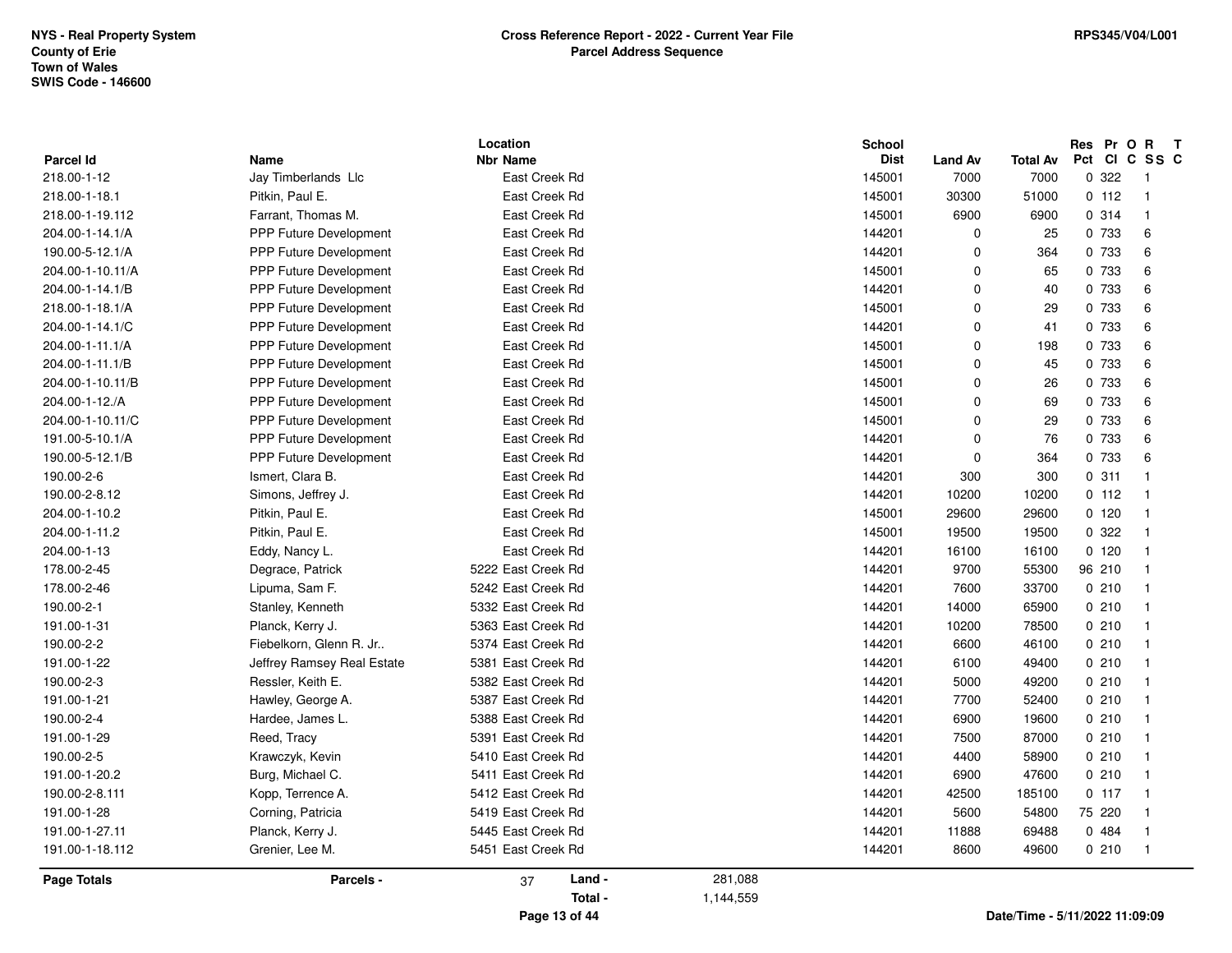|                                 |                                                | Location                                 |           | School                |                        |                          | Res Pr O R<br>Pct CI C SS C    | $\mathbf{T}$                              |
|---------------------------------|------------------------------------------------|------------------------------------------|-----------|-----------------------|------------------------|--------------------------|--------------------------------|-------------------------------------------|
| <b>Parcel Id</b><br>191.00-1-25 | Name<br>Borden, Paul D.                        | <b>Nbr Name</b><br>5465 East Creek Rd    |           | <b>Dist</b><br>144201 | <b>Land Av</b><br>4000 | <b>Total Av</b><br>46200 | 0210                           | $\overline{1}$                            |
| 190.00-2-7                      |                                                | 5468 East Creek Rd                       |           | 144201                | 6000                   | 52400                    | 0210                           | $\overline{1}$                            |
| 191.00-1-17                     | Hergert, Lana M.<br>Bitterman, Lawrence A. Jr. | 5515 East Creek Rd                       |           | 144201                | 5900                   | 40500                    | 0210                           | $\overline{1}$                            |
| 191.00-1-16                     |                                                | 5527 East Creek Rd                       |           | 144201                | 8100                   | 43888                    | 0210                           | $\overline{1}$                            |
|                                 | Sprague, Travis D.                             | 5549 East Creek Rd                       |           |                       | 7500                   |                          | 0.210                          | $\overline{1}$                            |
| 191.00-1-15<br>190.00-5-5.2     | Delmonaco, Carmine N.<br>Bahl, Roseanne        | 5579 East Creek Rd                       |           | 144201<br>144201      | 8600                   | 53000                    | 0210                           | $\overline{1}$                            |
|                                 |                                                |                                          |           |                       |                        | 56300                    |                                |                                           |
| 190.00-5-3                      | Abrams, Arthur E.                              | 5586 East Creek Rd<br>5623 East Creek Rd |           | 144201                | 11000                  | 73000                    | 0210                           | $\overline{1}$<br>$\overline{\mathbf{1}}$ |
| 190.00-5-6                      | Nowakowski, James                              |                                          |           | 144201                | 7900                   | 44800                    | 99 210                         | $\overline{\mathbf{1}}$                   |
| 190.00-5-2.12                   | Huckle, Brian                                  | 5632 East Creek Rd                       |           | 144201                | 12800                  | 134400                   | 0210                           |                                           |
| 190.00-5-7                      | Bush, Wyatt Bradley                            | 5653 East Creek Rd                       |           | 144201                | 7900                   | 61800                    | 0210                           | $\overline{1}$                            |
| 190.00-5-2.221                  | Almeter, Troy A.                               | 5660 East Creek Rd                       |           | 144201                | 19400                  | 110200                   | 0210                           | $\overline{1}$                            |
| 190.00-5-8.13                   | Pawinski, Thomas M.                            | 5661 East Creek Rd                       |           | 144201                | 9800                   | 96400                    | 0210                           | $\overline{1}$                            |
| 190.00-5-8.12                   | Davis, Sally H.                                | 5675 East Creek Rd                       |           | 144201                | 9800                   | 63100                    | 0.240                          | $\overline{1}$<br>$\overline{1}$          |
| 190.00-5-2.21                   | Greiner, Michael Thomas                        | 5680 East Creek Rd                       |           | 144201                | 13800                  | 52100                    | 0210                           |                                           |
| 190.00-5-11                     | Ulrich, Eve J.                                 | 5746 East Creek Rd                       |           | 144201                | 7500                   | 90400                    | 0210                           | $\overline{1}$                            |
| 190.00-5-10.2                   | Emden, George E.                               | 5791 East Creek Rd                       |           | 144201                | 6900                   | 50300                    | 0210                           | $\overline{\mathbf{1}}$                   |
| 190.00-5-12.1                   | Kopp, Paul                                     | 5808 East Creek Rd                       |           | 144201                | 89500                  | 151800                   | 0, 120                         | $\overline{\mathbf{1}}$<br>$\overline{1}$ |
| 190.00-5-12.2                   | Kopp, Timothy A.                               | 5837 East Creek Rd                       |           | 144201                | 12900                  | 60300                    | 0210                           |                                           |
| 204.00-1-14.2                   | Stoehr, Peter C.                               | 5898 East Creek Rd                       |           | 144201                | 7700                   | 69000                    | 0210                           | $\overline{\mathbf{1}}$                   |
| 204.00-1-14.1                   | Pitkin, Paul                                   | 5996 East Creek Rd                       |           | 144201                | 67700                  | 208200                   | 0 112                          | $\overline{1}$                            |
| 204.00-1-12.1                   | Eddy, Nancy L.                                 | 6170 East Creek Rd                       |           | 145001                | 41663                  | 112385                   | 0.240                          | $\mathbf{1}$                              |
| 204.00-1-11.1                   | Kirsch, Dean                                   | 6254 East Creek Rd                       |           | 145001                | 56100                  | 136200                   | 0 112                          | $\overline{1}$                            |
| 204.00-1-10.112                 | Fishlock, Thomas                               | 6376 East Creek Rd                       |           | 145001                | 12113                  | 59153                    | 0210                           | $\overline{1}$                            |
| 204.00-1-10.12                  | Mckenzie, Robby G.                             | 6426 East Creek Rd                       |           | 145001                | 13300                  | 56700                    | 0210                           | $\overline{1}$                            |
| 218.00-1-21                     | Evans, Robert M. Jr                            | 6544 East Creek Rd                       |           | 145001                | 50900                  | 189500                   | 0210                           | $\overline{1}$                            |
| 218.00-1-20                     | Vowles, Trevor P.                              | 6552 East Creek Rd                       |           | 145001                | 9600                   | 54500                    | 0210                           | $\overline{\mathbf{1}}$                   |
| 218.00-1-19.111                 | Wacker, James J.                               | 6600 East Creek Rd                       |           | 145001                | 8600                   | 69700                    | 0210                           | $\overline{\mathbf{1}}$                   |
| 218.00-1-19.12                  | Farrant, Screw Machine                         | 6608 East Creek Rd                       |           | 145001                | 4500                   | 13800                    | 0.484                          | $\overline{1}$                            |
| 218.00-1-18.2                   | Reisdorf, Roger                                | 6664 East Creek Rd                       |           | 145001                | 13900                  | 58900                    | 0210                           | $\overline{1}$                            |
| 218.00-1-26                     | Roth, Matthew J.                               | 6738 East Creek Rd                       |           | 145001                | 8000                   | 91300                    | 0210                           | $\overline{\mathbf{1}}$                   |
| 218.00-1-2.1                    | Colkitt, Dale                                  | 6794 East Creek Rd                       |           | 145001                | 7600                   | 60100                    | 0210                           | $\overline{\mathbf{1}}$                   |
| 218.00-1-25.1                   | Robel, Hunter                                  | 6810 East Creek Rd                       |           | 145001                | 9300                   | 90300                    | 0210                           | $\overline{1}$                            |
| 218.00-1-5.21                   | Wolinski, Paulette A.                          | 6811 East Creek Rd                       |           | 145001                | 3000                   | 67100                    | 0.210                          | $\overline{1}$                            |
| 218.00-1-3                      | Heinrich, Elmer                                | 6900 East Creek Rd                       |           | 145001                | 9600                   | 18600                    | 0.312                          | $\overline{1}$                            |
| 218.00-1-21./A                  | Verizon Wireless, Cell Tower                   | 6548 East Creek Rd                       |           | 145001                | 1100                   | 113600                   | 0 831                          | $\overline{1}$                            |
| 201.16-2-13./A                  | Kelley, Devin                                  | 11079 East Emery Rd                      |           | 145001                | 10200                  | 54200                    | 0230                           | $\overline{1}$                            |
| 201.16-2-11                     | Rosputni, Thomas                               | 11105 East Emery Rd                      |           | 145001                | 8100                   | 68700                    | 0210                           | $\overline{1}$                            |
| <b>Page Totals</b>              | Parcels -                                      | Land -<br>37                             | 592,276   |                       |                        |                          |                                |                                           |
|                                 |                                                | Total -                                  | 2,872,826 |                       |                        |                          |                                |                                           |
|                                 |                                                | Page 14 of 44                            |           |                       |                        |                          | Date/Time - 5/11/2022 11:09:09 |                                           |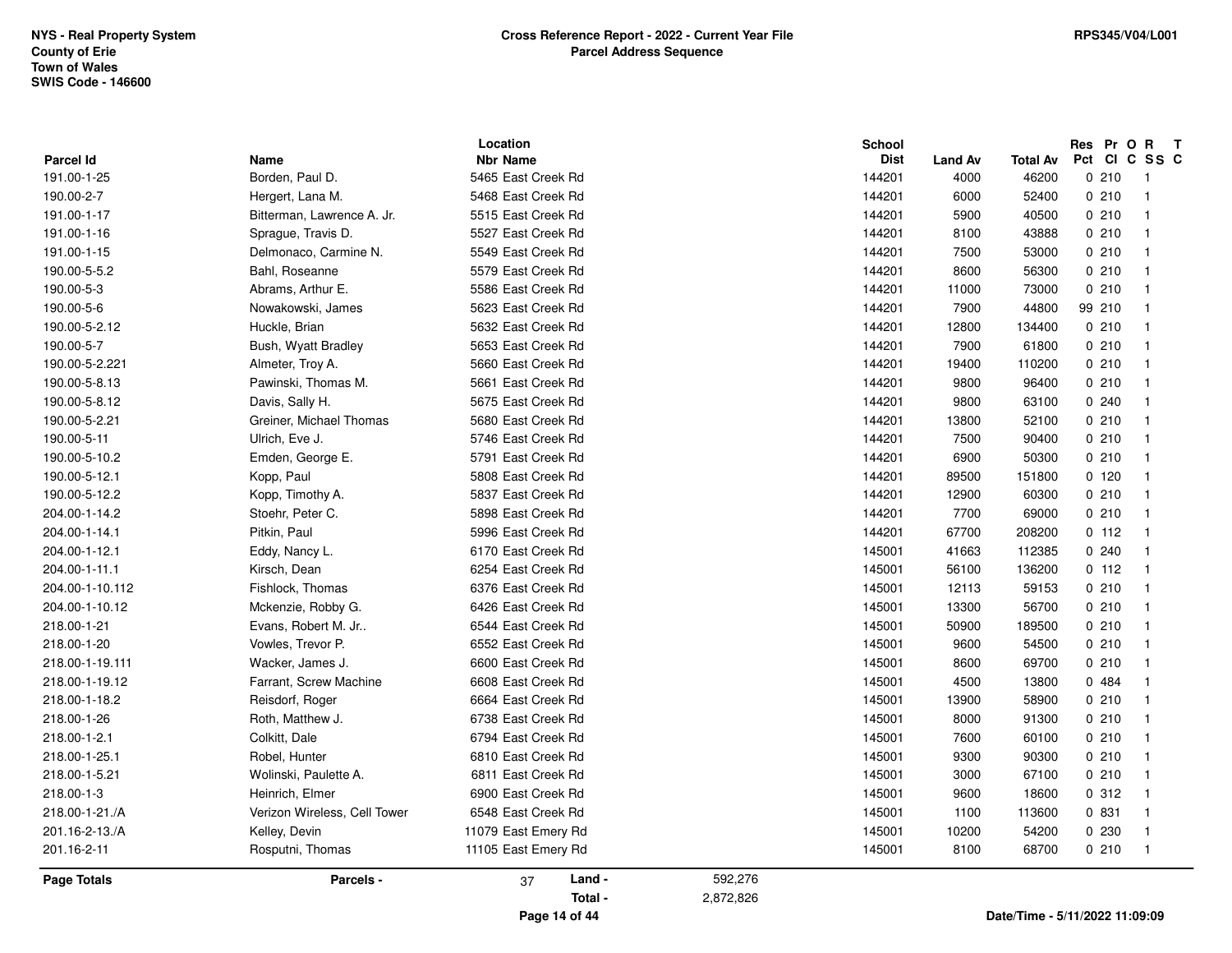|                  |                                | Location           |           | School                        |                                |        | Res Pr O R<br>$\mathsf{T}$ |
|------------------|--------------------------------|--------------------|-----------|-------------------------------|--------------------------------|--------|----------------------------|
| <b>Parcel Id</b> | Name                           | <b>Nbr Name</b>    |           | <b>Dist</b><br><b>Land Av</b> | <b>Total Av</b>                |        | Pct CI C SS C              |
| 201.16-1-14.1    | The Gow School                 | 11005 Emery Pk Rd  |           | 145001<br>10200               | 2242200                        | 0682   | 8                          |
| 201.16-1-12      | <b>Wales Memorial Building</b> | 11006 Emery Pk Rd  |           | 144201<br>4100                | 37100                          | 0652   | 8                          |
| 201.16-1-11      | Pierce, Jill                   | 11010 Emery Pk Rd  |           | 145001<br>5900                | 56900                          | 0210   | $\mathbf{1}$               |
| 201.16-1-10      | Dilker, Dorothy                | 11016 Emery Pk Rd  |           | 145001<br>5000                | 46200                          | 0210   | $\overline{1}$             |
| 201.16-1-9       | Spink Properties, LLC          | 11024 Emery Pk Rd  |           | 145001<br>6800                | 55500                          | 0.280  | $\mathbf{1}$               |
| 201.16-2-12      | Horning, Mark C.               | 11085 Emery Pk Rd  |           | 145001<br>6500                | 53700                          | 0210   | $\overline{1}$             |
| 201.16-2-10      | Meier, Michael C.              | 11102 Emery Pk Rd  |           | 145001<br>7700                | 54100                          | 0210   | $\overline{1}$             |
| 218.00-1-28      | Schiltz, Timothy               | Fish Hill Rd       |           | 145001<br>12400               | 12400                          | 0, 120 | $\overline{1}$             |
| 218.00-1-27.1    | Schiltz, Carl R.               | Fish Hill Rd       |           | 145001<br>36825               | 36825                          | 0 120  | $\overline{1}$             |
| 218.00-1-27.2    | Mikula, Kevin                  | Fish Hill Rd       |           | 145001<br>11888               | 11888                          | 0.314  | $\overline{1}$             |
| 218.00-1-29      | George, Viola A.               | Fish Hill Rd       |           | 145001<br>23600               | 23600                          | 0, 120 | $\overline{1}$             |
| 218.00-1-30      | Thorpe, Jeremiah               | Fish Hill Rd       |           | 145001<br>31500               | 31500                          | 0, 120 | $\mathbf{1}$               |
| 217.00-2-9.13    | George, Brian N.               | Fish Hill Rd       |           | 145001<br>1700                | 1700                           | 0,120  | $\mathbf{1}$               |
| 217.00-2-12      | Town Of Wales                  | Fish Hill Rd       |           | 144201<br>10000               | 10000                          | 0852   | 8                          |
| 218.00-1-8.1     | Reisdorf, Rodney               | Fish Hill Rd       |           | 145001<br>30500               | 60900                          | 0, 120 | $\mathbf{1}$               |
| 218.00-1-9       | Farrant, Thomas                | Fish Hill Rd       |           | 145001<br>7000                | 7000                           | 0.322  | $\overline{1}$             |
| 218.00-1-23      | Barber, Lester                 | Fish Hill Rd       |           | 14300<br>145001               | 14300                          | 0.314  | $\mathbf{1}$               |
| 217.00-2-19      | Thorpe, Abraham                | Fish Hill Rd       |           | 145001<br>31900               | 31900                          | 0.322  | $\mathbf{1}$               |
| 217.00-1-11.2    | Szewczyk, Joseph A.            | 12724 Fish Hill Rd |           | 145001<br>9800                | 108400                         | 0210   | $\overline{1}$             |
| 217.00-2-13.112  | Manning, Christopher           | 12888 Fish Hill Rd |           | 144201<br>9800                | 72700                          | 0210   | $\overline{1}$             |
| 217.00-2-11      | Wik, Christina                 | 13051 Fish Hill Rd |           | 145001<br>41000               | 139500                         | 0.240  | $\overline{1}$             |
| 217.00-2-10      | Wik, Christina                 | 13071 Fish Hill Rd |           | 145001<br>7600                | 50300                          | 0210   | $\overline{1}$             |
| 217.00-2-9.11    | George, Gary N.                | 13163 Fish Hill Rd |           | 145001<br>55200               | 165300                         | 0.240  | $\mathbf{1}$               |
| 217.00-2-7       | Landuyt, Jean                  | 13178 Fish Hill Rd |           | 144201<br>14900               | 72800                          | 0210   | $\mathbf{1}$               |
| 217.00-2-9.121   | Logel, Jonathan E.             | 13315 Fish Hill Rd |           | 145001<br>30400               | 97113                          | 0.240  | $\mathbf{1}$               |
| 217.00-2-18      | Logel, Jonathan E.             | 13315 Fish Hill Rd |           | 145001<br>12300               | 79000                          | 0210   | $\mathbf{1}$               |
| 218.00-1-11.212  | Gingerich, Rodney              | 13326 Fish Hill Rd |           | 15900<br>145001               | 147260                         | 0210   | $\mathbf{1}$               |
| 217.00-2-8       | George, Viola                  | 13337 Fish Hill Rd |           | 145001<br>7400                | 50800                          | 0210   | $\overline{1}$             |
| 217.00-2-9.122   | Swinamer, Carl M.              | 13361 Fish Hill Rd |           | 145001<br>9900                | 97200                          | 97 210 | $\mathbf{1}$               |
| 218.00-1-11.1    | Sullivan, Lance                | 13386 Fish Hill Rd |           | 145001<br>15600               | 107100                         | 0210   | $\overline{1}$             |
| 218.00-1-11.23   | George, Brian                  | 13421 Fish Hill Rd |           | 145001<br>12100               | 75400                          | 0210   | $\mathbf{1}$               |
| 218.00-1-10      | Kolesar, Karen                 | 13459 Fish Hill Rd |           | 145001<br>8900                | 46000                          | 94 210 | $\mathbf{1}$               |
| 218.00-1-13.2    | Acker, Derek                   | 13520 Fish Hill Rd |           | 145001<br>16500               | 177800                         | 0.240  | $\overline{1}$             |
| 218.00-1-7       | Kummer, Wayne A.               | 13691 Fish Hill Rd |           | 49200<br>145001               | 110000                         | 62 240 | $\mathbf{1}$               |
| 218.00-1-8.2     | Reisdorf, Evan                 | 13695 Fish Hill Rd |           | 145001<br>13200               | 111920                         | 0210   | $\mathbf{1}$               |
| 218.00-1-13.11   | Planinsek, Janet A.            | 13700 Fish Hill Rd |           | 145001<br>28700               | 69200                          | 0.260  | $\mathbf{1}$               |
| 218.00-1-6       | Colkitt, Dustin M.             | 13781 Fish Hill Rd |           | 145001<br>14500               | 66300                          | 89 210 | $\overline{\mathbf{1}}$    |
| Page Totals      | Parcels -                      | Land -<br>36       | 600,313   |                               |                                |        |                            |
|                  |                                | Total -            | 4,534,693 |                               |                                |        |                            |
|                  |                                | Page 15 of 44      |           |                               | Date/Time - 5/11/2022 11:09:09 |        |                            |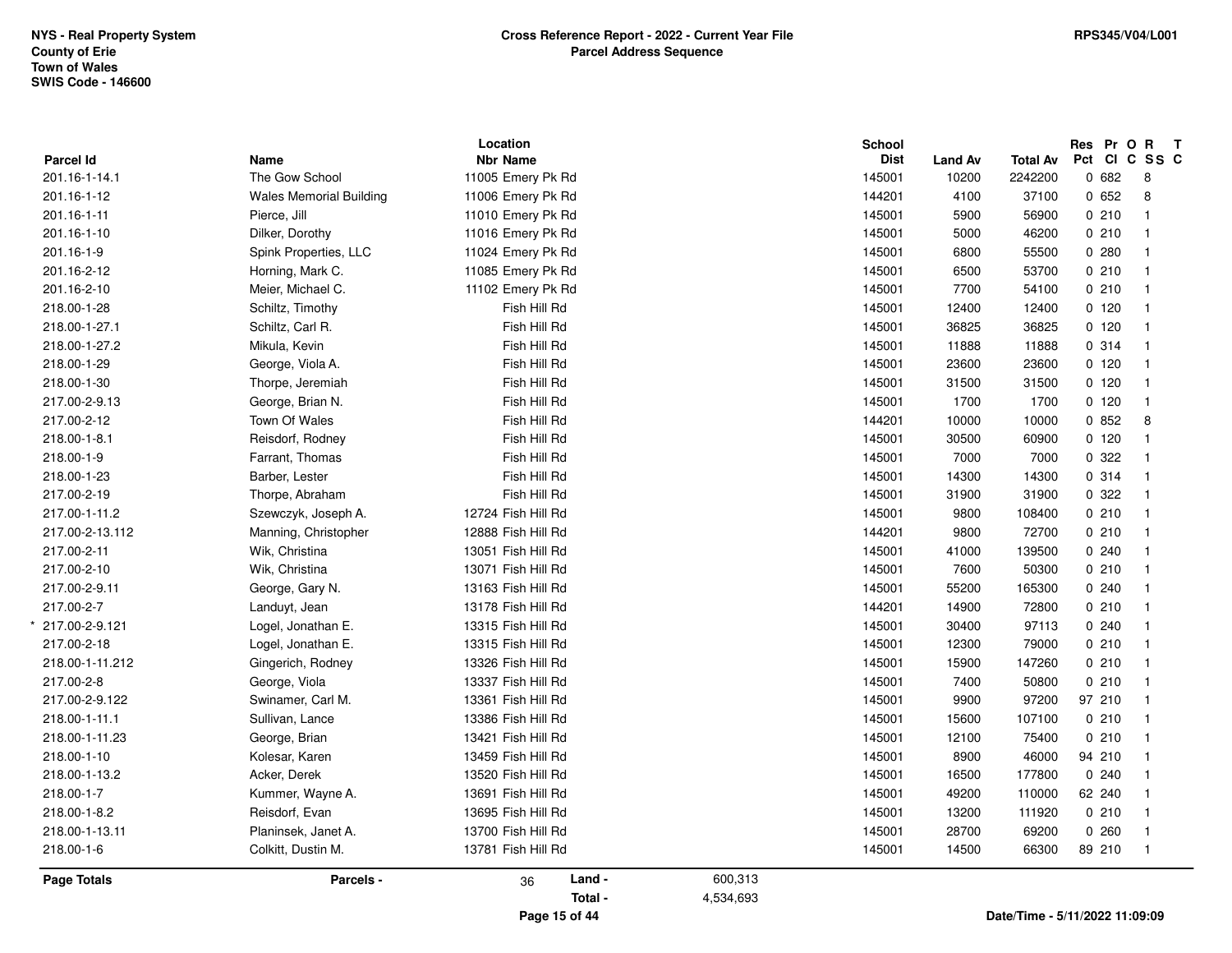|                  |                         | Location           |           | <b>School</b> |                |                                |        | Res Pr O R              | $\mathbf{T}$ |
|------------------|-------------------------|--------------------|-----------|---------------|----------------|--------------------------------|--------|-------------------------|--------------|
| <b>Parcel Id</b> | Name                    | <b>Nbr Name</b>    |           | <b>Dist</b>   | <b>Land Av</b> | Total Av                       |        | Pct CI C SS C           |              |
| 218.00-1-15.1    | Farrant, Thomas M.      | 13817 Fish Hill Rd |           | 145001        | 21600          | 168100                         | 0240   |                         |              |
| 218.00-1-22      | Mikula, Kevin           | 13837 Fish Hill Rd |           | 145001        | 8100           | 101600                         | 0210   | $\overline{1}$          |              |
| 218.00-1-5.12    | Schiltz, Terrance W.    | 13875 Fish Hill Rd |           | 145001        | 7700           | 69200                          | 0210   | -1                      |              |
| 218.00-1-16.1    | Lina, Charles           | 13878 Fish Hill Rd |           | 145001        | 9200           | 69500                          | 0210   | $\overline{\mathbf{1}}$ |              |
| 218.00-1-5.112   | Schiltz, Timothy R.     | 13887 Fish Hill Rd |           | 145001        | 13400          | 122100                         | 0210   |                         |              |
| 218.00-1-24      | Glenn, Randy M.         | 13930 Fish Hill Rd |           | 145001        | 9800           | 93500                          | 97 210 | $\overline{1}$          |              |
| 166.00-2-4.1     | Tomlinson, Mark A.      | Four Rod Rd        |           | 144201        | 66400          | 66400                          | 0,120  | $\overline{1}$          |              |
| 166.00-2-4.2     | Benoit, Eric R.         | Four Rod Rd        |           | 144201        | 1100           | 1100                           | 0 314  | $\overline{\mathbf{1}}$ |              |
| 166.04-2-1       | Cemetery Evergreen      | Four Rod Rd        |           | 144201        | 45600          | 46000                          | 0 695  |                         | 8            |
| 167.00-1-49/A    | Sprint Spectrum Lp      | Four Rod Rd        |           | 144201        | 1100           | 130900                         | 0 831  | $\overline{1}$          |              |
| 167.00-1-17      | Gingerich, Earl         | Four Rod Rd        |           | 144201        | 14000          | 14000                          | 0.105  | $\mathbf{1}$            |              |
| 167.00-1-21.1    | Gingerich, Earl Sr.     | Four Rod Rd        |           | 144201        | 16500          | 16500                          | 0, 105 | $\overline{1}$          |              |
| 167.00-1-21.2    | Christner, Michael D.   | Four Rod Rd        |           | 144201        | 300            | 300                            | 0, 105 | $\overline{1}$          |              |
| 167.00-1-20      | Burton, Benjamin        | 4015 Four Rod Rd   |           | 144201        | 5700           | 72500                          | 0210   | $\overline{1}$          |              |
| 167.00-1-19      | Ruchalski, Carl         | 4033 Four Rod Rd   |           | 144201        | 7500           | 72300                          | 0210   | $\overline{1}$          |              |
| 167.00-1-18      | Pruchicki, Nicholas J.  | 4045 Four Rod Rd   |           | 144201        | 7500           | 79900                          | 0210   | $\overline{1}$          |              |
| 167.00-1-49      | Gingerich, Earl         | 4089 Four Rod Rd   |           | 144201        | 111100         | 185200                         | 0 112  | $\mathbf{1}$            |              |
| 166.00-2-4./B    | Weil Resources Inc.     | 4096 Four Rod Rd   |           | 144201        | 0              | 523                            | 0 733  |                         |              |
| 166.00-2-4.3     | Tomlinson, Mark A.      | 4096 Four Rod Rd   |           | 144201        | 10500          | 49700                          | 94 210 | -1                      |              |
| 166.00-2-5       | Benoit, Eric R.         | 4106 Four Rod Rd   |           | 144201        | 6800           | 84600                          | 0210   | $\overline{1}$          |              |
| 167.00-1-16      | Lynch, Charles W.       | 4121 Four Rod Rd   |           | 144201        | 9900           | 65000                          | 0210   | $\overline{1}$          |              |
| 167.00-1-15      | Stevenson, Garnett      | 4139 Four Rod Rd   |           | 144201        | 23400          | 202200                         | 0.280  |                         |              |
| 166.00-2-6       | Gingerich, Earl Jr.     | 4164 Four Rod Rd   |           | 144201        | 25300          | 139092                         | 0.280  | $\overline{1}$          |              |
| 166.04-1-14.2    | Scherf, Paul R. Jr.     | 4200 Four Rod Rd   |           | 144201        | 7600           | 54500                          | 0210   | $\overline{1}$          |              |
| 167.00-1-14      | Cullen, John A.         | 4213 Four Rod Rd   |           | 144201        | 7500           | 65100                          | 0210   | $\overline{1}$          |              |
| 166.04-1-14.1    | Keating, William H. Jr  | 4218 Four Rod Rd   |           | 144201        | 8000           | 61480                          | 99 210 | $\overline{1}$          |              |
| 167.00-1-13      | Mergenhagen, Bradley D. | 4233 Four Rod Rd   |           | 144201        | 8200           | 93900                          | 0210   | $\overline{1}$          |              |
| 166.04-1-13      | Andersen, Niels Y.      | 4244 Four Rod Rd   |           | 144201        | 7700           | 53400                          | 0210   | $\overline{1}$          |              |
| 167.00-1-12      | Hogan, Timothy J.       | 4245 Four Rod Rd   |           | 144201        | 7200           | 65500                          | 0210   | $\overline{1}$          |              |
| 167.00-1-11      | George, Paul H.         | 4255 Four Rod Rd   |           | 144201        | 7900           | 59500                          | 0210   | $\overline{1}$          |              |
| 166.04-1-12      | Rieder, Carrie L.       | 4256 Four Rod Rd   |           | 144201        | 7500           | 69200                          | 0210   | $\overline{1}$          |              |
| 166.04-1-11.1    | Van Tuyl, Richard       | 4272 Four Rod Rd   |           | 144201        | 7500           | 38100                          | 0210   | $\overline{1}$          |              |
| 166.04-1-11.2    | Jackson, Bonny          | 4308 Four Rod Rd   |           | 144201        | 18200          | 75300                          | 0240   | -1                      |              |
| 166.04-2-2.1     | Keem, June C.           | 4309 Four Rod Rd   |           | 144201        | 8300           | 64300                          | 0210   | $\overline{1}$          |              |
| 166.04-2-3.1     | Ertel, Matthew          | 4323 Four Rod Rd   |           | 144201        | 8000           | 54200                          | 0210   | $\overline{1}$          |              |
| 166.04-2-4       | Lynch, Kevin P.         | 4329 Four Rod Rd   |           | 144201        | 15600          | 88300                          | 0210   | $\mathbf{1}$            |              |
| 166.04-2-5       | Hearon, David/Shannon   | 4341 Four Rod Rd   |           | 144201        | 5300           | 68500                          | 0210   | $\overline{1}$          |              |
| Page Totals      | Parcels -               | Land -<br>37       | 547,000   |               |                |                                |        |                         |              |
|                  |                         | Total -            | 2,761,495 |               |                |                                |        |                         |              |
|                  |                         | Page 16 of 44      |           |               |                | Date/Time - 5/11/2022 11:09:09 |        |                         |              |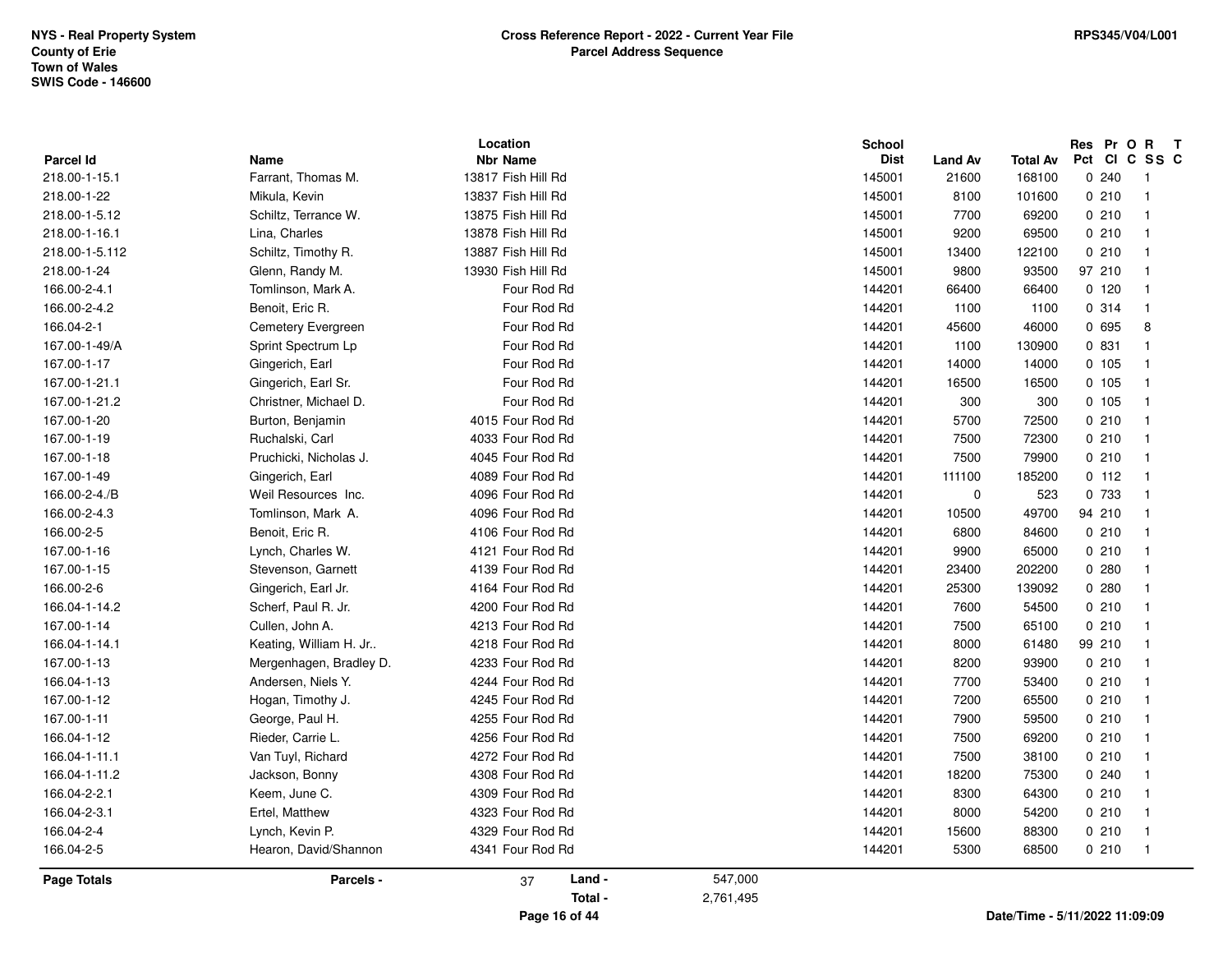|                           |                               | Location                             |           | <b>School</b>    |                |                                | Res Pr O R T  |                                  |
|---------------------------|-------------------------------|--------------------------------------|-----------|------------------|----------------|--------------------------------|---------------|----------------------------------|
| <b>Parcel Id</b>          | Name<br>Steffan, Barbara A.   | <b>Nbr Name</b>                      |           | <b>Dist</b>      | <b>Land Av</b> | <b>Total Av</b>                | Pct CI C SS C |                                  |
| 166.04-2-6<br>166.04-1-10 | Ehrenburg, Paul L. Jr.        | 4351 Four Rod Rd<br>4356 Four Rod Rd |           | 144201<br>144201 | 13100<br>6800  | 60500<br>53000                 | 0210<br>0210  | $\overline{1}$<br>$\overline{1}$ |
| 166.04-2-7                |                               | 4365 Four Rod Rd                     |           | 144201           |                |                                |               | $\overline{1}$                   |
|                           | Dobson, Richard E.            |                                      |           |                  | 8000           | 90100                          | 99 210        | $\overline{1}$                   |
| 166.04-1-9                | Mazzariello, Jason A.         | 4376 Four Rod Rd                     |           | 144201           | 8100           | 48700                          | 99 210        |                                  |
| 166.04-2-8                | Souder, Mathew T.             | 4393 Four Rod Rd                     |           | 144201           | 8400           | 51500                          | 0210          | $\overline{1}$                   |
| 166.04-1-8                | Julian, Timothy               | 4402 Four Rod Rd                     |           | 144201           | 8600           | 53100                          | 0210          | $\overline{1}$                   |
| 166.04-2-9                | Muench, Kelly                 | 4405 Four Rod Rd                     |           | 144201           | 5100           | 32200                          | 0210          | $\overline{1}$                   |
| 166.04-2-10               | Schilling, Brian              | 4415 Four Rod Rd                     |           | 144201           | 3300           | 47100                          | 0210          | $\overline{1}$                   |
| 166.04-2-11               | McWethy, Randy                | 4421 Four Rod Rd                     |           | 144201           | 5500           | 34900                          | 0210          | $\overline{1}$                   |
| 166.04-2-12.1             | Lewandowski, Mike             | 4437-4439 Four Rod Rd                |           | 144201           | 10400          | 90500                          | 80 220        | $\overline{1}$                   |
| 166.04-2-13.1             | Lewandowski, Michael          | 4451-4453 Four Rod Rd                |           | 144201           | 5200           | 63800                          | 0220          | $\overline{\phantom{0}}$         |
| 166.04-2-14.11            | Hasselberg, Eric J.           | 4463-4465 Four Rod Rd                |           | 144201           | 3000           | 88500                          | 0 2 3 0       | $\overline{\phantom{0}}$         |
| 166.04-2-15               | Felser, Jaimee L.             | 4471 Four Rod Rd                     |           | 144201           | 1500           | 44300                          | 0210          | $\overline{1}$                   |
| 202.00-2-48.1             | Clothier, Russell T. Sr.      | Goodleberg Rd                        |           | 145001           | 9200           | 9200                           | 0.322         | $\overline{1}$                   |
| 202.00-2-36               | Clothier, Russell T. Sr.      | Goodleburg Rd                        |           | 145001           | 12000          | 12000                          | 0.314         | $\overline{1}$                   |
| 202.00-3-4                | Cemetery Goodleburg           | Goodleburg Rd                        |           | 144201           | 3600           | 3600                           | 0 695         | 8                                |
| 202.00-2-39               | Schiltz, Linda J.             | 11970 Goodleburg Rd                  |           | 145001           | 8400           | 62100                          | 0210          | $\overline{1}$                   |
| 202.00-2-37.1             | Klemeshefsky, Henry J.        | 12002 Goodleburg Rd                  |           | 145001           | 14600          | 75200                          | 0210          | $\overline{1}$                   |
| 202.00-2-38.1             | Stangl, Martin H.             | 12008 Goodleburg Rd                  |           | 145001           | 10000          | 63400                          | 95 210        | $\overline{\phantom{0}}$         |
| 202.00-2-31.1             | Clothier, Russell T.          | 12100 Goodleburg Rd                  |           | 145001           | 36800          | 138800                         | 0.240         | $\overline{1}$                   |
| 202.00-2-34.2             | Kraft, Christopher            | 12110 Goodleburg Rd                  |           | 145001           | 9500           | 89300                          | 0210          | - 1                              |
| 202.00-2-34.1             | Massucci, Rozalin M.          | 12130 Goodleburg Rd                  |           | 145001           | 13700          | 51300                          | 86 210        | $\overline{\phantom{0}}$         |
| 217.00-1-18.111           | Woodard, Gerald               | <b>Hunters Creek Rd</b>              |           | 145001           | 20300          | 20300                          | 0.322         | $\overline{1}$                   |
| 178.00-2-5./A             | <b>PPP Future Delopment</b>   | <b>Hunters Creek Rd</b>              |           | 144201           | $\mathbf 0$    | 14                             | 0 733         | 6                                |
| 178.00-2-2.2/A            | <b>PPP Future Development</b> | Hunters Creek Rd                     |           | 144201           | $\mathbf 0$    | 167                            | 0 733         | 6                                |
| 177.00-1-33.21            | Sokero, Patrick P.            | 5056 Hunters Creek Rd                |           | 144201           | 15800          | 83700                          | 0210          | $\overline{\phantom{0}}$         |
| 190.00-1-13.2             | Hudson, Danielle R.           | 5309 Hunters Creek Rd                |           | 144201           | 10200          | 91200                          | 0210          | $\overline{\phantom{0}}$         |
| 190.00-4-28               | Buttino, Michael V.           | 5719 Hunters Creek Rd                |           | 144201           | 14200          | 105500                         | 94 210        | - 1                              |
| 189.00-3-30.1             | Kriegbaum, Michael J.         | 5780 Hunters Creek Rd                |           | 144201           | 26800          | 152720                         | 0.240         | $\overline{\phantom{0}}$         |
| 202.00-3-3.1              | Bates, Alecia J.              | 6416 Hunters Creek Rd                |           | 145001           | 7600           | 70000                          | 0210          | $\overline{1}$                   |
| 203.00-1-10               | Higgins, Justin M.            | 6588 Hunters Creek Rd                |           | 145001           | 11000          | 59900                          | 94 210        | - 1                              |
| 203.00-1-8                | Brown, Richard D.             | 6622 Hunters Creek Rd                |           | 145001           | 10700          | 41300                          | 0210          | $\overline{1}$                   |
| 203.00-1-9                | Brown, Richard D.             | 6644 Hunters Creek Rd                |           | 145001           | 11200          | 30000                          | 0260          | - 1                              |
| 217.00-1-6                | Mangino, Dominic A. Jr        | 6765 Hunters Creek Rd                |           | 145001           | 22300          | 67700                          | 75 240        | $\overline{1}$                   |
| 217.00-1-18.2             | Woodard, Gerald               | 6860 Hunters Creek Rd                |           | 145001           | 12000          | 76500                          | 0210          | $\overline{1}$                   |
| 217.00-1-9.111            | Seiflein, Dennis              | 6881 Hunters Creek Rd                |           | 145001           | 18800          | 87900                          | 86 240        | $\overline{\phantom{1}}$         |
| 217.00-1-15               | Zehler, Tamara D.             | 6932 Hunters Creek Rd                |           | 145001           | 13000          | 115700                         | 0210          | $\overline{1}$                   |
| <b>Page Totals</b>        | Parcels -                     | Land -<br>37                         | 398,700   |                  |                |                                |               |                                  |
|                           |                               | Total -                              | 2,265,701 |                  |                |                                |               |                                  |
|                           |                               | Page 17 of 44                        |           |                  |                | Date/Time - 5/11/2022 11:09:09 |               |                                  |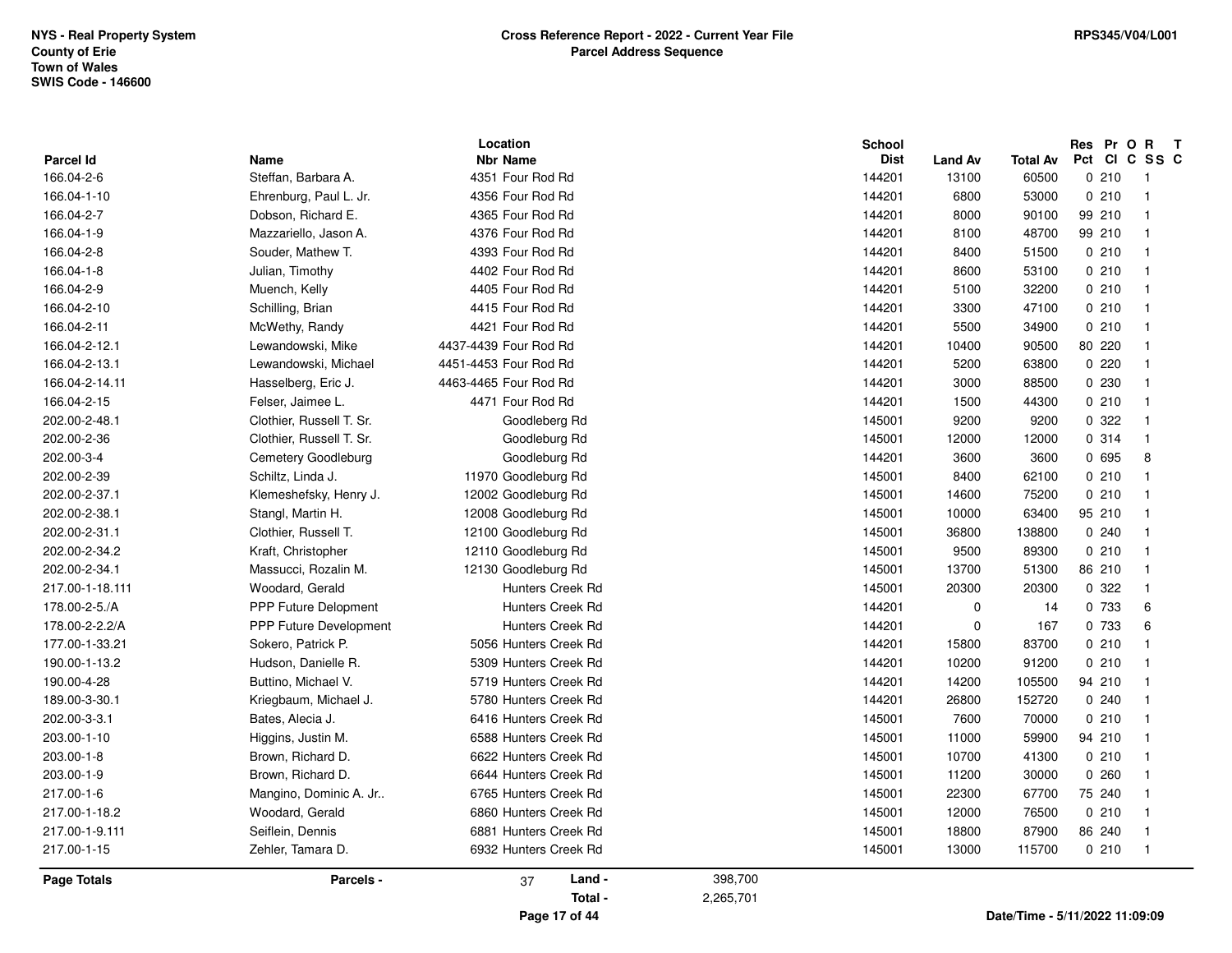| Parcel Id<br>189.00-1-36.11 | Name<br>Phillips, Brian M.    | <b>Nbr Name</b><br>Hunters Creek Rd |         | <b>Dist</b><br>144201 | <b>Land Av</b><br>13300 | <b>Total Av</b><br>13300 | CICSSC<br>Pct<br>0.314         | $\overline{1}$ |
|-----------------------------|-------------------------------|-------------------------------------|---------|-----------------------|-------------------------|--------------------------|--------------------------------|----------------|
| 189.00-1-36.12              | Kingston, Lance W.            | 5456 Hunters Creek Rd               |         | 144201                | 13300                   | 82460                    | 0210                           | $\overline{1}$ |
| 189.00-1-36.13              | Dennis T & Patricia L McCaule | 5458 Hunters Creek Rd               |         | 144201                | 13300                   | 109095                   | 0210                           | $\overline{1}$ |
| 217.00-1-9.112              | Grimble, Michael D.           | 6900 Hunters Creek Rd               |         | 145001                | 12000                   | 99900                    | 0210                           | $\overline{1}$ |
| 178.00-2-12.21              | Bork, Donald J.               | Hunters Crk Rd                      |         | 144201                | 25688                   | 25688                    | 0 322                          | $\overline{1}$ |
| 190.00-4-1.2                | Julian, Daniel                | Hunters Crk Rd                      |         | 144201                | 7500                    | 7500                     | 0.314                          | $\overline{1}$ |
| 189.00-1-1.2                | Bodie, Steven T.              | Hunters Crk Rd                      |         | 144201                | 14400                   | 14400                    | 0.314                          | $\overline{1}$ |
| 189.00-1-39                 | Hoffman, Lawrence M.          | Hunters Crk Rd                      |         | 144201                | 20625                   | 20625                    | 0.322                          | $\overline{1}$ |
| 177.00-2-18.12              | Mann, Mary Clare              | Hunters Crk Rd                      |         | 144201                | 13300                   | 13300                    | 0.314                          | $\overline{1}$ |
| 177.00-1-32.2               | Kettner, Charles D.           | Hunters Crk Rd                      |         | 144201                | 12600                   | 12600                    | 0.314                          | $\overline{1}$ |
| 190.00-4-30                 | Diaz, Victor                  | Hunters Crk Rd                      |         | 144201                | 8400                    | 8400                     | 0.314                          | $\overline{1}$ |
| 177.00-1-33.1               | Kettner, Charles D.           | Hunters Crk Rd                      |         | 144201                | 2800                    | 2800                     | 0.314                          | $\overline{1}$ |
| 202.00-3-2.12               | Minotti, Daniel A.            | Hunters Crk Rd                      |         | 145001                | 4500                    | 4500                     | 0.314                          | $\overline{1}$ |
| 217.00-1-5                  | Herzig, Joseph C.             | Hunters Crk Rd                      |         | 145001                | 15100                   | 15100                    | 0 314                          | $\overline{1}$ |
| 217.00-1-8                  | Hoey, Benjamin J.             | Hunters Crk Rd                      |         | 145001                | 23400                   | 23400                    | 0 322                          | $\overline{1}$ |
| 217.00-1-16                 | <b>Cemetery Hunter Creek</b>  | Hunters Crk Rd                      |         | 144201                | 10000                   | 10000                    | 0 695                          | 8              |
| 189.00-1-7.3                | Berger, Michael J.            | Hunters Crk Rd                      |         | 144201                | 5600                    | 5600                     | 0.311                          | $\overline{1}$ |
| 217.00-1-22                 | Julius, Scott J.              | Hunters Crk Rd                      |         | 145001                | 11800                   | 11800                    | 0 314                          | $\overline{1}$ |
| 177.00-2-18./A              | Mann, Mary Clare              | Hunters Crk Rd                      |         | 144201                | $\pmb{0}$               | $\mathbf 0$              | 0 733                          | $\overline{1}$ |
| 203.00-1-4                  | Kidd, Keith J.                | Hunters Crk Rd                      |         | 144201                | 15000                   | 15000                    | 0.314                          | $\overline{1}$ |
| 203.00-1-12.11              | Dedrick, Janet M.             | Hunters Crk Rd                      |         | 145001                | 21000                   | 22200                    | 0.312                          | $\overline{1}$ |
| 178.00-2-12.11              | Gould, Susan C.               | Hunters Crk Rd                      |         | 144201                | 16350                   | 16350                    | 0.322                          | $\overline{1}$ |
| 203.00-1-19                 | Grows, Richard C.             | Hunters Crk Rd                      |         | 145001                | 11700                   | 11700                    | 0 314                          | $\overline{1}$ |
| 203.00-1-20.11/A            | P & H Gas, LLC                | Hunters Crk Rd                      |         | 145001                | $\mathbf 0$             | 12                       | 0 733                          | $\overline{1}$ |
| 178.00-1-39.11              | Munn, Richard                 | Hunters Crk Rd                      |         | 144201                | 31600                   | 31600                    | 0 112                          | $\overline{1}$ |
| 178.00-1-39.12              | 606 Oakwood LLC               | Hunters Crk Rd                      |         | 144201                | 16800                   | 16800                    | 0.322                          | $\overline{1}$ |
| 203.00-1-20.112             | Aldridge, Benjamin            | Hunters Crk Rd                      |         | 145001                | 21500                   | 21500                    | 0 322                          | $\overline{1}$ |
| 190.00-4-22.2               | Keller, Jeremy T.             | Hunters Crk Rd                      |         | 144201                | 11100                   | 11100                    | 0.314                          | $\overline{1}$ |
| 189.00-3-28.112             | Bison Drywall Insulat Co      | Hunters Crk Rd                      |         | 144201                | 12000                   | 12000                    | 0.314                          | $\overline{1}$ |
| 189.00-3-28.13              | Plucinski, Robert             | Hunters Crk Rd                      |         | 144201                | 17300                   | 17300                    | 0.322                          | $\overline{1}$ |
| 189.00-3-33                 | Reeves, Joan P.               | Hunters Crk Rd                      |         | 144201                | 19800                   | 19800                    | 0.322                          | $\overline{1}$ |
| 189.00-3-38.2               | Vergien, Keith                | Hunters Crk Rd                      |         | 144201                | 12000                   | 12000                    | 0.314                          | $\overline{1}$ |
| 178.00-2-17.3               | Decker, Jim                   | Hunters Crk Rd                      |         | 144201                | 14000                   | 14000                    | 0 323                          | $\overline{1}$ |
| 178.00-2-23.112             | Decker, Jim                   | Hunters Crk Rd                      |         | 144201                | 11200                   | 11200                    | 0.322                          | $\overline{1}$ |
| 177.00-2-14                 | Daly, Marie A.                | 4522 Hunters Crk Rd                 |         | 144201                | 7500                    | 83500                    | 0210                           | $\overline{1}$ |
| 178.00-1-42                 | Gould, Susan C.               | 4527 Hunters Crk Rd                 |         | 144201                | 7700                    | 61700                    | 0210                           | $\overline{1}$ |
| 177.00-2-15                 | Wurts, Richard W.             | 4534 Hunters Crk Rd                 |         | 144201                | 7400                    | 64600                    | 0210                           | $\overline{1}$ |
| <b>Page Totals</b>          | Parcels -                     | Land -<br>37                        | 481,563 |                       |                         |                          |                                |                |
|                             |                               | Total -                             | 922,830 |                       |                         |                          |                                |                |
|                             |                               | Page 18 of 44                       |         |                       |                         |                          | Date/Time - 5/11/2022 11:09:09 |                |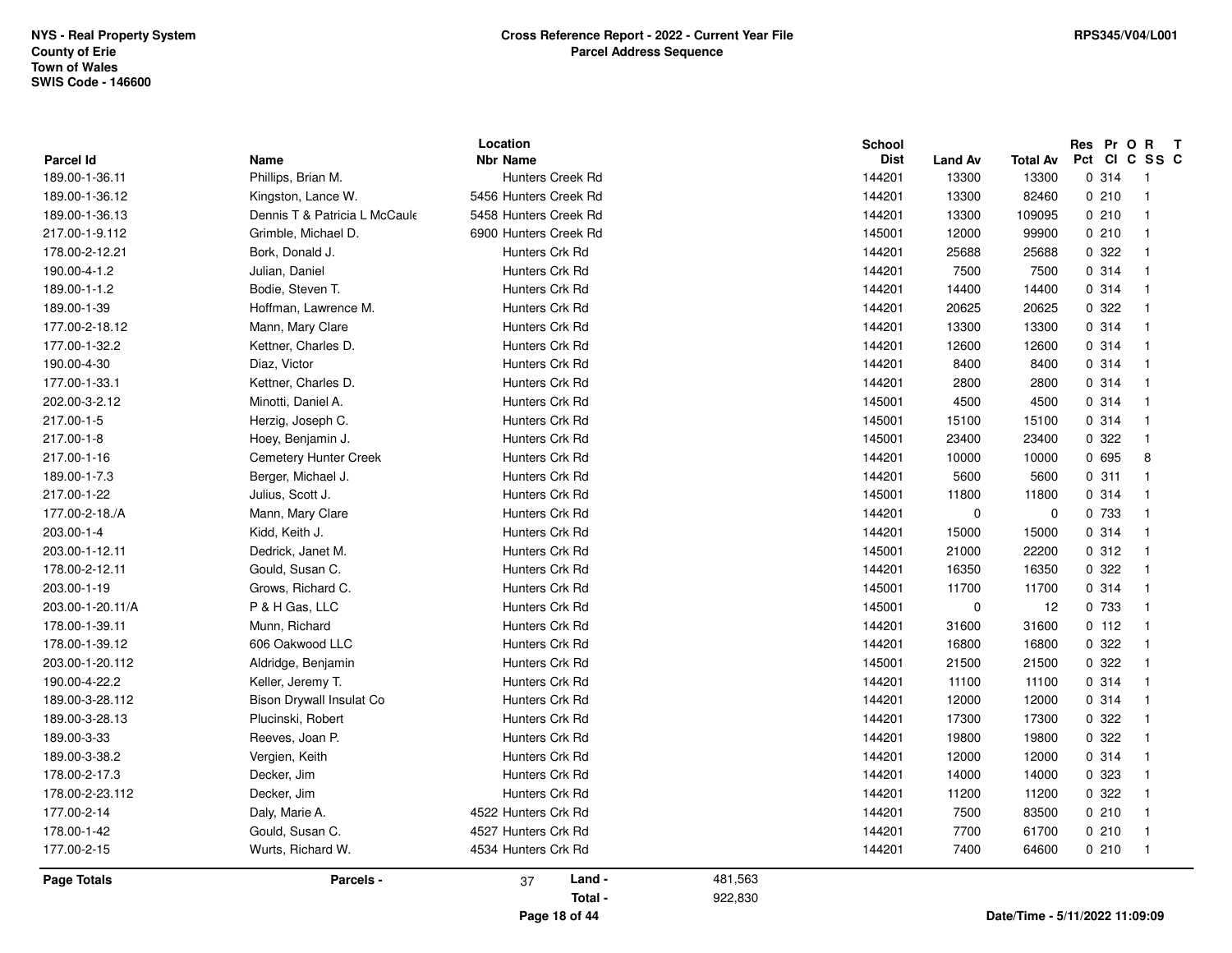| Parcel Id<br>178.00-1-41<br>177.00-2-16<br>177.00-2-17<br>178.00-1-40<br>177.00-2-18.11<br>177.00-2-19<br>177.00-1-29<br>178.00-2-13.311<br>189.00-1-16<br>189.00-1-16./A<br>178.00-2-13.33<br>178.00-2-13.12<br>178.00-2-13.2<br>178.00-2-50<br>178.00-2-12.12<br>177.00-1-31<br>177.00-1-32.1<br>178.00-2-12.42<br>178.00-2-12.3<br>178.00-2-12.5<br>189.00-1-2<br>178.00-2-10<br>189.00-1-1.1<br>178.00-2-9<br>178.00-2-8.1<br>178.00-2-6.1<br>178.00-2-5 | <b>Name</b><br>Gould, Celeste<br>Martzolf, Michael G.<br>Filipski Family Trust<br>Hausauer-Higgins, Holly C.<br>Mann, Mary Clare<br>Hanna, Jonathan M.<br>Bertuca, David<br>Miller, Lynn C.<br>County Of Erie<br>County Of Erie<br>Justinger, Paul N.<br>Hunt, Thomas A.<br>White, Daniel<br>Baumgartner, Norbert<br>Kosowski, Kenneth M.<br>Kammerer, John<br>Justinger, Elliott M.<br>Rampton, Neill<br>Schleife, Matthew M.<br>Kohler, Craig J.<br>Monnat, Matthew C. | <b>Nbr Name</b><br>4541 Hunters Crk Rd<br>4544 Hunters Crk Rd<br>4554 Hunters Crk Rd<br>4559 Hunters Crk Rd<br>4568 Hunters Crk Rd<br>4694 Hunters Crk Rd<br>4748 Hunters Crk Rd<br>4795 Hunters Crk Rd<br>4812 Hunters Crk Rd<br>4812 Hunters Crk Rd<br>4851 Hunters Crk Rd<br>4871 Hunters Crk Rd<br>4891 Hunters Crk Rd<br>4911 Hunters Crk Rd<br>4949 Hunters Crk Rd<br>4958 Hunters Crk Rd<br>4998 Hunters Crk Rd<br>5019 Hunters Crk Rd<br>5033 Hunters Crk Rd<br>5059 Hunters Crk Rd<br>5070 Hunters Crk Rd |         | <b>Dist</b><br>144201<br>144201<br>144201<br>144201<br>144201<br>144201<br>144201<br>144201<br>144201<br>144201<br>144201<br>144201<br>144201<br>144201<br>144201<br>144201<br>144201<br>144201<br>144201<br>144201 | <b>Land Av</b><br>6000<br>7500<br>8500<br>7500<br>28000<br>8500<br>9000<br>18570<br>316700<br>7500<br>9900<br>10000<br>14600<br>7700<br>9750<br>18100<br>13200<br>12000<br>18800<br>18900 | <b>Total Av</b><br>66600<br>70800<br>57900<br>43000<br>90900<br>67600<br>92300<br>90570<br>330200<br>58100<br>128200<br>146600<br>86500<br>71300<br>49150<br>158600<br>74900<br>106200<br>74600 | Pct CI C SS C<br>0210<br>0210<br>0210<br>0210<br>0.240<br>0210<br>0.220<br>0.240<br>0 962<br>0210<br>0210<br>0210<br>0210<br>0210<br>0210<br>0.240<br>0210<br>0210<br>0.240 | $\overline{1}$<br>$\overline{\mathbf{1}}$<br>$\overline{\mathbf{1}}$<br>$\overline{1}$<br>$\overline{1}$<br>$\overline{1}$<br>$\overline{1}$<br>$\overline{1}$<br>8<br>$\overline{1}$<br>$\overline{1}$<br>$\overline{\mathbf{1}}$<br>$\overline{1}$<br>$\overline{1}$<br>$\overline{1}$<br>$\overline{1}$<br>$\overline{1}$<br>$\overline{1}$<br>$\overline{1}$ |
|--------------------------------------------------------------------------------------------------------------------------------------------------------------------------------------------------------------------------------------------------------------------------------------------------------------------------------------------------------------------------------------------------------------------------------------------------------------|--------------------------------------------------------------------------------------------------------------------------------------------------------------------------------------------------------------------------------------------------------------------------------------------------------------------------------------------------------------------------------------------------------------------------------------------------------------------------|--------------------------------------------------------------------------------------------------------------------------------------------------------------------------------------------------------------------------------------------------------------------------------------------------------------------------------------------------------------------------------------------------------------------------------------------------------------------------------------------------------------------|---------|---------------------------------------------------------------------------------------------------------------------------------------------------------------------------------------------------------------------|-------------------------------------------------------------------------------------------------------------------------------------------------------------------------------------------|-------------------------------------------------------------------------------------------------------------------------------------------------------------------------------------------------|-----------------------------------------------------------------------------------------------------------------------------------------------------------------------------|------------------------------------------------------------------------------------------------------------------------------------------------------------------------------------------------------------------------------------------------------------------------------------------------------------------------------------------------------------------|
|                                                                                                                                                                                                                                                                                                                                                                                                                                                              |                                                                                                                                                                                                                                                                                                                                                                                                                                                                          |                                                                                                                                                                                                                                                                                                                                                                                                                                                                                                                    |         |                                                                                                                                                                                                                     |                                                                                                                                                                                           |                                                                                                                                                                                                 |                                                                                                                                                                             |                                                                                                                                                                                                                                                                                                                                                                  |
|                                                                                                                                                                                                                                                                                                                                                                                                                                                              |                                                                                                                                                                                                                                                                                                                                                                                                                                                                          |                                                                                                                                                                                                                                                                                                                                                                                                                                                                                                                    |         |                                                                                                                                                                                                                     |                                                                                                                                                                                           |                                                                                                                                                                                                 |                                                                                                                                                                             |                                                                                                                                                                                                                                                                                                                                                                  |
|                                                                                                                                                                                                                                                                                                                                                                                                                                                              |                                                                                                                                                                                                                                                                                                                                                                                                                                                                          |                                                                                                                                                                                                                                                                                                                                                                                                                                                                                                                    |         |                                                                                                                                                                                                                     |                                                                                                                                                                                           |                                                                                                                                                                                                 |                                                                                                                                                                             |                                                                                                                                                                                                                                                                                                                                                                  |
|                                                                                                                                                                                                                                                                                                                                                                                                                                                              |                                                                                                                                                                                                                                                                                                                                                                                                                                                                          |                                                                                                                                                                                                                                                                                                                                                                                                                                                                                                                    |         |                                                                                                                                                                                                                     |                                                                                                                                                                                           |                                                                                                                                                                                                 |                                                                                                                                                                             |                                                                                                                                                                                                                                                                                                                                                                  |
|                                                                                                                                                                                                                                                                                                                                                                                                                                                              |                                                                                                                                                                                                                                                                                                                                                                                                                                                                          |                                                                                                                                                                                                                                                                                                                                                                                                                                                                                                                    |         |                                                                                                                                                                                                                     |                                                                                                                                                                                           |                                                                                                                                                                                                 |                                                                                                                                                                             |                                                                                                                                                                                                                                                                                                                                                                  |
|                                                                                                                                                                                                                                                                                                                                                                                                                                                              |                                                                                                                                                                                                                                                                                                                                                                                                                                                                          |                                                                                                                                                                                                                                                                                                                                                                                                                                                                                                                    |         |                                                                                                                                                                                                                     |                                                                                                                                                                                           |                                                                                                                                                                                                 |                                                                                                                                                                             |                                                                                                                                                                                                                                                                                                                                                                  |
|                                                                                                                                                                                                                                                                                                                                                                                                                                                              |                                                                                                                                                                                                                                                                                                                                                                                                                                                                          |                                                                                                                                                                                                                                                                                                                                                                                                                                                                                                                    |         |                                                                                                                                                                                                                     |                                                                                                                                                                                           |                                                                                                                                                                                                 |                                                                                                                                                                             |                                                                                                                                                                                                                                                                                                                                                                  |
|                                                                                                                                                                                                                                                                                                                                                                                                                                                              |                                                                                                                                                                                                                                                                                                                                                                                                                                                                          |                                                                                                                                                                                                                                                                                                                                                                                                                                                                                                                    |         |                                                                                                                                                                                                                     |                                                                                                                                                                                           |                                                                                                                                                                                                 |                                                                                                                                                                             |                                                                                                                                                                                                                                                                                                                                                                  |
|                                                                                                                                                                                                                                                                                                                                                                                                                                                              |                                                                                                                                                                                                                                                                                                                                                                                                                                                                          |                                                                                                                                                                                                                                                                                                                                                                                                                                                                                                                    |         |                                                                                                                                                                                                                     |                                                                                                                                                                                           |                                                                                                                                                                                                 |                                                                                                                                                                             |                                                                                                                                                                                                                                                                                                                                                                  |
|                                                                                                                                                                                                                                                                                                                                                                                                                                                              |                                                                                                                                                                                                                                                                                                                                                                                                                                                                          |                                                                                                                                                                                                                                                                                                                                                                                                                                                                                                                    |         |                                                                                                                                                                                                                     |                                                                                                                                                                                           |                                                                                                                                                                                                 |                                                                                                                                                                             |                                                                                                                                                                                                                                                                                                                                                                  |
|                                                                                                                                                                                                                                                                                                                                                                                                                                                              |                                                                                                                                                                                                                                                                                                                                                                                                                                                                          |                                                                                                                                                                                                                                                                                                                                                                                                                                                                                                                    |         |                                                                                                                                                                                                                     |                                                                                                                                                                                           |                                                                                                                                                                                                 |                                                                                                                                                                             |                                                                                                                                                                                                                                                                                                                                                                  |
|                                                                                                                                                                                                                                                                                                                                                                                                                                                              |                                                                                                                                                                                                                                                                                                                                                                                                                                                                          |                                                                                                                                                                                                                                                                                                                                                                                                                                                                                                                    |         |                                                                                                                                                                                                                     |                                                                                                                                                                                           |                                                                                                                                                                                                 |                                                                                                                                                                             |                                                                                                                                                                                                                                                                                                                                                                  |
|                                                                                                                                                                                                                                                                                                                                                                                                                                                              |                                                                                                                                                                                                                                                                                                                                                                                                                                                                          |                                                                                                                                                                                                                                                                                                                                                                                                                                                                                                                    |         |                                                                                                                                                                                                                     |                                                                                                                                                                                           |                                                                                                                                                                                                 |                                                                                                                                                                             |                                                                                                                                                                                                                                                                                                                                                                  |
|                                                                                                                                                                                                                                                                                                                                                                                                                                                              |                                                                                                                                                                                                                                                                                                                                                                                                                                                                          |                                                                                                                                                                                                                                                                                                                                                                                                                                                                                                                    |         |                                                                                                                                                                                                                     |                                                                                                                                                                                           |                                                                                                                                                                                                 |                                                                                                                                                                             |                                                                                                                                                                                                                                                                                                                                                                  |
|                                                                                                                                                                                                                                                                                                                                                                                                                                                              |                                                                                                                                                                                                                                                                                                                                                                                                                                                                          |                                                                                                                                                                                                                                                                                                                                                                                                                                                                                                                    |         |                                                                                                                                                                                                                     |                                                                                                                                                                                           |                                                                                                                                                                                                 |                                                                                                                                                                             |                                                                                                                                                                                                                                                                                                                                                                  |
|                                                                                                                                                                                                                                                                                                                                                                                                                                                              |                                                                                                                                                                                                                                                                                                                                                                                                                                                                          |                                                                                                                                                                                                                                                                                                                                                                                                                                                                                                                    |         |                                                                                                                                                                                                                     |                                                                                                                                                                                           |                                                                                                                                                                                                 |                                                                                                                                                                             |                                                                                                                                                                                                                                                                                                                                                                  |
|                                                                                                                                                                                                                                                                                                                                                                                                                                                              |                                                                                                                                                                                                                                                                                                                                                                                                                                                                          |                                                                                                                                                                                                                                                                                                                                                                                                                                                                                                                    |         |                                                                                                                                                                                                                     |                                                                                                                                                                                           |                                                                                                                                                                                                 |                                                                                                                                                                             |                                                                                                                                                                                                                                                                                                                                                                  |
|                                                                                                                                                                                                                                                                                                                                                                                                                                                              |                                                                                                                                                                                                                                                                                                                                                                                                                                                                          |                                                                                                                                                                                                                                                                                                                                                                                                                                                                                                                    |         |                                                                                                                                                                                                                     |                                                                                                                                                                                           |                                                                                                                                                                                                 |                                                                                                                                                                             |                                                                                                                                                                                                                                                                                                                                                                  |
|                                                                                                                                                                                                                                                                                                                                                                                                                                                              |                                                                                                                                                                                                                                                                                                                                                                                                                                                                          |                                                                                                                                                                                                                                                                                                                                                                                                                                                                                                                    |         |                                                                                                                                                                                                                     |                                                                                                                                                                                           |                                                                                                                                                                                                 |                                                                                                                                                                             |                                                                                                                                                                                                                                                                                                                                                                  |
|                                                                                                                                                                                                                                                                                                                                                                                                                                                              |                                                                                                                                                                                                                                                                                                                                                                                                                                                                          |                                                                                                                                                                                                                                                                                                                                                                                                                                                                                                                    |         |                                                                                                                                                                                                                     |                                                                                                                                                                                           |                                                                                                                                                                                                 |                                                                                                                                                                             |                                                                                                                                                                                                                                                                                                                                                                  |
|                                                                                                                                                                                                                                                                                                                                                                                                                                                              |                                                                                                                                                                                                                                                                                                                                                                                                                                                                          |                                                                                                                                                                                                                                                                                                                                                                                                                                                                                                                    |         |                                                                                                                                                                                                                     |                                                                                                                                                                                           | 178500                                                                                                                                                                                          | 0210                                                                                                                                                                        | $\overline{1}$                                                                                                                                                                                                                                                                                                                                                   |
|                                                                                                                                                                                                                                                                                                                                                                                                                                                              |                                                                                                                                                                                                                                                                                                                                                                                                                                                                          |                                                                                                                                                                                                                                                                                                                                                                                                                                                                                                                    |         | 144201                                                                                                                                                                                                              | 10900                                                                                                                                                                                     | 116000                                                                                                                                                                                          | 0210                                                                                                                                                                        | $\overline{\mathbf{1}}$                                                                                                                                                                                                                                                                                                                                          |
|                                                                                                                                                                                                                                                                                                                                                                                                                                                              | Noble, Philip C.                                                                                                                                                                                                                                                                                                                                                                                                                                                         | 5085 Hunters Crk Rd                                                                                                                                                                                                                                                                                                                                                                                                                                                                                                |         | 144201                                                                                                                                                                                                              | 6500                                                                                                                                                                                      | 108100                                                                                                                                                                                          | 0210                                                                                                                                                                        | $\overline{\mathbf{1}}$                                                                                                                                                                                                                                                                                                                                          |
|                                                                                                                                                                                                                                                                                                                                                                                                                                                              | Clauss, Benjamin D.                                                                                                                                                                                                                                                                                                                                                                                                                                                      | 5096 Hunters Crk Rd                                                                                                                                                                                                                                                                                                                                                                                                                                                                                                |         | 144201                                                                                                                                                                                                              | 10900                                                                                                                                                                                     | 71300                                                                                                                                                                                           | 0.240                                                                                                                                                                       | $\overline{1}$                                                                                                                                                                                                                                                                                                                                                   |
|                                                                                                                                                                                                                                                                                                                                                                                                                                                              | Bansmer, Frederick                                                                                                                                                                                                                                                                                                                                                                                                                                                       | 5109 Hunters Crk Rd                                                                                                                                                                                                                                                                                                                                                                                                                                                                                                |         | 144201                                                                                                                                                                                                              | 7700                                                                                                                                                                                      | 52100                                                                                                                                                                                           | 0210                                                                                                                                                                        | $\overline{1}$                                                                                                                                                                                                                                                                                                                                                   |
|                                                                                                                                                                                                                                                                                                                                                                                                                                                              | Mann, Jamey J.                                                                                                                                                                                                                                                                                                                                                                                                                                                           | 5123 Hunters Crk Rd                                                                                                                                                                                                                                                                                                                                                                                                                                                                                                |         | 144201                                                                                                                                                                                                              | 25300                                                                                                                                                                                     | 103100                                                                                                                                                                                          | 74 240                                                                                                                                                                      | $\overline{1}$                                                                                                                                                                                                                                                                                                                                                   |
|                                                                                                                                                                                                                                                                                                                                                                                                                                                              | Samanka, Mark A.                                                                                                                                                                                                                                                                                                                                                                                                                                                         | 5127 Hunters Crk Rd                                                                                                                                                                                                                                                                                                                                                                                                                                                                                                |         | 144201                                                                                                                                                                                                              | 10600                                                                                                                                                                                     | 59300                                                                                                                                                                                           | 0210                                                                                                                                                                        | $\overline{1}$                                                                                                                                                                                                                                                                                                                                                   |
|                                                                                                                                                                                                                                                                                                                                                                                                                                                              | Frances T Decker Revocable                                                                                                                                                                                                                                                                                                                                                                                                                                               | 5151 Hunters Crk Rd                                                                                                                                                                                                                                                                                                                                                                                                                                                                                                |         | 144201                                                                                                                                                                                                              | 26200                                                                                                                                                                                     | 148500                                                                                                                                                                                          | 0.240                                                                                                                                                                       | $\overline{\mathbf{1}}$                                                                                                                                                                                                                                                                                                                                          |
| 189.00-1-3                                                                                                                                                                                                                                                                                                                                                                                                                                                   | Schaub, Francis & Sue                                                                                                                                                                                                                                                                                                                                                                                                                                                    | 5158 Hunters Crk Rd                                                                                                                                                                                                                                                                                                                                                                                                                                                                                                |         | 144201                                                                                                                                                                                                              | 15900                                                                                                                                                                                     | 62500                                                                                                                                                                                           | 0.240                                                                                                                                                                       | $\overline{1}$                                                                                                                                                                                                                                                                                                                                                   |
| 178.00-2-4                                                                                                                                                                                                                                                                                                                                                                                                                                                   | Carlone, John M.                                                                                                                                                                                                                                                                                                                                                                                                                                                         | 5189 Hunters Crk Rd                                                                                                                                                                                                                                                                                                                                                                                                                                                                                                |         | 144201                                                                                                                                                                                                              | 19200                                                                                                                                                                                     | 175375                                                                                                                                                                                          | 0210                                                                                                                                                                        | $\overline{1}$                                                                                                                                                                                                                                                                                                                                                   |
| 189.00-1-4                                                                                                                                                                                                                                                                                                                                                                                                                                                   | Starbird, Robert S.                                                                                                                                                                                                                                                                                                                                                                                                                                                      | 5208 Hunters Crk Rd                                                                                                                                                                                                                                                                                                                                                                                                                                                                                                |         | 144201                                                                                                                                                                                                              | 14800                                                                                                                                                                                     | 103100                                                                                                                                                                                          | 0210                                                                                                                                                                        | $\overline{\mathbf{1}}$                                                                                                                                                                                                                                                                                                                                          |
| 178.00-2-3                                                                                                                                                                                                                                                                                                                                                                                                                                                   | Driver, Daniel                                                                                                                                                                                                                                                                                                                                                                                                                                                           | 5227 Hunters Crk Rd                                                                                                                                                                                                                                                                                                                                                                                                                                                                                                |         | 144201                                                                                                                                                                                                              | 17100                                                                                                                                                                                     | 86500                                                                                                                                                                                           | 0.240                                                                                                                                                                       | $\overline{1}$                                                                                                                                                                                                                                                                                                                                                   |
| 178.00-2-2.1                                                                                                                                                                                                                                                                                                                                                                                                                                                 | Hoffman, Anne M.                                                                                                                                                                                                                                                                                                                                                                                                                                                         | 5253 Hunters Crk Rd                                                                                                                                                                                                                                                                                                                                                                                                                                                                                                |         | 144201                                                                                                                                                                                                              | 8600                                                                                                                                                                                      | 89200                                                                                                                                                                                           | 0210                                                                                                                                                                        | $\overline{\mathbf{1}}$                                                                                                                                                                                                                                                                                                                                          |
| 178.00-2-2.2                                                                                                                                                                                                                                                                                                                                                                                                                                                 | Jackson, Alice J.                                                                                                                                                                                                                                                                                                                                                                                                                                                        | 5269 Hunters Crk Rd                                                                                                                                                                                                                                                                                                                                                                                                                                                                                                |         | 144201                                                                                                                                                                                                              | 17900                                                                                                                                                                                     | 84000                                                                                                                                                                                           | 0.240                                                                                                                                                                       | $\overline{1}$                                                                                                                                                                                                                                                                                                                                                   |
| 189.00-1-38                                                                                                                                                                                                                                                                                                                                                                                                                                                  | Carl DiPardo/ Beverly DiPardo                                                                                                                                                                                                                                                                                                                                                                                                                                            | 5270 Hunters Crk Rd                                                                                                                                                                                                                                                                                                                                                                                                                                                                                                |         | 144201                                                                                                                                                                                                              | 14925                                                                                                                                                                                     | 99525                                                                                                                                                                                           | 0210                                                                                                                                                                        | $\overline{1}$                                                                                                                                                                                                                                                                                                                                                   |
| 178.00-2-1                                                                                                                                                                                                                                                                                                                                                                                                                                                   | Walek, Jeffrey                                                                                                                                                                                                                                                                                                                                                                                                                                                           | 5289 Hunters Crk Rd                                                                                                                                                                                                                                                                                                                                                                                                                                                                                                |         | 144201                                                                                                                                                                                                              | 14900                                                                                                                                                                                     | 97300                                                                                                                                                                                           | 0.210                                                                                                                                                                       | $\overline{\mathbf{1}}$                                                                                                                                                                                                                                                                                                                                          |
| 189.00-1-5.132                                                                                                                                                                                                                                                                                                                                                                                                                                               | Berger, Michael J.                                                                                                                                                                                                                                                                                                                                                                                                                                                       | 5318 Hunters Crk Rd                                                                                                                                                                                                                                                                                                                                                                                                                                                                                                |         | 144201                                                                                                                                                                                                              | 10200                                                                                                                                                                                     | 10800                                                                                                                                                                                           | 96 312                                                                                                                                                                      | $\overline{\mathbf{1}}$                                                                                                                                                                                                                                                                                                                                          |
| 189.00-1-5.131                                                                                                                                                                                                                                                                                                                                                                                                                                               | Bool, Lawrence                                                                                                                                                                                                                                                                                                                                                                                                                                                           | 5420 Hunters Crk Rd                                                                                                                                                                                                                                                                                                                                                                                                                                                                                                |         | 144201                                                                                                                                                                                                              | 14600                                                                                                                                                                                     | 123200                                                                                                                                                                                          | 0210                                                                                                                                                                        | $\overline{1}$                                                                                                                                                                                                                                                                                                                                                   |
| <b>Page Totals</b>                                                                                                                                                                                                                                                                                                                                                                                                                                           | Parcels -                                                                                                                                                                                                                                                                                                                                                                                                                                                                | Land -<br>37                                                                                                                                                                                                                                                                                                                                                                                                                                                                                                       | 796,945 |                                                                                                                                                                                                                     |                                                                                                                                                                                           |                                                                                                                                                                                                 |                                                                                                                                                                             |                                                                                                                                                                                                                                                                                                                                                                  |

**Page 19 of 44**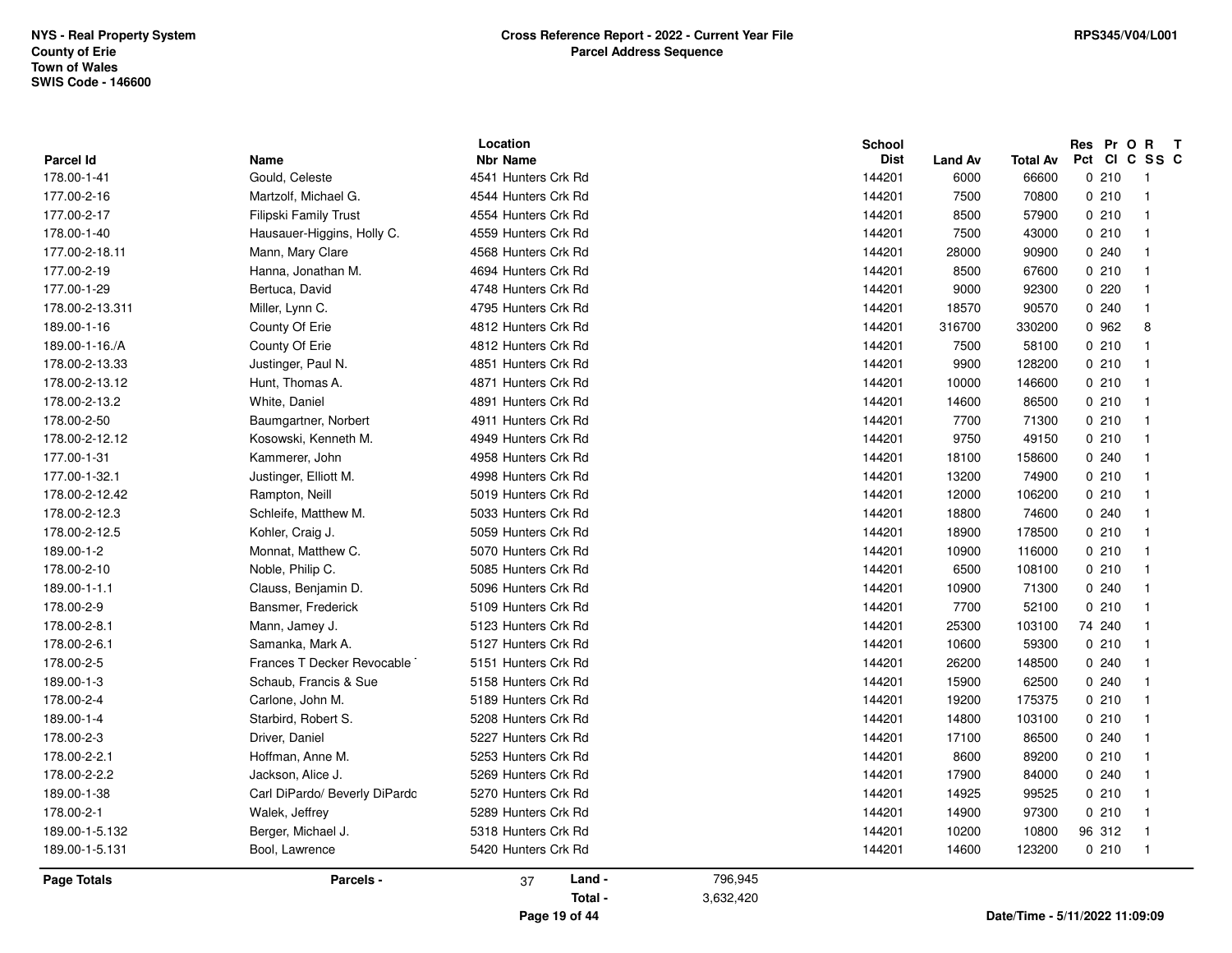|                  |                                | Location            |           | <b>School</b> |                |                 | Res Pr O R T  |                         |
|------------------|--------------------------------|---------------------|-----------|---------------|----------------|-----------------|---------------|-------------------------|
| <b>Parcel Id</b> | Name                           | <b>Nbr Name</b>     |           | <b>Dist</b>   | <b>Land Av</b> | <b>Total Av</b> | Pct CI C SS C |                         |
| 189.00-1-5.113   | Hutchinson, Kenneth R.         | 5444 Hunters Crk Rd |           | 144201        | 10300          | 79000           | 0210          | $\overline{1}$          |
| 189.00-1-37      | Kozlowski, Paul J.             | 5452 Hunters Crk Rd |           | 144201        | 12000          | 90000           | 0210          | $\overline{\mathbf{1}}$ |
| 189.00-1-5.112   | Goerke, Glenn C.               | 5460 Hunters Crk Rd |           | 144201        | 15800          | 133900          | 0210          | $\overline{\mathbf{1}}$ |
| 190.00-4-1.1     | Baetz, Erika Rachel            | 5585 Hunters Crk Rd |           | 144201        | 7700           | 97300           | 95 210        | $\overline{\mathbf{1}}$ |
| 189.00-3-28.113  | Scotland, Shawn                | 5596 Hunters Crk Rd |           | 144201        | 12000          | 70200           | 0210          | $\overline{1}$          |
| 190.00-4-32      | Piepszny, Robert J.            | 5599 Hunters Crk Rd |           | 144201        | 8200           | 57900           | 99 210        | $\overline{1}$          |
| 190.00-4-31      | Mark Patrick Malay Trust       | 5629 Hunters Crk Rd |           | 144201        | 9500           | 22800           | 92 210        | $\overline{1}$          |
| 189.00-3-39      | Vergien, Keith                 | 5652 Hunters Crk Rd |           | 144201        | 12000          | 113900          | 0210          | $\overline{1}$          |
| 189.00-3-28.12   | Krickovich, James              | 5686 Hunters Crk Rd |           | 144201        | 12000          | 70200           | 0210          | $\overline{\mathbf{1}}$ |
| 190.00-4-29.1    | Ells, Lynne L.                 | 5689 Hunters Crk Rd |           | 144201        | 17300          | 73800           | 0.240         | $\overline{\mathbf{1}}$ |
| 189.00-3-28.14   | Horn, Joseph R.                | 5728 Hunters Crk Rd |           | 144201        | 17300          | 80200           | 0240          | $\overline{\mathbf{1}}$ |
| 190.00-4-26.1    | Haak, Steven                   | 5733 Hunters Crk Rd |           | 144201        | 16400          | 83100           | 0210          | $\overline{\mathbf{1}}$ |
| 190.00-4-25      | Berdych, Michael A. III.       | 5755 Hunters Crk Rd |           | 144201        | 9800           | 37000           | 0210          | $\overline{1}$          |
| 189.00-3-29      | Thorpe, Jeremiah               | 5762 Hunters Crk Rd |           | 144201        | 9500           | 72000           | 0210          | $\overline{\mathbf{1}}$ |
| 190.00-4-24      | Abraham, Charlene              | 5791 Hunters Crk Rd |           | 144201        | 9300           | 71700           | 0210          | $\overline{1}$          |
| 190.00-4-23      | Reinhardt, Lisa                | 5797 Hunters Crk Rd |           | 144201        | 24800          | 89100           | 0.240         | $\overline{1}$          |
| 189.00-3-36      | Riehle, Michael P.             | 5804 Hunters Crk Rd |           | 144201        | 14900          | 81300           | 89 210        | $\overline{1}$          |
| 189.00-3-31      | Rutkowski, Carolyn J.          | 5826 Hunters Crk Rd |           | 144201        | 19000          | 97500           | 0.240         | $\overline{\mathbf{1}}$ |
| 190.00-4-22      | Hilton, John P.                | 5859 Hunters Crk Rd |           | 144201        | 15600          | 82300           | 90 240        | -1                      |
| 190.00-4-22.1    | Hilton, John P.                | 5859 Hunters Crk Rd |           | 144201        | 12600          | 79300           | 90 210        | $\overline{1}$          |
| 189.00-3-34      | Wagner, Walter Jr E.           | 5874 Hunters Crk Rd |           | 144201        | 15400          | 80600           | 0210          | $\overline{\mathbf{1}}$ |
| 202.00-2-12      | Stanley, Marc K.               | 5880 Hunters Crk Rd |           | 145001        | 9500           | 86300           | 0210          | $\overline{\mathbf{1}}$ |
| 189.00-3-35      | Hyer, Harry C.                 | 5890 Hunters Crk Rd |           | 144201        | 13700          | 64900           | 90 210        | $\overline{\mathbf{1}}$ |
| 202.00-2-13      | Sinno, Nicholas A.             | 5950 Hunters Crk Rd |           | 145001        | 10000          | 100200          | 0210          | $\overline{\mathbf{1}}$ |
| 202.00-2-14      | Rosolowski, Eric               | 5992 Hunters Crk Rd |           | 145001        | 12000          | 76300           | 94 210        | $\overline{1}$          |
| 202.00-2-25.3    | Williams, Eric L.              | 6038 Hunters Crk Rd |           | 145001        | 9500           | 72000           | 0210          | $\overline{1}$          |
| 202.00-2-26      | Thomas, Michael E.             | 6074 Hunters Crk Rd |           | 145001        | 9200           | 68600           | 98 210        | $\overline{1}$          |
| 202.00-2-27      | Hernandez, Matthew J.          | 6100 Hunters Crk Rd |           | 145001        | 9500           | 78800           | 0210          | $\overline{\mathbf{1}}$ |
| 202.00-2-28      | Lavner, Halli Joy              | 6126 Hunters Crk Rd |           | 145001        | 11700          | 85900           | 0210          | $\overline{\mathbf{1}}$ |
| 203.00-1-25      | Nihill, Albert                 | 6145 Hunters Crk Rd |           | 145001        | 15500          | 90800           | 0210          | $\overline{\mathbf{1}}$ |
| 202.00-2-30.1    | Clothier, Russell T.           | 6154 Hunters Crk Rd |           | 145001        | 9800           | 15800           | 0.312         | $\overline{\mathbf{1}}$ |
| 202.00-2-32      | Guyse, Julie                   | 6178 Hunters Crk Rd |           | 145001        | 7900           | 99700           | 0210          | $\overline{\mathbf{1}}$ |
| 203.00-1-24      | Emslie, Scott G.               | 6195 Hunters Crk Rd |           | 145001        | 12200          | 75800           | 0210          | $\overline{1}$          |
| 203.00-1-22      | Reed, William V.               | 6223 Hunters Crk Rd |           | 145001        | 13400          | 75800           | 82 210        | $\overline{1}$          |
| 202.00-3-5.121   | The Winchester Fire Company    | 6260 Hunters Crk Rd |           | 145001        | 31500          | 44100           | 0 9 2 0       | $\overline{\mathbf{1}}$ |
| 203.00-1-21      | <b>William Smith Revocable</b> | 6261 Hunters Crk Rd |           | 145001        | 11300          | 187700          | 0210          | $\overline{1}$          |
| 203.00-1-20.2    | Savage, Margaret               | 6291 Hunters Crk Rd |           | 145001        | 16000          | 67500           | 71 280        | -1                      |
| Page Totals      | Parcels -                      | Land -<br>36        | 468,500   |               |                |                 |               |                         |
|                  |                                | Total -             | 2,871,000 |               |                |                 |               |                         |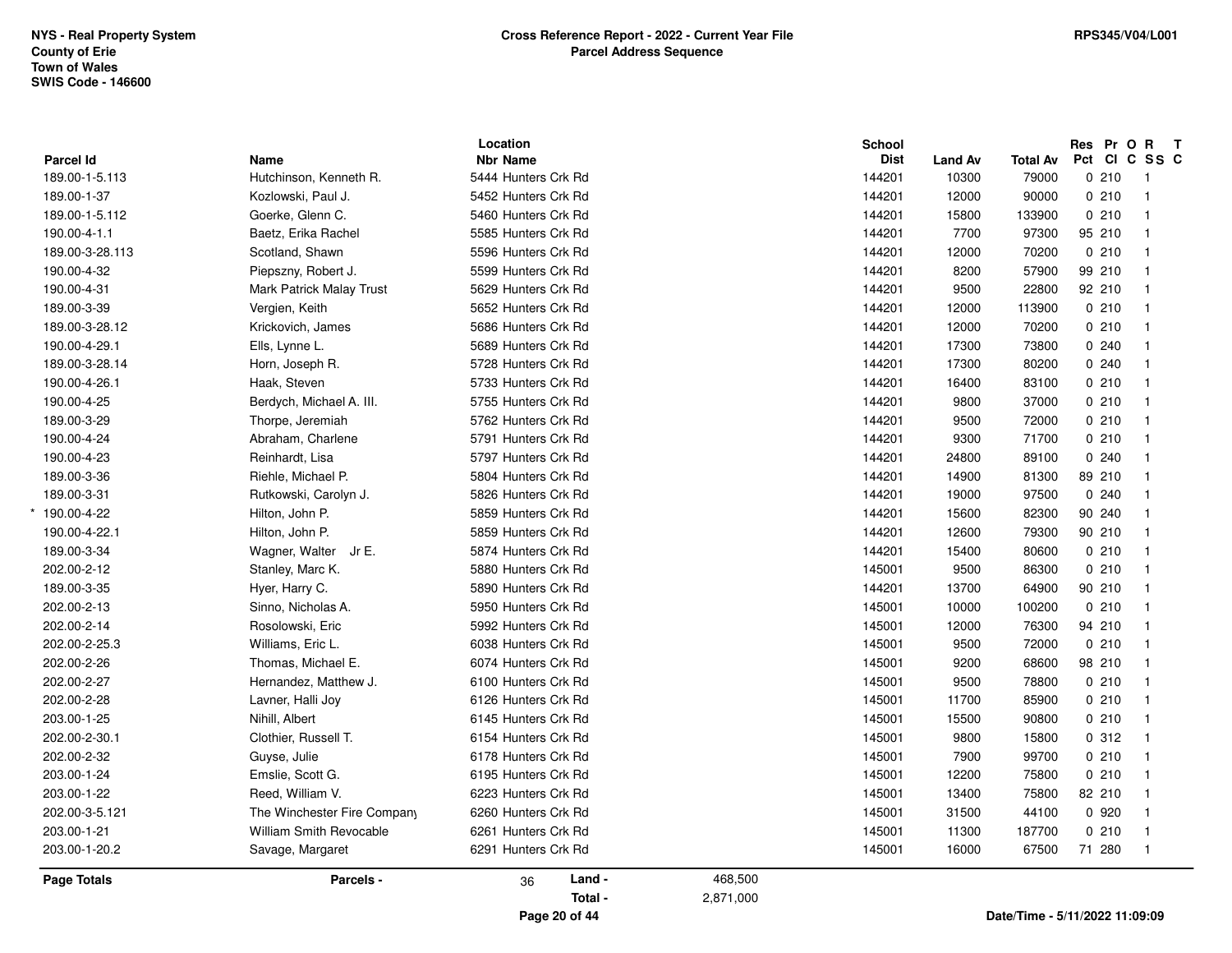|                             |                                   | Location                               |           | <b>School</b><br><b>Dist</b> |                  |                          | Res Pr O R T<br>Pct CI C SS C  |                         |
|-----------------------------|-----------------------------------|----------------------------------------|-----------|------------------------------|------------------|--------------------------|--------------------------------|-------------------------|
| Parcel Id<br>203.00-1-20.12 | Name<br>Zaporowski, Edward P. Jr. | <b>Nbr Name</b><br>6323 Hunters Crk Rd |           | 145001                       | Land Av<br>10200 | <b>Total Av</b><br>56600 | 0210                           | $\overline{1}$          |
| 203.00-1-20.113             | Rice, Dale R.                     | 6327 Hunters Crk Rd                    |           | 145001                       | 16300            | 58000                    | 0.240                          | $\overline{1}$          |
| 202.00-3-1.1                | Minotti, Daniel A.                | 6330 Hunters Crk Rd                    |           | 145001                       | 17500            | 17500                    | 0.322                          | $\overline{\mathbf{1}}$ |
| 203.00-1-26.12              | Bartha, Mark R.                   | 6331 Hunters Crk Rd                    |           | 145001                       | 12500            | 110800                   | 0210                           | $\overline{\mathbf{1}}$ |
| 202.00-3-1.2                | Minotti, Daniel                   | 6338 Hunters Crk Rd                    |           | 145001                       | 8800             | 92800                    | 0210                           | $\overline{1}$          |
| 203.00-1-26.2               | Krieger, William J.               | 6365 Hunters Crk Rd                    |           | 145001                       |                  | 107600                   | 0210                           | $\overline{\mathbf{1}}$ |
|                             |                                   |                                        |           |                              | 12400            |                          |                                | $\overline{1}$          |
| 202.00-3-2.112              | Neuman, Keith                     | 6374 Hunters Crk Rd                    |           | 145001                       | 17500            | 61000                    | 0210                           |                         |
| 203.00-1-18                 | Grows, Richard C.                 | 6399 Hunters Crk Rd                    |           | 145001                       | 13200            | 26000                    | 0.260                          | $\overline{1}$          |
| 202.00-3-2.111              | The Conwell Living Trust          | 6400 Hunters Crk Rd                    |           | 145001                       | 11100            | 123250                   | 0210                           | $\overline{1}$          |
| 203.00-1-17.11              | Reile, Christopher                | 6449 Hunters Crk Rd                    |           | 145001                       | 21700            | 74200                    | 0240                           | $\overline{\mathbf{1}}$ |
| 203.00-1-14.12              | Kidd, Kenneth J.                  | 6489 Hunters Crk Rd                    |           | 145001                       | 16400            | 119000                   | 90 240                         | $\overline{1}$          |
| 203.00-1-14.11              | Kidd, Keith J.                    | 6497 Hunters Crk Rd                    |           | 145001                       | 16400            | 104500                   | 0210                           | $\overline{\mathbf{1}}$ |
| 203.00-1-16                 | Madison, Marvin Michael           | 6512 Hunters Crk Rd                    |           | 145001                       | 28100            | 153500                   | 69 240                         | $\overline{1}$          |
| 203.00-1-13                 | Wesolowski, Marianne F.           | 6533 Hunters Crk Rd                    |           | 145001                       | 5100             | 35800                    | 0210                           | $\overline{\mathbf{1}}$ |
| 203.00-1-11                 | Hageman, Robert P.                | 6540 Hunters Crk Rd                    |           | 145001                       | 27800            | 53200                    | 0.260                          | $\overline{1}$          |
| 203.00-1-12.2               | Almeter, Gary J.                  | 6543 Hunters Crk Rd                    |           | 145001                       | 8600             | 60844                    | 0210                           | $\overline{1}$          |
| 203.00-1-12.12              | Dedrick, Bradley B.               | 6577 Hunters Crk Rd                    |           | 145001                       | 9800             | 72200                    | 0210                           | $\overline{1}$          |
| 203.00-1-6                  | Kazanska, Krystyna                | 6613 Hunters Crk Rd                    |           | 145001                       | 16200            | 60200                    | 0210                           | $\overline{\mathbf{1}}$ |
| 203.00-1-7                  | Reile, Peter                      | 6632 Hunters Crk Rd                    |           | 145001                       | 14200            | 88700                    | 0210                           | $\overline{1}$          |
| 216.00-3-2                  | Bergmann, Alice M.                | 6650 Hunters Crk Rd                    |           | 145001                       | 26300            | 31600                    | 0.260                          | $\overline{\mathbf{1}}$ |
| 203.00-1-5                  | Perrigo, Steven A.                | 6655 Hunters Crk Rd                    |           | 145001                       | 14500            | 139300                   | 0210                           | $\overline{\mathbf{1}}$ |
| 217.00-1-1                  | Labiak, David J.                  | 6667 Hunters Crk Rd                    |           | 145001                       | 25800            | 97500                    | 0.240                          | $\overline{1}$          |
| 217.00-1-23                 | Stoeckert, Ellen M.               | 6668 Hunters Crk Rd                    |           | 145001                       | 17000            | 70300                    | 0240                           | $\overline{\mathbf{1}}$ |
| 217.00-1-2                  | Hill, David R.                    | 6687 Hunters Crk Rd                    |           | 145001                       | 8300             | 44200                    | 0210                           | $\overline{1}$          |
| 217.00-1-3                  | Hoppe, Michael A.                 | 6709 Hunters Crk Rd                    |           | 145001                       | 17600            | 41300                    | 0.240                          | $\overline{1}$          |
| 217.00-1-21                 | Polcyn, Donna                     | 6722 Hunters Crk Rd                    |           | 145001                       | 8900             | 59700                    | 0210                           | $\overline{1}$          |
| 217.00-1-4                  | Macris, Cynthia H.                | 6731 Hunters Crk Rd                    |           | 145001                       | 15500            | 35900                    | 0.260                          | $\overline{\mathbf{1}}$ |
| 217.00-1-19.11              | Francis, Justin W.                | 6764 Hunters Crk Rd                    |           | 145001                       | 42600            | 143700                   | 0210                           | $\overline{1}$          |
| 217.00-1-7                  | Wesolowski, Kenneth F.            | 6799 Hunters Crk Rd                    |           | 145001                       | 19900            | 76500                    | 0.240                          | $\overline{\mathbf{1}}$ |
| 217.00-1-18.112             | Anderson, Maureen                 | 6800 Hunters Crk Rd                    |           | 145001                       | 12000            | 59600                    | 92 210                         | $\overline{1}$          |
| 217.00-1-9.12               | Frone, Michael R.                 | 6888 Hunters Crk Rd                    |           | 145001                       | 12000            | 101100                   | 0210                           | $\overline{1}$          |
| 217.00-1-11.1               | Marthia, Samuel E.                | 6897 Hunters Crk Rd                    |           | 145001                       | 12900            | 90400                    | 0210                           | $\overline{1}$          |
| 217.00-1-14.11              | Hoey, Kyle M.                     | 6936 Hunters Crk Rd                    |           | 145001                       | 26600            | 27600                    | 0.260                          | $\overline{\mathbf{1}}$ |
| 217.00-1-14.2               | Ponce, Timothy F.                 | 6948 Hunters Crk Rd                    |           | 145001                       | 7700             | 78000                    | 0210                           | $\overline{1}$          |
| 217.00-1-14.12              | Fischer, Bradley P.               | 6968 Hunters Crk Rd                    |           | 145001                       | 12000            | 13000                    | 0.312                          | $\overline{1}$          |
| 217.00-1-12.1               | Fischer, Bradley P.               | 6975 Hunters Crk Rd                    |           | 145001                       | 24600            | 66800                    | 74 240                         | $\overline{\mathbf{1}}$ |
| 189.00-1-29                 | Supply-National Fuel Gas          | Land & Building                        |           | 144201                       | 15600            | 23100                    | 0 883                          | 6                       |
| <b>Page Totals</b>          | Parcels -                         | Land -<br>37                           | 603,600   |                              |                  |                          |                                |                         |
|                             |                                   | Total -                                | 2,675,294 |                              |                  |                          |                                |                         |
|                             |                                   | Page 21 of 44                          |           |                              |                  |                          | Date/Time - 5/11/2022 11:09:09 |                         |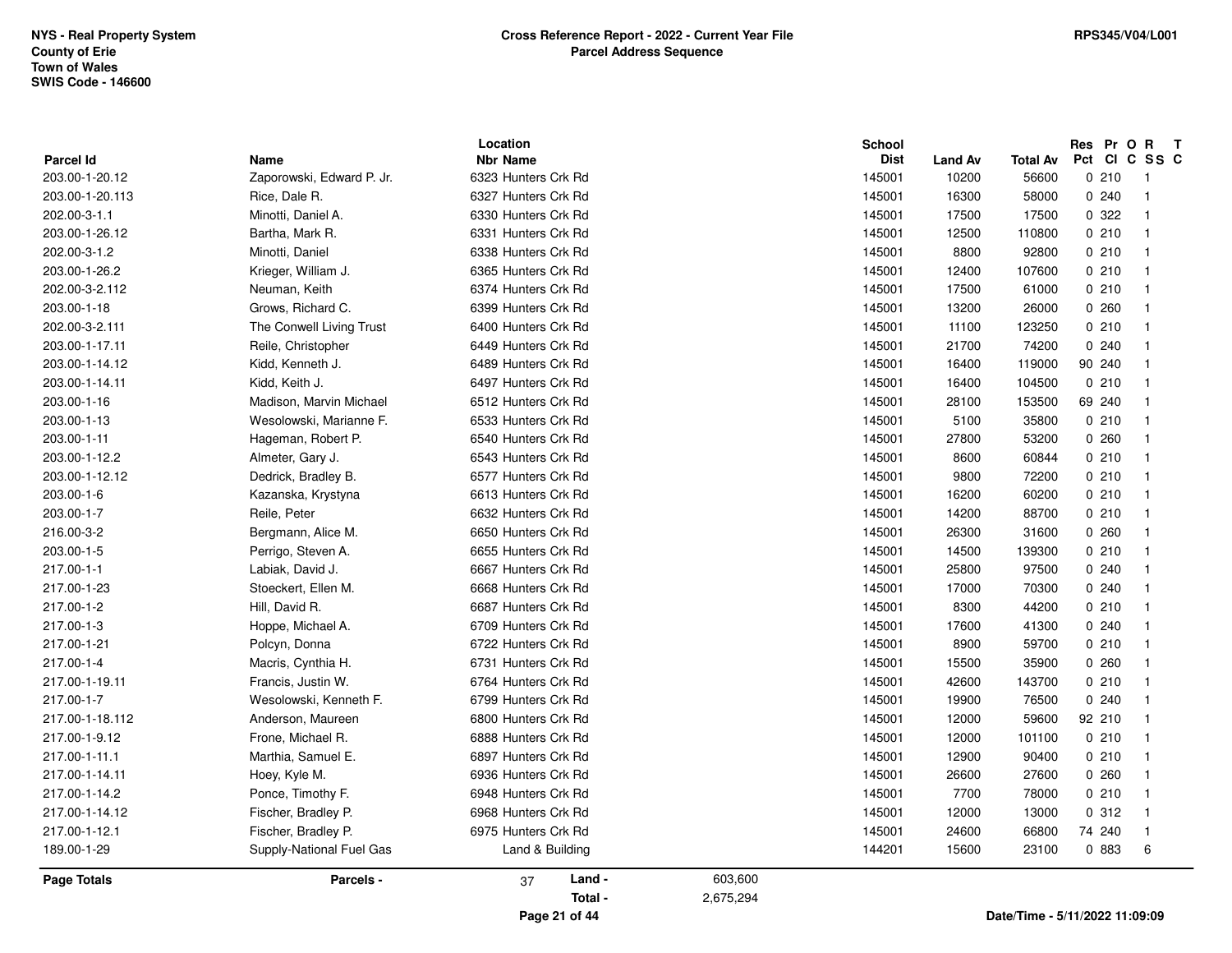| <b>Parcel Id</b>   | Name                          | Location<br><b>Nbr Name</b> |           | <b>School</b><br><b>Dist</b> | <b>Land Av</b> | <b>Total Av</b> | Pr O R<br>Res<br>Pct CI C SS C | $\mathbf{T}$            |
|--------------------|-------------------------------|-----------------------------|-----------|------------------------------|----------------|-----------------|--------------------------------|-------------------------|
| 189.00-1-29./A     | Supply-National Fuel Gas      | Land & Building             |           | 144201                       | $\mathbf 0$    | 7339810         | 0 883                          | 6                       |
| 177.00-1-36        | Supply-National Fuel Gas      | <b>OTHER Land Only</b>      |           | 144201                       | 6200           | 6200            | 0 883                          | $\,6\,$                 |
| 177.00-1-49        | Supply-National Fuel Gas      | OTHER Land Only             |           | 144201                       | 13900          | 13900           | 0 883                          | 6                       |
| 555.00-90-1.1      | Time Warner-Buffalo           | Lines                       |           | 144201                       | $\mathbf 0$    | 231693          | 0 869                          | 5                       |
| 555.00-90-1.2      | Time Warner Buffalo           | Lines                       |           | 145001                       | $\pmb{0}$      | 90103           | 0 869                          | $\mathbf 5$             |
| 203.00-2-3.1       | Maple Hay, LLC                | Maple Hill Rd               |           | 144201                       | 20900          | 20900           | 0 320                          | $\overline{1}$          |
| 217.00-2-1         | Webb, Chandler                | Maple Hill Rd               |           | 144201                       | 11800          | 11800           | 0.314                          | $\overline{1}$          |
| 203.00-3-6.2       | Barone, Joseph J.             | Maple Hill Rd               |           | 144201                       | 10000          | 10000           | 0 314                          | $\overline{\mathbf{1}}$ |
| 203.00-3-6./A      | PPP Future Development        | Maple Hill Rd               |           | 144201                       | 0              | 25              | 0 733                          | 6                       |
| 203.00-2-3.2/A     | PPP Future Development        | Maple Hill Rd               |           | 144201                       | 0              | 110             | 0 733                          | 6                       |
| 203.00-2-3.1/A     | <b>PPP Future Development</b> | Maple Hill Rd               |           | 144201                       | $\mathbf 0$    | 14              | 0 733                          | 6                       |
| 203.00-2-3.2/B     | PPP Future Development        | Maple Hill Rd               |           | 144201                       | $\mathbf 0$    | 26              | 0 733                          | 6                       |
| 203.00-2-11.3      | Hall, Howard                  | Maple Hill Rd               |           | 144201                       | 12000          | 12000           | 0.314                          | $\overline{\mathbf{1}}$ |
| 203.00-3-2         | Brachmann, Joseph S.          | Maple Hill Rd               |           | 144201                       | 10100          | 10100           | 0 323                          | $\overline{1}$          |
| 203.00-3-8.2       | Knuth, Gretchen A.            | Maple Hill Rd               |           | 144201                       | 13800          | 13800           | 0.314                          | $\overline{1}$          |
| 203.00-3-13        | Milleville, Andrew S.         | Maple Hill Rd               |           | 144201                       | 1100           | 1100            | 0.314                          | $\overline{\mathbf{1}}$ |
| 203.00-3-16        | Hart, Jeffrey F.              | Maple Hill Rd               |           | 144201                       | 90500          | 116200          | 0.312                          | $\overline{\mathbf{1}}$ |
| 203.00-3-17        | Dake, Christa L.              | Maple Hill Rd               |           | 144201                       | 3800           | 3800            | 0.322                          | $\mathbf{1}$            |
| 203.00-2-11.2      | Hall, Howard J.               | 6093 Maple Hill Rd          |           | 144201                       | 12000          | 105200          | 0210                           | $\overline{\mathbf{1}}$ |
| 203.00-2-7.12      | Kirsch, Nicholas              | 6100 Maple Hill Rd          |           | 144201                       | 17400          | 150900          | 0210                           | $\overline{1}$          |
| 203.00-2-14        | Struzinsky, Ronald L.         | 6125 Maple Hill Rd          |           | 144201                       | 12000          | 93700           | 0210                           | $\overline{1}$          |
| 203.00-2-12        | Kawado, Aaron                 | 6157 Maple Hill Rd          |           | 144201                       | 15900          | 115500          | 0240                           | $\overline{\mathbf{1}}$ |
| 203.00-2-7.2       | Ortiz, Jeremy                 | 6178 Maple Hill Rd          |           | 144201                       | 19000          | 94600           | 0.240                          | $\overline{\mathbf{1}}$ |
| 203.00-2-7.3       | Paluch 2020 Family Trust      | 6190 Maple Hill Rd          |           | 144201                       | 14300          | 112500          | 0210                           | $\overline{1}$          |
| 203.00-2-9.21      | Pajak, Robert A.              | 6215 Maple Hill Rd          |           | 144201                       | 22500          | 98700           | 0.240                          | $\overline{1}$          |
| 203.00-2-9.22      | Pazian, Ian                   | 6221 Maple Hill Rd          |           | 144201                       | 12800          | 56900           | 0210                           | $\overline{1}$          |
| 203.00-2-8         | Dominick, Debra R.            | 6242 Maple Hill Rd          |           | 144201                       | 7400           | 52200           | 0210                           | $\overline{\mathbf{1}}$ |
| 203.00-2-3.2       | Maple Hay, LLC                | 6296 Maple Hill Rd          |           | 144201                       | 70600          | 183500          | 0.240                          | $\overline{\mathbf{1}}$ |
| 203.00-3-3         | <b>JMS-S Properties</b>       | 6363 Maple Hill Rd          |           | 144201                       | 7500           | 46700           | 0210                           | $\overline{\mathbf{1}}$ |
| 203.00-3-4.12      | Breslin, Paul W.              | 6367 Maple Hill Rd          |           | 144201                       | 16500          | 75700           | 0.240                          | $\overline{\mathbf{1}}$ |
| 203.00-3-5.1       | Swatland, Paul P.             | 6413 Maple Hill Rd          |           | 144201                       | 13100          | 88500           | 0210                           | $\overline{1}$          |
| 203.00-3-4.11      | Wloch, Richard R.             | 6435 Maple Hill Rd          |           | 144201                       | 13500          | 106900          | 0210                           | $\overline{1}$          |
| 203.00-3-15        | Scallon, Jonathon             | 6448 Maple Hill Rd          |           | 144201                       | 9500           | 51200           | 0210                           | $\overline{1}$          |
| 203.00-3-6.1       | Brachman, Joseph              | 6455 Maple Hill Rd          |           | 144201                       | 15600          | 92200           | 0210                           | $\overline{1}$          |
| 203.00-3-14        | Ruiz, Robyn B.                | 6500 Maple Hill Rd          |           | 144201                       | 9200           | 61100           | 0210                           | $\overline{\mathbf{1}}$ |
| 203.00-3-7         | Brachmann, Lucille            | 6503 Maple Hill Rd          |           | 144201                       | 14700          | 64600           | 0210                           | $\overline{\mathbf{1}}$ |
| 203.00-3-12        | Winkle, Mark P.               | 6534 Maple Hill Rd          |           | 144201                       | 19300          | 81900           | 0.240                          | $\overline{\mathbf{1}}$ |
| <b>Page Totals</b> | Parcels -                     | Land -<br>37                | 516,900   |                              |                |                 |                                |                         |
|                    |                               | Total -                     | 9,614,081 |                              |                |                 |                                |                         |
|                    |                               | Page 22 of 44               |           |                              |                |                 | Date/Time - 5/11/2022 11:09:09 |                         |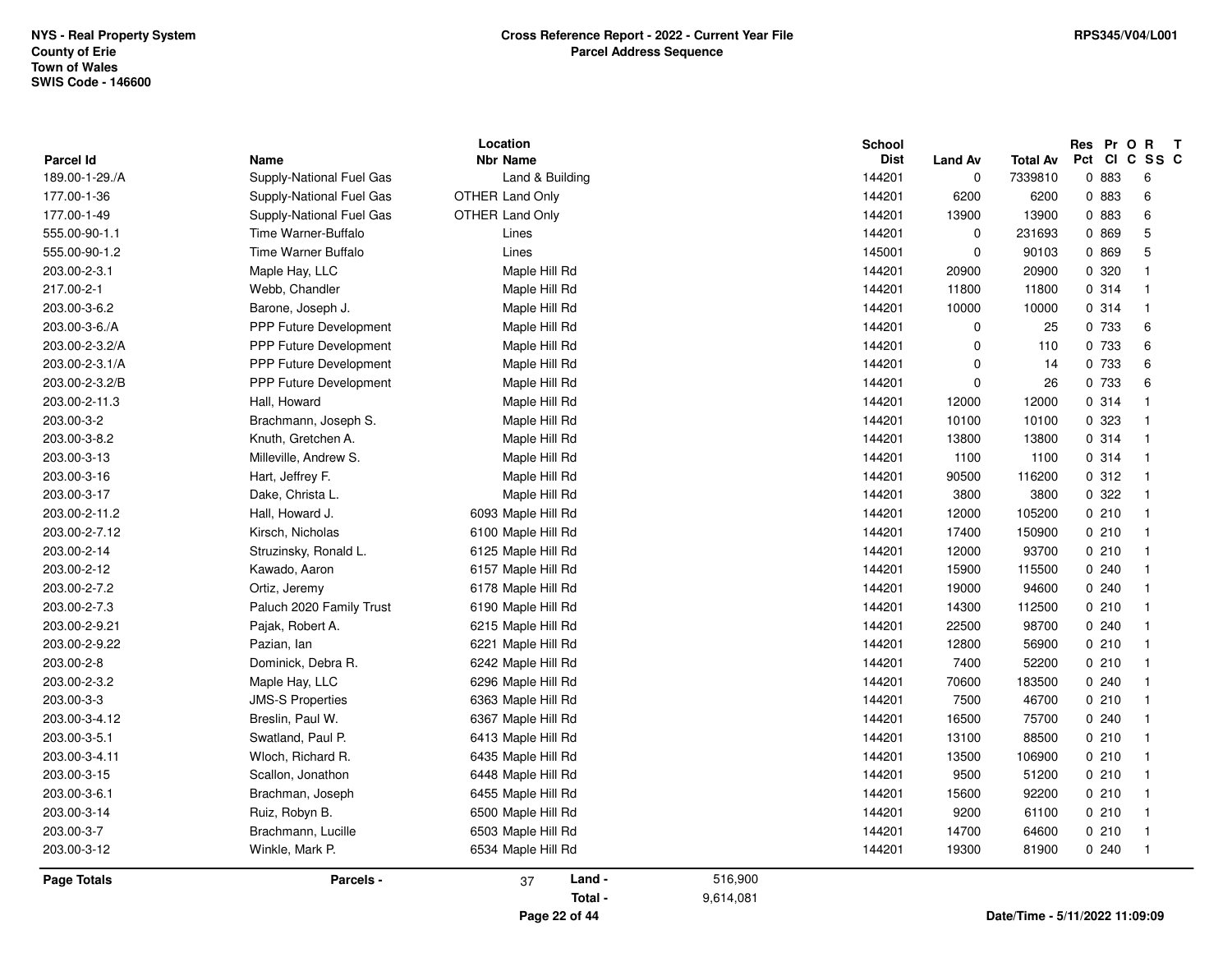| <b>Parcel Id</b><br>203.00-3-11<br>203.00-3-9.1<br>203.00-3-8.1<br>217.00-2-17<br>217.00-2-2 | Name<br>Rogers, Jody L.<br>Drenkhahn, Paul R.<br>Knuth, Kathleen<br>Cattarin, Michael R.<br>Webb, Chandler H. | <b>Nbr Name</b><br>6558 Maple Hill Rd<br>6570 Maple Hill Rd<br>6583 Maple Hill Rd |         | <b>Dist</b><br>144201<br>144201 | <b>Land Av</b><br>20700 | <b>Total Av</b><br>62600 | 0.240  | Pct CI C SS C<br>- 1    |
|----------------------------------------------------------------------------------------------|---------------------------------------------------------------------------------------------------------------|-----------------------------------------------------------------------------------|---------|---------------------------------|-------------------------|--------------------------|--------|-------------------------|
|                                                                                              |                                                                                                               |                                                                                   |         |                                 |                         |                          |        |                         |
|                                                                                              |                                                                                                               |                                                                                   |         |                                 |                         |                          |        | -1                      |
|                                                                                              |                                                                                                               |                                                                                   |         |                                 | 21100                   | 78800                    | 0.240  |                         |
|                                                                                              |                                                                                                               |                                                                                   |         | 144201                          | 17900                   | 72800                    | 0.240  | $\overline{1}$          |
|                                                                                              |                                                                                                               | 6598 Maple Hill Rd                                                                |         | 144201                          | 31000                   | 90400                    | 0.240  | $\overline{1}$          |
|                                                                                              |                                                                                                               | 6627 Maple Hill Rd                                                                |         | 144201                          | 13500                   | 44700                    | 0210   | -1                      |
| 217.00-2-3                                                                                   | Webb, Chandler H.                                                                                             | 6645 Maple Hill Rd                                                                |         | 144201                          | 9800                    | 9800                     | 0 314  | $\overline{1}$          |
| 217.00-2-16.2                                                                                | Daly, Jamie O.                                                                                                | 6670 Maple Hill Rd                                                                |         | 144201                          | 9800                    | 9800                     | 0.314  | -1                      |
| 217.00-2-4                                                                                   | Kasza, Stephen J.                                                                                             | 6679 Maple Hill Rd                                                                |         | 144201                          | 17000                   | 76700                    | 0.240  | -1                      |
| 217.00-2-16.1                                                                                | Daly, Jamie D.                                                                                                | 6680 Maple Hill Rd                                                                |         | 144201                          | 25100                   | 79000                    | 0.240  | -1                      |
| 217.00-2-15                                                                                  | Hausauer, Linda                                                                                               | 6708 Maple Hill Rd                                                                |         | 144201                          | 8600                    | 47800                    | 98 210 | 1                       |
| 217.00-2-5                                                                                   | Watson, James E. Jr.                                                                                          | 6711 Maple Hill Rd                                                                |         | 144201                          | 16400                   | 99100                    | 0.240  | $\overline{1}$          |
| 217.00-2-13.111                                                                              | Fisher, Donald F.                                                                                             | 6724 Maple Hill Rd                                                                |         | 144201                          | 44300                   | 90900                    | 0.240  | $\mathbf{1}$            |
| 217.00-2-6                                                                                   | Siebold, Taylor                                                                                               | 6817 Maple Hill Rd                                                                |         | 144201                          | 13500                   | 82300                    | 97 210 | -1                      |
| 201.20-1-30                                                                                  | Staniszewski, Eugene J.                                                                                       | 6587 Meadow Ln                                                                    |         | 145001                          | 10400                   | 82300                    | 0210   | $\overline{1}$          |
| 201.20-1-35                                                                                  | The Gow School                                                                                                | 6595 Meadow Ln                                                                    |         | 145001                          | 9900                    | 92400                    | 0210   | 8                       |
| 201.20-1-34                                                                                  | The GOW School                                                                                                | 6613 Meadow Ln                                                                    |         | 145001                          | 5600                    | 104300                   | 0210   | 8                       |
| 201.20-1-33.1                                                                                | Wysocki, Gary C.                                                                                              | 6631 Meadow Ln                                                                    |         | 145001                          | 5900                    | 77900                    | 0210   | -1                      |
| 201.20-1-31                                                                                  | Kazmierczak, Robert M.                                                                                        | 6634 Meadow Ln                                                                    |         | 145001                          | 9100                    | 61900                    | 0210   | -1                      |
| 201.20-1-32                                                                                  | Kiesznoski, Julia                                                                                             | 6642 Meadow Ln                                                                    |         | 145001                          | 9200                    | 93700                    | 98 210 | $\mathbf{1}$            |
| 201.20-1-21                                                                                  | Walker, Keith Robert                                                                                          | 6649 Meadow Ln                                                                    |         | 145001                          | 7800                    | 68700                    | 0210   | $\mathbf{1}$            |
| 201.20-1-22.1                                                                                | Anderson, Eric                                                                                                | 6650 Meadow Ln                                                                    |         | 145001                          | 5900                    | 72900                    | 0210   | -1                      |
| 178.00-2-56.11                                                                               | Miller, John                                                                                                  | Merlau Rd                                                                         |         | 144201                          | 16600                   | 16600                    | 0 322  | $\mathbf{1}$            |
| 190.00-4-14.3                                                                                | Onetto, Richard E.                                                                                            | Merlau Rd                                                                         |         | 144201                          | 10700                   | 10700                    | 0.314  | -1                      |
| 178.00-2-57                                                                                  | Keller 2018 Family Trust                                                                                      | Merlau Rd                                                                         |         | 144201                          | 1600                    | 1600                     | 0 314  | $\overline{\mathbf{1}}$ |
| 190.00-2-18.13                                                                               | Ulrich, Brett K.                                                                                              | Merlau Rd                                                                         |         | 144201                          | 1300                    | 1300                     | 0.312  | -1                      |
| 190.00-2-18.11                                                                               | Ulrich, Brett K.                                                                                              | Merlau Rd                                                                         |         | 144201                          | 1300                    | 6600                     | 0.312  |                         |
| 178.00-2-17.12                                                                               | Gallo, Donald                                                                                                 | Merlau Rd                                                                         |         | 144201                          | 15700                   | 15700                    | 0 322  | $\overline{1}$          |
| 178.00-2-23.2                                                                                | Keith, Gary D.                                                                                                | Merlau Rd                                                                         |         | 144201                          | 14700                   | 14700                    | 0.321  | $\overline{1}$          |
| 178.00-2-31                                                                                  | Town Of Wales                                                                                                 | Merlau Rd                                                                         |         | 144201                          | 200                     | 200                      | 0 330  | 8                       |
| 178.00-2-20.2                                                                                | Oberkrieser, Chelsea A.                                                                                       | 4980 Merlau Rd                                                                    |         | 144201                          | 8600                    | 104400                   | 0210   | -1                      |
| 178.00-2-33.112                                                                              | Bird, Stephen                                                                                                 | 4985 Merlau Rd                                                                    |         | 144201                          | 13800                   | 119400                   | 0210   | $\overline{1}$          |
| 178.00-2-32.1                                                                                | Piechocki, Wanda K.                                                                                           | 4995 Merlau Rd                                                                    |         | 144201                          | 10100                   | 63900                    | 0210   | $\overline{1}$          |
| 178.00-2-21                                                                                  | Ruppert, Robert                                                                                               | 4998 Merlau Rd                                                                    |         | 144201                          | 16400                   | 61100                    | 0.240  | $\mathbf{1}$            |
| 178.00-2-22                                                                                  | Missland, John F.                                                                                             | 5036 Merlau Rd                                                                    |         | 144201                          | 17500                   | 92300                    | 0.240  | $\overline{\mathbf{1}}$ |
| 178.00-2-56.2                                                                                | Gallo, Donald                                                                                                 | 5140 Merlau Rd                                                                    |         | 144201                          | 41600                   | 252300                   | 0.240  | $\overline{\mathbf{1}}$ |
| 178.00-2-30.1                                                                                | Michalek, Jason M.                                                                                            | 5147 Merlau Rd                                                                    |         | 144201                          | 13300                   | 61200                    | 0210   | -1                      |
| 178.00-2-29                                                                                  | Dorr, Joan                                                                                                    | 5171 Merlau Rd                                                                    |         | 144201                          | 8700                    | 75200                    | 98 210 | - 1                     |
| <b>Page Totals</b>                                                                           | Parcels -                                                                                                     | Land -<br>37                                                                      | 504,600 |                                 |                         |                          |        |                         |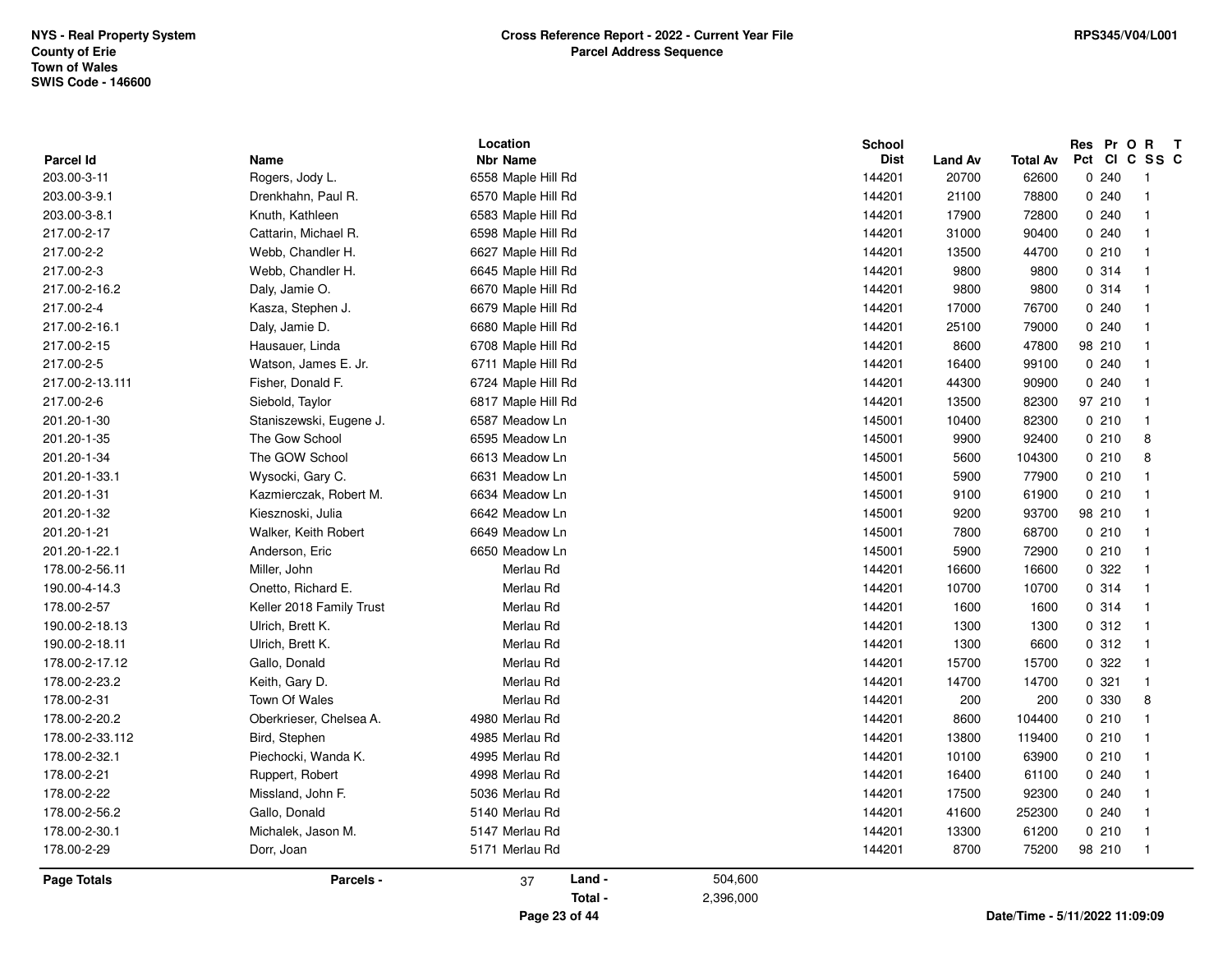| 190.00-4-16.2<br>Onetto, Richard E.<br>5768 Merlau Rd<br>144201<br>20900<br>94100<br>0.240<br>190.00-4-15<br>Lesinski, Henry M.<br>5798 Merlau Rd<br>144201<br>$\mathbf 0$<br>75000<br>0210<br>190.00-4-16.11<br>Lexo, Jeffrey A.<br>5800 Merlau Rd<br>144201<br>29300<br>110600<br>0.240<br>Lexo, Jesse<br>5860 Merlau Rd<br>144201<br>125100<br>0210<br>190.00-4-16.12<br>26600<br>190.00-4-17<br>5884 Merlau Rd<br>0210<br>Homac, Scott S.<br>144201<br>9500<br>98000<br>0210<br>190.00-4-18<br>Euscher, Brian S.<br>5912 Merlau Rd<br>144201<br>8600<br>73500<br>190.00-4-21.12<br>Kosek, Matthew M.<br>5936 Merlau Rd<br>144201<br>10800<br>71100<br>0210<br>190.00-4-21.2<br>5960 Merlau Rd<br>144201<br>0210<br>Snyder, Nicholas<br>14000<br>124300<br>190.00-3-15<br>144201<br>0210<br>Pagano, Lawrence T.<br>5969 Merlau Rd<br>13900<br>72000<br>179.00-1-3.2<br>Old Big Tree Rd<br>144201<br>8500<br>8500<br>0.314<br>Manners, Michael<br>167.00-1-51<br>Old Big Tree Rd<br>144201<br>15000<br>0210<br>Crewson, Jason<br>80400<br>144201<br>0.314<br>178.00-1-7.3<br>Donnelly, Howard D.<br>Old Big Tree Rd<br>13100<br>13100<br>178.00-1-9.113<br>Decker, Steven R.<br>Old Big Tree Rd<br>144201<br>8500<br>8500<br>0.314<br>Rejman, Michael P.<br>Old Big Tree Rd<br>144201<br>0.314<br>167.00-1-8.12<br>15500<br>15500<br>144201<br>0.314<br>167.00-1-8.211<br>12990 Old Big Tree Assoc<br>Old Big Tree Rd<br>7400<br>7400<br>167.00-1-8.212<br>Reiman, Michael P.<br>Old Big Tree Rd<br>144201<br>13000<br>13000<br>0.322<br>483,400<br>Land -<br><b>Page Totals</b><br>Parcels -<br>37<br>Total -<br>2,873,222 | $\mathbf{1}$<br>$\mathbf{1}$<br>$\overline{1}$<br>$\mathbf{1}$<br>$\mathbf{1}$<br>$\mathbf{1}$<br>$\mathbf{1}$<br>$\mathbf{1}$<br>$\mathbf{1}$<br>$\overline{1}$<br>$\overline{1}$<br>$\mathbf{1}$ |
|-------------------------------------------------------------------------------------------------------------------------------------------------------------------------------------------------------------------------------------------------------------------------------------------------------------------------------------------------------------------------------------------------------------------------------------------------------------------------------------------------------------------------------------------------------------------------------------------------------------------------------------------------------------------------------------------------------------------------------------------------------------------------------------------------------------------------------------------------------------------------------------------------------------------------------------------------------------------------------------------------------------------------------------------------------------------------------------------------------------------------------------------------------------------------------------------------------------------------------------------------------------------------------------------------------------------------------------------------------------------------------------------------------------------------------------------------------------------------------------------------------------------------------------------------------------------------------------------------------------------------------|----------------------------------------------------------------------------------------------------------------------------------------------------------------------------------------------------|
|                                                                                                                                                                                                                                                                                                                                                                                                                                                                                                                                                                                                                                                                                                                                                                                                                                                                                                                                                                                                                                                                                                                                                                                                                                                                                                                                                                                                                                                                                                                                                                                                                               |                                                                                                                                                                                                    |
|                                                                                                                                                                                                                                                                                                                                                                                                                                                                                                                                                                                                                                                                                                                                                                                                                                                                                                                                                                                                                                                                                                                                                                                                                                                                                                                                                                                                                                                                                                                                                                                                                               |                                                                                                                                                                                                    |
|                                                                                                                                                                                                                                                                                                                                                                                                                                                                                                                                                                                                                                                                                                                                                                                                                                                                                                                                                                                                                                                                                                                                                                                                                                                                                                                                                                                                                                                                                                                                                                                                                               |                                                                                                                                                                                                    |
|                                                                                                                                                                                                                                                                                                                                                                                                                                                                                                                                                                                                                                                                                                                                                                                                                                                                                                                                                                                                                                                                                                                                                                                                                                                                                                                                                                                                                                                                                                                                                                                                                               |                                                                                                                                                                                                    |
|                                                                                                                                                                                                                                                                                                                                                                                                                                                                                                                                                                                                                                                                                                                                                                                                                                                                                                                                                                                                                                                                                                                                                                                                                                                                                                                                                                                                                                                                                                                                                                                                                               |                                                                                                                                                                                                    |
|                                                                                                                                                                                                                                                                                                                                                                                                                                                                                                                                                                                                                                                                                                                                                                                                                                                                                                                                                                                                                                                                                                                                                                                                                                                                                                                                                                                                                                                                                                                                                                                                                               |                                                                                                                                                                                                    |
|                                                                                                                                                                                                                                                                                                                                                                                                                                                                                                                                                                                                                                                                                                                                                                                                                                                                                                                                                                                                                                                                                                                                                                                                                                                                                                                                                                                                                                                                                                                                                                                                                               |                                                                                                                                                                                                    |
|                                                                                                                                                                                                                                                                                                                                                                                                                                                                                                                                                                                                                                                                                                                                                                                                                                                                                                                                                                                                                                                                                                                                                                                                                                                                                                                                                                                                                                                                                                                                                                                                                               |                                                                                                                                                                                                    |
|                                                                                                                                                                                                                                                                                                                                                                                                                                                                                                                                                                                                                                                                                                                                                                                                                                                                                                                                                                                                                                                                                                                                                                                                                                                                                                                                                                                                                                                                                                                                                                                                                               |                                                                                                                                                                                                    |
|                                                                                                                                                                                                                                                                                                                                                                                                                                                                                                                                                                                                                                                                                                                                                                                                                                                                                                                                                                                                                                                                                                                                                                                                                                                                                                                                                                                                                                                                                                                                                                                                                               |                                                                                                                                                                                                    |
|                                                                                                                                                                                                                                                                                                                                                                                                                                                                                                                                                                                                                                                                                                                                                                                                                                                                                                                                                                                                                                                                                                                                                                                                                                                                                                                                                                                                                                                                                                                                                                                                                               |                                                                                                                                                                                                    |
|                                                                                                                                                                                                                                                                                                                                                                                                                                                                                                                                                                                                                                                                                                                                                                                                                                                                                                                                                                                                                                                                                                                                                                                                                                                                                                                                                                                                                                                                                                                                                                                                                               |                                                                                                                                                                                                    |
|                                                                                                                                                                                                                                                                                                                                                                                                                                                                                                                                                                                                                                                                                                                                                                                                                                                                                                                                                                                                                                                                                                                                                                                                                                                                                                                                                                                                                                                                                                                                                                                                                               |                                                                                                                                                                                                    |
|                                                                                                                                                                                                                                                                                                                                                                                                                                                                                                                                                                                                                                                                                                                                                                                                                                                                                                                                                                                                                                                                                                                                                                                                                                                                                                                                                                                                                                                                                                                                                                                                                               | $\mathbf{1}$                                                                                                                                                                                       |
|                                                                                                                                                                                                                                                                                                                                                                                                                                                                                                                                                                                                                                                                                                                                                                                                                                                                                                                                                                                                                                                                                                                                                                                                                                                                                                                                                                                                                                                                                                                                                                                                                               | $\mathbf{1}$                                                                                                                                                                                       |
|                                                                                                                                                                                                                                                                                                                                                                                                                                                                                                                                                                                                                                                                                                                                                                                                                                                                                                                                                                                                                                                                                                                                                                                                                                                                                                                                                                                                                                                                                                                                                                                                                               | $\mathbf{1}$                                                                                                                                                                                       |
|                                                                                                                                                                                                                                                                                                                                                                                                                                                                                                                                                                                                                                                                                                                                                                                                                                                                                                                                                                                                                                                                                                                                                                                                                                                                                                                                                                                                                                                                                                                                                                                                                               | $\mathbf{1}$                                                                                                                                                                                       |
| Arnst, Elmer C.<br>190.00-4-14.4<br>5672 Merlau Rd<br>144201<br>12100<br>91600<br>0210                                                                                                                                                                                                                                                                                                                                                                                                                                                                                                                                                                                                                                                                                                                                                                                                                                                                                                                                                                                                                                                                                                                                                                                                                                                                                                                                                                                                                                                                                                                                        | $\overline{1}$                                                                                                                                                                                     |
| 190.00-4-14.2<br>Kramer 2020 Family Trust<br>5620 Merlau Rd<br>144201<br>0210<br>16400<br>132000                                                                                                                                                                                                                                                                                                                                                                                                                                                                                                                                                                                                                                                                                                                                                                                                                                                                                                                                                                                                                                                                                                                                                                                                                                                                                                                                                                                                                                                                                                                              | $\mathbf{1}$                                                                                                                                                                                       |
| 190.00-4-14.12<br>Dukarm, Thomas M.<br>5580 Merlau Rd<br>144201<br>12400<br>85600<br>0210                                                                                                                                                                                                                                                                                                                                                                                                                                                                                                                                                                                                                                                                                                                                                                                                                                                                                                                                                                                                                                                                                                                                                                                                                                                                                                                                                                                                                                                                                                                                     | $\overline{1}$                                                                                                                                                                                     |
| 190.00-1-6<br>Mc Glynn, Miriam H.<br>5546 Merlau Rd<br>144201<br>7800<br>40100<br>0210                                                                                                                                                                                                                                                                                                                                                                                                                                                                                                                                                                                                                                                                                                                                                                                                                                                                                                                                                                                                                                                                                                                                                                                                                                                                                                                                                                                                                                                                                                                                        | $\mathbf{1}$                                                                                                                                                                                       |
| 190.00-2-24<br>Zappia, Shea Christopher<br>5501 Merlau Rd<br>144201<br>0210<br>9100<br>82822                                                                                                                                                                                                                                                                                                                                                                                                                                                                                                                                                                                                                                                                                                                                                                                                                                                                                                                                                                                                                                                                                                                                                                                                                                                                                                                                                                                                                                                                                                                                  | $\overline{1}$                                                                                                                                                                                     |
| Ulrich, Brett K.<br>5481 Merlau Rd<br>144201<br>0210<br>190.00-2-18.12<br>8600<br>65100                                                                                                                                                                                                                                                                                                                                                                                                                                                                                                                                                                                                                                                                                                                                                                                                                                                                                                                                                                                                                                                                                                                                                                                                                                                                                                                                                                                                                                                                                                                                       | $\mathbf{1}$                                                                                                                                                                                       |
| 190.00-1-4<br>144201<br>0210<br>Hudson, Ronald H.<br>5394 Merlau Rd<br>7700<br>79800                                                                                                                                                                                                                                                                                                                                                                                                                                                                                                                                                                                                                                                                                                                                                                                                                                                                                                                                                                                                                                                                                                                                                                                                                                                                                                                                                                                                                                                                                                                                          | $\mathbf{1}$                                                                                                                                                                                       |
| 190.00-2-20<br>Fialkowski, James<br>5383 Merlau Rd<br>144201<br>0210<br>7400<br>69100                                                                                                                                                                                                                                                                                                                                                                                                                                                                                                                                                                                                                                                                                                                                                                                                                                                                                                                                                                                                                                                                                                                                                                                                                                                                                                                                                                                                                                                                                                                                         | $\mathbf{1}$                                                                                                                                                                                       |
| 190.00-2-21<br>Vedder, Victor L.<br>5365 Merlau Rd<br>144201<br>7800<br>66400<br>0210                                                                                                                                                                                                                                                                                                                                                                                                                                                                                                                                                                                                                                                                                                                                                                                                                                                                                                                                                                                                                                                                                                                                                                                                                                                                                                                                                                                                                                                                                                                                         | $\mathbf{1}$                                                                                                                                                                                       |
| 190.00-1-3<br>Mancini, Daniel J.<br>5362 Merlau Rd<br>144201<br>21700<br>140400<br>0.240                                                                                                                                                                                                                                                                                                                                                                                                                                                                                                                                                                                                                                                                                                                                                                                                                                                                                                                                                                                                                                                                                                                                                                                                                                                                                                                                                                                                                                                                                                                                      | $\mathbf{1}$                                                                                                                                                                                       |
| 5345 Merlau Rd<br>0210<br>190.00-2-22<br>Turner 2020 Family Trust<br>144201<br>10600<br>82000                                                                                                                                                                                                                                                                                                                                                                                                                                                                                                                                                                                                                                                                                                                                                                                                                                                                                                                                                                                                                                                                                                                                                                                                                                                                                                                                                                                                                                                                                                                                 |                                                                                                                                                                                                    |
| 190.00-1-2<br>Sonner, Robert<br>24400<br>126700                                                                                                                                                                                                                                                                                                                                                                                                                                                                                                                                                                                                                                                                                                                                                                                                                                                                                                                                                                                                                                                                                                                                                                                                                                                                                                                                                                                                                                                                                                                                                                               | $\mathbf{1}$                                                                                                                                                                                       |
| 190.00-1-1<br>Beilman, Ann<br>5314 Merlau Rd<br>144201<br>91 210<br>12600<br>67700<br>5340 Merlau Rd<br>144201<br>87 240                                                                                                                                                                                                                                                                                                                                                                                                                                                                                                                                                                                                                                                                                                                                                                                                                                                                                                                                                                                                                                                                                                                                                                                                                                                                                                                                                                                                                                                                                                      | $\overline{1}$                                                                                                                                                                                     |
| 190.00-2-23<br>Holmes, Ross<br>5287 Merlau Rd<br>144201<br>25400<br>119400<br>0.240                                                                                                                                                                                                                                                                                                                                                                                                                                                                                                                                                                                                                                                                                                                                                                                                                                                                                                                                                                                                                                                                                                                                                                                                                                                                                                                                                                                                                                                                                                                                           | $\mathbf{1}$                                                                                                                                                                                       |
| 178.00-2-23.12<br>Miller, John A.<br>5282 Merlau Rd<br>144201<br>24800<br>73 240<br>77300                                                                                                                                                                                                                                                                                                                                                                                                                                                                                                                                                                                                                                                                                                                                                                                                                                                                                                                                                                                                                                                                                                                                                                                                                                                                                                                                                                                                                                                                                                                                     | $\mathbf{1}$                                                                                                                                                                                       |
| 178.00-2-25<br>Thompson, Timothy<br>5217 Merlau Rd<br>144201<br>16400<br>98300<br>0240                                                                                                                                                                                                                                                                                                                                                                                                                                                                                                                                                                                                                                                                                                                                                                                                                                                                                                                                                                                                                                                                                                                                                                                                                                                                                                                                                                                                                                                                                                                                        | $\mathbf{1}$                                                                                                                                                                                       |
| 144201<br>178.00-2-26<br>Fahy, Riley J.<br>5207 Merlau Rd<br>4200<br>58300<br>0210                                                                                                                                                                                                                                                                                                                                                                                                                                                                                                                                                                                                                                                                                                                                                                                                                                                                                                                                                                                                                                                                                                                                                                                                                                                                                                                                                                                                                                                                                                                                            | $\mathbf{1}$                                                                                                                                                                                       |
| Pickering, Darryl R.<br>5200 Merlau Rd<br>144201<br>178.00-2-56.12<br>12000<br>160600<br>0220                                                                                                                                                                                                                                                                                                                                                                                                                                                                                                                                                                                                                                                                                                                                                                                                                                                                                                                                                                                                                                                                                                                                                                                                                                                                                                                                                                                                                                                                                                                                 | $\mathbf{1}$<br>$\mathbf{1}$                                                                                                                                                                       |
| 178.00-2-27<br>5195 Merlau Rd<br>144201<br>0210<br>Ruhland, Martin A.<br>7700<br>62300                                                                                                                                                                                                                                                                                                                                                                                                                                                                                                                                                                                                                                                                                                                                                                                                                                                                                                                                                                                                                                                                                                                                                                                                                                                                                                                                                                                                                                                                                                                                        | $\mathbf{1}$                                                                                                                                                                                       |
| 144201<br>178.00-2-24<br>Keller 2018 Family Trust<br>5184 Merlau Rd<br>11700<br>116900<br>0210                                                                                                                                                                                                                                                                                                                                                                                                                                                                                                                                                                                                                                                                                                                                                                                                                                                                                                                                                                                                                                                                                                                                                                                                                                                                                                                                                                                                                                                                                                                                | $\mathbf{1}$                                                                                                                                                                                       |
| 144201<br>99 210<br>178.00-2-28<br>Michalek, Jennifer M.<br>5183 Merlau Rd<br>8000<br>60700                                                                                                                                                                                                                                                                                                                                                                                                                                                                                                                                                                                                                                                                                                                                                                                                                                                                                                                                                                                                                                                                                                                                                                                                                                                                                                                                                                                                                                                                                                                                   | $\mathbf{1}$                                                                                                                                                                                       |
| <b>Nbr Name</b><br><b>Parcel Id</b><br><b>Name</b><br><b>Dist</b><br><b>Total Av</b><br><b>Land Av</b>                                                                                                                                                                                                                                                                                                                                                                                                                                                                                                                                                                                                                                                                                                                                                                                                                                                                                                                                                                                                                                                                                                                                                                                                                                                                                                                                                                                                                                                                                                                        | Pct CI C SS C                                                                                                                                                                                      |
| Location<br>Res Pr O R<br><b>School</b>                                                                                                                                                                                                                                                                                                                                                                                                                                                                                                                                                                                                                                                                                                                                                                                                                                                                                                                                                                                                                                                                                                                                                                                                                                                                                                                                                                                                                                                                                                                                                                                       | $\mathsf{T}$                                                                                                                                                                                       |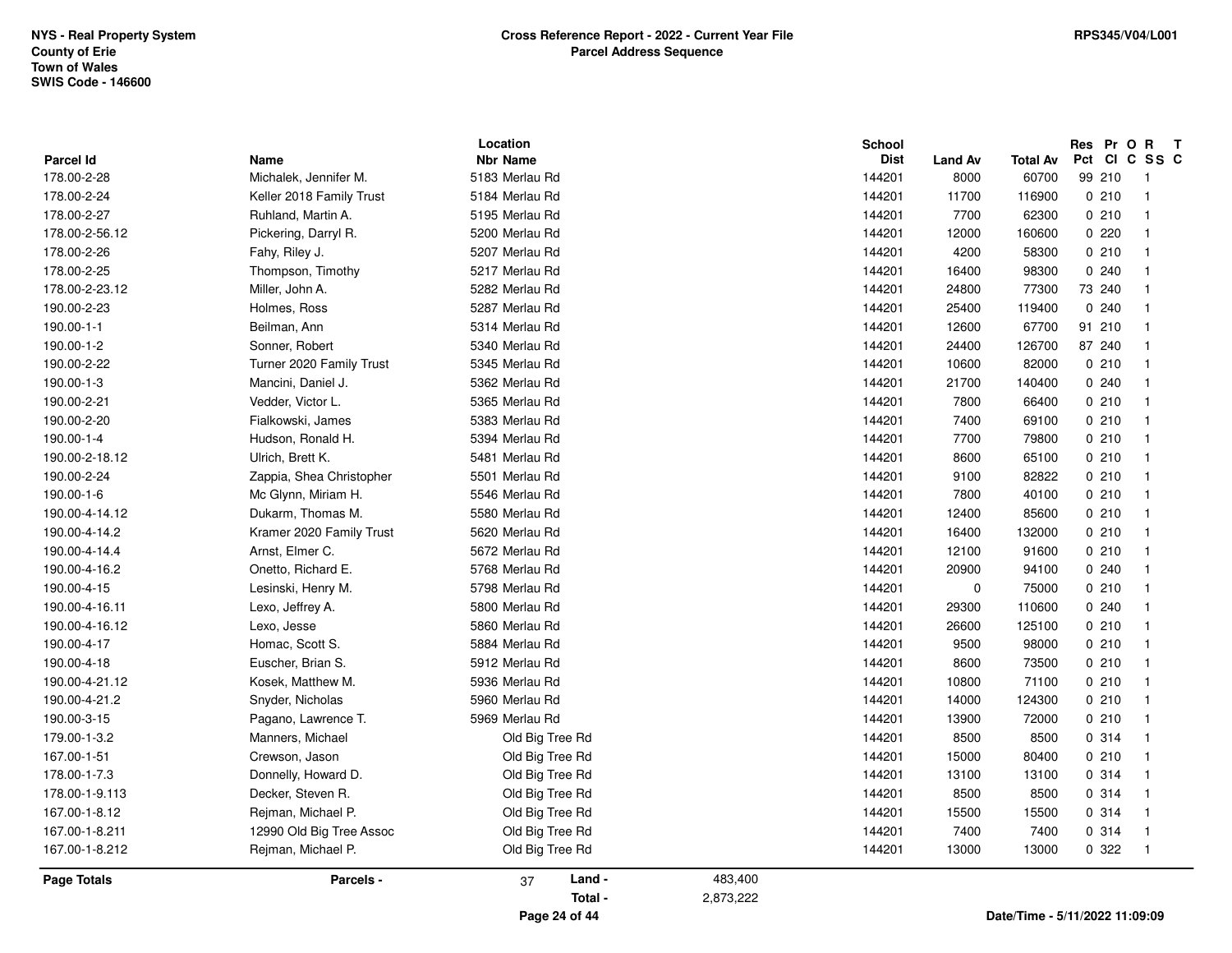|                  | Location                    |                       |           | <b>School</b> |                |                 | Res Pr O R T<br>Pct CI C SS C  |                |  |  |
|------------------|-----------------------------|-----------------------|-----------|---------------|----------------|-----------------|--------------------------------|----------------|--|--|
| <b>Parcel Id</b> | Name                        | <b>Nbr Name</b>       |           | <b>Dist</b>   | <b>Land Av</b> | <b>Total Av</b> |                                |                |  |  |
| 167.00-1-9.122   | Rejman, Richard M.          | Old Big Tree Rd       |           | 144201        | 15200          | 15200           | 0.314                          | $\overline{1}$ |  |  |
| 167.00-1-22.12   | Kleinberg, Eugene           | 12484 Old Big Tree Rd |           | 144201        | 25500          | 119200          | 0.240                          | $\mathbf{1}$   |  |  |
| 167.00-1-10      | Mueller, Herbert G.         | 12504 Old Big Tree Rd |           | 144201        | 8000           | 76600           | 99 210                         | $\mathbf{1}$   |  |  |
| 167.00-1-22.51   | Tudini, James A.            | 12550 Old Big Tree Rd |           | 144201        | 9900           | 119235          | 0210                           | $\mathbf{1}$   |  |  |
| 167.00-1-9.2     | Patterson, Michael S.       | 12650 Old Big Tree Rd |           | 144201        | 13600          | 72100           | 0210                           | $\mathbf{1}$   |  |  |
| 178.00-1-3.1     | Groth, Robert C.            | 12663 Old Big Tree Rd |           | 144201        | 8900           | 72700           | 0210                           | $\mathbf{1}$   |  |  |
| 178.00-1-3.2     | Galati, Earl J.             | 12693 Old Big Tree Rd |           | 144201        | 11400          | 78700           | 0210                           | $\mathbf{1}$   |  |  |
| 167.00-1-50      | Braun, William G. III.      | 12700 Old Big Tree Rd |           | 144201        | 19800          | 95500           | 0.240                          | $\overline{1}$ |  |  |
| 178.00-1-8       | Donnelly, Shirley Ann       | 12765 Old Big Tree Rd |           | 144201        | 7900           | 54800           | 0210                           | $\overline{1}$ |  |  |
| 178.00-1-9.3     | Brown, Raymond P. Sr.       | 12791 Old Big Tree Rd |           | 144201        | 12300          | 114500          | 0210                           | $\mathbf{1}$   |  |  |
| 167.00-1-9.13    | Rejman, Richard M.          | 12808 Old Big Tree Rd |           | 144201        | 25100          | 106800          | 0.240                          | $\mathbf{1}$   |  |  |
| 178.00-1-9.114   | Watkins, Michael            | 12823 Old Big Tree Rd |           | 144201        | 12400          | 99800           | 0210                           | $\mathbf{1}$   |  |  |
| 178.00-1-9.112   | Achard, Jill                | 12847 Old Big Tree Rd |           | 144201        | 12500          | 121900          | 0240                           | $\mathbf{1}$   |  |  |
| 167.00-1-9.14    | The Rejman Family Trust     | 12862 Old Big Tree Rd |           | 144201        | 28100          | 116900          | 81 240                         | $\mathbf{1}$   |  |  |
| 178.00-1-9.2     | Decker, Steven R.           | 12885 Old Big Tree Rd |           | 144201        | 9800           | 49000           | 0210                           | $\mathbf{1}$   |  |  |
| 167.00-1-8.11    | 12990 Old Big Tree Road     | 12990 Old Big Tree Rd |           | 144201        | 17400          | 90600           | 0460                           | $\overline{1}$ |  |  |
| 179.00-1-1       | Nagel, Brad W.              | 13591 Old Big Tree Rd |           | 144201        | 9800           | 69200           | 0210                           | $\mathbf{1}$   |  |  |
| 179.00-1-2       | Bruce, Thomas               | 13603 Old Big Tree Rd |           | 144201        | 8900           | 57200           | 0210                           | $\mathbf{1}$   |  |  |
| 179.00-1-3.1     | Manners, Michael            | 13615 Old Big Tree Rd |           | 144201        | 9800           | 65800           | 0210                           | $\mathbf{1}$   |  |  |
| 216.00-1-42      | Heitman, Michael J.         | Olean Rd              |           | 145001        | 8200           | 8200            | 0.314                          | $\mathbf{1}$   |  |  |
| 216.00-1-38      | Heitman, Jeffrey D.         | Olean Rd              |           | 145001        | 16000          | 16000           | 0.321                          | $\mathbf{1}$   |  |  |
| 216.00-1-50.15   | Marshall, Alan              | Olean Rd              |           | 145001        | 21200          | 21200           | 0.322                          | $\mathbf{1}$   |  |  |
| 202.00-4-1       | Robson, Hazen               | Olean Rd              |           | 145001        | 600            | 600             | 0.314                          | $\mathbf{1}$   |  |  |
| 202.00-4-2       | Shanahan, Jillian           | Olean Rd              |           | 145001        | 900            | 900             | 0.314                          | $\mathbf{1}$   |  |  |
| 202.00-4-3       | Wolff, Michael E.           | Olean Rd              |           | 145001        | 100            | 100             | 0.314                          | $\overline{1}$ |  |  |
| 202.00-4-4.1     | Lang, Cathy                 | Olean Rd              |           | 145001        | 12200          | 12200           | 0.322                          | $\overline{1}$ |  |  |
| 216.00-1-40.2    | Heitman, Jeffrey            | Olean Rd              |           | 145001        | 2300           | 2300            | 0.314                          | $\overline{1}$ |  |  |
| 201.16-1-1       | Secretary of Housing and    | Olean Rd              |           | 145001        | 200            | 200             | 0.314                          | 8              |  |  |
| 201.16-1-6./A    | So Wales Community Inc      | Olean Rd              |           | 144201        | 9500           | 38700           | 0 632                          | 8              |  |  |
| 201.16-1-16.1    | Pacific Premier Trust Cust. | Olean Rd              |           | 145001        | 2600           | 2600            | 0.314                          | $\mathbf{1}$   |  |  |
| 201.16-1-22      | The Gow School              | Olean Rd              |           | 145001        | 700            | 700             | 0.314                          | 8              |  |  |
| 201.16-2-5.1     | Clark, Darrell W.           | Olean Rd              |           | 145001        | 2200           | 2200            | 0.314                          | $\mathbf{1}$   |  |  |
| 201.16-2-7       | Rupp, Micheal D.            | Olean Rd              |           | 145001        | 13600          | 13600           | 0 330                          | $\mathbf{1}$   |  |  |
| 201.16-2-8       | Rupp, Micheal D.            | Olean Rd              |           | 145001        | 18700          | 18700           | 0.314                          | $\mathbf{1}$   |  |  |
| 201.20-1-6       | The Gow School              | Olean Rd              |           | 145001        | 7700           | 7700            | 0 300                          | 8              |  |  |
| 201.20-1-36      | The Gow School              | Olean Rd              |           | 145001        | 13300          | 13300           | 0.314                          | 8              |  |  |
| 216.00-1-1.1     | So Wales Presbyterian Ch    | Olean Rd              |           | 145001        | 26600          | 26600           | 0 695                          | 8              |  |  |
| Page Totals      | Parcels -                   | Land -<br>37          | 422,900   |               |                |                 |                                |                |  |  |
|                  |                             | Total -               | 1,781,535 |               |                |                 |                                |                |  |  |
|                  |                             | Page 25 of 44         |           |               |                |                 | Date/Time - 5/11/2022 11:09:09 |                |  |  |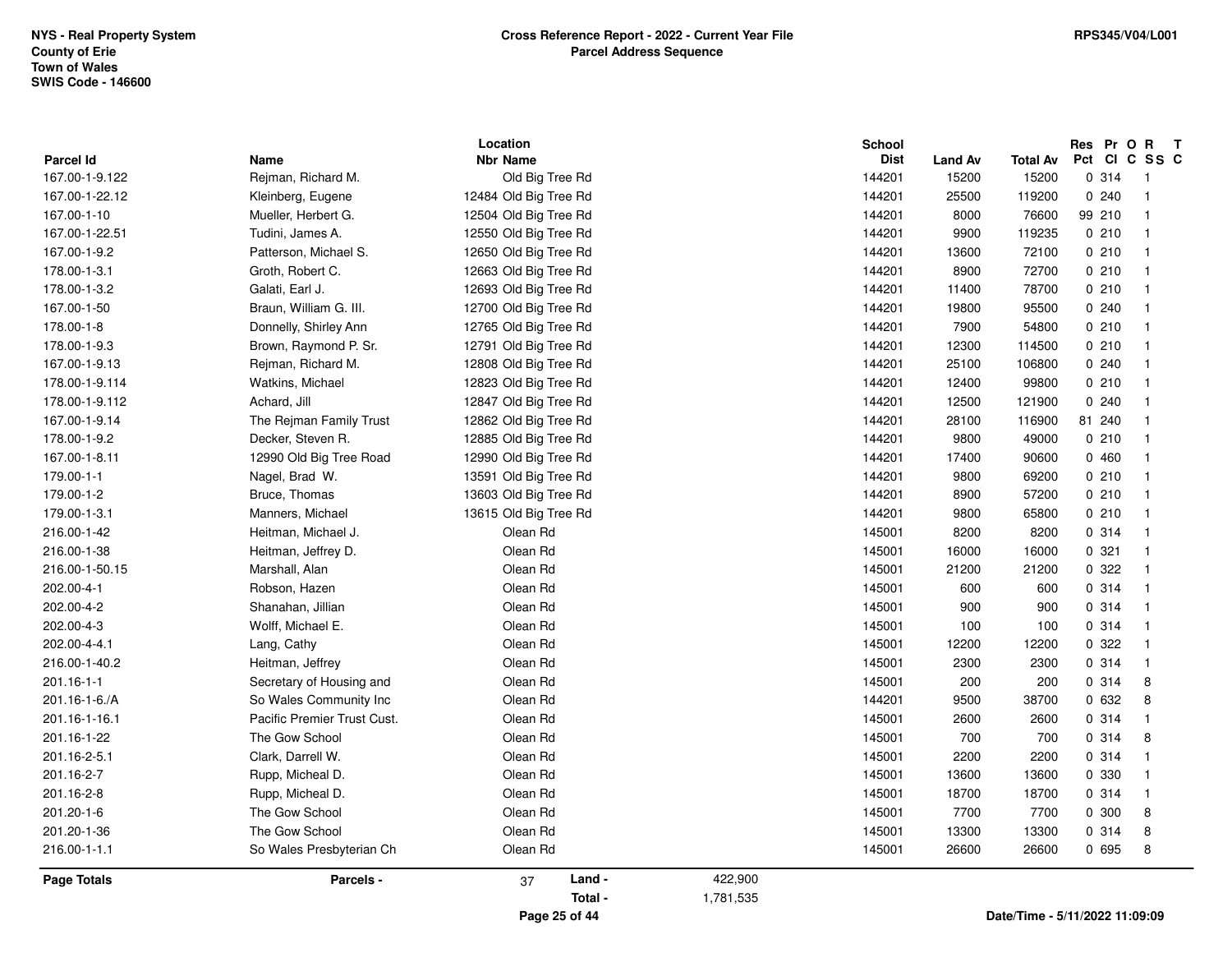| <b>Parcel Id</b>   | Name                           | Location<br><b>Nbr Name</b> | School<br><b>Dist</b> | <b>Land Av</b> | <b>Total Av</b> | Res Pr O R T<br>Pct CI C SS C |                |
|--------------------|--------------------------------|-----------------------------|-----------------------|----------------|-----------------|-------------------------------|----------------|
| 202.00-1-4         | Wilson, Bradley R.             | Olean Rd                    | 145001                | 34600          | 34600           | 0.322                         | $\blacksquare$ |
| 202.00-1-5         | Thompson, Ross                 | Olean Rd                    | 144201                | 28100          | 28100           | 0.322                         | $\overline{1}$ |
| 201.16-1-3         | Perry, Robert D.               | 1831 Olean Rd               | 145001                | 400            | 400             | 0 314                         | $\mathbf{1}$   |
| 201.16-1-2         | Montagu, Victoria              | 1853 Olean Rd               | 145001                | 300            | 300             | 0.314                         | $\mathbf{1}$   |
| 202.00-4-5.1       | Brunn, Thomas R.               | 6341 Olean Rd               | 145001                | 9900           | 51000           | 0210                          | $\mathbf{1}$   |
| 201.16-2-1         | Fodero, Joseph C.              | 6357 Olean Rd               | 145001                | 7700           | 52200           | 0210                          | $\mathbf{1}$   |
| 201.16-2-2         | Kowalczyk, Paul J.             | 6365 Olean Rd               | 145001                | 5700           | 57000           | 0210                          | $\mathbf{1}$   |
| 201.16-2-4         | Lang, Cathy                    | 6373 Olean Rd               | 145001                | 9200           | 64300           | 0210                          | $\mathbf{1}$   |
| 201.16-1-4         | Balon, Jacob                   | 6378 Olean Rd               | 145001                | 3200           | 49300           | 0210                          | $\overline{1}$ |
|                    |                                | 6379 Olean Rd               | 145001                | 6000           | 36400           | 0210                          | $\mathbf{1}$   |
| 201.16-2-3         | Lang, Cathy                    |                             |                       |                |                 |                               | $\mathbf 1$    |
| 201.16-1-5         | Sainsbury, Kathleen            | 6384 Olean Rd               | 145001                | 5600           | 40500           | 0210                          |                |
| 201.16-1-6.1       | Fair Grounds Fair              | 6394 Olean Rd               | 144201                | 7500           | 36700           | 0 632                         | 8              |
| 201.16-2-5.2       | The Broadway Group, LLC        | 6401 Olean Rd               | 145001                | 17900          | 780000          | 0 456                         | $\mathbf{1}$   |
| 201.16-2-5         | Clark, Darrell W.              | 6401 Olean Rd               | 145001                | 17100          | 72000           | 0.280                         | $\mathbf{1}$   |
| 201.16-1-7.11      | South Wales Fire District NO.1 | 6406 Olean Rd               | 144201                | 8625           | 549625          | 0662                          | 8              |
| 201.16-2-6         | Kipp, John Nicholas            | 6411 Olean Rd               | 145001                | 4100           | 37100           | 0422                          | $\mathbf{1}$   |
| 201.16-1-7./A      | South Wales Fire District NO.1 | 6412 Olean Rd               | 145001                | 3100           | 3100            | 0.314                         | 8              |
| 201.16-2-15        | Hoelscher, David               | 6443 Olean Rd               | 145001                | 8300           | 8300            | 0 330                         | $\mathbf{1}$   |
| 201.16-1-15        | Vacationland Solo (401K) Trus  | 6444 Olean Rd               | 145001                | 19600          | 165000          | 0486                          | $\mathbf{1}$   |
| 201.16-2-16        | Hoelscher, David               | 6451 Olean Rd               | 145001                | 9300           | 42600           | 33 411                        |                |
| 201.16-1-16        | Pacific Premier Trust Cust.    | 6452 Olean Rd               | 145001                | 6400           | 59800           | 0 2 3 0                       | $\mathbf{1}$   |
| 201.16-1-16.2      | Pacific Premier Trust Cust.    | 6452 Olean Rd               | 145001                | 3800           | 57200           | 0 2 3 0                       | $\mathbf{1}$   |
| 201.16-2-17        | Leipler, Brittney              | 6453 Olean Rd               | 145001                | 1900           | 29400           | 0210                          | $\mathbf{1}$   |
| 201.16-1-18        | Pacific Premier Trust Cust.    | 6460 Olean Rd               | 145001                | 7500           | 58500           | 0 2 3 0                       | $\mathbf{1}$   |
| 201.16-1-19        | The, Gow School                | 6466 Olean Rd               | 142401                | 7500           | 36100           | 0210                          | 8              |
| 201.16-2-18        | Draegert, John F.              | 6469 Olean Rd               | 145001                | 10100          | 72400           | 45 471                        | $\mathbf{1}$   |
| 201.16-2-19        | Yox, Lorne R.                  | 6473 Olean Rd               | 145001                | 7500           | 59300           | 0210                          | $\overline{1}$ |
| 201.16-2-20        | Uhrinek, Elizabeth L.          | 6475 Olean Rd               | 145001                | 7500           | 63000           | 0210                          | $\mathbf{1}$   |
| 201.16-1-20        | The Gow School                 | 6476 Olean Rd               | 145001                | 8100           | 8100            | 0 330                         | 8              |
| 201.16-2-21        | Joseph, Randie J.              | 6479 Olean Rd               | 145001                | 7700           | 62300           | 0210                          | $\mathbf{1}$   |
| 201.16-1-21        | The Gow School                 | 6480 Olean Rd               | 142401                | 14600          | 62500           | 0210                          | 8              |
| 201.16-2-22        | Cook, Cheri                    | 6483 Olean Rd               | 145001                | 6100           | 34300           | 0652                          | $\mathbf{1}$   |
| 201.16-2-24        | Trank, Gordon                  | 6491 Olean Rd               | 145001                | 12500          | 96700           | 0484                          | $\mathbf{1}$   |
| 201.16-2-23        | Trank, Gordon L.               | 6495 Olean Rd               | 145001                | 9200           | 121200          | 0.280                         | $\mathbf{1}$   |
| 201.16-2-25        | Petersen, Laura J.             | 6501 Olean Rd               | 145001                | 6400           | 58900           | 0230                          | $\mathbf{1}$   |
| 201.20-2-1         | Krautsack, Randall L. Jr.      | 6507 Olean Rd               | 145001                | 8600           | 77300           | 0 2 3 0                       | $\mathbf 1$    |
| 201.20-2-4         | Clear Path Property Managmn    | 6519 Olean Rd               | 145001                | 5000           | 39700           | 0210                          | $\overline{1}$ |
| <b>Page Totals</b> | Parcels -                      | Land -<br>35                | 313,125               |                |                 |                               |                |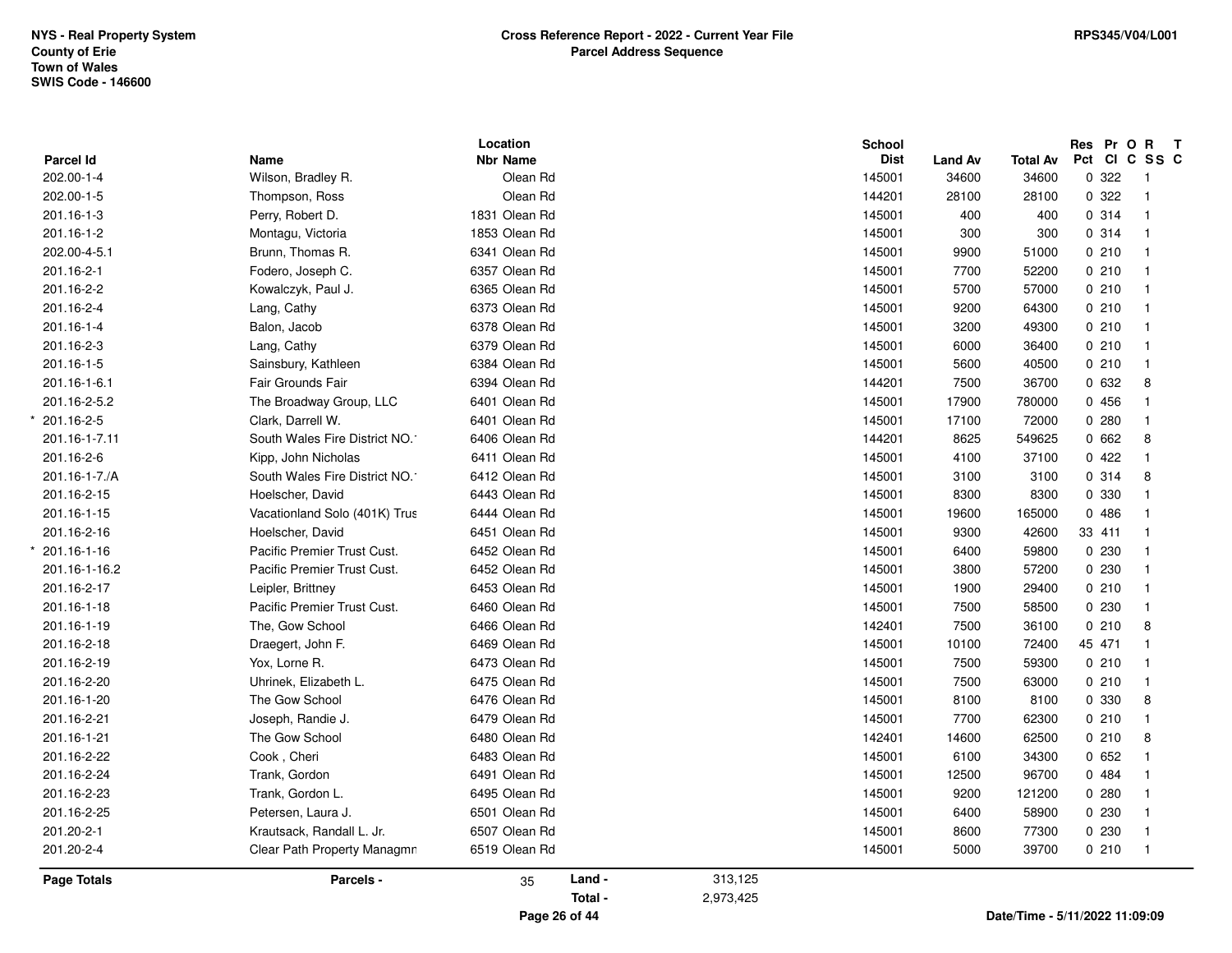|                            |                               | Location                         |           | <b>School</b>         |                        |                                | Res Pr O                 | R<br>$\mathbf{T}$       |
|----------------------------|-------------------------------|----------------------------------|-----------|-----------------------|------------------------|--------------------------------|--------------------------|-------------------------|
| Parcel Id                  | Name<br>Yount, Carl           | <b>Nbr Name</b><br>6521 Olean Rd |           | <b>Dist</b><br>145001 | <b>Land Av</b><br>7700 | Total Av<br>45000              | Pct<br><b>CI</b><br>0210 | C SS C                  |
| 201.20-2-3                 |                               | 6523 Olean Rd                    |           | 145001                | 6800                   | 83700                          | 0.280                    | - 1<br>$\overline{1}$   |
| 201.20-2-5<br>201.20-2-8.2 | Wiser, Raymond                | 6531 Olean Rd                    |           | 145001                | 5300                   | 61900                          | 0 2 3 0                  | $\overline{1}$          |
|                            | Caradori Enterprises LLC      |                                  |           |                       |                        |                                |                          |                         |
| 201.20-2-10                | Caradori Enterprises LLC      | 6549 Olean Rd                    |           | 145001                | 8000                   | 89000                          | 0482                     | $\overline{1}$          |
| 216.00-1-1.21              | Lafferty, Kevin J.            | 6585 Olean Rd                    |           | 145001                | 17600                  | 108300                         | 0.240                    | $\overline{\mathbf{1}}$ |
| 201.20-1-14.1              | Ehrenberg, Mark               | 6650 Olean Rd                    |           | 145001                | 85300                  | 358500                         | 3 416                    | $\overline{1}$          |
| 216.00-1-53.1              | Long, Douglas S.              | 6652 Olean Rd                    |           | 145001                | 20300                  | 132400                         | 0.240                    | $\overline{1}$          |
| 216.00-1-53.2              | Long, Phillip N. Jr.          | 6656 Olean Rd                    |           | 145001                | 12000                  | 122400                         | 0210                     | -1                      |
| 216.00-1-56                | Veley, Debra                  | 6671 Olean Rd                    |           | 145001                | 4800                   | 42500                          | 0210                     | -1                      |
| 216.00-1-55                | Butcher, Donald               | 6699 Olean Rd                    |           | 145001                | 8900                   | 49100                          | 0210                     | $\overline{\mathbf{1}}$ |
| 216.00-1-54                | Rupp, Patrick                 | 6711 Olean Rd                    |           | 145001                | 7900                   | 91600                          | 99 210                   | $\overline{\mathbf{1}}$ |
| 216.00-1-52                | Platt, Nathan                 | 6736 Olean Rd                    |           | 145001                | 9500                   | 113800                         | 0.280                    | $\overline{1}$          |
| 216.00-1-50.11             | Darlak, Susan                 | 6745 Olean Rd                    |           | 145001                | 46400                  | 299625                         | 0210                     | -1                      |
| 216.00-1-50.14             | Marshall, Alan W.             | 6760 Olean Rd                    |           | 145001                | 12000                  | 48400                          | 0210                     | $\overline{\mathbf{1}}$ |
| 216.00-1-50.21             | Martina, William J.           | 6789 Olean Rd                    |           | 145001                | 20500                  | 104000                         | 0210                     | $\overline{1}$          |
| 216.00-1-49                | Anderson-Bradford, Susan      | 6801 Olean Rd                    |           | 145001                | 6900                   | 73800                          | 0210                     | $\overline{1}$          |
| 216.00-1-48                | Barrick, Stephen M.           | 6813 Olean Rd                    |           | 145001                | 5400                   | 59300                          | 0210                     | -1                      |
| 216.00-1-47                | Bleyle, Kathryn               | 6825 Olean Rd                    |           | 145001                | 5400                   | 66000                          | 0210                     | $\overline{\mathbf{1}}$ |
| 216.00-1-46.12             | Kamholz, Jordan               | 6841 Olean Rd                    |           | 145001                | 12200                  | 74700                          | 0.240                    | $\overline{\mathbf{1}}$ |
| 216.00-1-44.11             | Demario, Lloyd W.             | 6846 Olean Rd                    |           | 145001                | 30900                  | 131100                         | 0.240                    | $\overline{\mathbf{1}}$ |
| 216.00-1-46.111            | Gietler, Mark G.              | 6861 Olean Rd                    |           | 145001                | 21300                  | 109000                         | 0.240                    | -1                      |
| 216.00-1-45                | Bernard, Bradley M.           | 6881 Olean Rd                    |           | 145001                | 7600                   | 70400                          | 0210                     | $\overline{\mathbf{1}}$ |
| 216.00-1-46.211            | Newland, Alyssa K.            | 6893 Olean Rd                    |           | 145001                | 7500                   | 52400                          | 0210                     | $\overline{1}$          |
| 216.00-1-43.1              | Charles, Roy                  | 6936 Olean Rd                    |           | 145001                | 27400                  | 88400                          | 0.240                    | $\overline{1}$          |
| 216.00-1-41                | Heitman, Jeffrey D.           | 6945 Olean Rd                    |           | 145001                | 13500                  | 119500                         | 0210                     | -1                      |
| 216.00-1-40.1              | Spink, Brian M.               | 6957 Olean Rd                    |           | 145001                | 10100                  | 73200                          | 0210                     | $\overline{\mathbf{1}}$ |
| 216.00-1-37                | Clothier Jr., Russell T.      | 6979 Olean Rd                    |           | 145001                | 50500                  | 125000                         | 3 416                    | $\overline{\mathbf{1}}$ |
| 666.00-65-1.3              | Verizon New York Inc.         | <b>Outside Plant</b>             |           | 142401                | $\mathbf 0$            | 117                            | 0 831                    | 6                       |
| 666.00-65-1.4              | Verizon New York Inc.         | <b>Outside Plant</b>             |           | 562201                | $\mathbf 0$            | 499                            | 0 831                    | 6                       |
| 666.00-10-1.1              | Supply-National Fuel Gas      | <b>Outside Plant</b>             |           | 144201                | $\mathbf 0$            | 934743                         | 0 885                    | 6                       |
| 666.00-10-1.2              | Supply-National Fuel Gas      | <b>Outside Plant</b>             |           | 145001                | 0                      | 417294                         | 0 885                    | 6                       |
| 666.00-11-1.1              | <b>Dist-National Fuel Gas</b> | <b>Outside Plant</b>             |           | 144201                | $\mathbf 0$            | 248975                         | 0 885                    | 6                       |
| 666.00-11-1.2              | <b>Dist-National Fuel Gas</b> | <b>Outside Plant</b>             |           | 145001                | $\mathbf 0$            | 111059                         | 0 885                    | 6                       |
| 666.00-13-1.1              | NYS Electric & Gas (NYSEG)    | <b>Outside Plant</b>             |           | 144201                | $\mathbf 0$            | 458438                         | 0 884                    | 6                       |
| 666.00-13-1.2              | NYS Electric & Gas (NYSEG)    | <b>Outside Plant</b>             |           | 145001                | 0                      | 215736                         | 0 884                    | 6                       |
| 666.00-65-1.1              | Verizon New York Inc.         | <b>Outside Plant</b>             |           | 144201                | $\Omega$               | 52384                          | 0 831                    | 6                       |
| 666.00-65-1.2              | Verizon New York Inc.         | <b>Outside Plant</b>             |           | 145001                | $\mathbf 0$            | 20428                          | 0 831                    | 6                       |
| <b>Page Totals</b>         | Parcels -                     | Land -<br>37                     | 471,700   |                       |                        |                                |                          |                         |
|                            |                               | Total -                          | 5,252,698 |                       |                        |                                |                          |                         |
|                            |                               | Page 27 of 44                    |           |                       |                        | Date/Time - 5/11/2022 11:09:09 |                          |                         |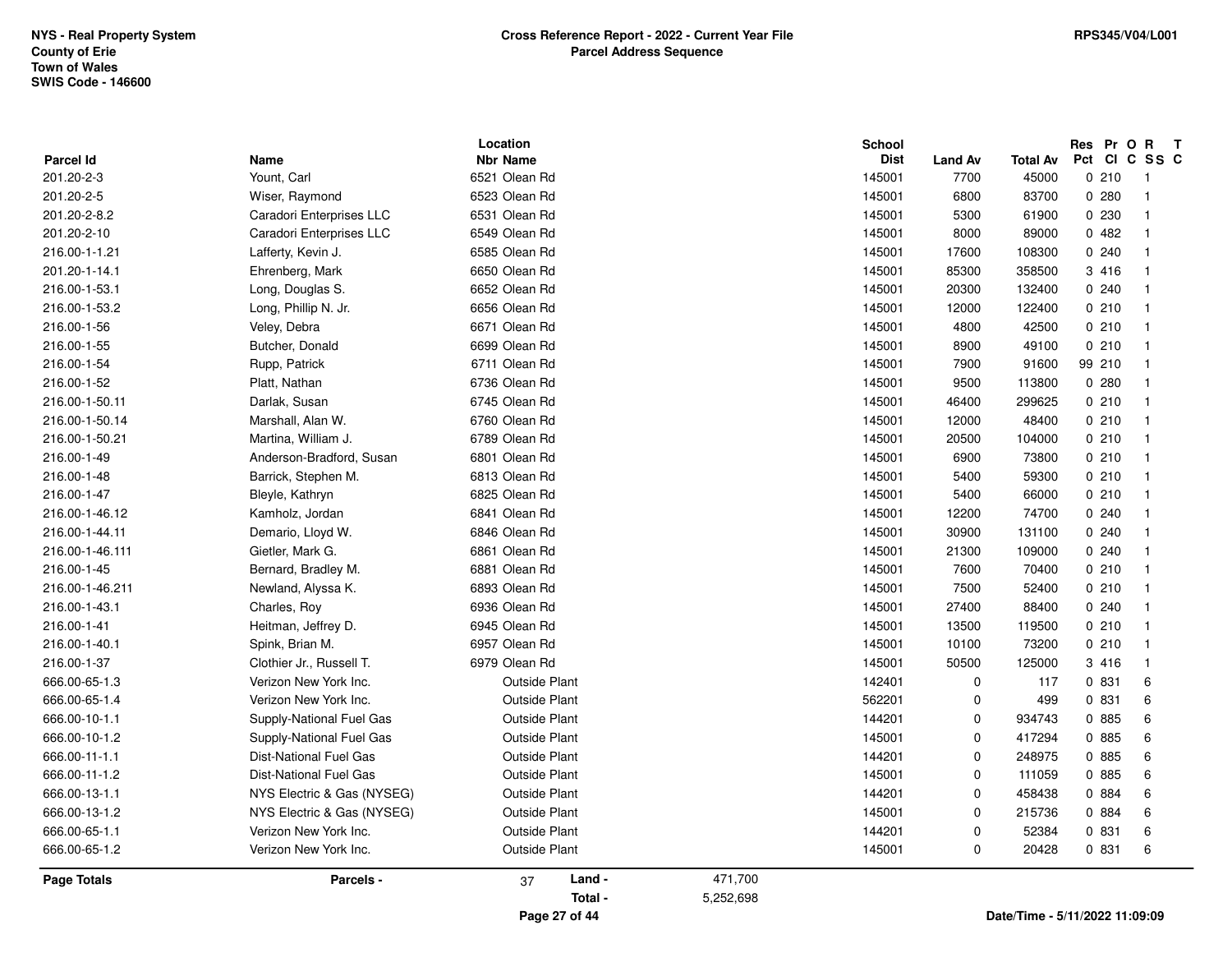| <b>Parcel Id</b>   | Name                          | Location<br><b>Nbr Name</b> |         |           | School<br><b>Dist</b> | <b>Land Av</b> | <b>Total Av</b>                | Pct Cl | Res Pr O | $\mathbf{R}$<br>$\mathbf{T}$<br>C SS C |  |
|--------------------|-------------------------------|-----------------------------|---------|-----------|-----------------------|----------------|--------------------------------|--------|----------|----------------------------------------|--|
| 666.00-88-1        | Tenneco Gas                   | <b>Outside Plant</b>        |         |           | 144201                | $\mathbf 0$    | 2513705                        |        | 0 883    | 6                                      |  |
| 666.00-12-1        | National Fuel Gas Dist Co     | Pipeline                    |         |           | 144201                | $\Omega$       | 44972                          |        | 0 885    | 6                                      |  |
| 777.00-43-1.1      | Buffalo & Pittsburgh RR Inc   | Railroad                    |         |           | 145001                | $\mathbf 0$    | 108238                         |        | 0.842    | $\overline{7}$                         |  |
| 177.00-1-1.112     | Rutkowski, Constance J.       | <b>Reiter Rd</b>            |         |           | 144201                | 1100           | 1100                           |        | 0.314    | $\overline{1}$                         |  |
| 177.00-1-1.3       | Rutkowski, Constance J.       | <b>Reiter Rd</b>            |         |           | 144201                | 7600           | 7600                           |        | 0.314    | $\blacksquare$                         |  |
| 166.00-1-27.2/A    | Empire Energy E&P LLC         | <b>Reiter Rd</b>            |         |           | 144201                | $\mathbf 0$    | $\overline{1}$                 |        | 0 733    | $\overline{1}$                         |  |
| 166.00-1-34        | Hennig, Jay K.                | <b>Reiter Rd</b>            |         |           | 144201                | 2000           | 2000                           |        | 0.311    | $\overline{1}$                         |  |
| 166.00-1-40.2      | Shevlin, Timothy J.           | <b>Reiter Rd</b>            |         |           | 144201                | 9800           | 9800                           |        | 0 323    | $\overline{\mathbf{1}}$                |  |
| 189.00-1-34.12     | National Fuel Gas Supply Corp | <b>Reiter Rd</b>            |         |           | 144201                | 18000          | 18000                          |        | 0 885    | 6                                      |  |
| 166.00-1-41.111    | Shevlin, Timothy J.           | Reiter Rd                   |         |           | 144201                | 22538          | 22538                          |        | 0.322    | -1                                     |  |
| 177.00-1-45.11     | Drosendahl, Alton             | Reiter Rd                   |         |           | 144201                | 9700           | 9700                           |        | 0.314    | $\overline{\mathbf{1}}$                |  |
| 177.00-1-45.3      | Drosendahl, Alton             | <b>Reiter Rd</b>            |         |           | 144201                | 9200           | 9200                           |        | 0.314    | $\overline{\mathbf{1}}$                |  |
| 177.00-1-48.2      | Tennessee Gas Pipeline Co     | <b>Reiter Rd</b>            |         |           | 144201                | 2900           | 2900                           |        | 0 883    | 6                                      |  |
| 166.00-1-41.2      | Hennig, Katharina             | Reiter Rd                   |         |           | 144201                | 9800           | 9800                           |        | 0.314    | $\overline{\mathbf{1}}$                |  |
| 189.00-1-25        | Ramsdell, William R.          | <b>Reiter Rd</b>            |         |           | 144201                | 10600          | 10600                          |        | 0.314    | $\overline{1}$                         |  |
| 189.00-1-31.1      | Boucher, Peter                | Reiter Rd                   |         |           | 144201                | 8700           | 13900                          |        | 0.312    | $\overline{1}$                         |  |
| 189.00-2-9         | Perrin, Thomas D.             | <b>Reiter Rd</b>            |         |           | 144201                | 700            | 700                            |        | 0.311    | $\overline{1}$                         |  |
| 166.00-1-44        | Shevlin, Timothy J.           | <b>Reiter Rd</b>            |         |           | 144201                | 21600          | 21600                          |        | 0.322    | - 1                                    |  |
| 166.00-1-35        | Rickettson, Elaine            | 4080 Reiter Rd              |         |           | 144201                | 14000          | 87700                          |        | 92 210   | $\overline{\mathbf{1}}$                |  |
| 166.00-1-41.112    | Hanford, Micah D.             | 4095 Reiter Rd              |         |           | 144201                | 9863           | 121263                         |        | 0210     | $\overline{1}$                         |  |
| 166.00-1-41.12     | Dirienzo, Michael             | 4105 Reiter Rd              |         |           | 144201                | 9800           | 112800                         |        | 0210     | $\overline{\mathbf{1}}$                |  |
| 166.00-1-27.12     | Shevlin, Timothy J.           | 4111 Reiter Rd              |         |           | 144201                | 23800          | 142600                         |        | 0240     | - 1                                    |  |
| 166.00-1-40.112    | Shevlin, Timothy J.           | 4117 Reiter Rd              |         |           | 144201                | 23000          | 23000                          |        | 0.322    | $\overline{\mathbf{1}}$                |  |
| 166.00-1-45        | Shevlin, Kyle B.              | 4117 Reiter Rd              |         |           | 144201                | 11000          | 117600                         |        | 0210     | - 1                                    |  |
| 166.00-1-33        | Lewandowski, Belle            | 4191 Reiter Rd              |         |           | 144201                | 11300          | 83700                          |        | 0210     | $\overline{\mathbf{1}}$                |  |
| 166.00-1-31.2      | Ranke, Carol A.               | 4211 Reiter Rd              |         |           | 144201                | 23600          | 150300                         |        | 0210     | $\overline{\mathbf{1}}$                |  |
| 166.00-1-32        | Schrader, Bethann E.          | 4241 Reiter Rd              |         |           | 144201                | 11600          | 101000                         |        | 0210     | $\overline{1}$                         |  |
| 166.00-1-38.113    | Amman, Mark J.                | 4249 Reiter Rd              |         |           | 144201                | 19100          | 169500                         |        | 0210     | $\overline{1}$                         |  |
| 166.00-1-38.2      | Ruggiero, James A.            | 4263 Reiter Rd              |         |           | 144201                | 16300          | 153600                         |        | 0210     | $\overline{\mathbf{1}}$                |  |
| 166.00-1-38.13     | Crofut, Chuck                 | 4285 Reiter Rd              |         |           | 144201                | 16300          | 134500                         |        | 0210     | - 1                                    |  |
| 166.00-1-39        | Palmer, Taylor R.             | 4301 Reiter Rd              |         |           | 144201                | 17800          | 109300                         |        | 91 210   | - 1                                    |  |
| 166.00-1-38.12     | Badgley, Roger                | 4373 Reiter Rd              |         |           | 144201                | 18900          | 167200                         |        | 0210     | $\overline{1}$                         |  |
| 166.00-1-30        | Carll, Edwards                | 4431 Reiter Rd              |         |           | 144201                | 9700           | 66800                          |        | 0210     | $\overline{\mathbf{1}}$                |  |
| 177.00-1-1.2       | Rutkowski, Constance J.       | 4533 Reiter Rd              |         |           | 144201                | 8000           | 95000                          |        | 0210     | $\overline{\mathbf{1}}$                |  |
| 177.00-1-46        | Wenner, Andrew                | 4560 Reiter Rd              |         |           | 144201                | 7500           | 74400                          |        | 0210     | - 1                                    |  |
| 177.00-1-45.12     | Hobot, Jason M.               | 4597 Reiter Rd              |         |           | 144201                | 9800           | 106700                         |        | 0210     | - 1                                    |  |
| 177.00-1-45.2      | Drosendahl, Alton             | 4631 Reiter Rd              |         |           | 144201                | 11700          | 60300                          |        | 0210     | $\overline{1}$                         |  |
| <b>Page Totals</b> | Parcels -                     | 36                          | Land -  | 384,301   |                       |                |                                |        |          |                                        |  |
|                    |                               |                             | Total - | 4,860,617 |                       |                |                                |        |          |                                        |  |
|                    |                               | Page 28 of 44               |         |           |                       |                | Date/Time - 5/11/2022 11:09:09 |        |          |                                        |  |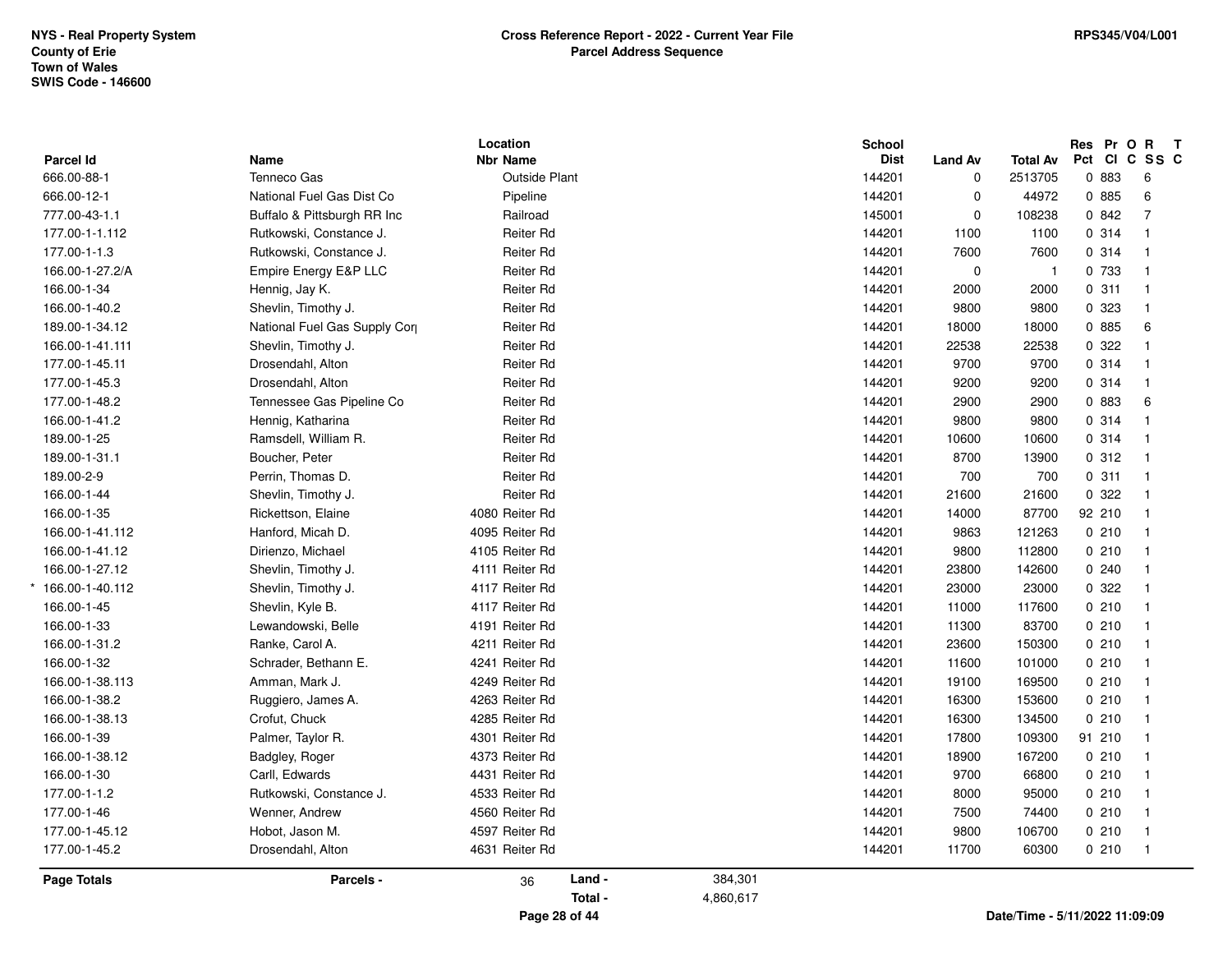| Parcel Id       | Name                    | Location<br><b>Nbr Name</b> | School<br><b>Dist</b> | <b>Land Av</b> | <b>Total Av</b> | Res Pr O R<br>Pct CI C SS C    | $\mathbf{T}$   |
|-----------------|-------------------------|-----------------------------|-----------------------|----------------|-----------------|--------------------------------|----------------|
| 177.00-1-44     | Bell, Lisa E.           | 4653 Reiter Rd              | 144201                | 12400          | 79900           | 0210                           | $\overline{1}$ |
| 177.00-1-43     | Helen V Gottstein Trust | 4693 Reiter Rd              | 144201                | 14900          | 82500           | 91 210                         | $\overline{1}$ |
| 177.00-1-41     | Kelker, Donald C.       | 4711 Reiter Rd              | 144201                | 13400          | 13400           | 0.314                          | $\overline{1}$ |
| 177.00-1-42     | Kelker, Donald C.       | 4711 Reiter Rd              | 144201                | 10900          | 100700          | 0210                           | $\overline{1}$ |
| 177.00-1-40     | Shevlin, Deborah J.     | 4765 Reiter Rd              | 144201                | 10900          | 95900           | 0210                           | $\overline{1}$ |
| 177.00-1-39     | Kleinsmith, James M.    | 4777 Reiter Rd              | 144201                | 10900          | 81100           | 96 210                         | $\overline{1}$ |
| 177.00-1-38     | Bonifacio, Tina L.      | 4807 Reiter Rd              | 144201                | 25500          | 77900           | 71 240                         | $\overline{1}$ |
| 177.00-1-47     | Kuehner, Joel E.        | 4867 Reiter Rd              | 144201                | 10400          | 112400          | 0210                           | $\overline{1}$ |
| 177.00-1-37     | Bradley, Lugene M.      | 4885 Reiter Rd              | 144201                | 30600          | 89400           | 0240                           | $\overline{1}$ |
| 177.00-1-48.111 | Spring Creek Farm, LLC  | 4959 Reiter Rd              | 144201                | 63094          | 215394          | 0240                           | $\overline{1}$ |
| 189.00-1-33     | Circle Court LLC        | 5079 Reiter Rd              | 144201                | 86500          | 574952          | 8 416                          | $\overline{1}$ |
| 189.00-1-32     | Norton, Daniel          | 5111 Reiter Rd              | 144201                | 7500           | 79000           | 0210                           | $\overline{1}$ |
| 189.00-1-31.2   | Boucher, Peter          | 5151 Reiter Rd              | 144201                | 7900           | 81600           | 0210                           | $\overline{1}$ |
| 189.00-1-30     | Dombrowski, James       | 5169 Reiter Rd              | 144201                | 14300          | 69615           | 0210                           | $\overline{1}$ |
| 189.00-2-1.1    | Fierle, Robert J.       | 5252 Reiter Rd              | 144201                | 67800          | 68000           | 0.312                          | $\overline{1}$ |
| 189.00-1-28     | Sherpa, Sherku          | 5335 Reiter Rd              | 144201                | 28500          | 103500          | 0.240                          | $\overline{1}$ |
| 189.00-2-2      | Hutchinson, Pauline W.  | 5342 Reiter Rd              | 144201                | 9200           | 80600           | 0210                           | $\overline{1}$ |
| 189.00-2-3      | Edwards, Robert lii H.  | 5358 Reiter Rd              | 144201                | 10700          | 89300           | 0210                           | $\overline{1}$ |
| 189.00-1-27     | Blinston, Norman        | 5365 Reiter Rd              | 144201                | 15300          | 103900          | 93 210                         | $\overline{1}$ |
| 189.00-1-26     | Ramsdell, William R.    | 5371 Reiter Rd              | 144201                | 10900          | 74300           | 0210                           | $\overline{1}$ |
| 189.00-2-4      | Tate, Kevin M.          | 5374 Reiter Rd              | 144201                | 9500           | 81000           | 97 210                         | $\overline{1}$ |
| 189.00-2-5.21   | Cole, James N.          | 5418 Reiter Rd              | 144201                | 19400          | 128600          | 0240                           | $\overline{1}$ |
| 189.00-2-6.1    | Carpenter, Thomas E.    | 5462 Reiter Rd              | 144201                | 9000           | 60200           | 0210                           | $\overline{1}$ |
| 189.00-2-10.1   | Maywalt, Michael        | 5500 Reiter Rd              | 144201                | 16900          | 130800          | 0210                           | $\overline{1}$ |
| 178.00-2-37.2   | Treichler, Peter C.     | Schang Rd                   | 144201                | 13500          | 39420           | 0.312                          | $\overline{1}$ |
| 178.00-2-38.3   | Sporysz, Robert J. Jr.  | Schang Rd                   | 144201                | 15600          | 15600           | 0.314                          | $\overline{1}$ |
| 178.00-2-64.12  | Dembik, Jeffrey W.      | Schang Rd                   | 144201                | 13000          | 13000           | 0 314                          | $\overline{1}$ |
| 179.00-2-3.2    | Keem, Richard S.        | Schang Rd                   | 144201                | 38400          | 38400           | 0.240                          | $\overline{1}$ |
| 179.00-2-3.4    | Yax, Micahel F.         | Schang Rd                   | 144201                | 22900          | 22900           | 0.322                          | $\overline{1}$ |
| 178.00-2-61.12  | Lina, Michael           | Schang Rd                   | 144201                | 9900           | 9900            | 0.314                          | $\overline{1}$ |
| 178.00-2-70     | Lina, Michael           | Schang Rd                   | 144201                | 1300           | 1300            | 0 314                          | $\overline{1}$ |
| 179.00-2-5.3    | Post, Susan             | Schang Rd                   | 562201                | 16100          | 16100           | 0 322                          | $\overline{1}$ |
| 179.00-2-11.12  | Mest, John              | Schang Rd                   | 562201                | 2400           | 2400            | 0 320                          | $\overline{1}$ |
| 178.00-2-71.2   | Lina, Michael J.        | Schang Rd                   | 144201                | 8738           | 8738            | 0 314                          | $\overline{1}$ |
| 179.00-2-13     | Potempa, Brian          | Schang Rd                   | 144201                | 9800           | 9800            | 0.314                          | $\overline{1}$ |
| 179.00-2-14.1   | Dedrick, Paul           | Schang Rd                   | 144201                | 22100          | 22100           | 0.322                          | $\overline{1}$ |
| 178.00-2-49.131 | Brauen, Jacob           | Schang Rd                   | 144201                | 15200          | 15200           | 0.314                          | $\overline{1}$ |
| Page Totals     | Parcels -               | Land -<br>37                | 705,332               |                |                 |                                |                |
|                 |                         | Total -                     | 2,888,819             |                |                 |                                |                |
|                 |                         | Page 29 of 44               |                       |                |                 | Date/Time - 5/11/2022 11:09:09 |                |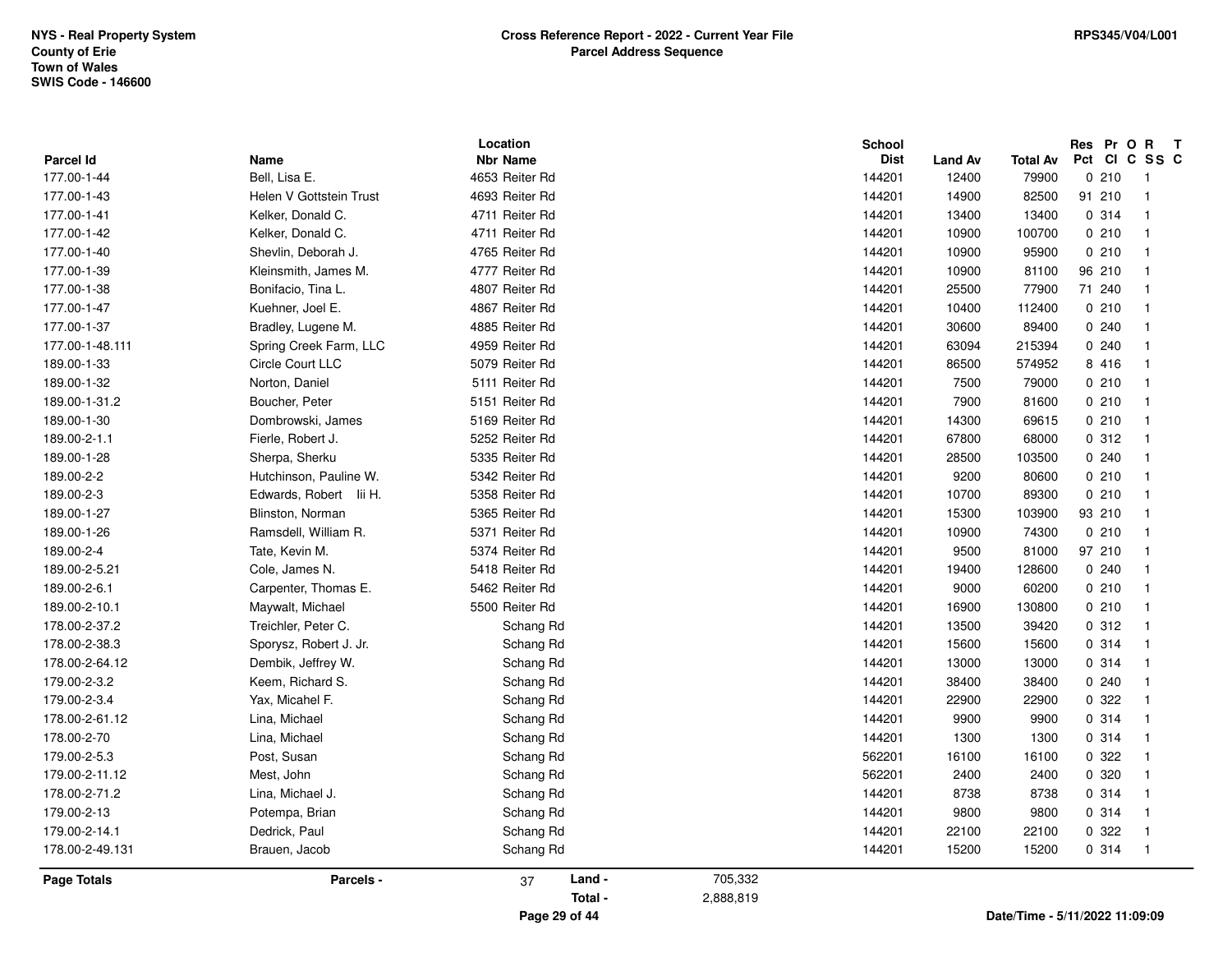|                    |                                | Location        |           | <b>School</b> |                |          | Res Pr O R    | $\mathbf{T}$            |
|--------------------|--------------------------------|-----------------|-----------|---------------|----------------|----------|---------------|-------------------------|
| Parcel Id          | Name<br>PPP Future Development | <b>Nbr Name</b> |           | <b>Dist</b>   | <b>Land Av</b> | Total Av | Pct CI C SS C |                         |
| 733.00-2-16.1      |                                | Schang Rd       |           | 144201        | $\mathbf 0$    | 206      | 0 733         | 6                       |
| 179.00-2-6.11      | Troutman, Wayne A.             | Schang Rd       |           | 562201        | 31013          | 31013    | 0.311         | $\overline{1}$          |
| 178.00-1-29.13     | Hause, Jason G.                | Schang Rd       |           | 144201        | 22700          | 145700   | 0240          | $\overline{1}$          |
| 178.00-1-29.3      | Cox, James N.                  | Schang Rd       |           | 144201        | 23300          | 23300    | 0.322         | $\overline{1}$          |
| 178.00-1-31        | Simons, Jeffrey J.             | Schang Rd       |           | 144201        | 27800          | 27800    | 0 105         | $\overline{1}$          |
| 179.00-2-16.2/A    | <b>PPP Future Development</b>  | Schang Rd       |           | 144201        | $\mathbf 0$    | 299      | 0 733         | 6                       |
| 179.00-2-16.2/B    | <b>PPP Future Development</b>  | Schang Rd       |           | 144201        | $\mathbf 0$    | 297      | 0 733         | 6                       |
| 179.00-2-3.31      | Car-Mar-Lu Farms               | Schang Rd       |           | 144201        | 17900          | 17900    | 0 322         | $\overline{1}$          |
| 179.00-2-3.32      | Sprandel, Theresa A.           | Schang Rd       |           | 144201        | 19200          | 19200    | 0 322         | $\overline{1}$          |
| 178.00-2-35.2      | Becker, Leo P. Jr.             | Schang Rd       |           | 144201        | 21000          | 21000    | 0.322         | $\overline{1}$          |
| 178.00-2-35.4      | McCutcheon, Andrew             | Schang Rd       |           | 144201        | 23300          | 27900    | 0 322         | $\overline{\mathbf{1}}$ |
| 178.00-2-35.1      | Hudson, Mabel                  | 13057 Schang Rd |           | 144201        | 9800           | 61100    | 0210          | $\overline{1}$          |
| 178.00-2-34        | Becker, Leo                    | 13141 Schang Rd |           | 144201        | 8400           | 94000    | 0210          | $\overline{1}$          |
| 178.00-1-32        | Smith, Bryan S.                | 13170 Schang Rd |           | 144201        | 6000           | 57200    | 0210          | $\overline{1}$          |
| 178.00-2-35.3      | Hudson, Peter J.               | 13181 Schang Rd |           | 144201        | 23600          | 108200   | 85 210        | $\overline{1}$          |
| 178.00-1-30.1      | Treichler, Peter C.            | 13262 Schang Rd |           | 144201        | 17600          | 93300    | 0210          | $\overline{1}$          |
| 178.00-2-37.32     | Lodico, Carlo                  | 13269 Schang Rd |           | 144201        | 21200          | 149000   | 96 210        | $\overline{1}$          |
| 178.00-1-54.1      | Miller, Jody L.                | 13286 Schang Rd |           | 144201        | 28400          | 182800   | 0210          | $\overline{1}$          |
| 178.00-1-52        | Hammann, Michael E.            | 13304 Schang Rd |           | 144201        | 16000          | 91500    | 0.240         | $\overline{1}$          |
| 178.00-1-53        | Menz, Michael A.               | 13310 Schang Rd |           | 144201        | 14700          | 122100   | 0210          | $\overline{1}$          |
| 178.00-2-38.2      | Kreminski, Wallace L.          | 13325 Schang Rd |           | 144201        | 15900          | 92400    | 77 240        | -1                      |
| 178.00-2-38.12     | Everett, Alan L.               | 13331 Schang Rd |           | 144201        | 21400          | 308000   | 0210          | $\overline{1}$          |
| 178.00-1-29.12     | Wagner, Robert                 | 13336 Schang Rd |           | 144201        | 21300          | 107300   | 0240          | $\overline{1}$          |
| 178.00-1-29.2      | Cox, James N.                  | 13380 Schang Rd |           | 144201        | 21400          | 100500   | 0240          | $\overline{1}$          |
| 178.00-2-38.11     | Ronan, Matthew C.              | 13383 Schang Rd |           | 144201        | 18800          | 108000   | 0240          | $\overline{1}$          |
| 178.00-2-71.1      | SCHANG-RI-LINA LLC             | 13393 Schang Rd |           | 144201        | 68063          | 168400   | 0.280         | $\overline{1}$          |
| 178.00-2-48.13     | Jacobs, Michael J.             | 13403 Schang Rd |           | 144201        | 7900           | 96800    | 0210          | $\overline{1}$          |
| 178.00-2-48.2      | Lina, Christopher G.           | 13423 Schang Rd |           | 144201        | 7900           | 70700    | 0210          | $\overline{1}$          |
| 178.00-1-66.1      | Stulak, Sean A.                | 13440 Schang Rd |           | 144201        | 19875          | 95375    | 0210          | $\overline{1}$          |
| 178.00-2-72        | Coulombe, Timothy              | 13445 Schang Rd |           | 144201        | 9800           | 91700    | 0210          | $\overline{1}$          |
| 178.00-2-48.112    | Lina, Jeffrey R.               | 13459 Schang Rd |           | 144201        | 9800           | 83900    | 0210          | $\overline{1}$          |
| 178.00-2-48.12     | Lina, Bruce J.                 | 13475 Schang Rd |           | 144201        | 8000           | 85100    | 0210          | $\overline{1}$          |
| 178.00-2-48.4      | Lina, Michael J.               | 13491 Schang Rd |           | 144201        | 7900           | 106900   | 0210          | $\overline{1}$          |
| 178.00-2-49.12     | Kopacz, Sandra                 | 13498 Schang Rd |           | 144201        | 9800           | 123700   | 0210          | $\overline{1}$          |
| 178.00-2-59        | King, William D.               | 13506 Schang Rd |           | 144201        | 9800           | 85900    | 0210          | $\overline{1}$          |
| 178.00-2-65        | Nagel, Rhea                    | 13517 Schang Rd |           | 144201        | 9800           | 106810   | 0210          | $\overline{1}$          |
| 178.00-2-64.2      | Klisiewicz, Richard J. III.    | 13519 Schang Rd |           | 144201        | 9600           | 81900    | 0210          | $\overline{1}$          |
| <b>Page Totals</b> | Parcels -                      | Land -<br>37    | 608,951   |               |                |          |               |                         |
|                    |                                | Total -         | 3,187,200 |               |                |          |               |                         |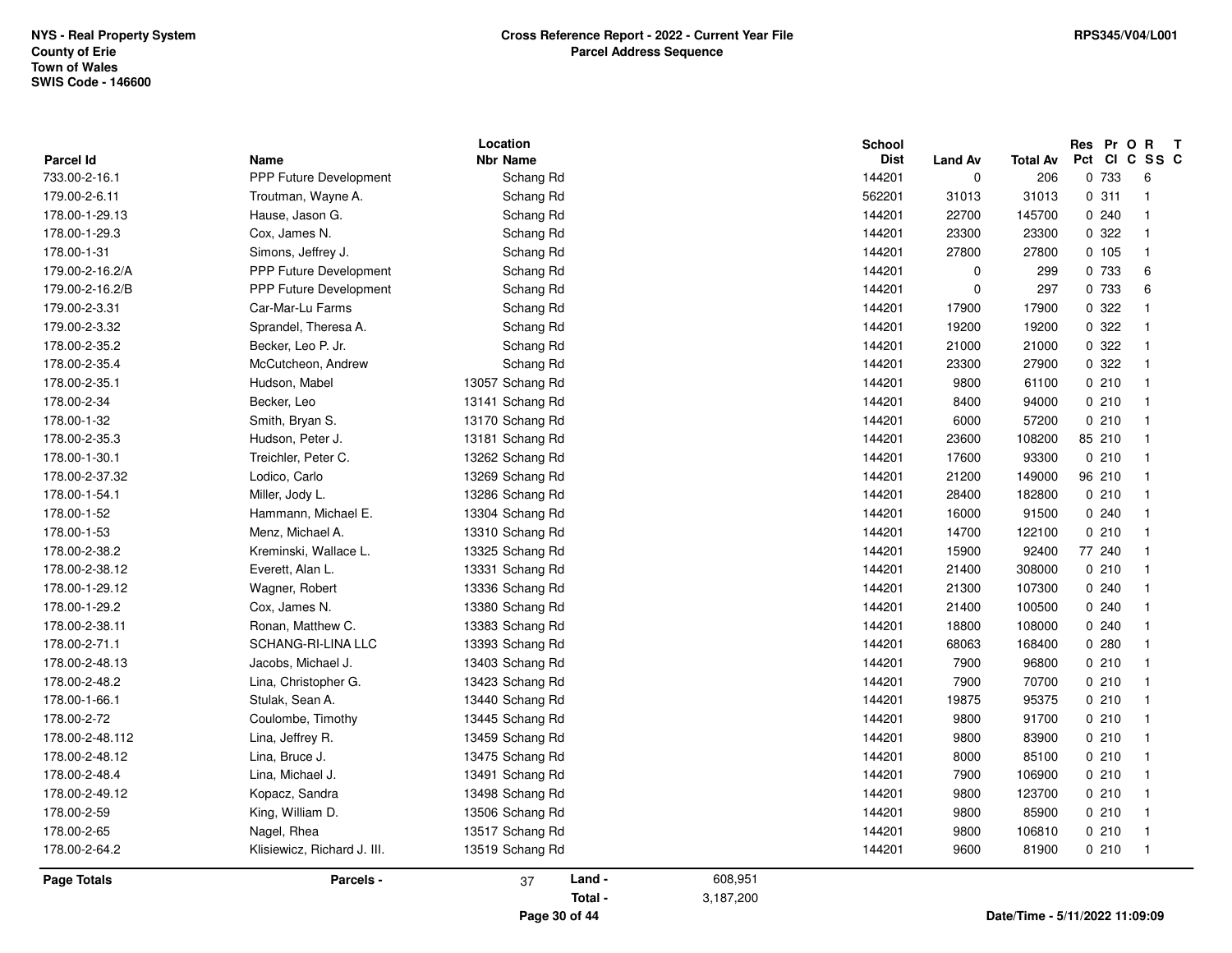|                  |                              | Location        |         | <b>School</b> |                |                 | Res Pr O R T          |                |
|------------------|------------------------------|-----------------|---------|---------------|----------------|-----------------|-----------------------|----------------|
| <b>Parcel Id</b> | <b>Name</b>                  | <b>Nbr Name</b> |         | <b>Dist</b>   | <b>Land Av</b> | <b>Total Av</b> | Pct CI C SS C<br>0210 | $\overline{1}$ |
| 178.00-2-67      | Spadafora, Zachary           | 13521 Schang Rd |         | 144201        | 10600          | 103200          |                       |                |
| 178.00-2-58.12   | Bogard, Steven               | 13522 Schang Rd |         | 144201        | 10100          | 89400           | 0210                  | $\overline{1}$ |
| 178.00-2-69      | Stodolka, Carrie             | 13539 Schang Rd |         | 144201        | 10300          | 88400           | 0210                  | $\overline{1}$ |
| 178.00-2-60      | Stawicki, Robert S.          | 13541 Schang Rd |         | 144201        | 9800           | 89100           | 0210                  | $\overline{1}$ |
| 179.00-2-17      | Vetter, Nathan               | 13558 Schang Rd |         | 144201        | 19500          | 139200          | 0210                  | $\overline{1}$ |
| 178.00-2-61.112  | Fried, Mark H.               | 13559 Schang Rd |         | 144201        | 12800          | 156100          | 0210                  | $\overline{1}$ |
| 178.00-2-64.13   | King, Kenneth P. Jr.         | 13573 Schang Rd |         | 144201        | 12900          | 141600          | 0210                  | $\overline{1}$ |
| 179.00-2-16.21   | Northstar Ventures of        | 13574 Schang Rd |         | 144201        | 61275          | 933585          | 0.240                 | $\overline{1}$ |
| 179.00-2-1.2     | Dickison, Alan T.            | 13578 Schang Rd |         | 144201        | 15800          | 95000           | 88 240                | $\overline{1}$ |
| 179.00-2-1.12    | Cislo, Joan A.               | 13582 Schang Rd |         | 144201        | 9800           | 84800           | 0210                  | $\overline{1}$ |
| 178.00-2-61.2    | Osinski, Dennis M. II.       | 13583 Schang Rd |         | 144201        | 15800          | 116100          | 0210                  | $\overline{1}$ |
| 179.00-2-2.3     | Mariani, Patricia            | 13592 Schang Rd |         | 144201        | 14800          | 91900           | 0210                  | $\overline{1}$ |
| 178.00-2-62      | Roncone, Anthony             | 13595 Schang Rd |         | 144201        | 16100          | 170400          | 0210                  | $\overline{1}$ |
| 179.00-2-2.124   | Jones, Gerold W.             | 13596 Schang Rd |         | 144201        | 12800          | 123100          | 0210                  | $\overline{1}$ |
| 179.00-2-2.123   | Bremer, Judy L.              | 13598 Schang Rd |         | 144201        | 16600          | 117900          | 89 240                | $\overline{1}$ |
| 178.00-2-49.113  | Gingerich, Shawn D.          | 13605 Schang Rd |         | 144201        | 13400          | 122100          | 0210                  | $\overline{1}$ |
| 178.00-2-49.132  | Davis, Jennifer Lynn         | 13611 Schang Rd |         | 144201        | 12900          | 112300          | 0210                  | $\overline{1}$ |
| 179.00-2-2.2     | Weatherbee, Randall D.       | 13616 Schang Rd |         | 144201        | 18100          | 89900           | 0.240                 | $\overline{1}$ |
| 178.00-2-63      | Nice, Richard T.             | 13621 Schang Rd |         | 144201        | 12800          | 108900          | 0210                  | $\overline{1}$ |
| 178.00-2-49.212  | Kolerski, Richard J.         | 13639 Schang Rd |         | 144201        | 12700          | 84750           | 0210                  | $\overline{1}$ |
| 179.00-2-12      | Potempa, Brian               | 13650 Schang Rd |         | 144201        | 9800           | 72300           | 0210                  | $\overline{1}$ |
| 178.00-2-49.213  | Raimonde, Joseph M.          | 13653 Schang Rd |         | 144201        | 18600          | 112600          | 0.240                 | $\overline{1}$ |
| 179.00-2-15      | Valentine, Stephen           | 13665 Schang Rd |         | 144201        | 24100          | 203940          | 0210                  | $\overline{1}$ |
| 179.00-2-2.112   | Dedrick, Eden                | 13675 Schang Rd |         | 144201        | 15700          | 150518          | 0210                  | $\overline{1}$ |
| 179.00-2-2.122   | O'Keefe, James S.            | 13696 Schang Rd |         | 144201        | 15100          | 123720          | 0.240                 | $\overline{1}$ |
| 179.00-2-14.2    | Rydzynski, James             | 13699 Schang Rd |         | 144201        | 10000          | 113400          | 0210                  | $\overline{1}$ |
| 179.00-2-9       | Gasz, Thomas                 | 13773 Schang Rd |         | 144201        | 9800           | 88200           | 0210                  | $\overline{1}$ |
| 179.00-2-10      | Bloom, Karen S.              | 13775 Schang Rd |         | 144201        | 8800           | 36400           | 0210                  | $\overline{1}$ |
| 179.00-2-8       | Brady, Michael               | 13781 Schang Rd |         | 144201        | 8300           | 72800           | 99 210                | $\overline{1}$ |
| 179.00-2-7       | Jenkins, Timothy J.          | 13799 Schang Rd |         | 144201        | 12000          | 95900           | 0210                  | $\overline{1}$ |
| 179.00-2-3.1     | Dickson, Ryan N.             | 13858 Schang Rd |         | 144201        | 19600          | 81600           | 0.240                 | $\overline{1}$ |
| 179.00-2-6.12    | Troutman, Amy M.             | 13879 Schang Rd |         | 562201        | 7500           | 50500           | 0210                  | $\overline{1}$ |
| 179.00-2-4       | The Service Member Residen   | 13884 Schang Rd |         | 562201        | 18700          | 116100          | 0240                  | $\overline{1}$ |
| 179.00-2-6.2     | Troutman, Wayne A.           | 13925 Schang Rd |         | 562201        | 6100           | 51900           | 0210                  | $\overline{1}$ |
| 179.00-2-5.11    | Michael W & Lorraine Marshal | 13932 Schang Rd |         | 562201        | 20900          | 135000          | 40 240                | $\overline{1}$ |
| 179.00-2-11.11   | Mest, Aaron J.               | 13955 Schang Rd |         | 562201        | 21400          | 93000           | 0240                  | $\overline{1}$ |
| 178.00-1-31./A   | PPP Future Development       | Schang Rd       |         | 144201        | $\mathbf 0$    | 33              | 0 733                 | 6              |
| Page Totals      | Parcels -                    | Land -<br>37    | 545,275 |               |                |                 |                       |                |

**Page 31 of 44**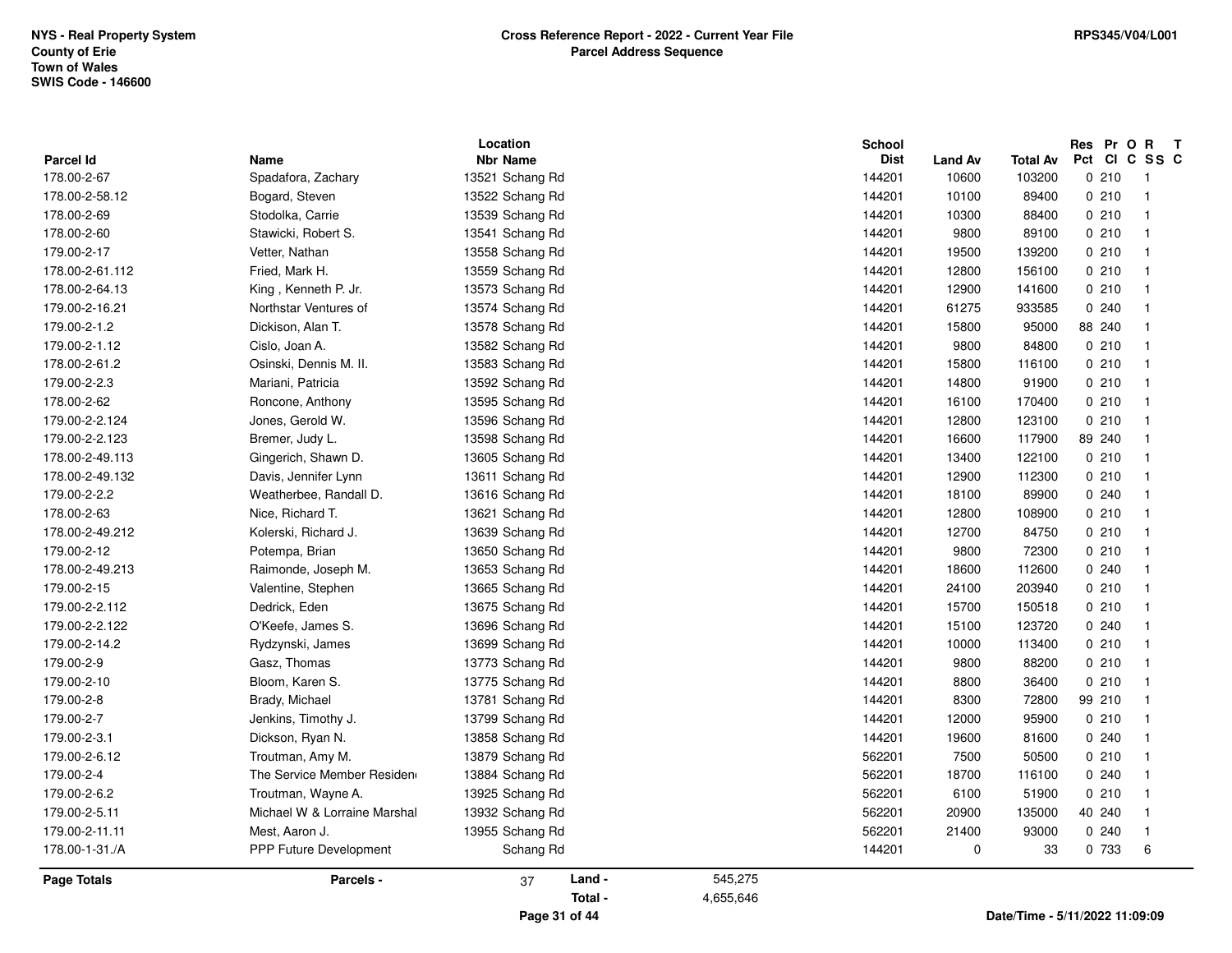| <b>Parcel Id</b>   | Name                          | Location<br><b>Nbr Name</b> |           | School<br><b>Dist</b> | <b>Land Av</b> | <b>Total Av</b>                | Res Pr O R<br>Pct<br><b>CI</b> | $\mathbf{T}$<br>C SS C           |
|--------------------|-------------------------------|-----------------------------|-----------|-----------------------|----------------|--------------------------------|--------------------------------|----------------------------------|
| 555.00-11-2.1      | <b>Dist-National Fuel Gas</b> | Special Franchise           |           | 144201                | $\mathbf 0$    | 125167                         | 0.861                          | 5                                |
| 555.00-11-2.2      | Dist-National Fuel Gas        | Special Franchise           |           | 145001                | $\Omega$       | 83444                          | 0.861                          | $\sqrt{5}$                       |
| 555.00-13-2.1      | NYS Electric & Gas (NYSEG)    | Special Franchise           |           | 144201                | $\mathbf 0$    | 334522                         | 0861                           | 5                                |
| 555.00-13-2.2      | NYS Electric & Gas (NYSEG)    | Special Franchise           |           | 145001                | $\mathbf 0$    | 87854                          | 0.861                          | 5                                |
| 555.00-65-2.1      | Verizon New York Inc.         | Special Franchise           |           | 144201                | $\mathbf 0$    | 39703                          | 0 866                          | 5                                |
| 555.00-65-2.2      | Verizon New York Inc.         | Special Franchise           |           | 145001                | $\pmb{0}$      | 33821                          | 0 866                          | $\sqrt{5}$                       |
| 178.00-2-44.1      | Pitkin, Paul                  | Strykersville Rd            |           | 144201                | 14900          | 14900                          | 0 105                          | $\overline{1}$                   |
| 178.00-2-15.1      | Johnson, John                 | Strykersville Rd            |           | 144201                | 22575          | 22575                          | 0 322                          | $\overline{1}$                   |
| 177.00-1-26.121    | Western New York Land         | Strykersville Rd            |           | 144201                | 87400          | 87400                          | 0 322                          | 8                                |
| 178.00-2-51.11     | Planck, Kerry J.              | Strykersville Rd            |           | 144201                | 10900          | 10900                          | 0.314                          | $\overline{1}$                   |
| 178.00-2-51.2      | Cravotta, Frank               | Strykersville Rd            |           | 144201                | 10200          | 10200                          | 0.314                          | $\overline{1}$                   |
| 178.00-2-53        | Smith, Dylan                  | Strykersville Rd            |           | 144201                | 9800           | 9800                           | 0.314                          | $\overline{1}$                   |
| 177.00-1-50        | Harris, Robert                | Strykersville Rd            |           | 144201                | 9800           | 9800                           | 0.314                          | $\overline{1}$                   |
| 177.00-1-26.132    | Harris, Robert                | Strykersville Rd            |           | 144201                | 1300           | 1300                           | 0.314                          | $\overline{1}$                   |
| 177.00-1-26.3      | Sycamore Maple Farms, LLC     | Strykersville Rd            |           | 144201                | 200            | 200                            | 0.311                          | $\overline{1}$                   |
| 191.00-3-9.121     | Goose Hill Farm LLC           | Strykersville Rd            |           | 144201                | 34500          | 34500                          | 0.322                          | $\overline{1}$                   |
| 191.00-3-9.123     | Siemer, Mark J.               | Strykersville Rd            |           | 144201                | 15800          | 15800                          | 0.314                          | $\overline{1}$                   |
| 191.00-3-15.2      | Miller, Jody                  | Strykersville Rd            |           | 144201                | 12113          | 12113                          | 0 314                          | $\overline{1}$                   |
|                    | O'Hair, Guy Robert            | Strykersville Rd            |           |                       |                |                                | 0 322                          | $\overline{1}$                   |
| 191.00-1-5         | Winch, Neil J.                |                             |           | 144201                | 19400          | 19400                          | 0 323                          | $\overline{1}$                   |
| 191.00-1-7         |                               | Strykersville Rd            |           | 144201                | 30100          | 30100                          |                                |                                  |
| 178.00-2-37.111    | Winch, Marie Celine           | Strykersville Rd            |           | 144201                | 44700          | 64700                          | 0, 120                         | $\overline{1}$                   |
| 191.00-2-3.1       | Tice, Mitchell                | Strykersville Rd            |           | 144201                | 11600          | 11600                          | 0.322                          | $\overline{1}$                   |
| 178.00-2-74        | Pitkin, Paul T.               | Strykersville Rd            |           | 144201                | 9000           | 9000                           | 0.314                          | $\overline{1}$                   |
| 178.00-2-75        | Greco, Lucian                 | Strykersville Rd            |           | 144201                | 27600          | 27600                          | 0.322                          | $\overline{1}$                   |
| 178.00-2-14.111    | Pitkin, Paul                  | Strykersville Rd            |           | 144201                | 14000          | 14000                          | 0.105                          | $\overline{1}$                   |
| 178.00-2-14.112    | Pitkin, Paul T.               | Strykersville Rd            |           | 144201                | 3375           | 3375                           | 0.314                          | $\overline{1}$                   |
| 191.00-3-9.3       | Erhardt, William C.           | Strykersville Rd            |           | 144201                | 6200           | 6200                           | 0.314                          | $\overline{1}$                   |
| 191.00-3-9.4       | Pitkin, Paul E.               | Strykersville Rd            |           | 144201                | 12200          | 12200                          | 0, 120                         | $\overline{1}$                   |
| 178.00-1-33        | Winch, Neil J. II.            | Strykersville Rd            |           | 144201                | 30500<br>22700 | 30500                          | 0 105                          | $\overline{1}$<br>$\overline{1}$ |
| 178.00-1-38        | Pitkin, Paul E.               | Strykersville Rd            |           | 144201                |                | 22700                          | 0 105                          | $\overline{1}$                   |
| 191.00-3-18        | Siemer, Mark J.               | Strykersville Rd            |           | 144201                | 15800          | 15800                          | 0 322                          |                                  |
| 178.00-2-37.111/a  | <b>PPP Future Development</b> | Strykersville Rd            |           | 144201                | $\mathbf 0$    | 46                             | 0 733                          | 6                                |
| 191.00-3-15./a     | PPP Future Development        | Strykersville Rd            |           | 144201                | $\mathbf 0$    | 37                             | 0 733                          | 6                                |
| 191.00-3-17.1      | Swatland, Joseph S.           | Strykersville Rd            |           | 144201                | 21500          | 43100                          | 0.312                          | $\overline{1}$                   |
| 204.00-1-3.1       | Kopp, Thomas K.               | Strykersville Rd            |           | 145001                | 8200           | 8200                           | 0.314                          | $\overline{1}$                   |
| 204.00-1-8         | Giangualano, Nicholas         | Strykersville Rd            |           | 145001                | 3200           | 3200                           | 0.314                          | $\overline{1}$                   |
| 191.00-3-20        | Goose Hill Farm LLC           | Strykersville Rd            |           | 144201                | 10920          | 10920                          | 0.310                          | $\overline{1}$                   |
| <b>Page Totals</b> | Parcels -                     | Land -<br>37                | 520,483   |                       |                |                                |                                |                                  |
|                    |                               | Total -                     | 1,266,677 |                       |                |                                |                                |                                  |
|                    |                               | Page 32 of 44               |           |                       |                | Date/Time - 5/11/2022 11:09:09 |                                |                                  |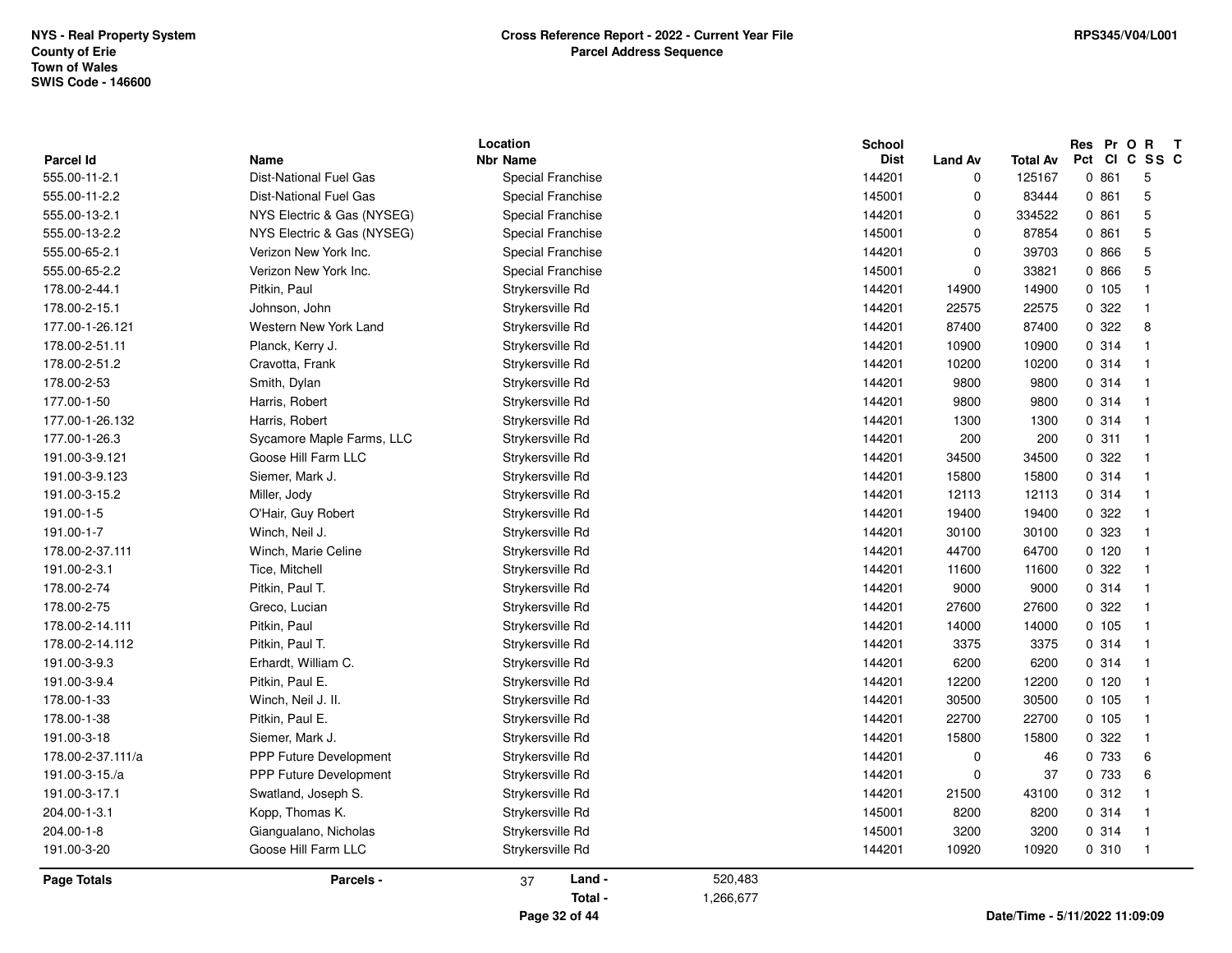| Parcel Id       | Name                      | Location<br><b>Nbr Name</b> |           | <b>School</b><br><b>Dist</b> | <b>Land Av</b> | <b>Total Av</b>                | Res Pr O R T<br>Pct CI C SS C |                         |
|-----------------|---------------------------|-----------------------------|-----------|------------------------------|----------------|--------------------------------|-------------------------------|-------------------------|
| 178.00-2-37.12  | Panepento, Samuel Jr.     | Strykersville Rd            |           | 144201                       | 33500          | 33500                          | 0.322                         | $\overline{1}$          |
| 177.00-2-1.1    | Davis, Sally              | 11639 Strykersville Rd      |           | 144201                       | 8300           | 62500                          | 0 230                         | $\overline{\mathbf{1}}$ |
| 177.00-1-24.1   | Magee, Douglas J.         | 11647 Strykersville Rd      |           | 144201                       | 10400          | 89600                          | 0.210                         | $\overline{1}$          |
| 177.00-1-26.2   | Sycamore Maple Farms, LLC | 11661 Strykersville Rd      |           | 144201                       | 20600          | 742200                         | 0.250                         | $\mathbf{1}$            |
| 177.00-2-2.1    | Armlovich, Peter J.       | 11662 Strykersville Rd      |           | 144201                       | 7900           | 78200                          | 0.210                         | $\overline{1}$          |
| 177.00-1-26.11  | Western, New York Land    | 11663 Strykersville Rd      |           | 144201                       | 77200          | 133600                         | 0682                          | 8                       |
| 177.00-2-22.1   | Callahan, Craig M.        | 11770 Strykersville Rd      |           | 144201                       | 6200           | 66500                          | 80 280                        | $\overline{1}$          |
| 177.00-2-21.1   | Faskel, John C.           | 11784 Strykersville Rd      |           | 144201                       | 6400           | 69600                          | 0210                          | $\overline{1}$          |
| 177.00-2-8.12   | Burket, Patricia          | 11834 Strykersville Rd      |           | 144201                       | 12500          | 107100                         | 0210                          | $\overline{1}$          |
| 177.00-2-8.16   | Meiler, Albert J.         | 11866 Strykersville Rd      |           | 144201                       | 12300          | 88100                          | 0210                          | $\overline{\mathbf{1}}$ |
| 177.00-2-8.15   | Braun, Paul J.            | 11892 Strykersville Rd      |           | 144201                       | 12000          | 133700                         | 0210                          | -1                      |
| 177.00-1-26.122 | Harris, Robert            | 11895 Strykersville Rd      |           | 144201                       | 16900          | 199700                         | 0210                          | $\overline{\mathbf{1}}$ |
| 177.00-2-8.19   | Krantz, Diane             | 11910 Strykersville Rd      |           | 144201                       | 12500          | 152300                         | 0210                          | $\overline{\mathbf{1}}$ |
| 177.00-1-51     | Simons, Florence          | 11923 Strykersville Rd      |           | 144201                       | 9800           | 64400                          | 0210                          | $\overline{1}$          |
| 177.00-2-8.18   | Kujawa, Frank J.          | 11926 Strykersville Rd      |           | 144201                       | 12200          | 87800                          | 0210                          | $\overline{1}$          |
| 177.00-2-8.11   | Russo, Timothy R.         | 11944 Strykersville Rd      |           | 144201                       | 12000          | 98500                          | 0210                          | $\overline{\mathbf{1}}$ |
| 177.00-2-18.2   | Meyers, Ann L.            | 12000 Strykersville Rd      |           | 144201                       | 8600           | 73000                          | 0210                          | $\overline{1}$          |
| 177.00-2-20     | Almeter, Gary D.          | 12130 Strykersville Rd      |           | 144201                       | 7600           | 54400                          | 0210                          | $\overline{1}$          |
| 177.00-1-28     | Loomis, Nancy Lee         | 12143 Strykersville Rd      |           | 144201                       | 10800          | 67500                          | 95 280                        | $\overline{\mathbf{1}}$ |
| 178.00-2-73     | Statler, James            | 12331 Strykersville Rd      |           | 144201                       | 12000          | 96300                          | 0210                          | $\overline{\mathbf{1}}$ |
| 178.00-2-14.2   | Pitkin, Paul T.           | 12427 Strykersville Rd      |           | 144201                       | 8400           | 83600                          | 0210                          | $\overline{\mathbf{1}}$ |
| 178.00-2-15.2   | Feist, Scott              | 12511 Strykersville Rd      |           | 144201                       | 29850          | 180850                         | 0.240                         | $\overline{\mathbf{1}}$ |
| 178.00-1-37     | Palmer, David             | 12512 Strykersville Rd      |           | 144201                       | 9000           | 68700                          | 0210                          | $\overline{1}$          |
| 178.00-1-47.2   | Wujek, Paul               | 12552 Strykersville Rd      |           | 144201                       | 11000          | 52500                          | 0210                          | $\overline{1}$          |
| 178.00-1-34.2   | Newman, David             | 12645 Strykersville Rd      |           | 144201                       | 11400          | 65900                          | 93 210                        | $\overline{1}$          |
| 178.00-1-34.3   | Mumbrue, Tasha            | 12650 Strykersville Rd      |           | 144201                       | 14900          | 83400                          | 0210                          | $\overline{1}$          |
| 178.00-2-17.21  | Buckley, Sara S.          | 12680 Strykersville Rd      |           | 144201                       | 18030          | 84190                          | 0.240                         | $\overline{\mathbf{1}}$ |
| 178.00-2-17.22  | Mattucci Design, LLC      | 12710 Strykersville Rd      |           | 144201                       | 9863           | 38063                          | 0.312                         | $\overline{1}$          |
| 178.00-2-18     | Hauck, William F.         | 12714 Strykersville Rd      |           | 144201                       | 7200           | 63500                          | 0210                          | $\overline{1}$          |
| 178.00-2-17.11  | Sampson, Philip           | 12735 Strykersville Rd      |           | 144201                       | 30300          | 109200                         | 0.240                         | $\overline{\mathbf{1}}$ |
| 178.00-2-19     | Ferrel, Christopher J.    | 12803 Strykersville Rd      |           | 144201                       | 8900           | 81058                          | 98 210                        | $\overline{\mathbf{1}}$ |
| 178.00-2-20.11  | Sedlarczuk, Michael A.    | 12817 Strykersville Rd      |           | 144201                       | 7500           | 50900                          | 0210                          | $\overline{1}$          |
| 178.00-2-20.12  | Szarpa, Anthony J.        | 12845 Strykersville Rd      |           | 144201                       | 7500           | 85300                          | 0.280                         | $\overline{1}$          |
| 178.00-2-33.111 | Thorpe, Michael           | 12866 Strykersville Rd      |           | 144201                       | 63700          | 166380                         | 0, 120                        | $\overline{1}$          |
| 178.00-2-33.12  | Dumas, James              | 13000 Strykersville Rd      |           | 144201                       | 26000          | 330800                         | 0440                          | $\overline{\mathbf{1}}$ |
| 178.00-2-36.1   | McCutchen, Andrew         | 13020 Strykersville Rd      |           | 144201                       | 10400          | 56600                          | 95 210                        | $\overline{1}$          |
| 178.00-2-36.2   | Stroh, Darrell S.         | 13084 Strykersville Rd      |           | 144201                       | 9100           | 111022                         | 0210                          | $\overline{\mathbf{1}}$ |
| Page Totals     | Parcels -                 | Land -<br>37                | 592,743   |                              |                |                                |                               |                         |
|                 |                           | Total -                     | 4,210,463 |                              |                |                                |                               |                         |
|                 |                           | Page 33 of 44               |           |                              |                | Date/Time - 5/11/2022 11:09:09 |                               |                         |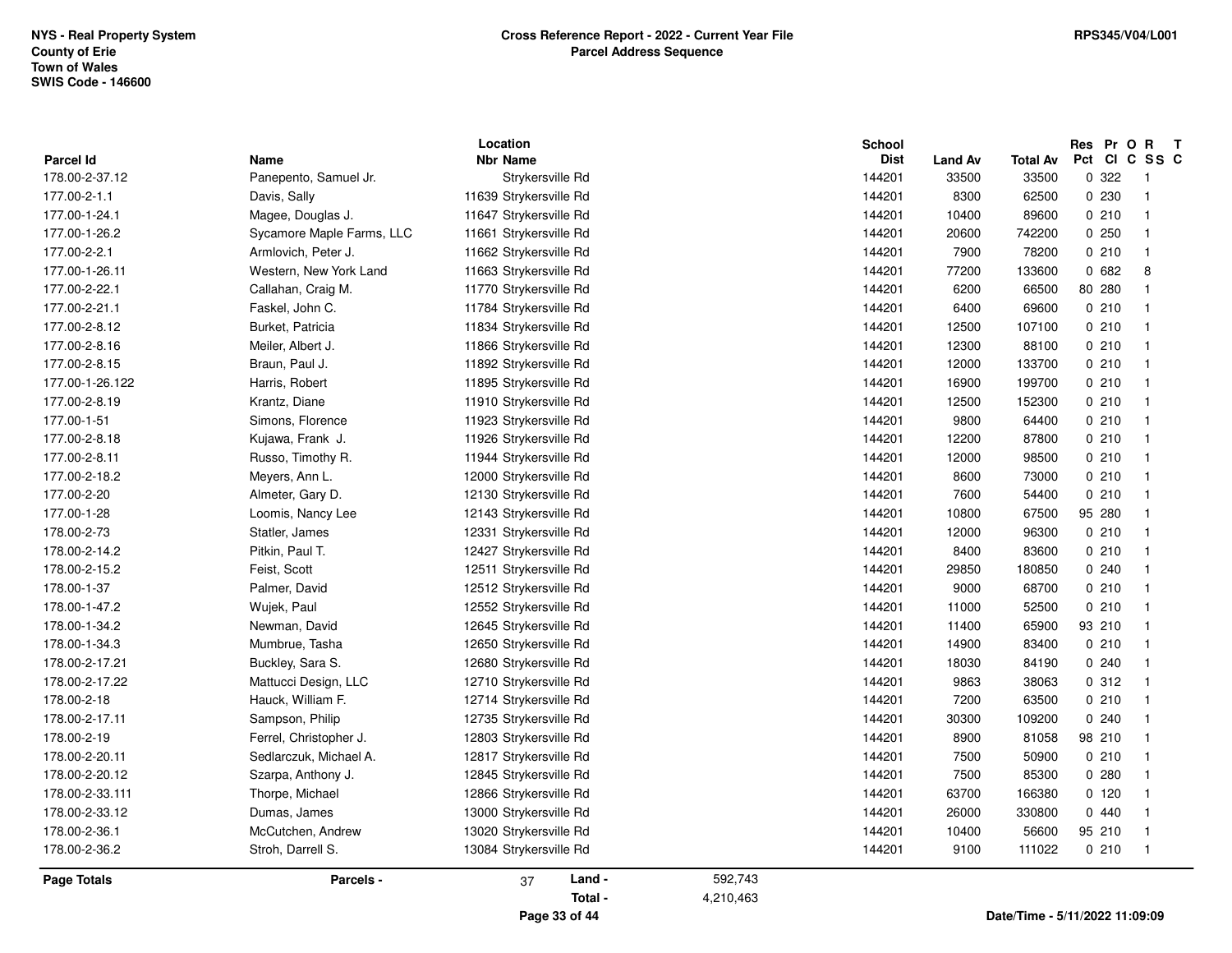|                  |                             | Location                |                      | <b>School</b> |                |                 | Pr O R<br>Res | $\mathbf{T}$   |
|------------------|-----------------------------|-------------------------|----------------------|---------------|----------------|-----------------|---------------|----------------|
| <b>Parcel Id</b> | Name                        | <b>Nbr Name</b>         |                      | <b>Dist</b>   | <b>Land Av</b> | <b>Total Av</b> | Pct           | CICSSC         |
| 178.00-2-36.3    | Liptak, Debra A.            | 13098 Strykersville Rd  |                      | 144201        | 7700           | 72000           | 0210          |                |
| 178.00-2-36.4    | Ellis, Colleen A.           | 13122 Strykersville Rd  |                      | 144201        | 7500           | 70200           | 0210          |                |
| 178.00-2-40      | Brown, Wm                   | 13262 Strykersville Rd  |                      | 144201        | 10700          | 10700           | 0.321         |                |
| 178.00-2-40./A   | Brown, William              | 13262 Strykersville Rd  |                      | 144201        | 7500           | 66600           | 0210          |                |
| 178.00-2-41.1    | Hopkins, Thomas E.          | 13314 Strykersville Rd  |                      | 144201        | 17300          | 70000           | 0.240         |                |
| 178.00-2-44.2    | Matecki, Michael J.         | 13315 Strykersville Rd  |                      | 144201        | 17100          | 105500          | 0.240         |                |
| 178.00-2-43      | Krum, James M.              | 13342 Strykersville Rd  |                      | 144201        | 18800          | 74400           | 0.240         |                |
| 191.00-1-1       | Lipuma, Sam                 | 13389 Strykersville Rd  |                      | 144201        | 7900           | 34800           | 0210          |                |
| 178.00-2-47      | Sardes, Ronald              | 13396 Strykersville Rd  |                      | 144201        | 9300           | 54200           | 97 210        |                |
| 178.00-2-52      | Thoma, Kassie               | 13437 Strykersville Rd  |                      | 144201        | 7500           | 60900           | 0210          |                |
| 178.00-2-51.12   | Marien, Steven J.           | 13445 Strykersville Rd  |                      | 144201        | 9800           | 88000           | 0210          |                |
| 178.00-2-55      | Przybysz, Lori A.           | 13452 Strykersville Rd  |                      | 144201        | 19400          | 131700          | 0.240         |                |
| 178.00-2-54      | Lukaszewski, Marc G.        | 13509 Strykersville Rd  |                      | 144201        | 10100          | 85700           | 0210          |                |
| 191.00-1-8       | Degroot, Kathleen M.        | 13541 Strykersville Rd  |                      | 144201        | 10600          | 110600          | 0210          |                |
| 191.00-1-9       | Taylor, Dale                | 13547 Strykersville Rd  |                      | 144201        | 6900           | 26300           | 0210          |                |
| 191.00-1-10      | Racenis, Viestarts          | 13553 Strykersville Rd  |                      | 144201        | 8000           | 44800           | 0210          |                |
| 191.00-1-11      | George, Bobbie G.           | 13579 Strykersville Rd  |                      | 144201        | 11300          | 25800           | 0210          |                |
| 191.00-2-3.41    | Ginnane, J Christien        | 13590 Strykersville Rd  |                      | 144201        | 28100          | 95300           | 76 240        |                |
| 191.00-2-3.31    | Rapp, Todd M.               | 13600 Strykersville Rd  |                      | 144201        | 15000          | 58100           | 0210          |                |
| 191.00-2-1       | Reasinger, Joseph D.        | 13603 Strykersville Rd  |                      | 144201        | 13300          | 54000           | 0210          |                |
| 191.00-2-3.2     | Eberl, Edward               | 13626 Strykersville Rd  |                      | 144201        | 21000          | 83000           | 0.240         |                |
| 191.00-3-23      | Kerling, Paul J.            | 13646 Strykersville Rd  |                      | 144201        | 975            | 40575           | 0210          |                |
| 191.00-3-4       | Szalay, Conlan J.           | 13657 Strykersville Rd  |                      | 144201        | 8000           | 30800           | 0210          |                |
| 191.00-3-15.1    | Mcgiveron, Kenneth F.       | 13701 Strykersville Rd  |                      | 144201        | 39300          | 100500          | 0.280         |                |
| 191.00-3-8.112   | Mcgiveron, Kenneth          | 13725 Strykersville Rd  |                      | 144201        | 8400           | 58600           | 0220          |                |
| 191.00-3-9.112   | Burr, Leah M.               | 13746 Strykersville Rd  |                      | 144201        | 12200          | 49600           | 0210          |                |
| 191.00-3-17.2    | Graff, Mary E.              | 13752 Strykersville Rd  |                      | 144201        | 13100          | 54560           | 0210          |                |
| 191.00-3-13      | Swatland, Joseph S.         | 13767 Strykersville Rd  |                      | 144201        | 7800           | 59900           | 0210          |                |
| 191.00-3-9.122   | Siemer, Mark J.             | 13772 Strykersville Rd  |                      | 144201        | 12000          | 71500           | 0210          |                |
| 191.00-3-12      | <b>KAD Investments, LLC</b> | 13777 Strykersville Rd  |                      | 144201        | 7700           | 58400           | 0210          |                |
| 191.00-3-11      | Swatland, Paul P. Jr.       | 13789 Strykersville Rd  |                      | 144201        | 23500          | 102800          | 0.240         |                |
| 191.00-3-10.11   | Erhardt, William C.         | 13832 Strykersville Rd  |                      | 144201        | 25950          | 111950          | 91 240        |                |
| 204.00-1-1       | Dittmer, Raymond P.         | 13882 Strykersville Rd  |                      | 145001        | 8400           | 65100           | 0210          |                |
| 204.00-1-4.11    | Lee, Frederick              | 13902 Strykersville Rd  |                      | 145001        | 104600         | 205400          | 0.112         |                |
| 204.00-1-2       | Logel, Eric N.              | 13910 Strykersville Rd  |                      | 145001        | 6200           | 59300           | 0210          |                |
| 204.00-1-4.2     | Kopp, Thomas K.             | 13958 Strykersville Rd  |                      | 145001        | 15900          | 207800          | 0210          |                |
| 204.00-1-4.12    | Logel, Norbert E.           | 13975 Strykersville Rd  |                      | 145001        | 9800           | 126300          | 0210          | $\overline{1}$ |
| Page Totals      | Parcels -                   | Land -<br>37<br>Total - | 568,625<br>2,825,685 |               |                |                 |               |                |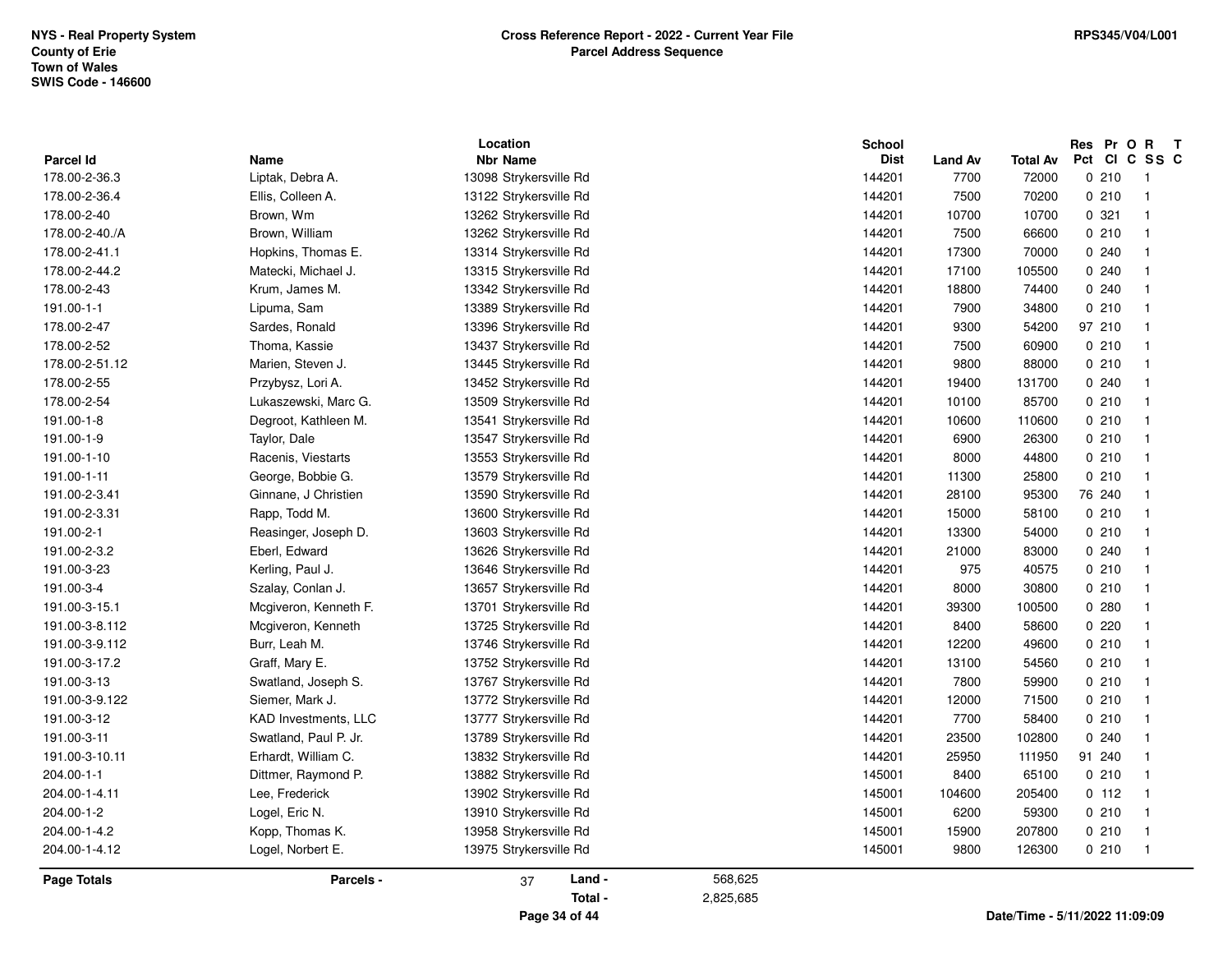|               |                               | Location                 |           | <b>School</b> |                |                                | Res Pr O R T  |                |
|---------------|-------------------------------|--------------------------|-----------|---------------|----------------|--------------------------------|---------------|----------------|
| Parcel Id     | Name                          | <b>Nbr Name</b>          |           | <b>Dist</b>   | <b>Land Av</b> | <b>Total Av</b>                | Pct CI C SS C |                |
| 204.00-1-3.2  | Krupski, Gerald               | 13980 Strykersville Rd   |           | 145001        | 9800           | 120800                         | 0210          | $\overline{1}$ |
| 204.00-1-5    | Metzger, Norman J.            | 13983 Strykersville Rd   |           | 145001        | 6000           | 61700                          | 0210          | $\overline{1}$ |
| 204.00-1-3.3  | Gorko, Jacob                  | 13984 Strykersville Rd   |           | 145001        | 10800          | 76700                          | 0210          | $\overline{1}$ |
| 204.00-1-6    | Keller, Alexander W.          | 13991 Strykersville Rd   |           | 145001        | 4200           | 50200                          | 0210          | $\overline{1}$ |
| 204.00-1-16   | Herbs, Frederick A.           | 13996 Strykersville Rd   |           | 145001        | 7100           | 69700                          | 0210          | $\overline{1}$ |
| 204.00-1-7    | Walters, William J.           | 13999 Strykersville Rd   |           | 145001        | 7900           | 51800                          | 0210          | $\overline{1}$ |
| 178.00-1-19.1 | NYS Electric & Gas (NYSEG)    | 1884 Substation & Land   |           | 144201        | 7800           | 95029                          | 0.882         | 6              |
| 189.00-2-8    | NYS Electric & Gas (NYSEG)    | <b>Transmission Land</b> |           | 144201        | 2900           | 2900                           | 0 884         | 6              |
| 166.00-1-25   | NYS Electric & Gas (NYSEG)    | 5030 Transmission Land   |           | 144201        | 15000          | 15000                          | 0 882         | 6              |
| 189.00-1-35   | NYS Electric & Gas (NYSEG)    | 5030 Transmission Land   |           | 144201        | 9500           | 9500                           | 0 884         | 6              |
| 666.00-13-4   | NYS Electric & Gas (NYSEG)    | 5033 Transmission Land   |           | 144201        | $\mathbf 0$    | 157660                         | 0.882         | 6              |
| 666.00-13-2   | NYS Electric & Gas (NYSEG)    | 5020 Transmission Line   |           | 144201        | 0              | 1024420                        | 0.882         | 6              |
| 666.00-13-3   | NYS Electric & Gas (NYSEG)    | 5030 Transmission Line   |           | 144201        | $\mathbf 0$    | 91866                          | 0.882         | 6              |
| 666.00-13-5   | NYS Electric & Gas (NYSEG)    | 5035 Transmission Line   |           | 144201        | $\mathbf 0$    | 53251                          | 0.882         | 6              |
| 166.00-1-1.2  | Held, William A.              | Two Rod Rd               |           | 144201        | 17100          | 17100                          | 0.322         | $\overline{1}$ |
| 166.00-1-7./A | Harold Frey Becher #1         | Two Rod Rd               |           | 144201        | $\mathbf 0$    | $\mathbf 0$                    | 0 733         | $\overline{1}$ |
| 166.03-1-12.2 | Becker, Laurence              | Two Rod Rd               |           | 144201        | 7500           | 8800                           | 0.312         | - 1            |
| 166.00-1-7.11 | Held, William A.              | Two Rod Rd               |           | 144201        | 32600          | 32600                          | 0.321         | $\overline{1}$ |
| 166.00-1-7.12 | Timothy W and Diane Almeter   | Two Rod Rd               |           | 144201        | 8625           | 8625                           | 0.314         | $\overline{1}$ |
| 166.03-2-18.1 | Barbara Hall, Michael Bogucki | Two Rod Rd               |           | 144201        | 1800           | 1800                           | 0.314         | $\overline{1}$ |
| 166.03-2-26   | Gruber, David                 | Two Rod Rd               |           | 144201        | 700            | 5800                           | 0.312         | - 1            |
| 166.03-2-19.2 | Shisler, James L.             | Two Rod Rd               |           | 144201        | 1845           | 1845                           | 0.311         | $\overline{1}$ |
| 166.00-2-3    | Rooney, John                  | 4015 Two Rod Rd          |           | 144201        | 22900          | 162600                         | 0240          | $\overline{1}$ |
| 166.00-1-1.1  | Luczak, Julie Ann             | 4018 Two Rod Rd          |           | 144201        | 32900          | 224773                         | 0240          | $\overline{1}$ |
| 166.00-2-2    | Ewel, Richard C.              | 4085 Two Rod Rd          |           | 144201        | 11100          | 123200                         | 0210          | $\overline{1}$ |
| 166.00-2-1.2  | Pellegrini, John              | 4113 Two Rod Rd          |           | 144201        | 15800          | 90400                          | 0210          | $\overline{1}$ |
| 166.00-1-2    | Held, William A.              | 4116 Two Rod Rd          |           | 144201        | 13700          | 75100                          | 0210          | $\overline{1}$ |
| 166.00-1-3    | Nicotra, Richard M.           | 4138 Two Rod Rd          |           | 144201        | 8300           | 80600                          | 0210          | $\overline{1}$ |
| 166.00-2-1.1  | Penfold, Timothy              | 4141 Two Rod Rd          |           | 144201        | 10200          | 157500                         | 0210          | $\overline{1}$ |
| 166.00-1-4.1  | Timothy W and Diane Almeter   | 4168 Two Rod Rd          |           | 144201        | 9800           | 84200                          | 0210          | $\overline{1}$ |
| 166.03-2-25   | Hardy, Warren F.              | 4171 Two Rod Rd          |           | 144201        | 10000          | 88700                          | 0210          | $\overline{1}$ |
| 166.03-2-24   | Jovanovic, Michael W.         | 4177 Two Rod Rd          |           | 144201        | 8900           | 90900                          | 98 210        | $\overline{1}$ |
| 166.03-2-23   | Gruber, David J.              | 4203 Two Rod Rd          |           | 144201        | 5100           | 68000                          | 0210          | $\overline{1}$ |
| 166.00-1-5    | Amschler, Diane J.            | 4204 Two Rod Rd          |           | 144201        | 9000           | 60600                          | 0210          | $\overline{1}$ |
| 166.03-2-22.1 | Becker, Virginia M.           | 4215 Two Rod Rd          |           | 144201        | 8900           | 56200                          | 0210          | - 1            |
| 166.00-1-6    | Troyer, Randy L.              | 4220 Two Rod Rd          |           | 144201        | 8200           | 67400                          | 99 210        | $\overline{1}$ |
| 166.03-2-20   | Shisler, James L.             | 4221 Two Rod Rd          |           | 144201        | 6100           | 80050                          | 0210          | $\overline{1}$ |
| Page Totals   | Parcels -                     | Land -<br>37             | 332,070   |               |                |                                |               |                |
|               |                               | Total -                  | 3,467,319 |               |                |                                |               |                |
|               |                               | Page 35 of 44            |           |               |                | Date/Time - 5/11/2022 11:09:09 |               |                |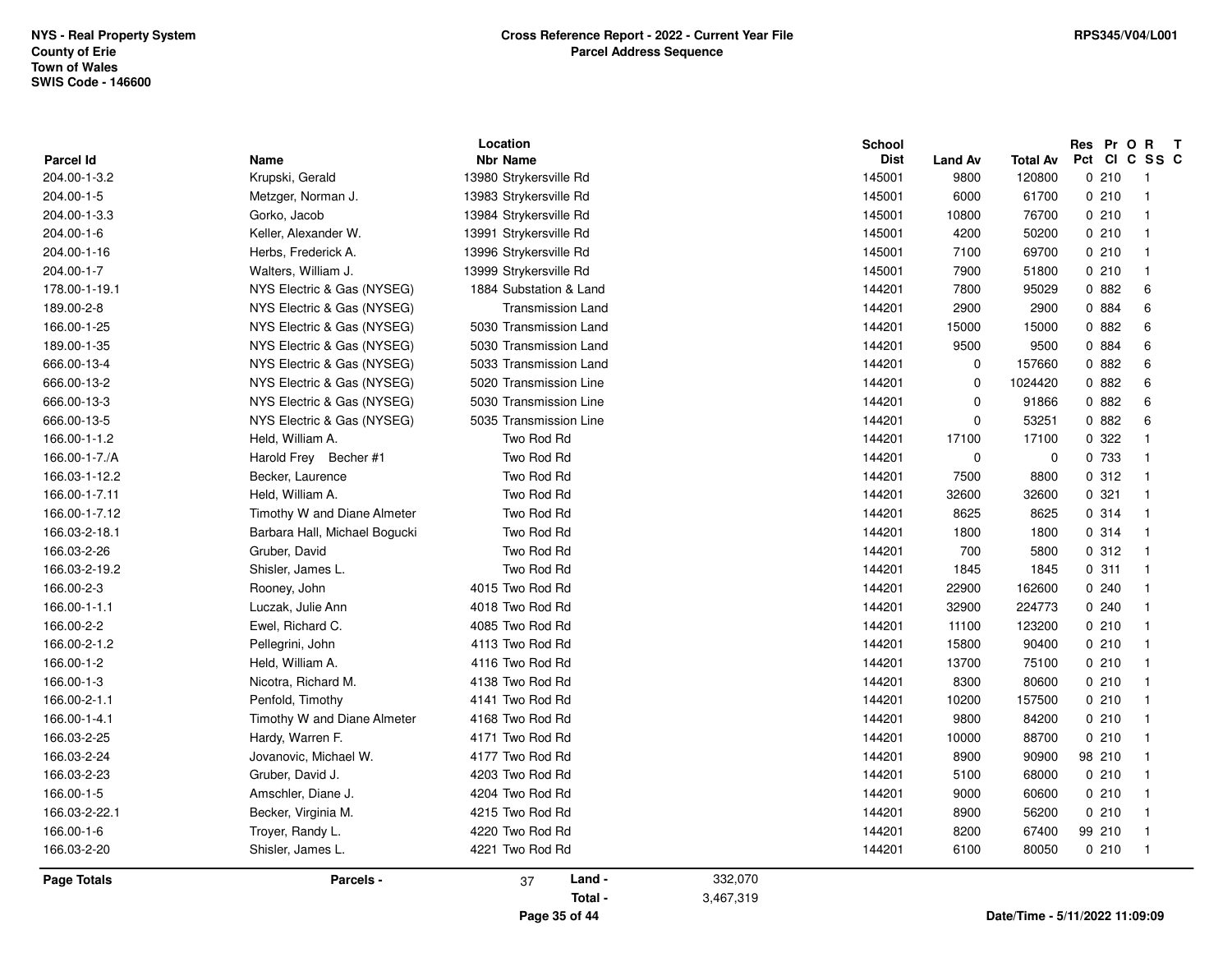|                                 |                             | Location                           |         |           | School                |                        |                          | Res Pr O |                     | $R$ T |
|---------------------------------|-----------------------------|------------------------------------|---------|-----------|-----------------------|------------------------|--------------------------|----------|---------------------|-------|
| <b>Parcel Id</b><br>166.03-2-21 | Name<br>Bogucki, Edmund Jr. | <b>Nbr Name</b><br>4229 Two Rod Rd |         |           | <b>Dist</b><br>144201 | <b>Land Av</b><br>6100 | <b>Total Av</b><br>54000 | 0210     | Pct CI C SS C<br>-1 |       |
|                                 |                             |                                    |         |           |                       |                        |                          |          |                     |       |
| 166.00-1-36                     | Stoiber, Karen L.           | 4230 Two Rod Rd                    |         |           | 144201                | 7700                   | 73500                    | 0210     | $\mathbf{1}$        |       |
| 166.03-2-19.1                   | Piegzik, Derek L.           | 4257 Two Rod Rd                    |         |           | 144201                | 8900                   | 72300                    | 0210     | $\mathbf{1}$        |       |
| 166.03-2-17                     | Scott, James H.             | 4265 Two Rod Rd                    |         |           | 144201                | 8900                   | 76600                    | 0210     | $\mathbf{1}$        |       |
| 166.00-1-8.1                    | Becker, Laurence P.         | 4270 Two Rod Rd                    |         |           | 144201                | 39300                  | 86150                    | 0.240    | $\mathbf{1}$        |       |
| 166.03-1-12.11                  | Becker, Mark A.             | 4282 Two Rod Rd                    |         |           | 144201                | 8300                   | 63800                    | 0210     | $\mathbf{1}$        |       |
| 166.03-2-16                     | Morath, David               | 4285 Two Rod Rd                    |         |           | 144201                | 8900                   | 94000                    | 98 210   | $\mathbf{1}$        |       |
| 166.03-2-15                     | Sheridan, Dawn L.           | 4293 Two Rod Rd                    |         |           | 144201                | 8900                   | 91000                    | 0210     | $\mathbf{1}$        |       |
| 166.03-2-13                     | lorizzo, Joshua Thomas      | 4311 Two Rod Rd                    |         |           | 144201                | 7900                   | 85200                    | 0210     | $\mathbf{1}$        |       |
| 166.03-1-11                     | Morath, Horace E.           | 4314 Two Rod Rd                    |         |           | 144201                | 8100                   | 83300                    | 0210     | $\mathbf{1}$        |       |
| 166.03-2-12.1                   | Hulsing, Klava              | 4325 Two Rod Rd                    |         |           | 144201                | 6100                   | 68300                    | 0210     | $\mathbf{1}$        |       |
| 166.03-1-10                     | Lee, Mia E.                 | 4328 Two Rod Rd                    |         |           | 144201                | 7600                   | 85200                    | 99 210   | $\mathbf{1}$        |       |
| 166.03-2-11.1                   | Wedgewood, William E.       | 4337 Two Rod Rd                    |         |           | 144201                | 6100                   | 67000                    | 0210     | $\mathbf{1}$        |       |
| 166.03-2-10                     | Buckhout, George A.         | 4351 Two Rod Rd                    |         |           | 144201                | 6100                   | 54700                    | 0210     | $\mathbf{1}$        |       |
| 166.03-1-9                      | Rewers, Charles J.          | 4352 Two Rod Rd                    |         |           | 144201                | 7700                   | 83100                    | 0210     | $\mathbf{1}$        |       |
| 166.03-2-9                      | Mann, Richard G. Jr.        | 4365 Two Rod Rd                    |         |           | 144201                | 6100                   | 50800                    | 0210     | $\mathbf{1}$        |       |
| 166.03-1-8                      | Becker, Christopher L.      | 4366 Two Rod Rd                    |         |           | 144201                | 8600                   | 60000                    | 0210     | $\mathbf{1}$        |       |
| 166.03-2-8.1                    | Baker, John D.              | 4377 Two Rod Rd                    |         |           | 144201                | 12300                  | 89800                    | 93 210   | $\mathbf{1}$        |       |
| 166.03-1-7                      | Peterson, Ronald K.         | 4388 Two Rod Rd                    |         |           | 144201                | 7400                   | 61300                    | 0210     | $\mathbf{1}$        |       |
| 166.03-2-7                      | Marsh, Scott L.             | 4393 Two Rod Rd                    |         |           | 144201                | 8900                   | 63700                    | 0210     | $\mathbf{1}$        |       |
| 166.03-1-6                      | Giacomini, Connor J.        | 4402 Two Rod Rd                    |         |           | 144201                | 7400                   | 55000                    | 0210     | $\mathbf{1}$        |       |
| 166.03-2-6                      | Filozof, Bernard P.         | 4407 Two Rod Rd                    |         |           | 144201                | 9500                   | 62300                    | 0210     | $\mathbf{1}$        |       |
| 166.03-1-5                      | Becker, Jeffrey A.          | 4416 Two Rod Rd                    |         |           | 144201                | 7400                   | 56700                    | 0210     | $\mathbf{1}$        |       |
| 166.03-2-5                      | Ramsey, Carl                | 4419 Two Rod Rd                    |         |           | 144201                | 7000                   | 52500                    | 0210     | $\mathbf{1}$        |       |
| 166.03-1-4                      | Holmes, Courtney Danielle   | 4432 Two Rod Rd                    |         |           | 144201                | 7500                   | 61500                    | 0210     | $\mathbf{1}$        |       |
| 166.03-2-4                      | Keem, Joseph L.             | 4435 Two Rod Rd                    |         |           | 144201                | 5900                   | 49900                    | 0210     | $\mathbf{1}$        |       |
| 202.00-2-54                     | Graham, Debra L.            | Vermont HI                         |         |           | 145001                | 2600                   | 2600                     | 0.314    | $\mathbf{1}$        |       |
| 202.00-2-46.12                  | Aubrecht, Donald            | Vermont HI                         |         |           | 145001                | 19900                  | 19900                    | 0 322    | $\mathbf{1}$        |       |
| 202.00-2-47.11                  | Graham, Debra               | Vermont HI                         |         |           | 145001                | 7100                   | 7100                     | 0 314    | $\mathbf{1}$        |       |
| 216.00-3-4.2                    | Kuntz, Kenneth              | Vermont HI                         |         |           | 145001                | 19900                  | 19900                    | 0 322    | $\mathbf{1}$        |       |
| 202.00-3-15.111                 | Todtenhagen, David          | Vermont HI                         |         |           | 145001                | 6600                   | 6600                     | 0.314    | $\mathbf{1}$        |       |
| 216.00-2-18                     | Mank, Linda M.              | Vermont HI                         |         |           | 145001                | 15000                  | 15000                    | 0 314    | $\mathbf{1}$        |       |
| 216.00-3-3                      | Kuntz, Kenneth L.           | Vermont HI                         |         |           | 145001                | 49200                  | 49200                    | 0 322    | $\mathbf{1}$        |       |
| 202.00-3-24                     | Andres, Gary                | Vermont HI                         |         |           | 145001                | 8525                   | 8525                     | 0.314    | $\mathbf{1}$        |       |
| 202.00-2-2.13                   | Laurie P Scott Living Trust | Vermont HI                         |         |           | 144201                | 21400                  | 21400                    | 0 322    | $\mathbf{1}$        |       |
| 189.00-3-19                     | Cemetery Holmes Hill        | 5577 Vermont HI                    |         |           | 144201                | 3500                   | 3500                     | 0 695    | 8                   |       |
| 189.00-3-11                     | Kuchenbeisser, Charles R.   | 5580 Vermont HI                    |         |           | 144201                | 6600                   | 58300                    | 0210     | $\mathbf{1}$        |       |
| Page Totals                     | Parcels -                   | 37                                 | Land -  | 394,925   |                       |                        |                          |          |                     |       |
|                                 |                             |                                    | Total - | 2,013,675 |                       |                        |                          |          |                     |       |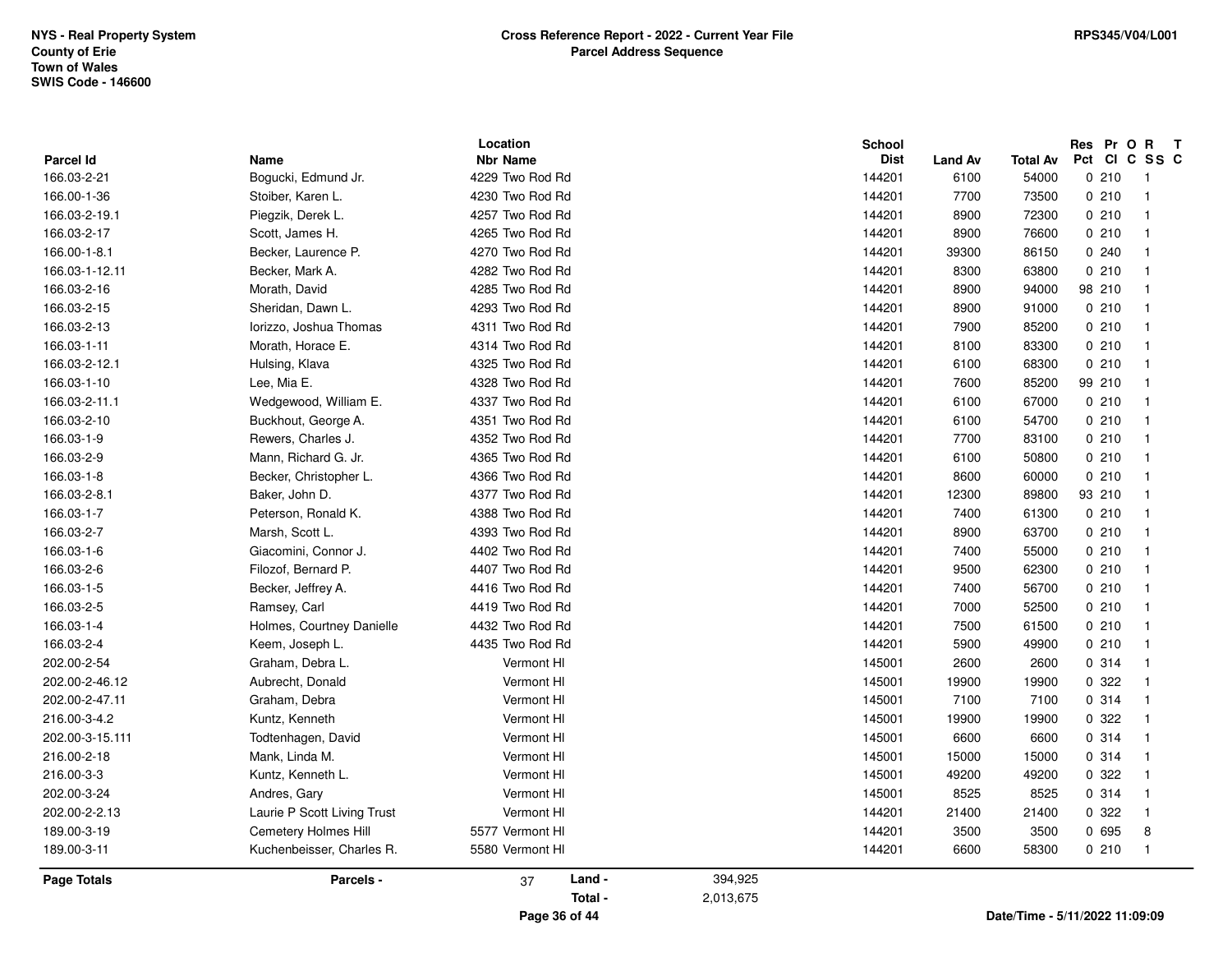| Parcel Id          | Name                         | Location<br><b>Nbr Name</b> | School<br><b>Dist</b> |                        | <b>Total Av</b> | Res Pr O R<br>Pct CI C SS C    | $\mathbf{T}$   |
|--------------------|------------------------------|-----------------------------|-----------------------|------------------------|-----------------|--------------------------------|----------------|
| 189.00-3-13        | Giese, Richard W.            | 5698 Vermont HI             | 144201                | <b>Land Av</b><br>9800 | 70600           | 97 210                         | $\overline{1}$ |
| 189.00-3-14.1      | Tarnawskyj, Peter M.         | 5716 Vermont HI             | 144201                | 12500                  | 70900           | 0210                           | $\overline{1}$ |
| 189.00-3-16        | Johnson, Ethan D.            | 5740 Vermont HI             | 144201                | 9500                   | 67700           | 97 210                         | $\overline{1}$ |
| 189.00-3-18.2      | Fronczek, David              | 5755 Vermont HI             | 144201                | 15600                  | 69500           | 0210                           | $\overline{1}$ |
| 189.00-3-17        | Webber, David                | 5756 Vermont HI             | 144201                | 13100                  | 79300           | 0210                           | $\overline{1}$ |
| 189.00-3-18.1      | Birtch, John W.              | 5812 Vermont HI             | 144201                | 18800                  | 83100           | 0.240                          | $\overline{1}$ |
| 202.00-2-1.11      | Weber, Richard & Nanette     | 5827 Vermont HI             | 144201                | 23325                  | 83325           | 0240                           | $\overline{1}$ |
| 202.00-2-2.12      | Laurie P Scott Living Trust  | 5866 Vermont HI             | 144201                | 20900                  | 102916          | 0240                           | $\overline{1}$ |
| 202.00-2-50.1      | Weber, Jeffrey M.            | 5885 Vermont HI             | 144201                | 21450                  | 139350          | 0.240                          | $\overline{1}$ |
| 202.00-2-2.112     | Pollutro, Jerome P.          | 5930 Vermont HI             | 144201                | 16400                  | 100600          | 0240                           | $\overline{1}$ |
| 202.00-2-2.14      | Carr, Mary K Walker          | 5964 Vermont HI             | 144201                | 16600                  | 83500           | 0.240                          | $\overline{1}$ |
| 202.00-2-3.22      | Tevens, Andrew R.            | 5978 Vermont HI             | 144201                | 8600                   | 127600          | 99 210                         | $\overline{1}$ |
| 202.00-2-3.23      | Hess, Richard S.             | 6003 Vermont HI             | 144201                | 13100                  | 133500          | 0210                           | $\overline{1}$ |
| 202.00-2-3.21      | Mitchell, Susan              | 6006 Vermont HI             | 144201                | 10500                  | 108400          | 0210                           | $\overline{1}$ |
| 202.00-2-18        | Helak, Joshua Thomas         | 6042 Vermont HI             | 145001                | 16100                  | 97100           | 86 240                         | $\overline{1}$ |
| 202.00-2-46.211    | Staerker, Patrick R.         | 6050 Vermont HI             | 145001                | 15600                  | 92600           | 0210                           | $\overline{1}$ |
| 202.00-2-55        | Ferrara, Joseph D.           | 6062 Vermont HI             | 145001                | 9900                   | 97000           | 0210                           | $\overline{1}$ |
| 202.00-2-57.1      | Lewandowski, Jeffrey G.      | 6113 Vermont HI             | 145001                | 22313                  | 126313          | 0210                           | $\overline{1}$ |
| 202.00-2-47.13     | Ciapa, Stanley               | 6118 Vermont HI             | 145001                | 9800                   | 54200           | 0210                           | $\overline{1}$ |
| 202.00-2-48.2      | Clothier, Russell T. Jr.     | 6147 Vermont HI             | 145001                | 19100                  | 184800          | 0.240                          | $\overline{1}$ |
| 202.00-2-45        | Arnone, Kenneth P.           | 6158 Vermont HI             | 145001                | 7900                   | 68700           | 0210                           | $\overline{1}$ |
| 202.00-2-44        | Kowalski, Paul B & Barbara J | 6188 Vermont HI             | 145001                | 30500                  | 69000           | 67 240                         | $\mathbf{1}$   |
| 202.00-2-43.1      | Hill, Christine              | 6206 Vermont HI             | 145001                | 8500                   | 8500            | 0.314                          | $\overline{1}$ |
| 202.00-2-43.2      | Hill, Donald                 | 6206 Vermont HI             | 145001                | 29300                  | 98900           | 0240                           | $\overline{1}$ |
| 202.00-2-42        | Savino, Bruce                | 6234 Vermont HI             | 145001                | 10000                  | 59300           | 0210                           | $\overline{1}$ |
| 202.00-2-41        | Walter, Jennifer             | 6252 Vermont HI             | 145001                | 7500                   | 132200          | 0210                           | $\overline{1}$ |
| 202.00-3-5.111     | Hunt, George E.              | 6285 Vermont HI             | 145001                | 24900                  | 99900           | 80 240                         | $\overline{1}$ |
| 202.00-3-20        | Houghton, Jeffrey J.         | 6290 Vermont HI             | 145001                | 15400                  | 105800          | 0210                           | $\overline{1}$ |
| 202.00-3-19        | Gossel, Douglas              | 6300 Vermont HI             | 145001                | 25400                  | 141000          | 0240                           | $\overline{1}$ |
| 202.00-3-6.1       | Hunt, Scott E.               | 6303 Vermont HI             | 145001                | 7500                   | 74400           | 0210                           | $\overline{1}$ |
| 202.00-3-17        | Kibler, Edward J.            | 6354 Vermont HI             | 145001                | 20400                  | 87800           | 86 240                         | $\overline{1}$ |
| 202.00-3-8         | Hanley, Gary                 | 6355 Vermont HI             | 145001                | 9500                   | 78300           | 0210                           | $\overline{1}$ |
| 202.00-3-16.1      | Kellner, Clifford A.         | 6366 Vermont HI             | 145001                | 26300                  | 134200          | 0240                           | $\overline{1}$ |
| 202.00-3-21        | Preston, Christopher H.      | 6371 Vermont HI             | 145001                | 43900                  | 122900          | 0.240                          | $\overline{1}$ |
| 202.00-3-15.11     | Todtenhagen, David           | 6420 Vermont HI             | 145001                | 21000                  | 102000          | 0240                           | $\overline{1}$ |
| 202.00-3-9.1       | Rose 2018 Family Trust       | 6421 Vermont HI             | 145001                | 21200                  | 105000          | 0.240                          | $\overline{1}$ |
| 202.00-3-14        | Von Derau, Gerald David      | 6436 Vermont HI             | 145001                | 15600                  | 185000          | 0210                           | $\overline{1}$ |
| <b>Page Totals</b> | Parcels -                    | Land -<br>37                | 627,788               |                        |                 |                                |                |
|                    |                              | Total -                     | 3,645,204             |                        |                 |                                |                |
|                    |                              | Page 37 of 44               |                       |                        |                 | Date/Time - 5/11/2022 11:09:09 |                |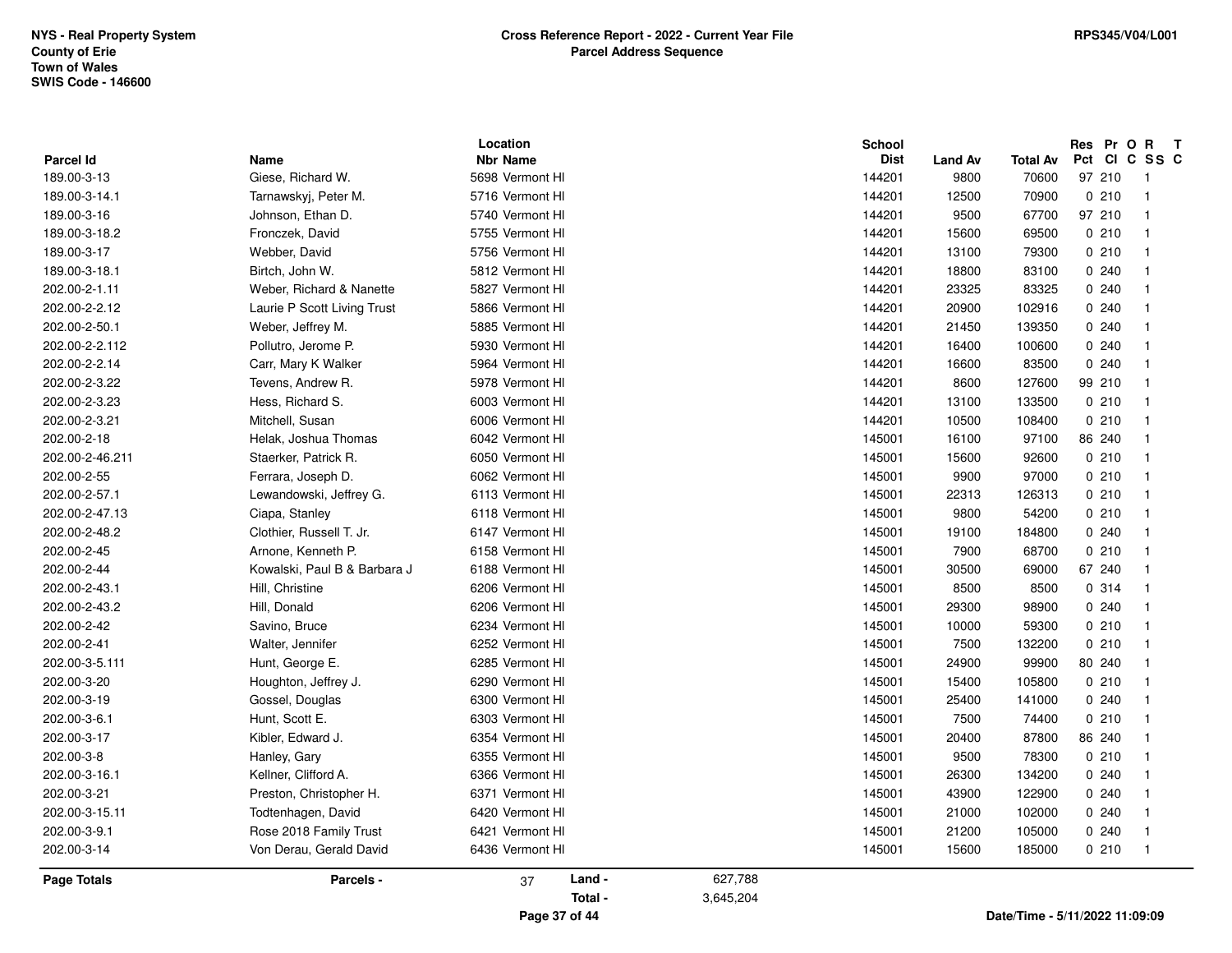|                 |                               | Location               |           | School      |                |          | Res Pr O                       | $\mathbf{R}$<br>$\mathbf{T}$ |
|-----------------|-------------------------------|------------------------|-----------|-------------|----------------|----------|--------------------------------|------------------------------|
| Parcel Id       | Name                          | <b>Nbr Name</b>        |           | <b>Dist</b> | <b>Land Av</b> | Total Av | Pct CI C SS C                  |                              |
| 202.00-3-13.112 | Grupp, Brian R.               | 6460 Vermont HI        |           | 145001      | 22400          | 139500   | 0.240                          | -1<br>$\overline{1}$         |
| 202.00-3-13.111 | Lesinski, II, James D.        | 6461 Vermont HI        |           | 145001      | 24300          | 88800    | 81 240                         |                              |
| 202.00-3-12.121 | Kibler, Joseph F.             | 6478 Vermont HI        |           | 145001      | 30600          | 116300   | 0.240                          | $\overline{1}$               |
| 202.00-3-12.111 | Brown, Kenneth P.             | 6550 Vermont HI        |           | 145001      | 35300          | 181200   | 0.240                          | $\overline{1}$               |
| 202.00-3-23     | Novick, Daniel J.             | 6553 Vermont HI        |           | 145001      | 15750          | 152750   | 91 210                         | $\overline{1}$               |
| 202.00-3-12.2   | Buchwald, David               | 6566 Vermont HI        |           | 145001      | 12000          | 50000    | 0210                           | $\overline{1}$               |
| 202.00-3-22.112 | Mitchell, Paul A.             | 6571 Vermont HI        |           | 145001      | 38000          | 255200   | 0210                           | $\overline{1}$               |
| 216.00-3-1      | Ferguson, Eamon               | 6658 Vermont HI        |           | 145001      | 61900          | 90100    | 0.240                          | $\overline{1}$               |
| 216.00-2-12     | Bischof 2019 Family Trust     | 6692 Vermont HI        |           | 145001      | 14000          | 95400    | 0210                           | $\overline{1}$               |
| 216.00-2-13     | Winkle, Theodore D.           | 6722 Vermont HI        |           | 145001      | 21800          | 87000    | 84 240                         | $\overline{1}$               |
| 216.00-2-14.42  | Mank, Gregory A.              | 6820 Vermont HI        |           | 145001      | 8740           | 52840    | 0.240                          | $\overline{1}$               |
| 216.00-3-4.1    | Duff, Kimberly J.             | 6865 Vermont HI        |           | 145001      | 18810          | 72610    | 0.240                          | $\overline{1}$               |
| 216.00-2-15     | Mank, Linda M.                | 6880 Vermont HI        |           | 145001      | 7400           | 62000    | 0210                           | $\overline{1}$               |
| 216.00-2-16.21  | Ralph, Keith R.               | 6900 Vermont HI        |           | 145001      | 11000          | 74100    | 98 210                         | $\overline{1}$               |
| 216.00-3-5      | Kuntz, Kenneth L.             | 6927 Vermont HI        |           | 145001      | 62900          | 143200   | 0 112                          | $\overline{1}$               |
| 216.00-2-17     | Kuntz, Kenneth                | 6978 Vermont HI        |           | 145001      | 6800           | 42500    | 0210                           | $\overline{1}$               |
| 216.00-2-16.12  | Kuntz, Kenneth                | 6988 Vermont HI        |           | 145001      | 35600          | 35600    | 0 112                          | $\overline{1}$               |
| 216.00-1-16     | Vermont, Hill Club            | Vermont Hill Clb       |           | 145001      | 200            | 200      | 0.311                          | $\overline{1}$               |
| 216.00-1-17     | Vermont, Hill Club            | Vermont Hill Clb       |           | 145001      | 18800          | 18800    | 0.322                          | $\overline{1}$               |
| 216.00-1-24     | Dudek, Josiah                 | Vermont Hill Clb       |           | 145001      | 5000           | 5000     | 0260                           | $\overline{1}$               |
| 216.00-1-59     | Vermont, Hill Club            | Vermont Hill Clb       |           | 145001      | 500            | 500      | 0.314                          | $\mathbf{1}$                 |
| 216.00-1-5      | Vermont, Hill Club            | Vermont Hill Clb       |           | 145001      | 5500           | 5900     | 0.312                          | $\overline{1}$               |
| 216.00-1-6      | Howard, Timothy B.            | 11500 Vermont Hill Clb |           | 145001      | 4900           | 15800    | 0.260                          | $\overline{1}$               |
| 216.00-1-18     | Borowski, Darlene A.          | 11503 Vermont Hill Clb |           | 145001      | 5100           | 19500    | 0260                           | $\overline{1}$               |
| 216.00-1-19     | Mages, Jeffrey A.             | 11511 Vermont Hill Clb |           | 145001      | 5100           | 23300    | 0.260                          | $\mathbf{1}$                 |
| 216.00-1-7      | Wolf Family Irrevocable Trust | 11512 Vermont Hill Clb |           | 145001      | 5100           | 18000    | 0.260                          | $\overline{1}$               |
| 216.00-1-8      | Wolf, Gregory J.              | 11526 Vermont Hill Clb |           | 145001      | 4900           | 21700    | 0.260                          | $\overline{1}$               |
| 216.00-1-21     | Wolf, Bradley D.              | 11535 Vermont Hill Clb |           | 145001      | 5100           | 15900    | 0260                           | $\overline{1}$               |
| 216.00-1-9      | Chavanne, Daniel M.           | 11544 Vermont Hill Clb |           | 145001      | 4900           | 14400    | 0260                           | $\overline{1}$               |
| 216.00-1-22     | Woerner, Kunigunde            | 11547 Vermont Hill Clb |           | 145001      | 5100           | 19500    | 0260                           | $\mathbf{1}$                 |
| 216.00-1-10     | Lehrburger, Karen J.          | 11548 Vermont Hill Clb |           | 145001      | 4900           | 17300    | 0260                           | $\overline{1}$               |
| 216.00-1-23     | Dudek, Josiah                 | 11559 Vermont Hill Clb |           | 145001      | 5200           | 27000    | 0210                           | $\overline{1}$               |
| 216.00-1-11     | Schafer, Doreen               | 11572 Vermont Hill Clb |           | 145001      | 4900           | 20100    | 0260                           | $\overline{1}$               |
| 216.00-1-25     | Ricchiazzi, Louise M.         | 11581 Vermont Hill Clb |           | 145001      | 5100           | 15800    | 0260                           | $\overline{1}$               |
| 216.00-1-12     | Brantell, Dean                | 11584 Vermont Hill Clb |           | 145001      | 8200           | 43400    | 0210                           | $\overline{1}$               |
| 216.00-1-26     | Sykes, Kevin                  | 11593 Vermont Hill Clb |           | 145001      | 5000           | 15800    | 0.260                          | $\overline{1}$               |
| 216.00-1-13     | Clough, Oren T.               | 11600 Vermont Hill Clb |           | 145001      | 4900           | 12200    | 0260                           | $\overline{1}$               |
| Page Totals     | Parcels -                     | Land -<br>37           | 535,700   |             |                |          |                                |                              |
|                 |                               | Total -                | 2,069,200 |             |                |          |                                |                              |
|                 |                               | Page 38 of 44          |           |             |                |          | Date/Time - 5/11/2022 11:09:09 |                              |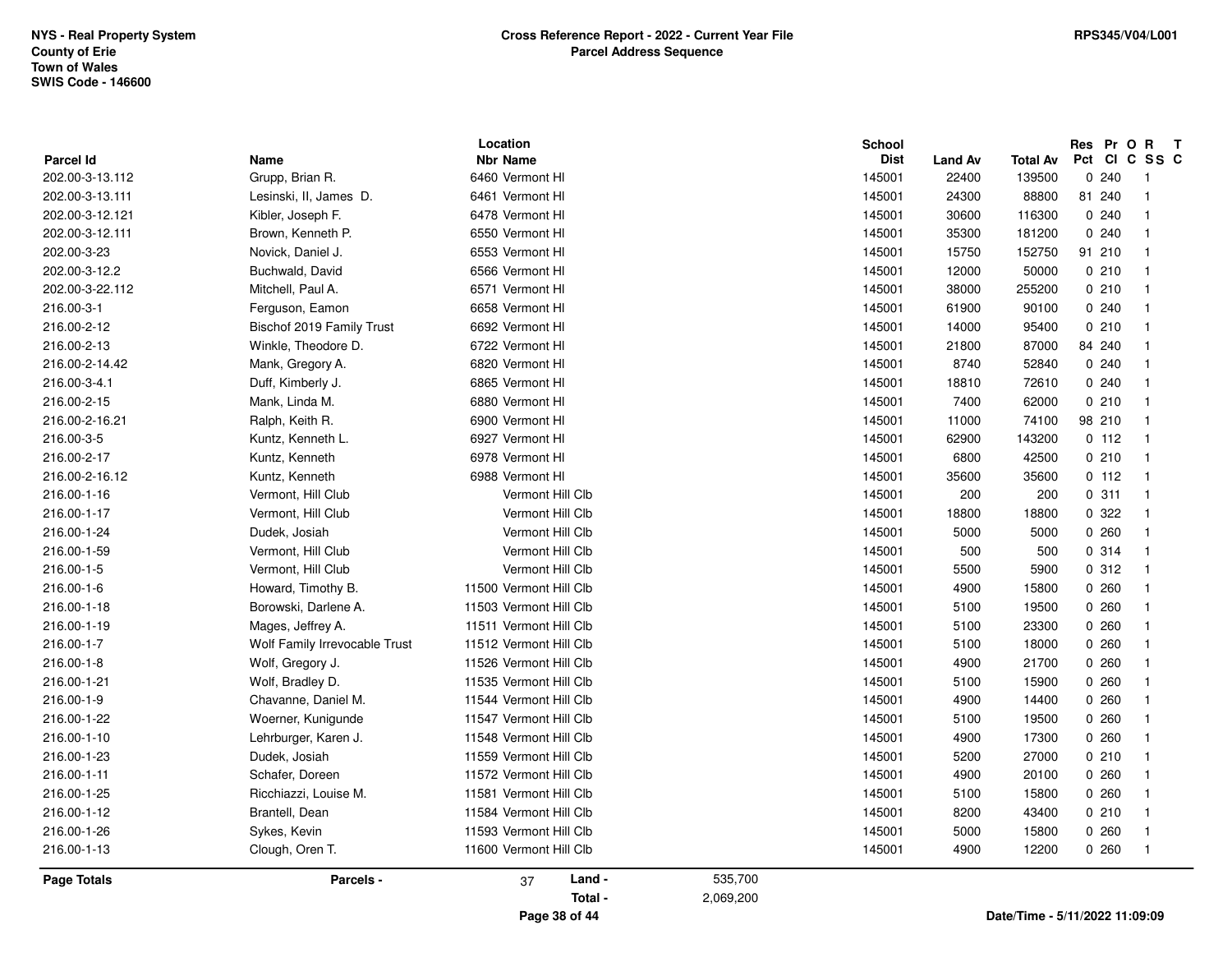| Parcel Id       | Name                          | Location<br><b>Nbr Name</b> | <b>School</b> | <b>Dist</b><br><b>Land Av</b> | Total Av                       | Res Pr O R<br>Pct CI C SS C | $\mathbf{T}$            |
|-----------------|-------------------------------|-----------------------------|---------------|-------------------------------|--------------------------------|-----------------------------|-------------------------|
| 216.00-1-27     | Tomporowski, Kenneth J.       | 11617 Vermont Hill Clb      | 145001        | 5100                          | 14600                          | 0260                        | - 1                     |
| 216.00-1-15     | Stuber, Richard A. Jr         | 11630 Vermont Hill Clb      | 145001        | 4900                          | 14300                          | 0260                        | -1                      |
| 202.00-2-47.122 | Graham, Debra                 | Vermont Hill Rd             | 145001        | 700                           | 700                            | 0.314                       | $\overline{\mathbf{1}}$ |
| 202.00-2-2./A   | Seneca Resources Corp         | Vermont Hill Rd             | 144201        | $\mathbf 0$                   | $\mathbf 0$                    | 0 733                       | $\overline{1}$          |
| 202.00-2-2.111  | Van Slooten, Larraine W.      | Vermont Hill Rd             | 144201        | 31650                         | 31650                          | 0.322                       | -1                      |
| 202.00-3-10     | Lesinski, James D.            | Vermont Hill Rd             | 145001        | 3750                          | 3750                           | 0.314                       | $\overline{1}$          |
| 189.00-3-20     | Garland, William B.           | 5575 Vermont Hill Rd        | 144201        | 8600                          | 99176                          | 98 210                      | -1                      |
| 189.00-3-21.2   | Krug, Keith L.                | 5599 Vermont Hill Rd        | 144201        | 14000                         | 123400                         | 0210                        | -1                      |
| 189.00-3-21.111 | Crook, Clark W.               | 5677 Vermont Hill Rd        | 144201        | 40400                         | 211000                         | 0240                        | $\overline{\mathbf{1}}$ |
| 202.00-2-47.121 | Crook, Jeffery D.             | 6138 Vermont Hill Rd        | 145001        | 17100                         | 102400                         | 0240                        | $\overline{\mathbf{1}}$ |
| 202.00-2-40     | Singh, Dilip                  | 6257 Vermont Hill Rd        | 145001        | 9900                          | 68100                          | 0210                        | $\overline{1}$          |
| 202.00-3-7.1    | Romanchuk, Constance V.       | 6323 Vermont Hill Rd        | 145001        | 17300                         | 129900                         | 90 210                      | $\overline{1}$          |
| 202.00-3-11     | Kless, Wesley R.              | 6516 Vermont Hill Rd        | 145001        | 7500                          | 58500                          | 0210                        | $\overline{\mathbf{1}}$ |
| 202.00-3-22.121 | Andres, Gary N.               | 6541 Vermont Hill Rd        | 145001        | 30000                         | 136600                         | 0210                        | $\overline{\mathbf{1}}$ |
| 202.00-2-2.114  | Schaub, William               | 5946 Vermont Hill Rd        | 144201        | 16700                         | 121100                         | 0210                        | $\overline{1}$          |
| 216.00-1-20     | Koszuta, Richard              | 11523 Vermont Hill Club     | 145001        | 5100                          | 84700                          | 0210                        | $\overline{1}$          |
| 191.00-1-12     | Ball, Heidi M.                | <b>Wales Creek Rd</b>       | 144201        | 16100                         | 16100                          | 0, 105                      | $\overline{1}$          |
| 191.00-1-14     | Fialkowski, David F.          | <b>Wales Creek Rd</b>       | 144201        | 18300                         | 23900                          | 0.312                       | $\overline{\mathbf{1}}$ |
| 191.00-1-24.1   | Simons, Jeffrey J.            | <b>Wales Creek Rd</b>       | 144201        | 5000                          | 5000                           | 0120                        | $\overline{\mathbf{1}}$ |
| 191.00-1-12./A  | <b>PPP Future Development</b> | <b>Wales Creek Rd</b>       | 144201        | $\mathbf 0$                   | 25                             | 0 733                       | 6                       |
| 191.00-1-32     | Metzger, Jonathan             | 13399 Wales Creek Rd        | 144201        | 5300                          | 57200                          | 0210                        | $\overline{1}$          |
| 191.00-1-23.1   | Matteo, Albert J.             | 13402 Wales Creek Rd        | 144201        | 8200                          | 52425                          | 0210                        | $\overline{\mathbf{1}}$ |
| 191.00-1-33     | Fialkowski, David F.          | 13407 Wales Creek Rd        | 144201        | 7200                          | 36600                          | 0210                        | -1                      |
| 191.00-1-34.1   | Newell, Dennis W.             | 13425 Wales Creek Rd        | 144201        | 9100                          | 100300                         | 70 220                      | $\overline{1}$          |
| 191.00-1-13     | Golden, James E & Sandra      | 13492 Wales Creek Rd        | 144201        | 11300                         | 58400                          | 91 210                      | $\overline{\mathbf{1}}$ |
| 202.00-4-13.11  | Warner Hill, LLC              | Warner Hill Rd              | 145001        | 58973                         | 369173                         | 0 322                       | $\overline{\mathbf{1}}$ |
| 190.00-3-10     | Stephens, Joseph              | Warner Hill Rd              | 144201        | 22600                         | 22600                          | 0.322                       | $\overline{\mathbf{1}}$ |
| 202.00-2-25.4   | Clothier, Russell T. SR.      | Warner Hill Rd              | 145001        | 4600                          | 4600                           | 0.314                       | $\overline{\mathbf{1}}$ |
| 190.00-4-34.112 | Lexo, Jeffrey A.              | Warner Hill Rd              | 144201        | 15750                         | 15750                          | 0 320                       | $\overline{1}$          |
| 202.00-3-18     | Kowalski, Paul B.             | Warner Hill Rd              | 145001        | 27600                         | 27600                          | 0.322                       | $\overline{1}$          |
| 202.00-4-6      | Lang, Cathy                   | Warner Hill Rd              | 145001        | 5100                          | 5100                           | 0.322                       | -1                      |
| 202.00-4-9.12   | Warner Hill, LLC              | Warner Hill Rd              | 145001        | 9800                          | 9800                           | 0.314                       | $\overline{1}$          |
| 202.00-4-9.111  | Warner Hill IV, LLC           | Warner Hill Rd              | 145001        | 9800                          | 9800                           | 0.314                       | $\overline{1}$          |
| 202.00-4-9.112  | Warner Hill, LLC              | Warner Hill Rd              | 145001        | 28000                         | 28000                          | 0.322                       | $\overline{\mathbf{1}}$ |
| 203.00-1-2.113  | Gutmann, Michael P.           | Warner Hill Rd              | 144201        | 17600                         | 17600                          | 0.322                       | $\overline{1}$          |
| 203.00-1-2.114  | Delano, William M.            | Warner Hill Rd              | 144201        | 16100                         | 16100                          | 0.322                       | $\overline{\mathbf{1}}$ |
| 203.00-1-31     | Lane, Linda L.                | Warner Hill Rd              | 145001        | 16800                         | 16800                          | 0 322                       | $\overline{1}$          |
| Page Totals     | Parcels -                     | Land -<br>37                | 525,923       |                               |                                |                             |                         |
|                 |                               | Total -                     | 2,092,749     |                               |                                |                             |                         |
|                 |                               | Page 39 of 44               |               |                               | Date/Time - 5/11/2022 11:09:09 |                             |                         |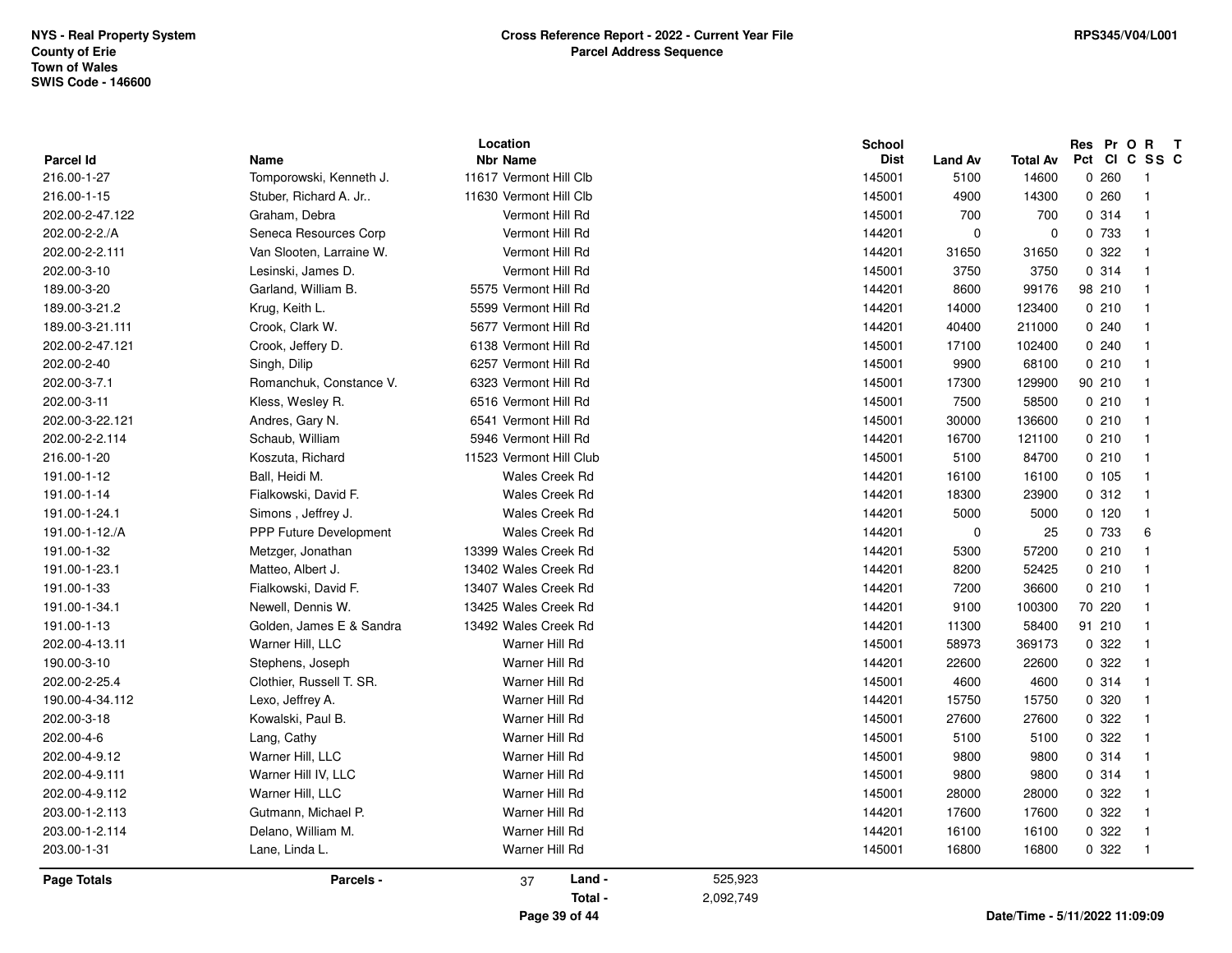| Parcel Id<br>203.00-1-32 | Name<br>Schoenthal, Matthew M. | <b>Nbr Name</b><br>Warner Hill Rd |           | <b>Dist</b><br>145001 | <b>Land Av</b><br>20000 | <b>Total Av</b><br>20000       | Pct CI C SS C<br>0.322 | $\overline{1}$ |
|--------------------------|--------------------------------|-----------------------------------|-----------|-----------------------|-------------------------|--------------------------------|------------------------|----------------|
| 203.00-1-20.11/B         | Empire Energy E&P LLC          | Warner Hill Rd                    |           | 144201                | $\mathbf 0$             | 780                            | 0 733                  | $\overline{1}$ |
| 203.00-1-20.11/C         | PPP Future Development Inc.    | Warner Hill Rd                    |           | 144201                | 0                       | 87                             | 0 733                  | $\overline{1}$ |
| 202.00-2-25.11           | Clothier, Russell T.           | Warner Hill Rd                    |           | 145001                | 9300                    | 9300                           | 0.314                  | $\overline{1}$ |
| 203.00-1-26.111          | Foss, Susan                    | Warner Hill Rd                    |           | 145001                | 1100                    | 1100                           | 0.314                  | $\overline{1}$ |
| 203.00-1-1.2/A           | <b>PPP Future Development</b>  | Warner Hill Rd                    |           | 145001                | $\mathbf 0$             | 0                              | 0 733                  | $\,6\,$        |
| 203.00-1-27.111          | Foss, Susan V.                 | Warner Hill Rd                    |           | 144201                | 1200                    | 1200                           | 0.314                  | $\overline{1}$ |
| 203.00-2-1./A            | P&H Gas LLc                    | Warner Hill Rd                    |           | 144201                | $\mathbf 0$             | $\mathbf 0$                    | 0 733                  | $\overline{1}$ |
| 203.00-2-1.12            | Kidd, Keith J.                 | Warner Hill Rd                    |           | 144201                | 27900                   | 27900                          | 0 323                  | $\overline{1}$ |
| 203.00-2-1.31            | Schintzius, Gregory            | Warner Hill Rd                    |           | 144201                | 12200                   | 12200                          | 0 314                  | $\overline{1}$ |
| 203.00-2-9.13            | Zoltak, Jeffery D.             | Warner Hill Rd                    |           | 144201                | 16700                   | 16700                          | 0.322                  | $\overline{1}$ |
| 203.00-2-11.112          | Laufer, Mark J.                | Warner Hill Rd                    |           | 144201                | 24400                   | 24400                          | 0.322                  | $\overline{1}$ |
| 203.00-3-1               | Laufer, Mark J.                | Warner Hill Rd                    |           | 144201                | 12200                   | 12200                          | 0 105                  | $\overline{1}$ |
| 202.00-4-16              | Perrigo, Steven                | Warner Hill Rd                    |           | 145001                | 16400                   | 16400                          | 0.322                  | $\overline{1}$ |
| 201.20-2-8.12            | Altair, Mary                   | Warner Hill Rd                    |           | 145001                | 1100                    | 1100                           | 0.314                  | $\overline{1}$ |
| 203.00-1-1.112           | Thorpe's Organic Farm, LLC     | Warner Hill Rd                    |           | 145001                | 41600                   | 41600                          | 0 322                  | $\overline{1}$ |
| 216.00-1-2               | Hoffman, Marcia                | Warner Hill Rd                    |           | 145001                | 49300                   | 49300                          | 0.322                  | $\overline{1}$ |
| 202.00-4-15.111          | Hess, Matthew A.               | Warner Hill Rd                    |           | 145001                | 15100                   | 15100                          | 0.314                  | $\overline{1}$ |
| 202.00-4-15.112          | Ciminelli, Daniel              | Warner Hill Rd                    |           | 145001                | 12300                   | 12300                          | 0 314                  | $\overline{1}$ |
| 201.20-2-9               | Rhoades, Patricia A.           | 11130 Warner Hill Rd              |           | 145001                | 2500                    | 55700                          | 0210                   | $\overline{1}$ |
| 201.20-2-8.11            | Tanner-Buchanan, Connie J.     | 11140 Warner Hill Rd              |           | 145001                | 8100                    | 62900                          | 0210                   | $\overline{1}$ |
| 201.20-2-6.1             | Deperno, David A.              | 11152 Warner Hill Rd              |           | 145001                | 4400                    | 4400                           | 0.314                  | $\overline{1}$ |
| 201.20-2-8.13            | Altair, Mary                   | 11201 Warner Hill Rd              |           | 145001                | 8600                    | 64200                          | 98 210                 | $\overline{1}$ |
| 202.00-4-7               | Jones, Hoyt F.                 | 11209 Warner Hill Rd              |           | 145001                | 28500                   | 107800                         | 0.240                  | $\overline{1}$ |
| 202.00-4-15.12           | Ciminelli, Daniel              | 11327 Warner Hill Rd              |           | 145001                | 17730                   | 47930                          | 0.240                  | $\overline{1}$ |
| 202.00-1-3               | Carroll, Kevin G.              | 11394 Warner Hill Rd              |           | 145001                | 25900                   | 112500                         | 0.240                  | $\overline{1}$ |
| 202.00-4-8.22            | Struzynski, Patrick            | 11413 Warner Hill Rd              |           | 145001                | 13500                   | 106900                         | 0210                   | $\overline{1}$ |
| 202.00-1-2.11            | Booth, Robert                  | 11418 Warner Hill Rd              |           | 145001                | 52000                   | 149900                         | 0.240                  | $\overline{1}$ |
| 202.00-1-2.12            | Belknap, Jeremiah J.           | 11426 Warner Hill Rd              |           | 145001                | 9800                    | 96700                          | 0210                   | $\overline{1}$ |
| 202.00-4-17              | Jacobs, Bradley R.             | 11443 Warner Hill Rd              |           | 145001                | 24638                   | 149438                         | 0.240                  | $\overline{1}$ |
| 202.00-1-2.2             | Rybak, Larry L.                | 11444 Warner Hill Rd              |           | 145001                | 9800                    | 77500                          | 96 210                 | $\overline{1}$ |
| 202.00-4-9.2             | Warner Hill IV-Z. LLC          | 11467 Warner Hill Rd              |           | 145001                | 11100                   | 85000                          | 75 210                 | $\overline{1}$ |
| 202.00-4-9./A            | <b>Bell Atlantic Mobile</b>    | 11489 Warner Hill Rd              |           | 145001                | 1300                    | 39800                          | 0 834                  | $\overline{1}$ |
| 202.00-4-10              | Endres, Nancy A.               | 11519 Warner Hill Rd              |           | 145001                | 26300                   | 113600                         | 0.240                  | $\overline{1}$ |
| 202.00-1-1               | Multimedia Enterainment        | 11526 Warner Hill Rd              |           | 145001                | 97500                   | 500000                         | 0 834                  | $\overline{1}$ |
| 202.00-4-11.1            | Greenstein, Jonas T.           | 11547 Warner Hill Rd              |           | 145001                | 16400                   | 117400                         | 0.240                  | $\overline{1}$ |
| 202.00-4-11              | Greenstein, Jonas T.           | 11547 Warner Hill Rd              |           | 145001                | 16400                   | 117400                         | 0.240                  | $\overline{1}$ |
| <b>Page Totals</b>       | Parcels -                      | Land -<br>36                      | 618,868   |                       |                         |                                |                        |                |
|                          |                                | Total -                           | 2,153,335 |                       |                         |                                |                        |                |
|                          |                                | Page 40 of 44                     |           |                       |                         | Date/Time - 5/11/2022 11:09:09 |                        |                |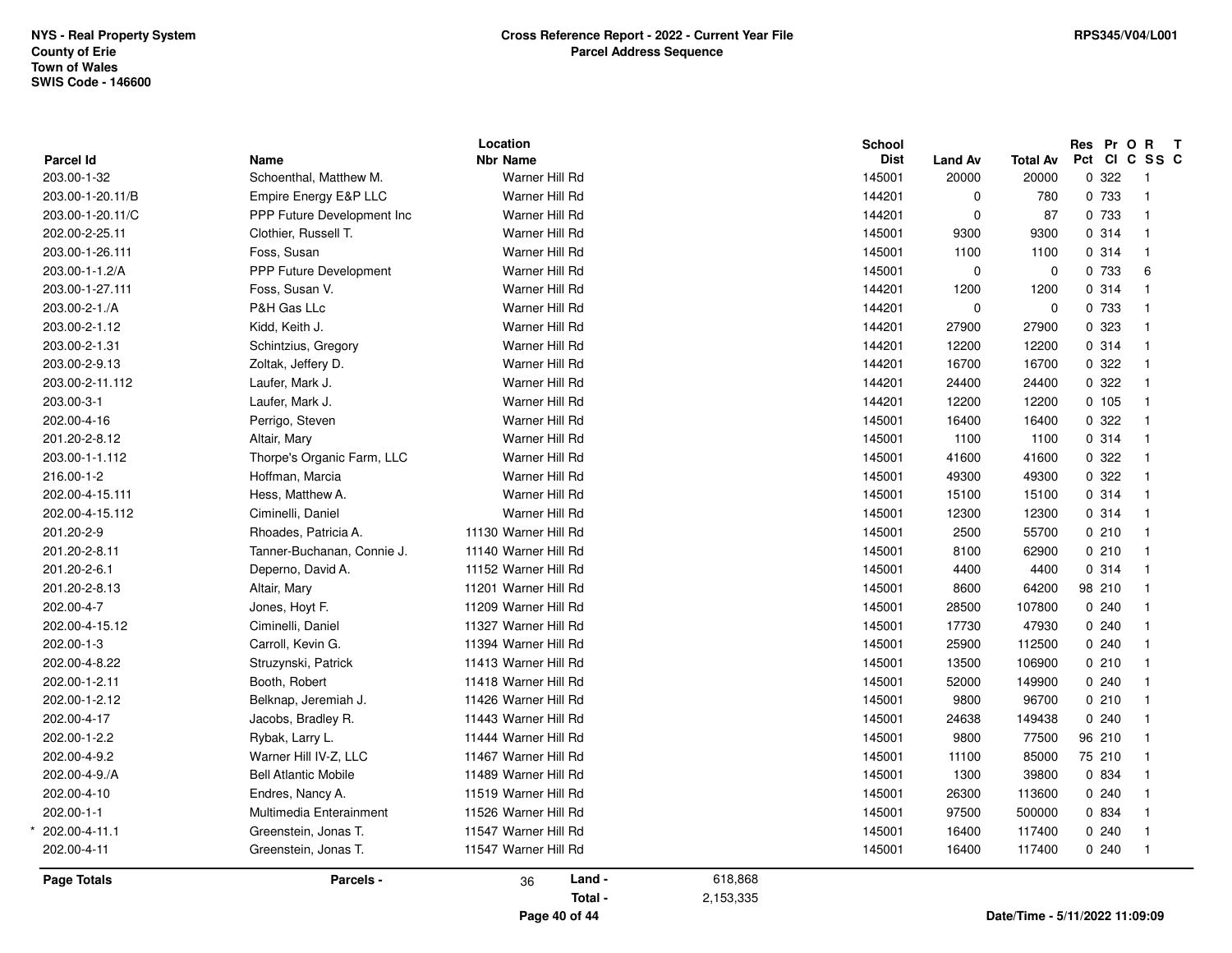|                          |                             | Location                                |           | <b>School</b>         |                        |                          | Pr O R<br>Res<br>Pct<br><b>CI</b>        | $\mathbf{T}$<br>C SS C |
|--------------------------|-----------------------------|-----------------------------------------|-----------|-----------------------|------------------------|--------------------------|------------------------------------------|------------------------|
| Parcel Id<br>202.00-4-12 | Name<br>Warner Hill II, LLC | <b>Nbr Name</b><br>11567 Warner Hill Rd |           | <b>Dist</b><br>145001 | <b>Land Av</b><br>9100 | <b>Total Av</b><br>67700 | 0210<br>$\overline{1}$                   |                        |
|                          |                             |                                         |           |                       |                        |                          |                                          |                        |
| 202.00-4-13.12           | <b>Warner Hill LLC</b>      | 11571 Warner Hill Rd                    |           | 145001                | 18900                  | 1071500                  | 0250<br>$\overline{1}$<br>$\overline{1}$ |                        |
| 202.00-4-13.2            | Pagano, Robert              | 11599 Warner Hill Rd                    |           | 145001                | 12000                  | 90200                    | 0210                                     |                        |
| 202.00-2-15              | Warner Hill III, LLC        | 11611 Warner Hill Rd                    |           | 144201                | 10100                  | 93100                    | 0210<br>$\overline{1}$                   |                        |
| 202.00-2-16              | Damon, Daniel J.            | 11631 Warner Hill Rd                    |           | 144201                | 11000                  | 102600                   | 0210<br>$\overline{1}$                   |                        |
| 202.00-2-17.2            | Burandt, Andrew             | 11661 Warner Hill Rd                    |           | 144201                | 9200                   | 117100                   | 0210<br>$\overline{1}$                   |                        |
| 202.00-2-17.1            | Bartz, Matthew              | 11701 Warner Hill Rd                    |           | 144201                | 12200                  | 91000                    | 0210<br>$\overline{1}$                   |                        |
| 202.00-2-2.2             | Gustafson, Stephen C.       | 11772 Warner Hill Rd                    |           | 144201                | 33200                  | 114300                   | 0210<br>$\overline{1}$                   |                        |
| 202.00-2-3.1             | Brudz, Lawrence             | 11790 Warner Hill Rd                    |           | 144201                | 11300                  | 102400                   | 95 210<br>$\overline{1}$                 |                        |
| 202.00-2-5.1             | Lane, David B.              | 11856 Warner Hill Rd                    |           | 144201                | 15600                  | 103125                   | 0210<br>$\overline{1}$                   |                        |
| 202.00-2-19              | Trzyna, Richard M.          | 11869 Warner Hill Rd                    |           | 145001                | 11300                  | 87700                    | 0210<br>$\overline{1}$                   |                        |
| 202.00-2-5.2             | Wilkolaski, Edward          | 11934 Warner Hill Rd                    |           | 144201                | 10000                  | 109200                   | 0210<br>$\overline{1}$                   |                        |
| 202.00-2-20.12           | Seibert, Cindy L.           | 11939 Warner Hill Rd                    |           | 145001                | 10000                  | 90100                    | 0210<br>$\overline{1}$                   |                        |
| 202.00-2-51.1            | Schoenthal, Matthew M.      | 11944 Warner Hill Rd                    |           | 144201                | 17500                  | 93200                    | 0210<br>$\overline{1}$                   |                        |
| 202.00-2-21              | Joy, Charles L.             | 11945 Warner Hill Rd                    |           | 145001                | 11300                  | 74800                    | 0210<br>$\overline{1}$                   |                        |
| 202.00-2-22              | Vogt, Thomas R.             | 11967 Warner Hill Rd                    |           | 145001                | 12400                  | 88700                    | 0210<br>$\overline{1}$                   |                        |
| 202.00-2-8.1             | King, Brian                 | 12024 Warner Hill Rd                    |           | 144201                | 10500                  | 87900                    | 0210<br>$\overline{1}$                   |                        |
| 202.00-2-24              | Zeigel, Robert F.           | 12049 Warner Hill Rd                    |           | 145001                | 14300                  | 38100                    | 0.260<br>$\overline{1}$                  |                        |
| 202.00-2-9               | Putnam, John S.             | 12054 Warner Hill Rd                    |           | 144201                | 9300                   | 80083                    | 88 210<br>$\overline{1}$                 |                        |
| 202.00-2-23              | Warner, Daniel A.           | 12055 Warner Hill Rd                    |           | 145001                | 17200                  | 120000                   | 0.240<br>$\overline{1}$                  |                        |
| 202.00-2-10.1            | Smidt, Joseph Robert        | 12076 Warner Hill Rd                    |           | 145001                | 13500                  | 129200                   | 0210<br>$\overline{1}$                   |                        |
| 202.00-2-10.2            | Gowanlock, Donald S.        | 12094 Warner Hill Rd                    |           | 145001                | 11600                  | 74800                    | 0210<br>$\overline{1}$                   |                        |
| 202.00-2-11              | Weisenburg, Carl J. Jr.     | 12104 Warner Hill Rd                    |           | 145001                | 18500                  | 68300                    | 0.240<br>$\overline{1}$                  |                        |
| 202.00-2-25.21           | Vallone, Paul S.            | 12121 Warner Hill Rd                    |           | 145001                | 13000                  | 94500                    | 0210<br>$\overline{1}$                   |                        |
| 203.00-1-1.12            | Lane, Peter B.              | 12236 Warner Hill Rd                    |           | 145001                | 9800                   | 72200                    | 0210<br>$\overline{1}$                   |                        |
| 203.00-1-1.2             | Lane, Peter B.              | 12345 Warner Hill Rd                    |           | 145001                | 15800                  | 155700                   | 0210<br>$\overline{1}$                   |                        |
| 203.00-1-23              | Zielinski, Christopher T.   | 12401 Warner Hill Rd                    |           | 145001                | 22800                  | 138700                   | 0.240<br>$\overline{1}$                  |                        |
| 203.00-1-2.2             | Roets, Michael A.           | 12415 Warner Hill Rd                    |           | 144201                | 21100                  | 110900                   | 87 240<br>$\overline{1}$                 |                        |
| 203.00-1-3.2             | Persons, Ronald S.          | 12435 Warner Hill Rd                    |           | 144201                | 7400                   | 52600                    | 0210<br>$\overline{1}$                   |                        |
| 203.00-1-2.112           | Gutmann, Michael P.         | 12444 Warner Hill Rd                    |           | 144201                | 17600                  | 126600                   | 0240<br>$\overline{1}$                   |                        |
| 203.00-1-3.1             | Dudek, Patricia A.          | 12469 Warner Hill Rd                    |           | 144201                | 17000                  | 73100                    | 0.240<br>$\overline{1}$                  |                        |
| 203.00-1-2.12            | Marino, Kathryn M.E.        | 12476 Warner Hill Rd                    |           | 144201                | 28100                  | 88100                    | 0.240<br>$\overline{1}$                  |                        |
| 203.00-1-27.12           | Hausauer, Michael           | 12491 Warner Hill Rd                    |           | 144201                | 9800                   | 77400                    | 0210<br>$\overline{1}$                   |                        |
| 203.00-1-28              | Richardson, Arthur H.       | 12514 Warner Hill Rd                    |           | 144201                | 12600                  | 89500                    | 0210<br>$\overline{1}$                   |                        |
| 203.00-1-30              | Leahey, Paul                | 12517 Warner Hill Rd                    |           | 145001                | 67400                  | 193600                   | 0210<br>$\overline{1}$                   |                        |
| 203.00-1-27.3            | Koenig, Melissa A.          | 12530 Warner Hill Rd                    |           | 144201                | 18700                  | 77600                    | 0210<br>$\overline{1}$                   |                        |
| 203.00-1-27.2            | Occhino, Phillip J. Jr.     | 12558 Warner Hill Rd                    |           | 144201                | 13800                  | 93400                    | 0210<br>$\overline{1}$                   |                        |
| <b>Page Totals</b>       | Parcels -                   | Land -<br>37                            | 584,900   |                       |                        |                          |                                          |                        |
|                          |                             | Total -                                 | 4,539,008 |                       |                        |                          |                                          |                        |
|                          |                             | Page 41 of 44                           |           |                       |                        |                          | Date/Time - 5/11/2022 11:09:09           |                        |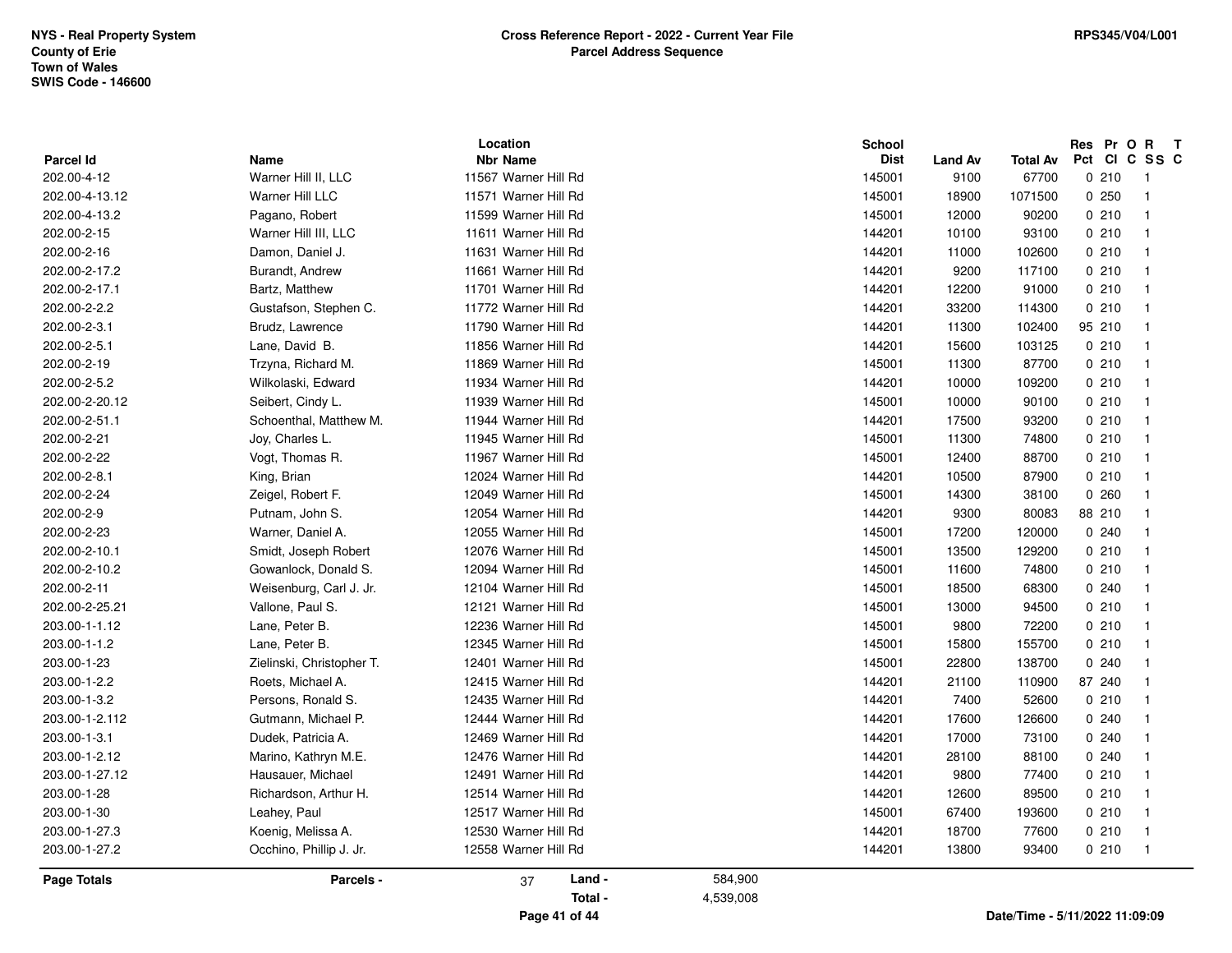|                                 |                                     | Location                                |           | <b>School</b>         |                         |                          | Res Pr O R<br>Pct<br><b>CI</b> | $\mathbf{T}$<br>C SS C |
|---------------------------------|-------------------------------------|-----------------------------------------|-----------|-----------------------|-------------------------|--------------------------|--------------------------------|------------------------|
| <b>Parcel Id</b><br>203.00-1-29 | <b>Name</b><br>Drzazgowski, Leonard | <b>Nbr Name</b><br>12592 Warner Hill Rd |           | <b>Dist</b><br>144201 | <b>Land Av</b><br>13800 | <b>Total Av</b><br>78600 | 0.240                          | $\overline{1}$         |
|                                 | Foss, Susan V.                      | 12595 Warner Hill Rd                    |           |                       | 21000                   |                          | 87 240                         | $\overline{1}$         |
| 203.00-1-2.11                   |                                     |                                         |           | 144201                |                         | 104400                   |                                |                        |
| 190.00-4-21.112                 | Bapst, David M.                     | 12654 Warner Hill Rd                    |           | 144201                | 15800                   | 98800                    | 0.240                          | $\overline{1}$         |
| 203.00-2-1.112                  | Schintzius, Gregory S.              | 12687 Warner Hill Rd                    |           | 144201                | 9800                    | 82500                    | 0210                           | $\overline{1}$         |
| 190.00-4-34.111                 | Monheim, Laura B.                   | 12688 Warner Hill Rd                    |           | 144201                | 16450                   | 134550                   | 0.240                          | $\overline{1}$         |
| 203.00-2-1.111                  | Schintzius, Gregory                 | 12721 Warner Hill Rd                    |           | 144201                | 68700                   | 217900                   | 0.112                          | $\overline{1}$         |
| 190.00-4-35                     | Miller, Kirk R.                     | 12728 Warner Hill Rd                    |           | 144201                | 18800                   | 152300                   | 0210                           | $\overline{1}$         |
| 190.00-4-20                     | Morrison, Henry W.                  | 12736 Warner Hill Rd                    |           | 144201                | 7900                    | 80100                    | 0210                           | $\overline{1}$         |
| 190.00-4-19                     | Baker, David J.                     | 12768 Warner Hill Rd                    |           | 144201                | 11300                   | 52600                    | 0210                           | $\overline{1}$         |
| 203.00-2-1.2                    | Printzenhoff, Jack Thomas           | 12833 Warner Hill Rd                    |           | 144201                | 25300                   | 191500                   | 0.240                          | $\overline{1}$         |
| 203.00-2-1.32                   | Oberkrieser, John E.                | 12869 Warner Hill Rd                    |           | 144201                | 23900                   | 148400                   | 0.240                          | $\mathbf{1}$           |
| 190.00-3-14                     | Wereski, David                      | 12872 Warner Hill Rd                    |           | 144201                | 11000                   | 76200                    | 0210                           | $\overline{1}$         |
| 203.00-2-2                      | Grenier, Jennifer L.                | 12893 Warner Hill Rd                    |           | 144201                | 9100                    | 55200                    | 0210                           | $\overline{1}$         |
| 190.00-3-13                     | Zoltak, Arlene K.                   | 12894 Warner Hill Rd                    |           | 144201                | 10000                   | 66800                    | 0210                           | $\overline{1}$         |
| 190.00-3-12.12                  | Sleeper, Mark D.                    | 12920 Warner Hill Rd                    |           | 144201                | 15300                   | 126700                   | 90 210                         | $\overline{1}$         |
| 190.00-3-12.11                  | Eckert, Kathleen F.                 | 12944 Warner Hill Rd                    |           | 144201                | 12900                   | 58400                    | 83 210                         | $\overline{1}$         |
| 203.00-2-4.1                    | Ruhland, Robert K.                  | 12955 Warner Hill Rd                    |           | 144201                | 34400                   | 123300                   | 0.240                          | $\overline{1}$         |
| 190.00-3-12.2                   | Yates, Arthur                       | 12960 Warner Hill Rd                    |           | 144201                | 12300                   | 51100                    | 0210                           | $\overline{1}$         |
| 203.00-2-4.2                    | Wilson, Douglas                     | 12977 Warner Hill Rd                    |           | 144201                | 12000                   | 114900                   | 0210                           | $\overline{1}$         |
| 190.00-3-11                     | Sharry, Delphine                    | 12986 Warner Hill Rd                    |           | 144201                | 16500                   | 79200                    | 0.240                          | $\overline{1}$         |
| 203.00-2-5.2                    | Egan, Rachael L.                    | 12999 Warner Hill Rd                    |           | 144201                | 7600                    | 52200                    | 0210                           | $\overline{1}$         |
| 203.00-2-5.11                   | Gerardi, Jason T.                   | 13021 Warner Hill Rd                    |           | 144201                | 13000                   | 95000                    | 0210                           | $\overline{1}$         |
| 190.00-3-9                      | Martin, William Randolph Jr.        | 13062 Warner Hill Rd                    |           | 144201                | 8600                    | 124500                   | 97 210                         | $\overline{1}$         |
| 190.00-3-8                      | Perry, William                      | 13082 Warner Hill Rd                    |           | 144201                | 7700                    | 56000                    | 0210                           | $\overline{1}$         |
| 203.00-2-7.11                   | Kwaizer, Norman W.                  | 13085 Warner Hill Rd                    |           | 144201                | 20100                   | 209800                   | 0210                           | $\overline{1}$         |
| 190.00-3-7                      | Bosch, Peter                        | 13106 Warner Hill Rd                    |           | 144201                | 18700                   | 75000                    | 0240                           | $\overline{1}$         |
| 203.00-2-9.12                   | Zoltak, Jeffrey P.                  | 13132 Warner Hill Rd                    |           | 144201                | 12000                   | 96900                    | 0210                           | $\overline{1}$         |
| 203.00-2-13                     | Swartz, Eric                        | 13226 Warner Hill Rd                    |           | 144201                | 12800                   | 115450                   | 0210                           | $\overline{1}$         |
| 203.00-2-11.113                 | Thorpe, Abraham                     | 13252 Warner Hill Rd                    |           | 144201                | 19100                   | 83400                    | 0.240                          | $\overline{1}$         |
| 203.00-2-11.12                  | Laufer, Mark J.                     | 13291 Warner Hill Rd                    |           | 144201                | 19900                   | 139900                   | 0210                           | $\overline{1}$         |
| 203.00-2-9.112                  | Friedhaber, David M.                | 13324 Warner Hill Rd                    |           | 144201                | 12000                   | 78400                    | 0210                           | $\overline{1}$         |
| 203.00-2-10                     | Laufer, Mark                        | 13375 Warner Hill Rd                    |           | 144201                | 54700                   | 244630                   | 0120                           | $\overline{1}$         |
| 168.00-1-4.1                    | The Laub Family Trust               | 4433 Watters Rd                         |           | 144201                | 52800                   | 211000                   | 0, 120                         | $\overline{1}$         |
| 168.00-1-1.1                    | Stover, Donald C. II.               | 4434 Watters Rd                         |           | 144201                | 12800                   | 114200                   | 0210                           | $\overline{1}$         |
| 168.00-1-2                      | O'Keefe, James                      | 4488 Watters Rd                         |           | 144201                | 11200                   | 56700                    | 94 210                         | $\overline{1}$         |
| 201.20-1-1                      | The Gow School                      | 6556 Willow Terr                        |           | 145001                | 8400                    | 82500                    | 0210                           | 8                      |
| 201.20-1-2                      | Poliseno, Raymond                   | 6570 Willow Terr                        |           | 145001                | 8400                    | 91300                    | 0210                           | $\overline{1}$         |
|                                 |                                     |                                         |           |                       |                         |                          |                                |                        |
| Page Totals                     | Parcels -                           | Land -<br>37                            | 666,050   |                       |                         |                          |                                |                        |
|                                 |                                     | Total -                                 | 4,020,330 |                       |                         |                          |                                |                        |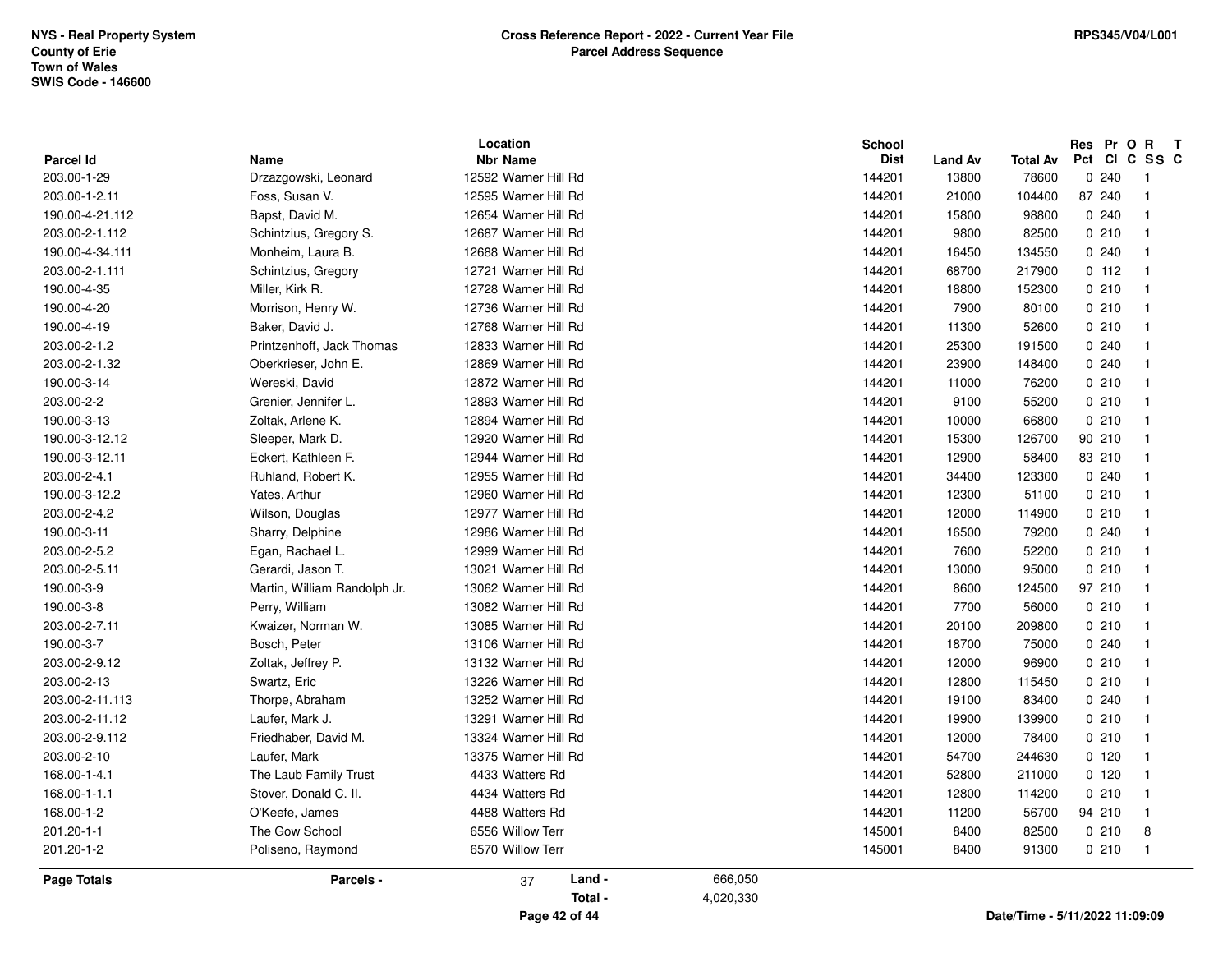| <b>Parcel Id</b><br>201.20-1-3 | Name                           | <b>Nbr Name</b>         |                      | <b>Dist</b> | <b>Land Av</b> | <b>Total Av</b> |        | Pct CI C SS C  |
|--------------------------------|--------------------------------|-------------------------|----------------------|-------------|----------------|-----------------|--------|----------------|
|                                | Prusak, Joesph&Babbette, life  | 6584 Willow Terr        |                      | 145001      | 8400           | 81100           | 0210   | $\overline{1}$ |
| 201.20-1-4                     | Nellis, David P.               | 6596 Willow Terr        |                      | 145001      | 8500           | 78800           | 0210   | $\overline{1}$ |
| 201.20-1-29                    | Martin, Brenda L.              | 6599 Willow Terr        |                      | 145001      | 8600           | 93800           | 0210   | $\overline{1}$ |
| 201.20-1-5                     | The Gow School                 | 6602 Willow Terr        |                      | 145001      | 8900           | 78800           | 0210   | 8              |
| 201.20-1-28                    | Bavaro, Henry                  | 6615 Willow Terr        |                      | 145001      | 8700           | 78800           | 0210   | $\overline{1}$ |
| 201.20-1-7                     | Owczarzak, Gerald J.           | 6622 Willow Terr        |                      | 145001      | 11300          | 73600           | 0210   | $\overline{1}$ |
| 201.20-1-27                    | Anderson, Clifford             | 6623 Willow Terr        |                      | 145001      | 7300           | 67500           | 0210   | $\overline{1}$ |
| 201.20-1-26                    | Gress, Gary C.                 | 6631 Willow Terr        |                      | 145001      | 9500           | 93800           | 0210   | $\overline{1}$ |
| 201.20-1-25                    | Transki, Jeffrey R.            | 6641 Willow Terr        |                      | 145001      | 5000           | 81900           | 0210   | $\overline{1}$ |
| 201.20-1-8                     | Ficarro, Stephanie M.          | 6660 Willow Terr        |                      | 145001      | 8300           | 80000           | 0210   | $\overline{1}$ |
| 201.20-1-9                     | Mazurkiewicz, Daniel D.        | 6666 Willow Terr        |                      | 145001      | 7600           | 90600           | 0210   | - 1            |
| 201.20-1-24                    | Pukalo, John Jr.               | 6669 Willow Terr        |                      | 145001      | 5000           | 130900          | 0210   | $\overline{1}$ |
| 201.20-1-10                    | Ridlespurg, Lora L.            | 6672 Willow Terr        |                      | 145001      | 7900           | 82500           | 0210   | $\overline{1}$ |
| 201.20-1-11                    | Offhaus, Roger H.              | 6678 Willow Terr        |                      | 145001      | 7600           | 66000           | 0210   | $\overline{1}$ |
| 201.20-1-12                    | Bartell, Stephen P.            | 6684 Willow Terr        |                      | 145001      | 7600           | 114700          | 0210   | $\overline{1}$ |
| 201.20-1-13                    | Konter, Gary R.                | 6690 Willow Terr        |                      | 145001      | 8900           | 97300           | 0210   | $\overline{1}$ |
| 178.00-1-17.11                 | Harris, Robert                 | Woodchuck Rd            |                      | 144201      | 17000          | 17000           | 0 322  | $\overline{1}$ |
| 178.00-1-45.111                | Munn, Richard                  | Woodchuck Rd            |                      | 144201      | 1600           | 1600            | 0.314  | $\overline{1}$ |
| 178.00-1-45.112                | Creighton, James Jay           | <b>Woodchuck Rd</b>     |                      | 144201      | 6800           | 6800            | 0.322  | $\overline{1}$ |
| 178.00-1-36                    | <b>Wales Elementary School</b> | Woodchuck Rd            |                      | 144201      | 35600          | 1228200         | 0612   | 8              |
| 178.00-1-45.11                 | Munn, Richard                  | Woodchuck Rd            |                      | 144201      | 6800           | 6800            | 0 112  | $\overline{1}$ |
| 178.00-1-45.2                  | Town Of Wales                  | Woodchuck Rd            |                      | 144201      | 13900          | 88900           | 0650   | 8              |
| 178.00-1-1                     | Zeigel, Robert                 | 4498 Woodchuck Rd       |                      | 144201      | 17000          | 93272           | 0.240  | $\overline{1}$ |
| 178.00-1-47.111                | Munn, Richard L.               | 4568 Woodchuck Rd       |                      | 144201      | 60800          | 209700          | 0 112  | $\overline{1}$ |
| 178.00-1-47.12                 | Buth, Michael J.               | 4615 Woodchuck Rd       |                      | 144201      | 7500           | 84400           | 0210   | $\overline{1}$ |
| 178.00-1-47.112                | Munn, Asa W.                   | 4729 Woodchuck Rd       |                      | 144201      | 12000          | 57200           | 0210   | $\overline{1}$ |
| 179.00-1-8.1                   | Robinson, Daniel F.            | Woods Rd                |                      | 144201      | 15000          | 15000           | 0 322  | $\overline{1}$ |
| 179.00-1-8.3                   | Castellani, Marylou            | Woods Rd                |                      | 144201      | 13700          | 13700           | 0.314  | $\overline{1}$ |
| 179.00-1-8.4                   | Keem, Richard S.               | Woods Rd                |                      | 144201      | 11300          | 11300           | 0, 105 | $\overline{1}$ |
| 179.00-1-8.5                   | Boldt, Alfred E.               | Woods Rd                |                      | 144201      | 23400          | 23400           | 0.321  | $\overline{1}$ |
| 179.00-1-8.4/A                 | <b>PPP Future Development</b>  | Woods Rd                |                      | 144201      | $\mathbf 0$    | 92              | 0 733  | 6              |
| 178.00-1-49                    | Town Of Wales                  | Woods Rd                |                      | 144201      | 1600           | 1600            | 0.314  | 8              |
| 178.00-1-50.21                 | Semlitsch, Robert J. Jr.       | 4496 Woods Rd           |                      | 144201      | 13500          | 106700          | 0210   | $\overline{1}$ |
| 178.00-1-50.112                | Banks, Candace                 | 4528 Woods Rd           |                      | 144201      | 12200          | 125200          | 0210   | $\overline{1}$ |
| 178.00-1-28.112                | The Sandra J England           | 4544 Woods Rd           |                      | 144201      | 12000          | 149200          | 0210   | $\overline{1}$ |
| 178.00-1-51                    | Boczar, John                   | 4582 Woods Rd           |                      | 144201      | 12200          | 133300          | 0210   | $\overline{1}$ |
| 179.00-1-8.21                  | Sardo, Brett                   | 4595 Woods Rd           |                      | 144201      | 10400          | 139700          | 0210   | $\overline{1}$ |
| <b>Page Totals</b>             | Parcels -                      | Land -<br>36<br>Total - | 426,600<br>3,896,364 |             |                |                 |        |                |

**Page 43 of 44**